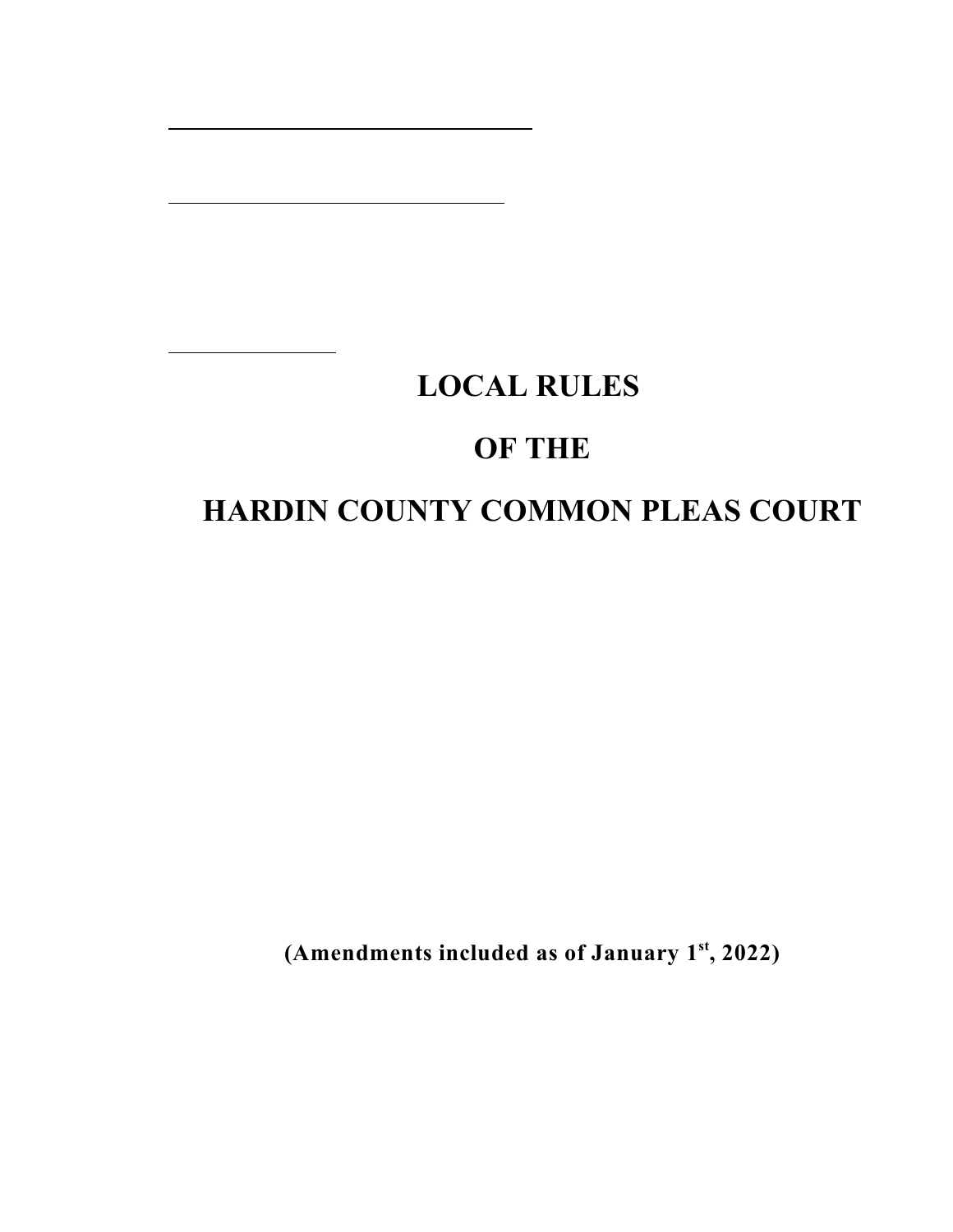# **\*PAGE NUMBERS MAY BE OFF DUE TO ADDITIONS AND AMENDMENTS\***

# **INDEX OF RULES**

| General        | Local Rules - Scope and Authority                   | Page 1  |
|----------------|-----------------------------------------------------|---------|
| Rule Number 1  | Hours of Court Sessions - Holidays                  | Page 2  |
| Rule Number 2  | Records - Filing of Cases                           | Page 2  |
| Rule Number 3  | Costs and Security for Costs                        | Page 8  |
| Rule Number 4  | Notary Public                                       | Page 15 |
| Rule Number 5  | Magistrates                                         | Page 15 |
| Rule Number 6  | <b>General Case Management Rules</b>                | Page 15 |
| Rule Number 7  | Case Management for Criminal Cases                  | Page 21 |
| Rule Number 8  | Bail - Fines and Costs                              | Page 23 |
| Rule Number 9  | <b>Court Appointed Counsel</b>                      | Page 24 |
| Rule Number 10 | Case Management for Civil Cases                     | Page 25 |
| Rule Number 11 | Proceedings in Aid of Execution                     | Page 30 |
| Rule Number 12 | Jury Management Plan                                | Page 31 |
| Rule Number 13 | Medical Negligence Arbitration                      | Page 41 |
| Rule Number 14 | Alternate Dispute Resolution (ADR)                  | Page 45 |
| Rule Number 15 | <b>Real Estate Sale Proceedings</b>                 | Page 50 |
| Rule Number 16 | <b>Case Management for Domestic Relations Cases</b> | Page 54 |
| Rule Number 17 | Medical Reports as Evidence in Domestic Relations   |         |
|                | Cases                                               | Page 61 |
| Rule Number 18 | <b>Mediation-</b> Domestic Relations                | Page 62 |
| Rule Number 19 | Guardian Ad Litem Appointment                       | Page 67 |
| Rule Number 20 | Guardian Ad Litem Duties                            | Page 68 |
| Rule Number 21 | <b>Parenting Class</b>                              | Page 69 |
| Rule Number 22 | Spousal and Child Support Payments                  | Page 70 |
| Rule Number 23 | Child Support Deviation(s)                          | Page 70 |
| Rule Number 24 | <b>Uninsured Health Care Expenses</b>               | Page 71 |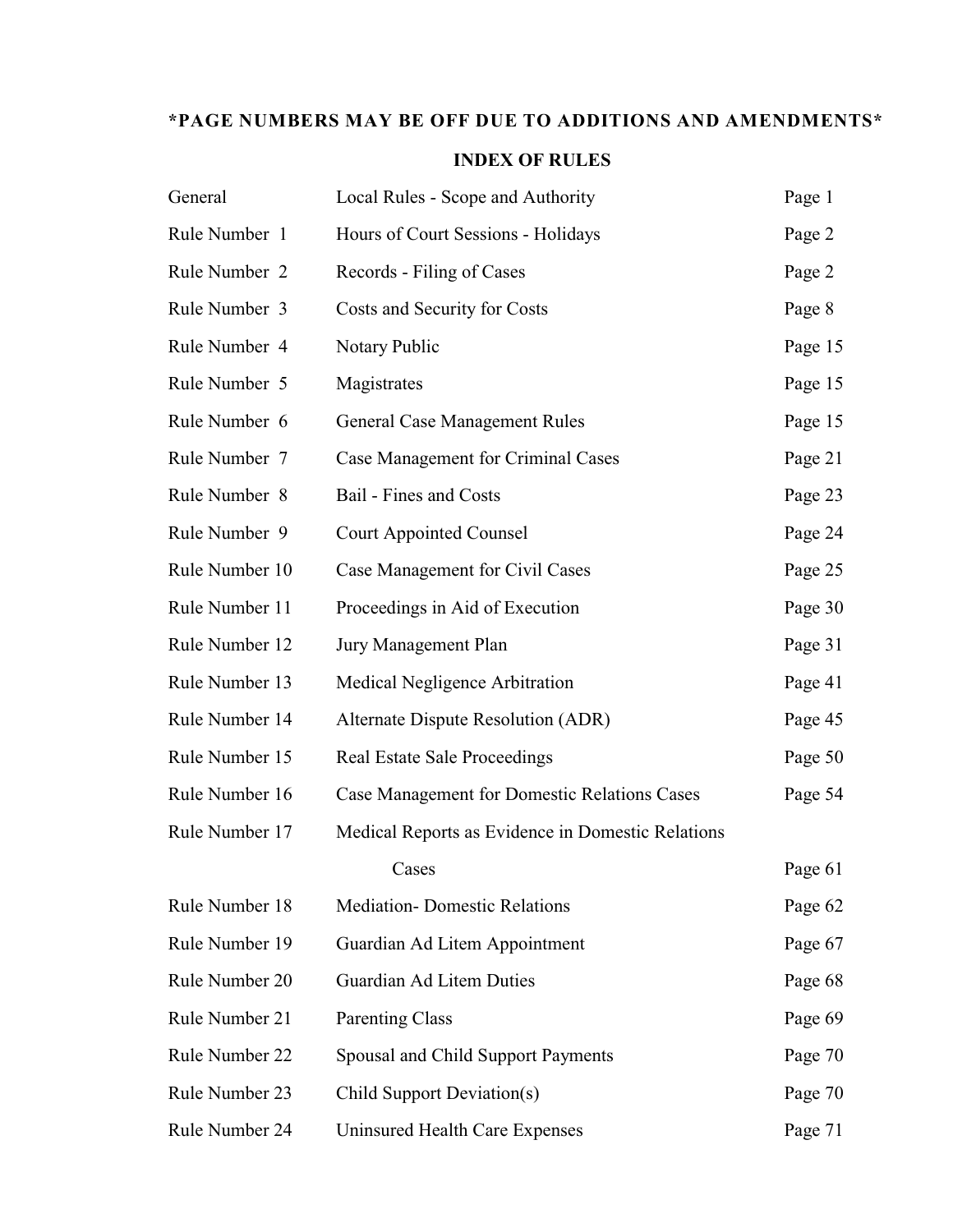| Rule Number 25 | <b>Tax Exemption</b>                                | Page 72 |
|----------------|-----------------------------------------------------|---------|
| Rule Number 26 | <b>Standard Order of Parenting Time</b>             | Page 72 |
| Rule Number 27 | Standard Order of Long Distance Parenting Time      | Page 75 |
| Rule Number 28 | Notice of Intent to Relocate                        | Page 76 |
| Rule Number 29 | <b>Civil Protection Orders</b>                      | Page 77 |
| Rule Number 30 | <b>Real Property Description</b>                    | Page 77 |
| Rule Number 31 | Bankruptcy                                          | Page 77 |
| Rule Number 32 | <b>Contempt Motions</b>                             | Page 78 |
| Rule Number 33 | <b>Titled Personal Property</b>                     | Page 79 |
| Rule Number 34 | <b>Partition Cases</b>                              | Page 80 |
| Rule Number 35 | <b>Uniform Domestic Relations Forms</b>             | Page    |
| Rule Number 36 | Service                                             | Page    |
| Rule Number 37 | Transcripts                                         | Page    |
| Rule Number 38 | <b>Communication with Represented Parties</b>       | Page    |
| Rule Number 39 | Qualified Domestic Relations Orders (QDRO)          | Page    |
| Rule Number 40 | Hardin County Recovery Court                        | Page    |
| Rule Number 41 | Garnishments and Bank Attachments-REPEALED          | Page    |
| Rule Number 42 | Electronic Filing of Court Documents (E-Filing) and |         |
|                | <b>Electronic Signatures</b>                        | Page    |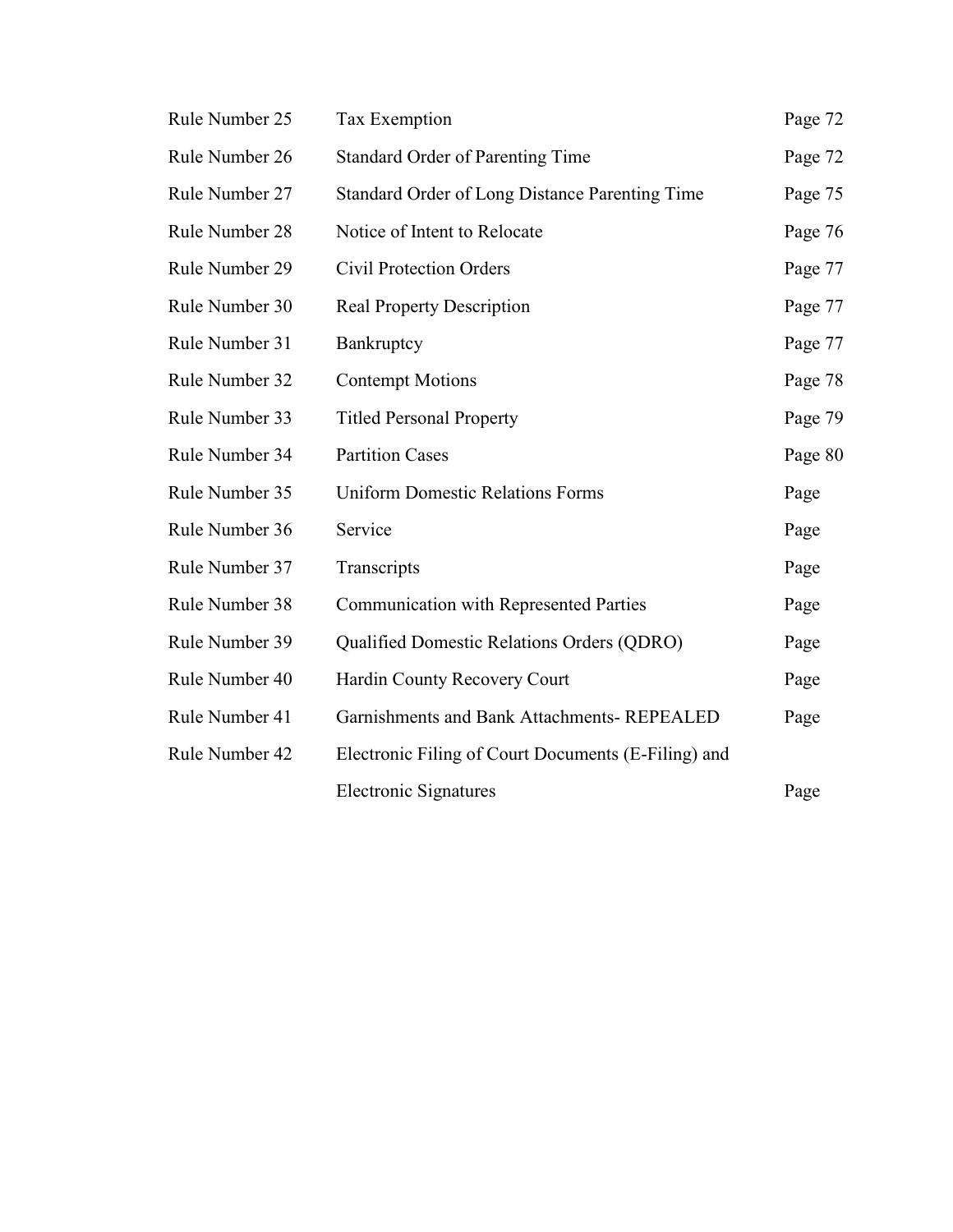## **INDEX OF APPENDIX**

- Appendix A Case Designation Form- Modified as of 05/22/2013
- Appendix B Sample Facsimile Notice of Filing Exhibit
- Appendix C Juror Summons
- Appendix D Juror Questionnaire
- Appendix E Juror Certificate
- Appendix F Juror Service Exit Questionnaire
- Appendix G Personal History and Financial Affidavit-WITHDRAWN PER RULE 35
- Appendix H Domestic Relations Admonishment
- Appendix I Documents to Be Exchanged Without Formal Discovery Requests
- Appendix J Private Health Insurance Questionnaire- WITHDRAWN PER RULE 35

Domestic Relations Exhibit A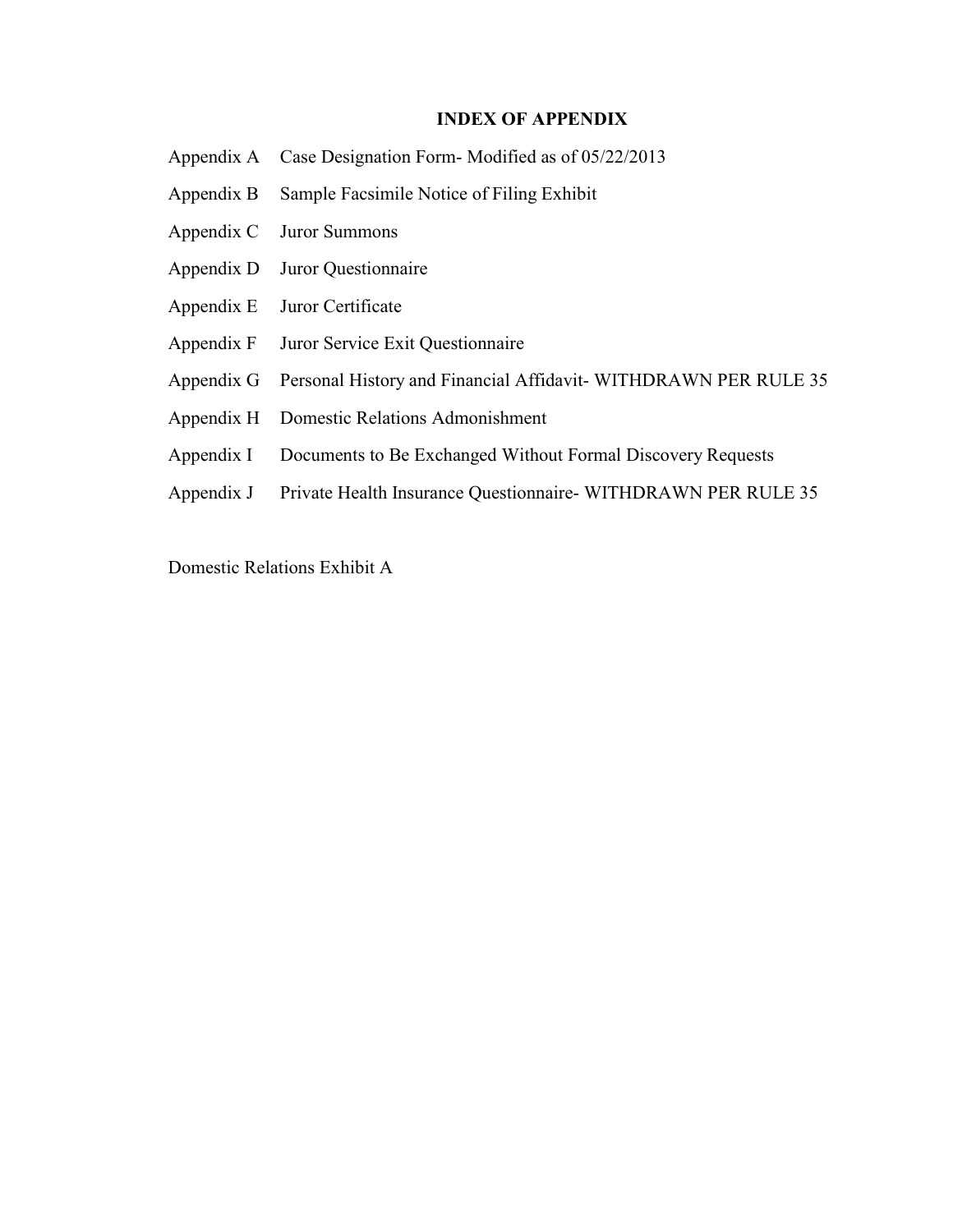# **GENERAL**

# **LOCAL RULES - SCOPE AND AUTHORITY**

Effective January 16, 2007, the following local rules of the Hardin County Common Pleas Court General Division are intended to be supplemental to, and be used in conjunction with all rules promulgated by the Ohio Supreme Court, and all amendments or supplements thereto as may occur from time to time.

These local rules are to be interpreted consistent with the various Ohio Rules. In case of conflict or contradiction, the Ohio Rules will prevail.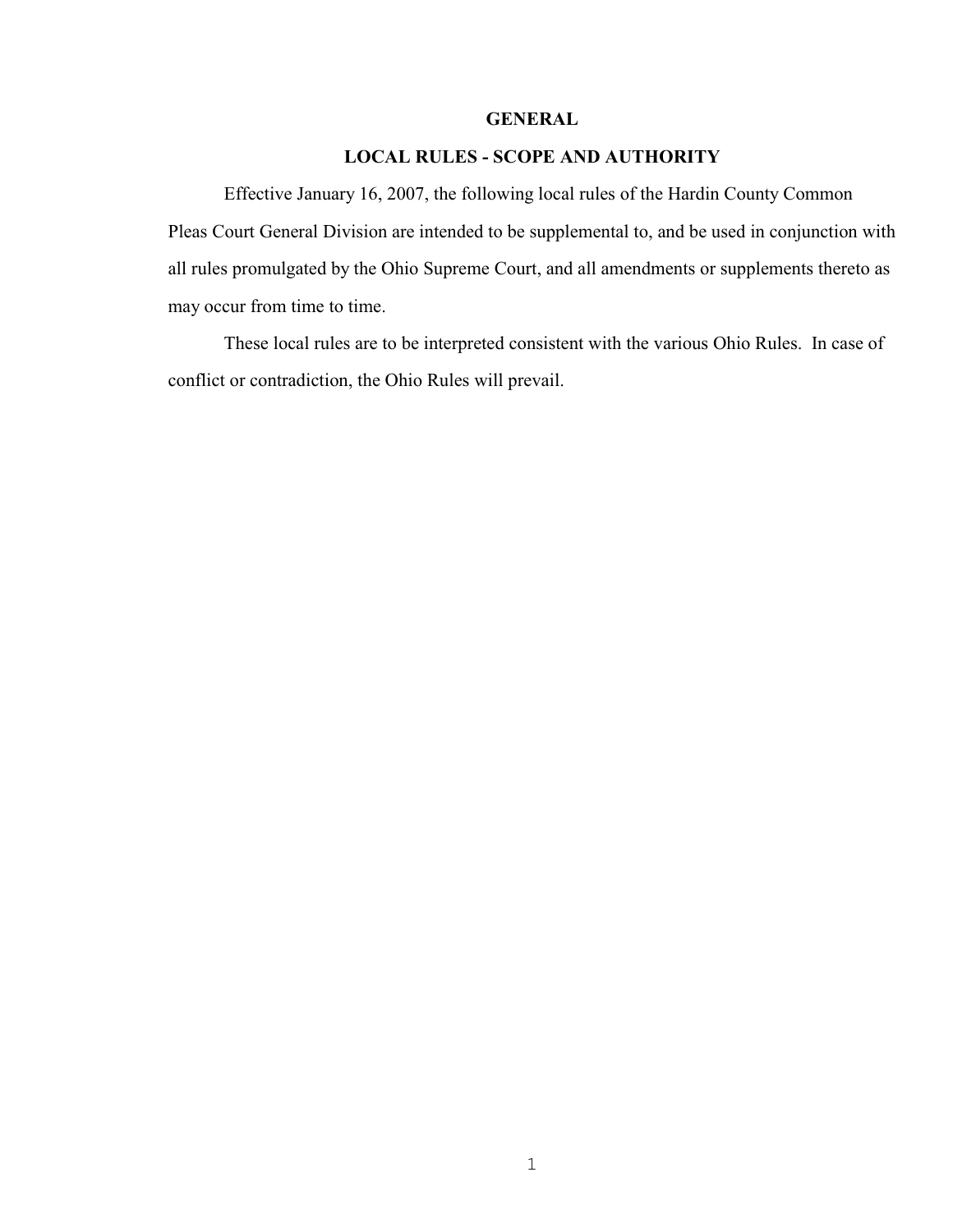# **RULE NUMBER 1**

# **HOURS OF COURT SESSIONS - HOLIDAYS**

The offices of the Court and the Clerk of Court shall be open for the transaction of business between the hours of 8:30 a.m. and 4:00 p.m., Monday through Friday, legal holidays in all cases excepted.

Holidays will be observed as approved and established by the Hardin County Commissioners. The court offices may also close upon Order when the Court finds it necessary and proper to cease operations. Appropriate announcement of any closing shall be made to the news media as required.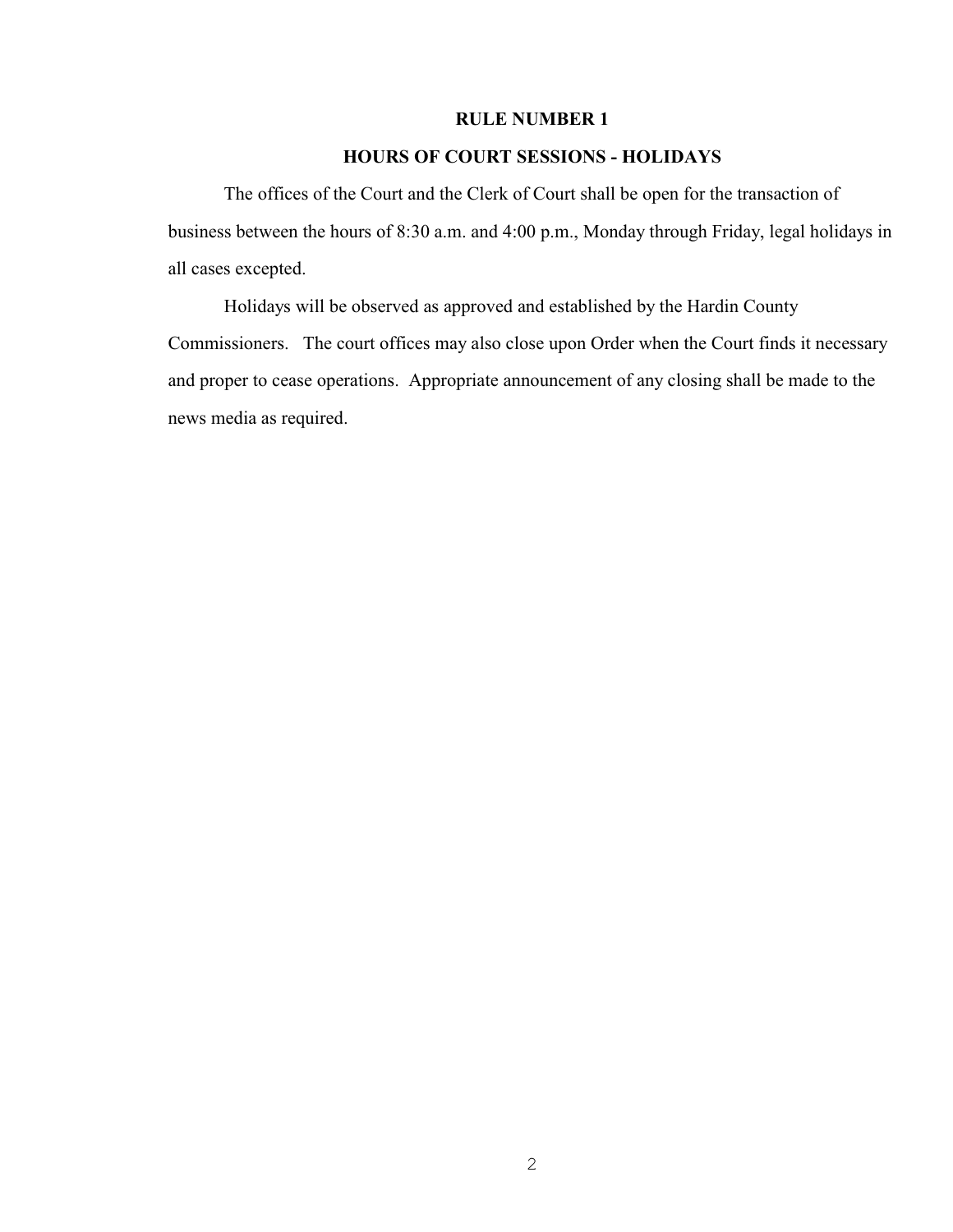# RULE NUMBER 2 RECORDS - FILING OF CASES **AMENDED JANUARY 30, 2020 (ADDITIONAL LANGUAGE NOTED IN BOLD**)

1. RECORDS OPEN FOR INSPECTION: All indexes, dockets, journals and case files, including all documents contained therein, maintained in accordance with law by the Clerk, shall be open for inspection by anyone at any time during regular business hours. Original papers, however, shall not be removed from the office of the Clerk, Judge or Magistrate.

Any person shall be entitled to copies of any document contained in any file. The charge therefore shall be as established by state law and local court rules.

Public access to the court's dockets may also be obtained through the Public Docket terminal or can be accessed by computer via a modem. Persons interested in computer access should contact the court staff to request the necessary information to gain entrance to the computer system.

2. RECORDS CHECKS: All requests for records checks must be submitted in writing, accompanied by the required fee pursuant to court rule, and shall contain, at minimum, the following information:

- A. The reason for the request,
- B. A search time frame,
- C. The full name of the person's record to be checked,
- D. Social security number,
- E. Date of birth.

Requests for record checks which do not comply with this rule will not be performed.

3. NUMBERING: Civil, domestic and criminal actions brought in this court shall be numbered consecutively as filed within the separate categories described and shall be entered on the appropriate docket and indexed as numbered. To assist in the proper designation and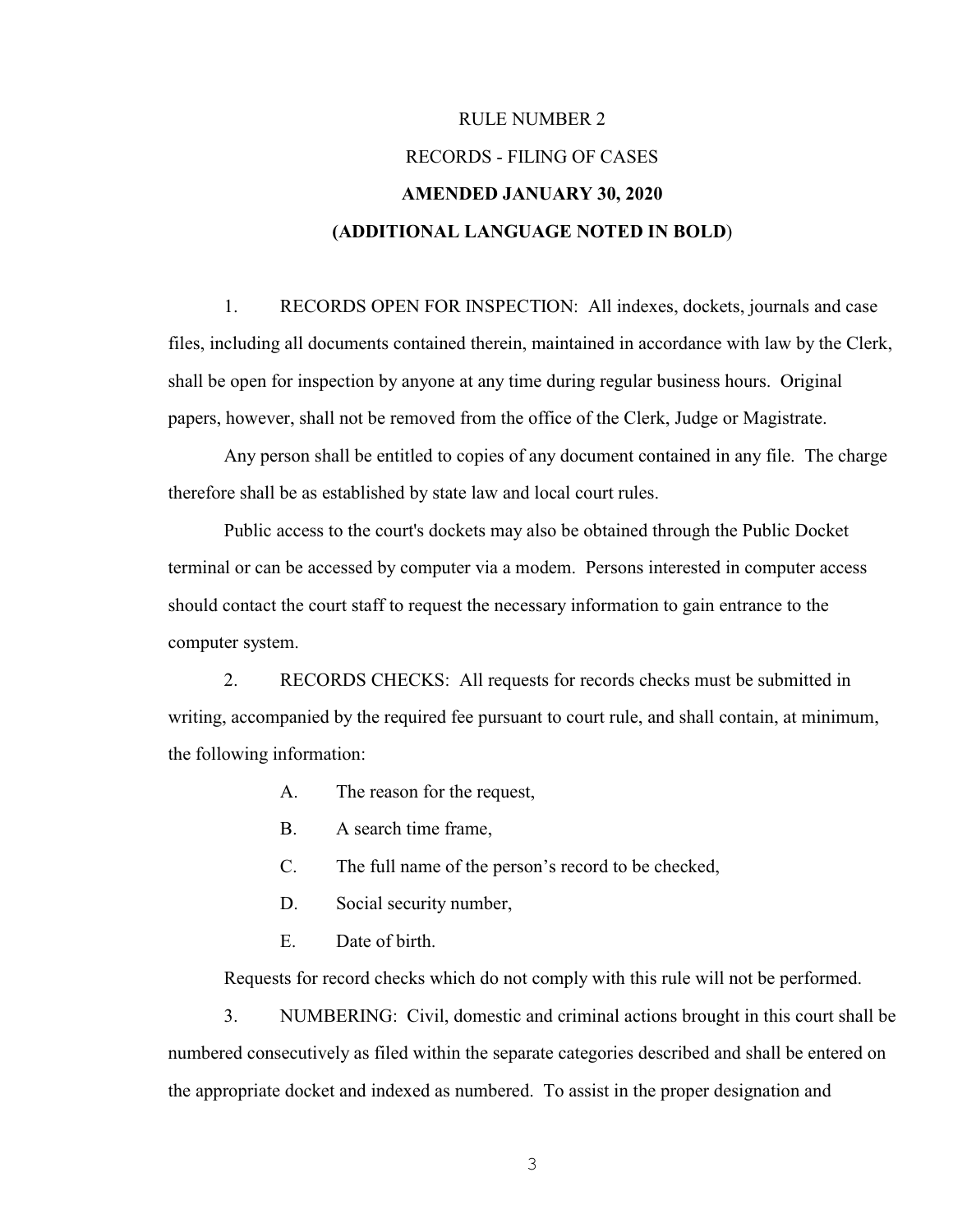numbering of new cases, all original pleadings submitted for filing in the civil and domestic relations divisions shall include a completed case designation form. (See Appendix A) All pleadings, motions or other papers filed in such case shall contain the assigned case number.

4. FILINGS: All pleadings, motions and all other papers filed in an action shall be typed or legibly handwritten upon  $8\frac{1}{2}$  x 11" paper with a blank space of at least three inches at the top of the right side of the first page for endorsement thereon by the Clerk, and shall be filed in accordance with the Civil Rules. In addition, all pleadings shall bear the filing attorneys Supreme Court identification number as well as which party he/she represents. (Ohio Rule of Civil Procedure 10(E))

5. PLEADINGS: Each complaint filed must show in the caption the post office address, if known, of each plaintiff and defendant. Upon learning of any new address of plaintiff(s) or defendant(s), counsel shall report the same to the Clerk, and the correction may be added by the Clerk by interlineation. (Ohio Rule of Civil Procedure  $10(A)$ )

At the time of filing pleadings requiring a copy thereof to be served by the Clerk, counsel shall file with the Clerk sufficient copies to allow for service.

Any pleadings, motions or other papers not in compliance with these rules or the appropriate Ohio rules shall be reported by the Clerk to the Court. The Clerk will notify the party or attorney filing non-complying documents by telephone or mail of the non-compliance. Postage or long distance charges will be added to the costs. If no corrective action is taken within a reasonable time, the Court may thereafter, on its own motion, take such action as may be warranted including dismissal of an action or striking pleadings from the files.

No pleading, brief, memorandum or other document filed with the Clerk of Courts will include as exhibits or otherwise copies of authorities, whether cases decided by courts, reported or unreported, secondary authorities or similar non-evidentiary materials.

Counsel desiring to provide copies of authorities not readily accessible in book form or through Internet sources will not file such authority with the Clerk, but will provide such copies separately to the Court and will file a listing of such authorities with the Clerk, containing a certification that copies of such authorities have been transmitted to all counsel. Such authorities

4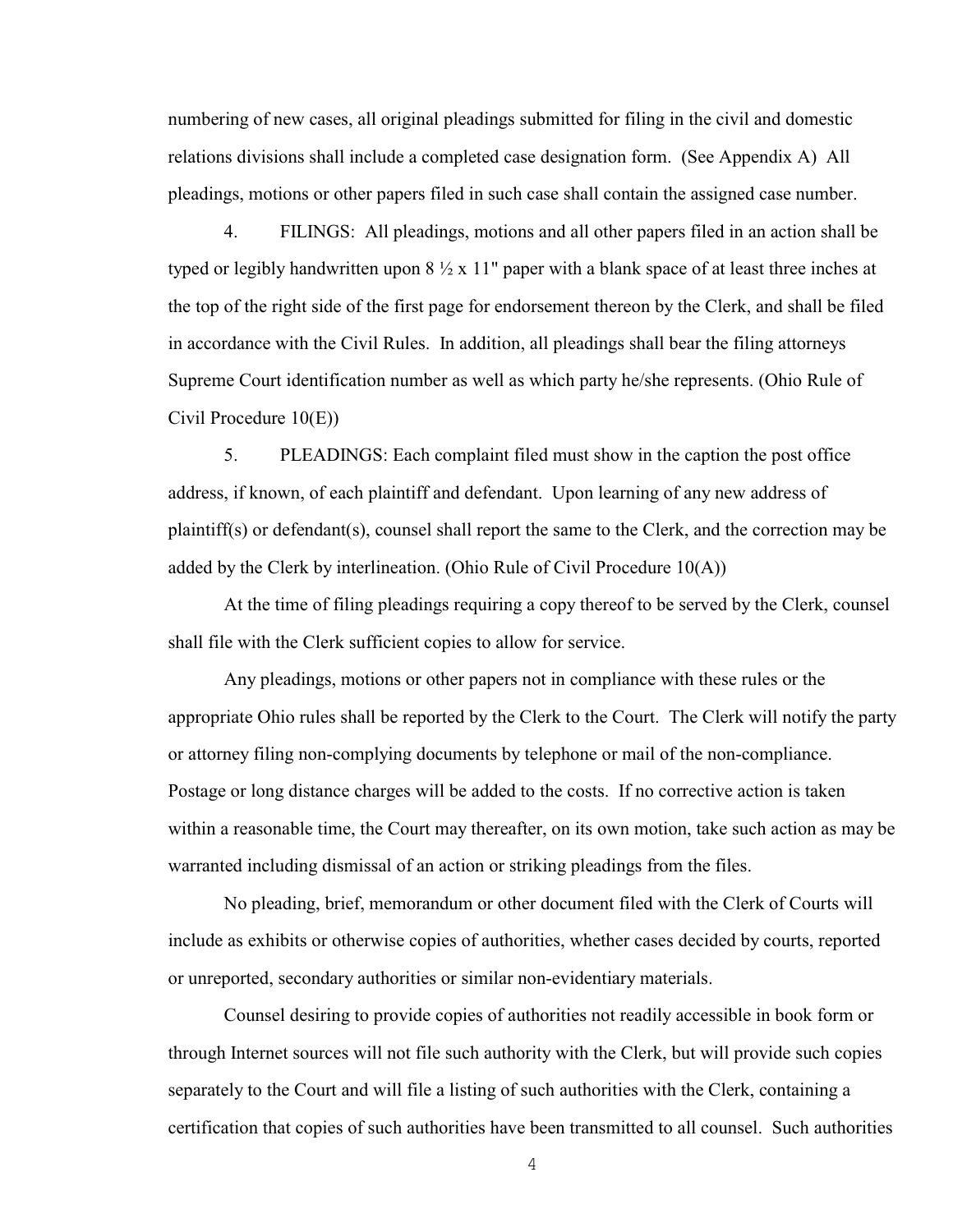transmitted to the Court will not be considered a part of the court file and will be disposed of when the same are no longer needed.

The Clerk of Court shall accept for filing and service Interrogatories, Requests for Production of Documents, and Requests and Admissions pursuant to both civil and criminal discovery which accompany the original complaint. Thereafter, unless leave is first granted by the Court, only proof of service that an evidentiary request or response was made will be filed with and accepted by the Clerk of Courts. The entire discovery document will be served only upon the opposing party, as required by Civil Rules 27 through 37. This rule does not apply to documents attached to pleadings pursuant to requirement of law or court rule, to motions concerning compliance with discovery in which it is necessary to demonstrate compliance or non-compliance, or to depositions or other filings permitted or required by law.

A document once filed in a case shall not thereafter be filed as an attachment, but shall be incorporated by reference in all subsequent documents in which it is discussed.

Documents presented for filing with the Clerk of Courts which are not in compliance will be returned at counsel's expense to enable counsel to comply with this rule.

#### FILINGS BY FACSIMILE

The filing of pleadings may be made by facsimile subject to the following definitions and provisions:

#### **DEFINITIONS**

- A. Facsimile transmission means the transmission of a source document by a facsimile machine that encodes a document into signals, transmits, and reconstructs the signals to print a duplicate of the source document at the receiving end.
- B. Facsimile machine means a machine that can send and receive a facsimile transmission either as a stand alone device or as part of a computer system.
- C. Fax is an abbreviation for "facsimile" and refers, as indicated by the context, to facsimile transmission or to a document so transmitted.
- D. Source document means the document transmitted to the court by facsimile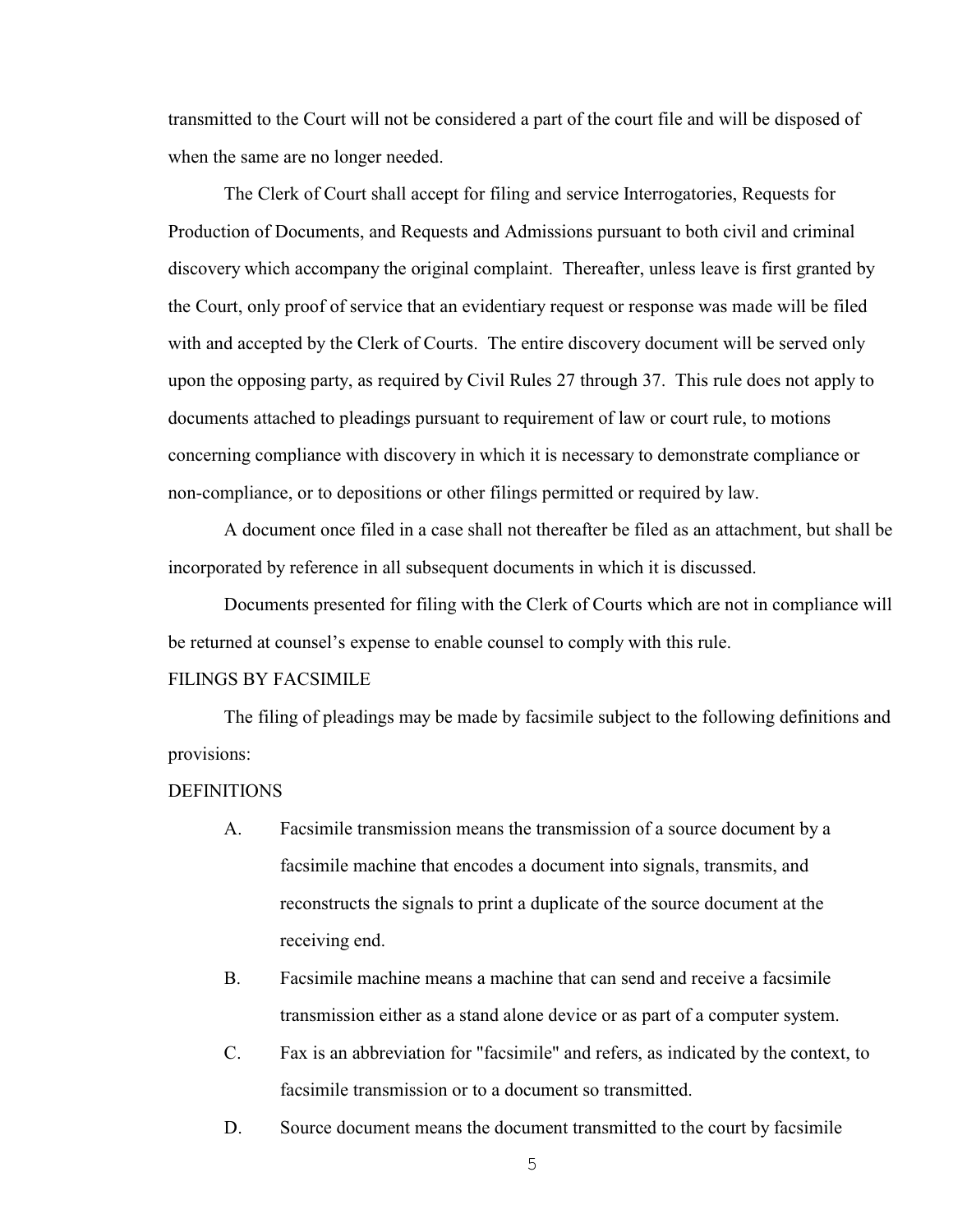machine/system.

- E. Effective original document means the facsimile copy of the source document received by the Clerk of Court and maintained as the original document in the court's file.
- F. Effective date and time of filing means the date and time that a facsimile filing is accepted by the Clerk of Court for filing.

#### PROVISIONS

- A. All pleadings must be **ten pages or less and** faxed to the Hardin County Common Pleas Clerk of Court facsimile machine at (419) 674-2273. Facsimiles to any other number will be deemed as not filed with the Clerk of Court. Exceptions will be handled on a case by case basis in the event of equipment malfunction.
- B. Facsimile filing will only be accepted if the total number of pages is ten pages or less in length, including exhibits, per pleading. **Pleadings** in excess of ten pages must be filed by mail or in person at the Clerk of Courts.

# 1. EFFECTIVE ORIGINAL DOCUMENT

A pleading filed by facsimile transmission will be accepted as an effective original document and the signature accepted as original. The facsimile pleading need not be followed with the original source document, however the person making a fax filing must maintain in his or her records, and have available for production on request by the court, the source document filed by fax with original signatures as otherwise required under the applicable rules, together with the source copy of the facsimile cover sheet used for the subject filing. In addition, the source document filed shall be maintained by the person making the filing until the case is closed and all opportunities for post judgment relief are exhausted.

- 2. EXHIBITS
	- A. Each exhibit to a facsimile produced document that cannot be accurately transmitted via facsimile transmission for any reason must be replaced by an insert page describing the exhibit and why it is missing. Unless the Court otherwise

6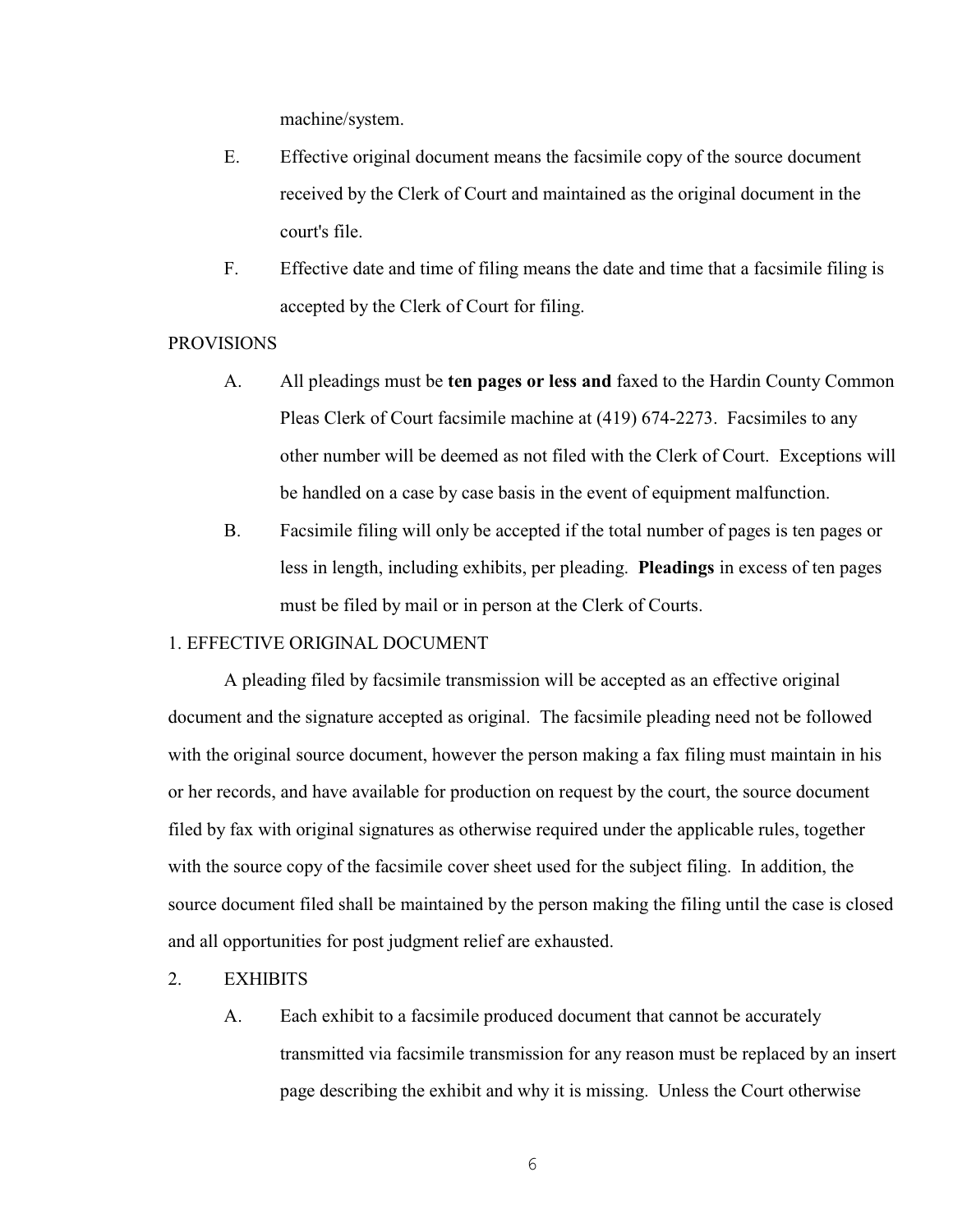orders, the missing exhibit shall be filed with the Clerk of Court, as a separate document, not later than five (5) business days following the filing of the facsimile document. Failure to file the missing exhibits as required by this paragraph may result in the Court striking the document and/or exhibit.

- B. Any exhibit filed in this manner shall be attached to a cover sheet containing the caption of the case which sets forth the name of the court, title of the case, the case number, name of the judge and the title of the exhibit being filed (e.g., Plaintiff Smith's Notice of Filing Exhibit "G" to Plaintiff Smith's Response to Defendant's Motion to Dismiss), and shall be signed and served in conformance with the rules governing the signing and service of pleadings in this court. (See Appendix B)
- 3. COVER PAGE
	- A. The person filing a document by fax shall also provide therewith a cover page containing the following information:
		- a. The name of the court
		- b. The title of the case
		- c. The case number
		- d. The assigned judge
		- e. The title of the document being filed
		- f. The date of transmission
		- g. The transmitting fax number
		- h. An indication of the number of pages included in the transmission, including the cover page.
		- i. If a judge or case number has not been assigned, state that fact on the cover page. If a case number has been assigned, the transmission will not be accepted without the case number.
		- j. The name, address, telephone number, fax number, Supreme Court registration number, if applicable, of the person filing the fax document, if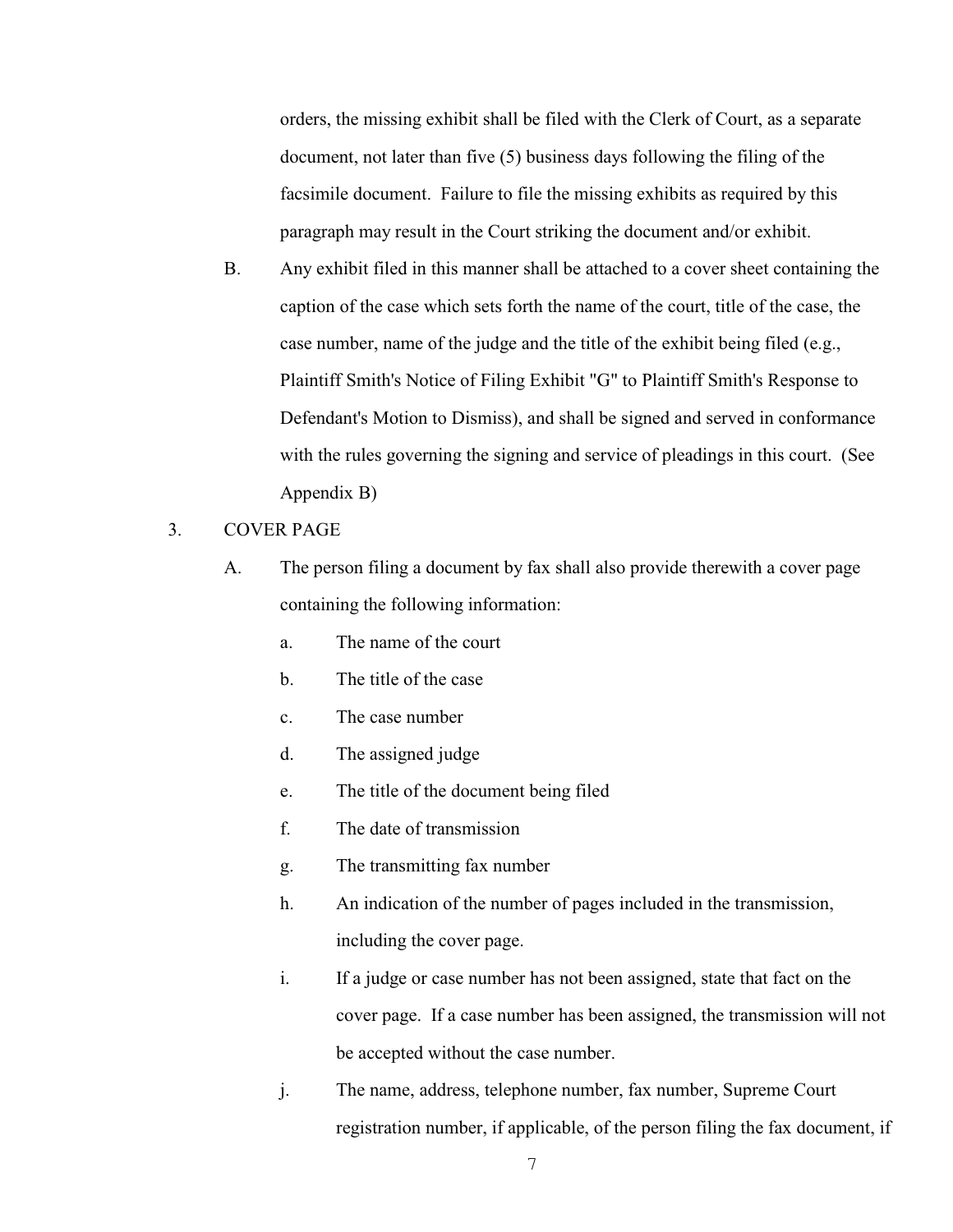available.

- k. If applicable, a statement explaining how costs are being submitted.
- B. If a document is sent by fax to the Clerk of Courts without the cover page information listed above, the Clerk may, at its discretion:
	- a. Enter the document(s) in the case docket and file the document(s).
	- b. Deposit the document(s) in the case file with a notation of the reason for the non-filing. In this instance, the document shall not be considered filed with the Clerk of Courts.

# 4. SIGNATURE

- A. A party who wishes to file a signed source document by fax shall either:
	- a. Fax a copy of the signed source document; or
	- b. Fax a copy of the document without the signature but with the notation "/s/" followed by the name of the signing person where the signature appears in the signed source documents.
- B. A party who files a signed document by fax represents that the physically signed source document is in his/her possession or control.

# 5. EFFECTIVE DATE AND TIME OF FILING

- A. The office of the Clerk of Court facsimile machine will be available to receive facsimile transmission of documents on the basis of 24 hours per day 7 days per week. Subject to the provisions of these rules, all documents sent by fax and accepted by the Clerk shall be considered filed with the Clerk of Courts as of the date and time the Clerk time-stamps the document received, as opposed to the date and time of the fax transmission.
- B. No pleading will be file stamped if the appropriate cost deposit, if applicable, is not on file with the court.
- C. The Clerk of Court will not send any form of notice to the sending party to acknowledge receipt of a facsimile transmission.
- D. The risk of transmitting a document by fax to the Clerk of Courts shall be borne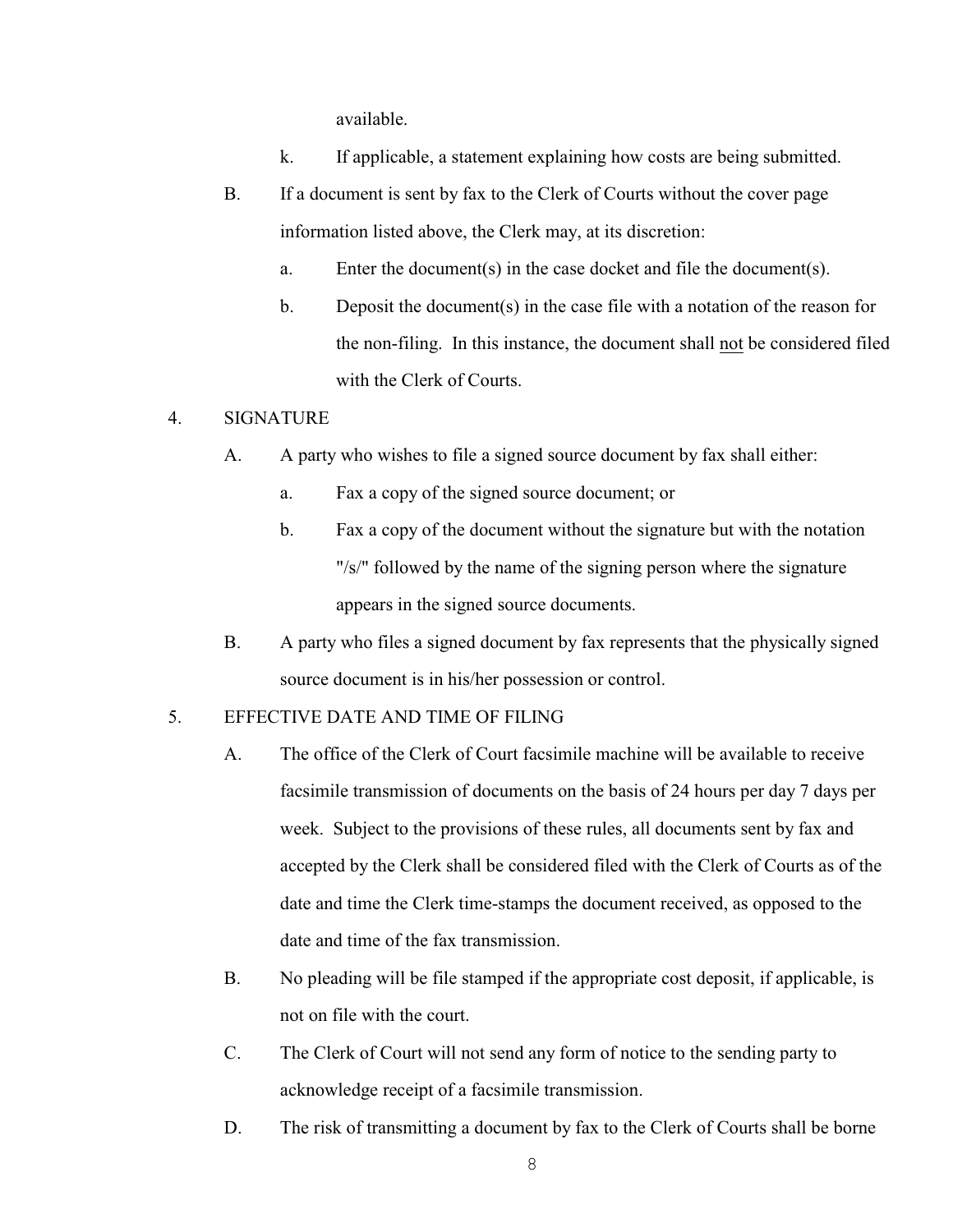entirely by the sending party. Anyone using facsimile filing is urged to verify receipt of such filing by the Clerk of Court by telephone.

- 6. FEES AND COSTS
	- A. No document received by facsimile that requires a filing fee shall be accepted by the Clerk for filing until court costs and fees or deposits have been paid. Documents tendered to the Clerk without payment of court costs and fees or deposits or which do not conform to applicable rules will not be filed.
	- B. **Additional fees shall be assessed for facsimile filings pursuant to local rule listed under scheduled fees.**
- 7. FRAUDULENT FILINGS
	- A. If it is established that any pleading(s) were transmitted without authority, the Court shall order the filing stricken.

#### **RULE NUMBER 3**

#### **COSTS AND SECURITY FOR COSTS**

1. **PRIOR COSTS:** When a case in this court is dismissed for want of prosecution or for failure to comply with an order of the Court, or by plaintiff without prejudice before judgment, all the proceedings by the plaintiff in the same case or in any subsequent suit upon the same cause of action shall be stayed until the costs in the former action are paid, unless otherwise ordered by the Court. In addition, no action or proceeding shall be accepted for filing by the Clerk of this court by any party or attorney of record if there remains costs due on the case which were assessed involving the filing party.

2. **FILING FEE:** When a cost deposit is exhausted, the Clerk shall charge costs and the same shall be paid as they accrue. Further, no action or proceeding shall be accepted for filing by the clerk of this court without the required deposit, unless the refusal of the filing would cause the expiration of time limitations for filing. Upon representation of indigency, the Court shall investigate the accuracy of such representation and upon finding by the Court that such indigency does exist, the security for costs may be waived, subject to the Court's discretion.

9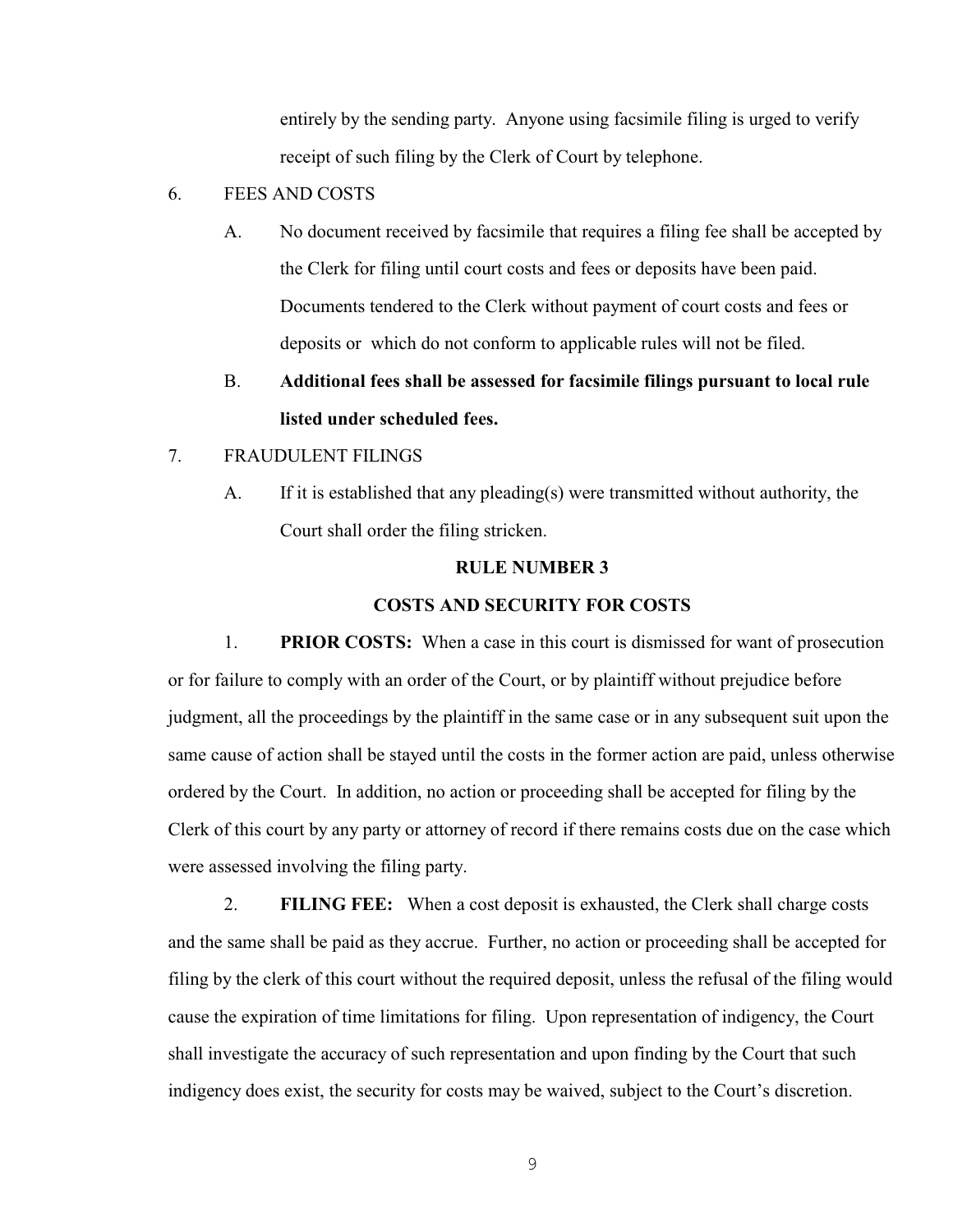3. **DISCRETION OF CLERK:** The Clerk of this Court is granted the following

powers in his/her discretion:

- a. If any deposit is insufficient, the Clerk may require the deposit to be increased.
- b. If the costs are not paid at the termination of litigation, any deposit for costs may be applied by the Clerk to the unpaid costs due.
- c. The Clerk may make periodic or partial distribution of monies deposited for the purpose of fines and restitutions.
- d. To refuse any check tendered for any payment unless certified.

A copy of the current schedule of costs and fees for the Hardin County Common Pleas

Court is attached hereto for the convenience of these Rules.

# **SCHEDULE OF COST DEPOSITS COMMON PLEAS COURT**

# *BOLDED COST DEPOSITS TAKE EFFECT FEBRUARY 1, 2021*

| 1.             | *Civil actions for one defendant<br>Each additional defendant (additional deposit)                                                    | \$500.00<br>\$50.00 |
|----------------|---------------------------------------------------------------------------------------------------------------------------------------|---------------------|
| 2.             | Foreclosure actions<br>Each additional defendant (additional deposit)                                                                 | \$500.00<br>\$50.00 |
| 3.             | *Counterclaims and cross claims not otherwise<br>mentioned herein for one defendant<br>Each additional defendant (additional deposit) | \$350.00<br>\$50.00 |
| 4.             | *All Dissolutions (Does not include parenting class fees<br>which are payable when the session is attended)                           | \$350.00            |
| 5.             | *All Divorces or Legal Separation                                                                                                     | \$500.00            |
| 6.             | <b>Child Support Medical Establishments for Married/Separated</b><br><b>Couples or Other Domestic Relations</b>                       | \$350.00            |
| 7.             | Motions for Guardian Ad Litem (additional deposit). <b>Plus such</b><br>additional deposit by other parties as Ordered by the Court   | \$500.00            |
| 8.             | *All post-decree motions- Domestic with or without children                                                                           | \$350.00            |
| 9 <sub>1</sub> | *Agreed/joint post-decree motions regarding allocation of<br>parental rights/responsibilities                                         | \$200.00            |
| 10.            | *Civil post-judgment motions                                                                                                          | \$250.00            |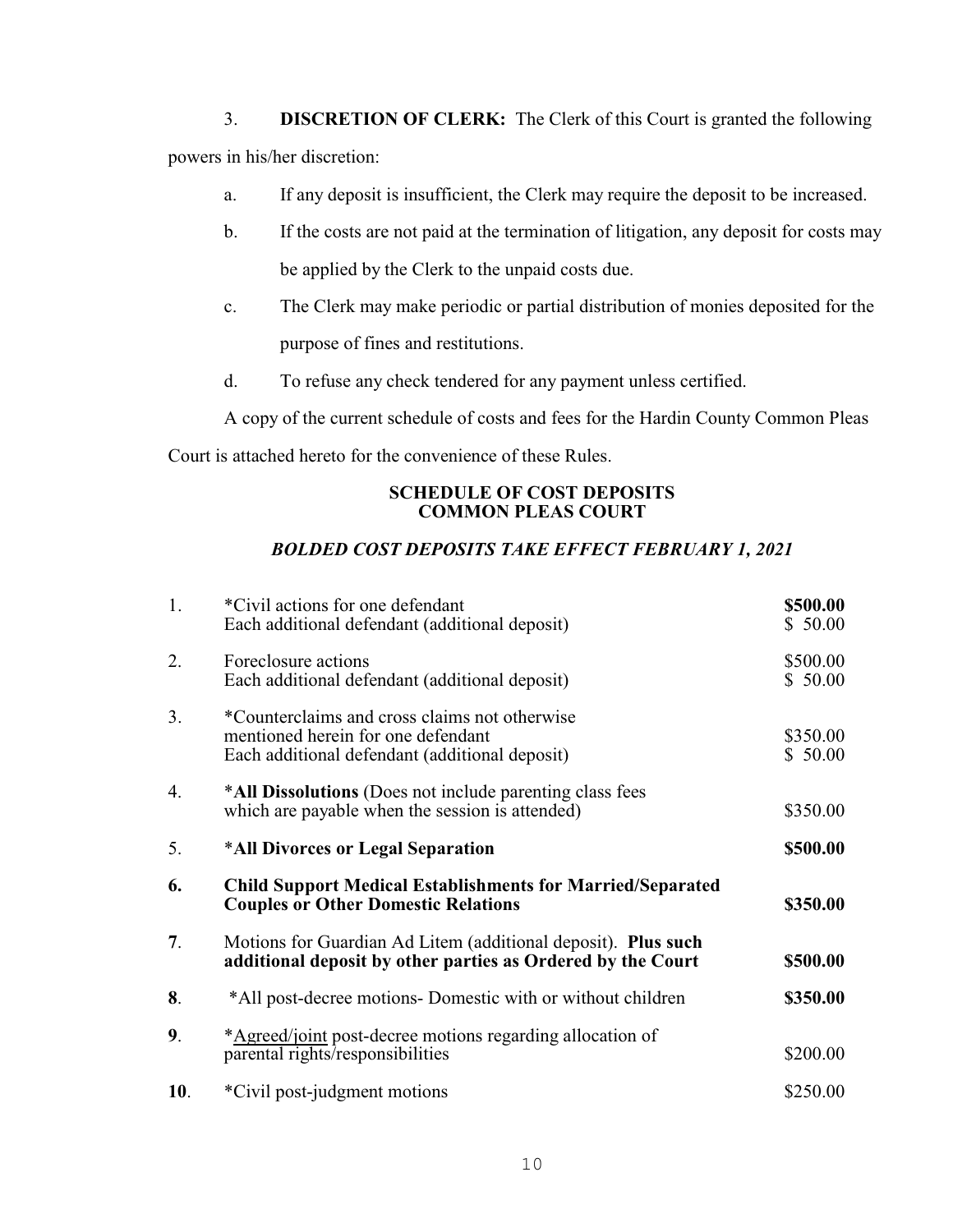| 24. | Praecipe for order of sale with sale to be conducted by a<br>Private Selling Officer with permission of the Court                                                                       |              | \$500.00  |
|-----|-----------------------------------------------------------------------------------------------------------------------------------------------------------------------------------------|--------------|-----------|
| 23. | Praecipe for order of sale with sale to be conducted by Real Auction                                                                                                                    |              | \$720.00  |
| 22. | *Writ of execution against personal property                                                                                                                                            |              | \$350.00  |
| 21. | Record check                                                                                                                                                                            | $\mathbb{S}$ | 5.00      |
| 20. | Jury demand (additional deposit-\$100.00 due at the time of the<br>filing of the demand and the remaining \$950.00 due within<br>four weeks of the jury trial for a one day jury trial) |              | \$1050.00 |
| 19. | *Garnishment                                                                                                                                                                            |              | \$200.00  |
| 18. | *Extra county action                                                                                                                                                                    |              | \$165.00  |
| 17. | Making/preparing certificate of judgment                                                                                                                                                | $\mathbb{S}$ | 6.00      |
| 16. | Release/satisfaction of certificate of judgment                                                                                                                                         | $\mathbb{S}$ | 5.00      |
| 15. | Preparing and filing certificate of judgment                                                                                                                                            |              | \$107.00  |
| 14. | *Filing certificate of judgment (foreign)                                                                                                                                               |              | \$101.00  |
| 13. | Notice of appeal to Third District Court of Appeals                                                                                                                                     |              | \$150.00  |
| 12. | *Appeals from other tribunals                                                                                                                                                           |              | \$350.00  |
| 11. | *Proceedings in aid of execution                                                                                                                                                        |              | \$200.00  |

\*included in filing fee

### **DEPLETION OF DEPOSIT**

Once the Clerk of Courts has notified a party or their respective counsel that their deposit has been depleted and an additional deposit is required, the party or their respective counsel shall have ten days to submit same to the Clerk of Courts. Failure to do so will result in no further filings on behalf of the party or their respective counsel in the case being accepted without an entry signed by the Court specifically waiving a deposit.

# **SERVICE BY PUBLICATION**

If any party requests service by publication, such party, in addition to the deposit for costs, shall arrange with the newspaper publisher for such publication, pay the costs thereof to the newspaper publisher and direct the publisher to file proof of publication with the Clerk of Courts.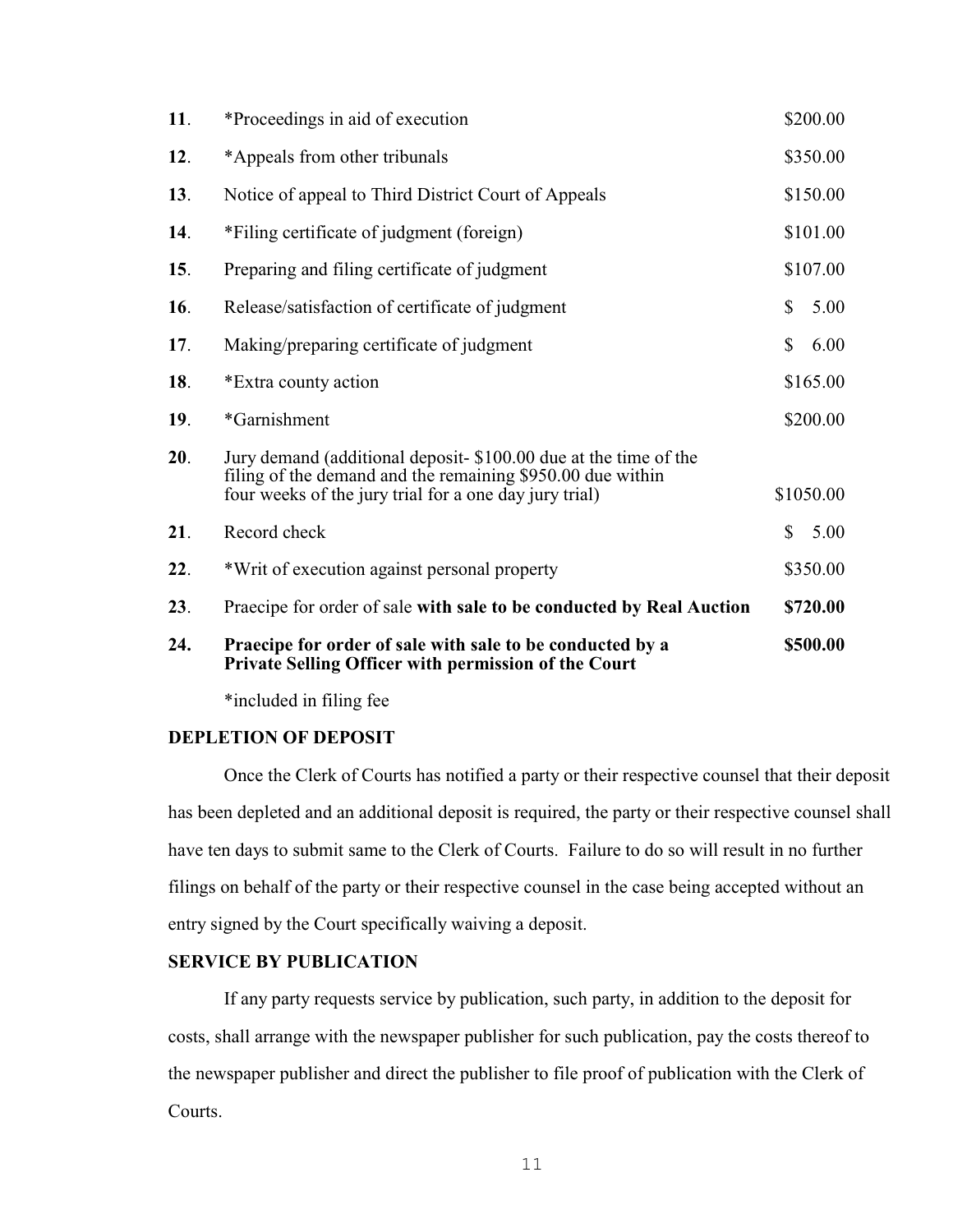In any case in which the Court has approved a poverty affidavit, it shall be the responsibility of the attorney making the request to advise the newspaper publisher in writing at the time the legal notice is presented for publication, that no funds are available for payment of the publication costs.

#### **PERSONAL OR RESIDENTIAL SERVICE**

Requests for service by either personal or residential service by the Hardin County Sheriff shall be limited to three attempts.

#### **SCHEDULE OF FEES**

# **O.R.C. 2303.20**

The Clerk of the Court of Common Pleas shall charge the following fees:

- A. Twenty-five dollars for each cause of action which shall include the following:
	- (A) Docketing in all dockets
	- (B) Filing necessary documents, noting the filing of the document, except subpoena, on dockets;
	- (C) Issuing certificate of deposit in foreign writs
	- (D) Indexing pending suits and living judgments;
	- (E) Noting on appearance docket all papers mailed;
	- (F) Certificate for attorney's fee;
	- (G) Certificate for stenographer's fee
	- (H) Preparing cost bill;
	- (I) Entering on indictment any plea
	- (J) Entering costs on docket and cash book.
- B. Two dollars for taking each undertaking, bond, or recognizance;
- C. Two dollars for issuing each writ, order, or notice, except subpoena;
- D. Two dollars for each name for issuing subpoena, swearing witness, entering attendance, and certifying fees;
- E. Twenty-five dollars for calling a jury in each cause;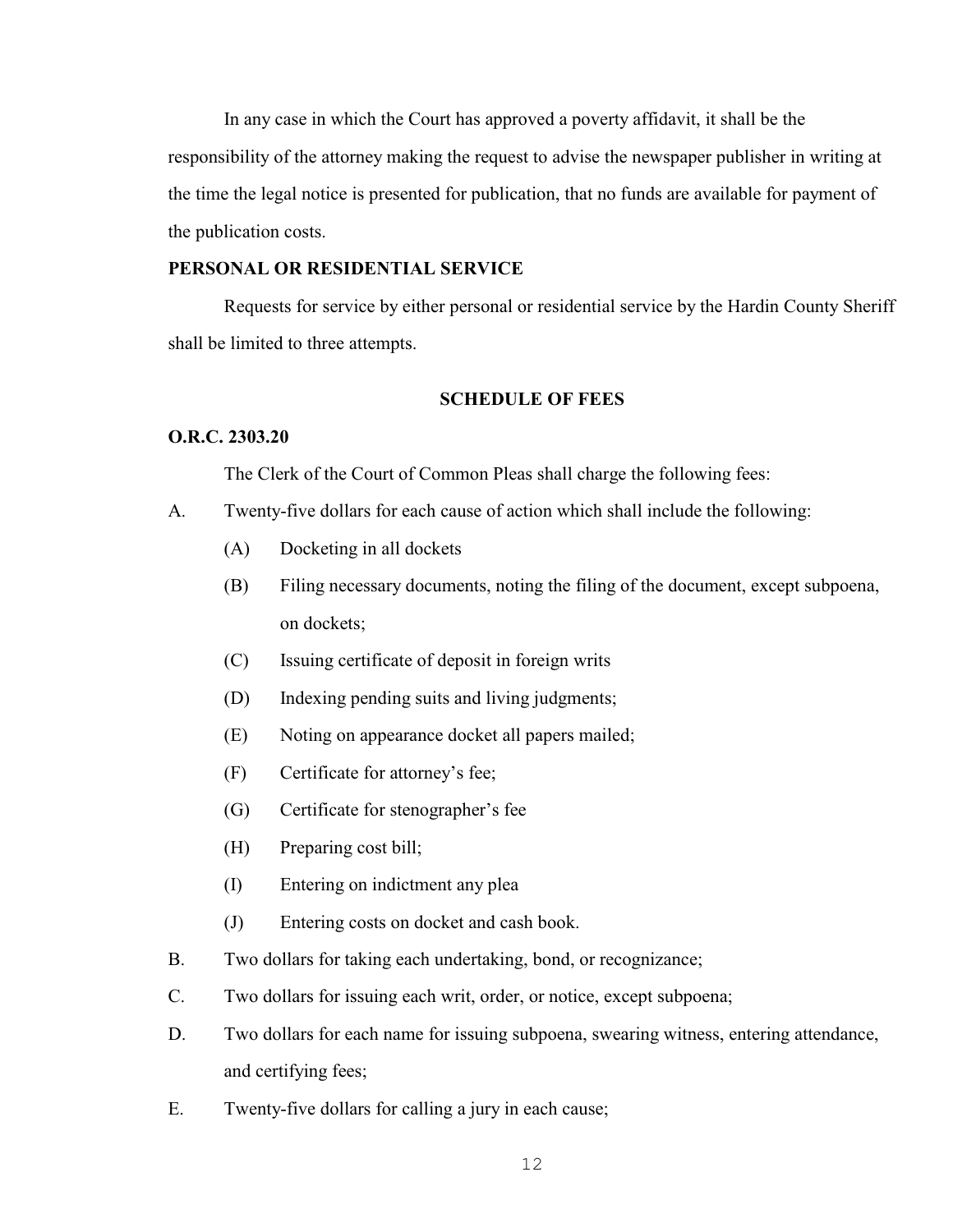- F. Two dollars for each page, for entering on journal, indexing, and posting on any docket;
- G. Three dollars for each execution or transcript of judgment, including indexing;
- H. One dollar for each page, for making complete record, including indexing;
- I. Five dollars for certifying a plat recorded in the county recorder's office;
- J. Five dollars for issuing certificate to receiver or order of reference with oath;
- K. Five dollars for entering satisfaction or partial satisfaction of each lien on record in the county recorder's office, and the clerk of courts' office;
- L. One dollar for each certificate of fact under seal of the court, to be paid by the party demanding it;
- M. One dollar for taking each affidavit, including certificate and seal;
- N. Two dollars for acknowledging all instruments in writing;
- O. Five dollars for making certificate of judgment;
- P. Ten dollars for filing, docketing, and endorsing a certificate of judgment, including the indexing and noting the return of the certificate;
- Q. Twenty-five dollars for each cause of action for each judgment by confession, including all docketing, indexing, and entries on the journal;
- R. Five dollars for recording commission of mayor or notary public;
- S. One dollar for issuing any license except the license issued pursuant to section 1533.101, 1533.11, 1533.13, and 1533.32 of the Revised Code;
- T. Fifteen dollars for docketing and indexing each aid in execution or petition to vacate, revive, or modify judgment, including the filing and noting of all necessary documents;
- U. Twenty-five dollars for docketing and indexing each appeal, including the filing and noting of all necessary documents;
- V. A commission of two per cent on the first ten thousand dollars and one per cent on all exceeding ten thousand dollars for receiving and disbursing money, other than costs and fees, paid to or deposited with the clerk of courts in pursuance of an order of court or on judgments including moneys invested by order of the court and interest earned on them;
- W. Five dollars for numbering, docketing, indexing, and filing each authenticated or certified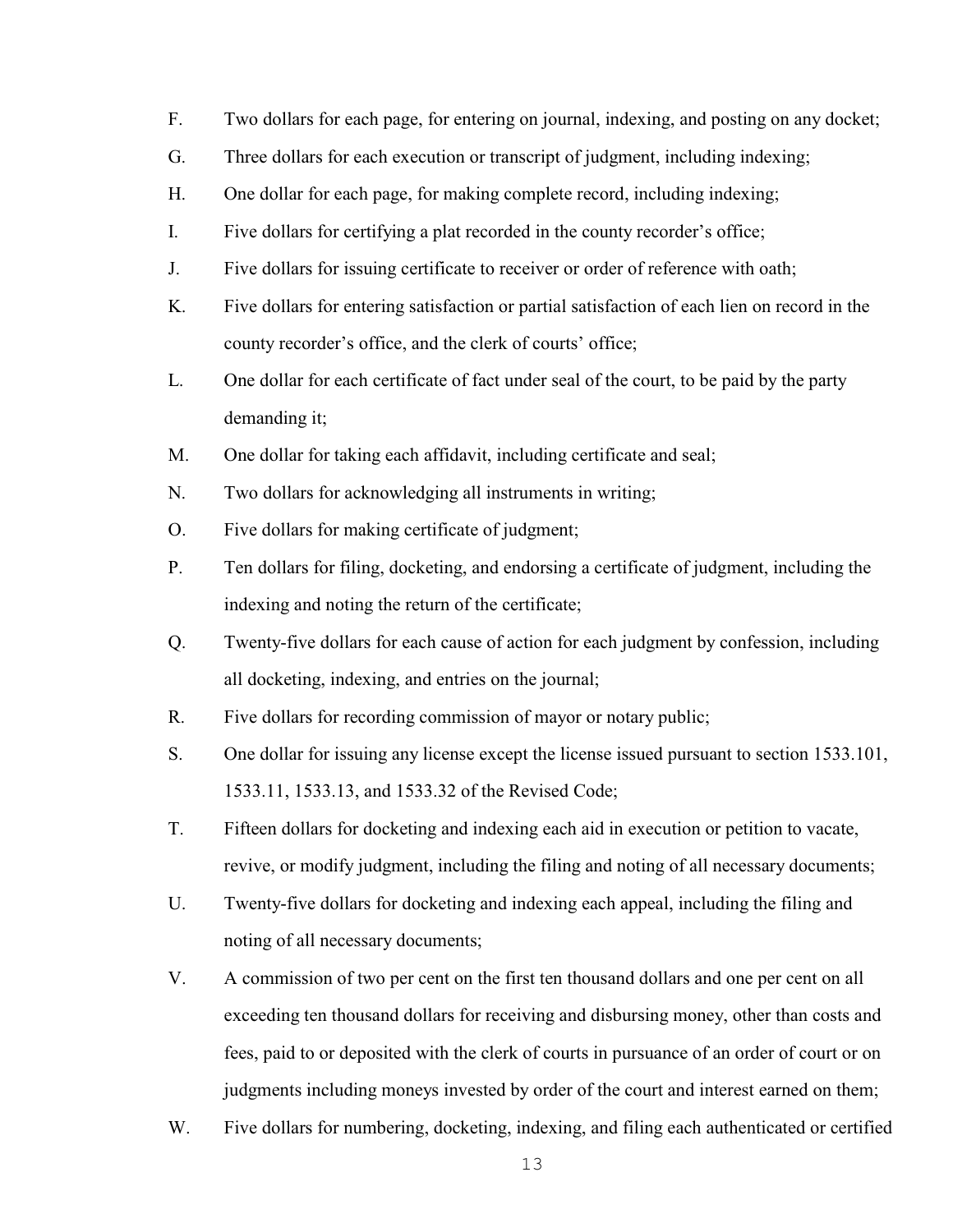copy of the record, or any portion of an authenticated or certified copy of the record, of an extra county action or proceeding;

- X. Two dollars for each certificate of divorce, annulment, or dissolution of marriage to the bureau of vital statistics;
- Y. Two dollars for each electronic transmission of a document, plus one dollar for each page of that document. These fees are to be paid by the party requesting electronic transmission;
- Z. One dollar for each page, for copies of pleadings, process, record, or files, including certificate and seal.

Copies- 1 to 49, .25 per page- 50 or more, .10 per page

The Clerk of Courts may write off:

- 1) Any costs associated with civil or domestic violence protection orders that have not been assessed to any party;
- 2) Any total fine and/or court cost balance due of five dollars or less after one billing notice has been sent to the responsible party. This does **not** override the requirement for deposits as set in Local Rule 3;
- 3) Any total fine and/or cost due of \$1.00 or less without a billing notice to the responsible party;
- 4) Any fines, costs, or restitution due from the responsible party due to the death of the responsible party upon verification of same, as determined by the Clerk of Courts.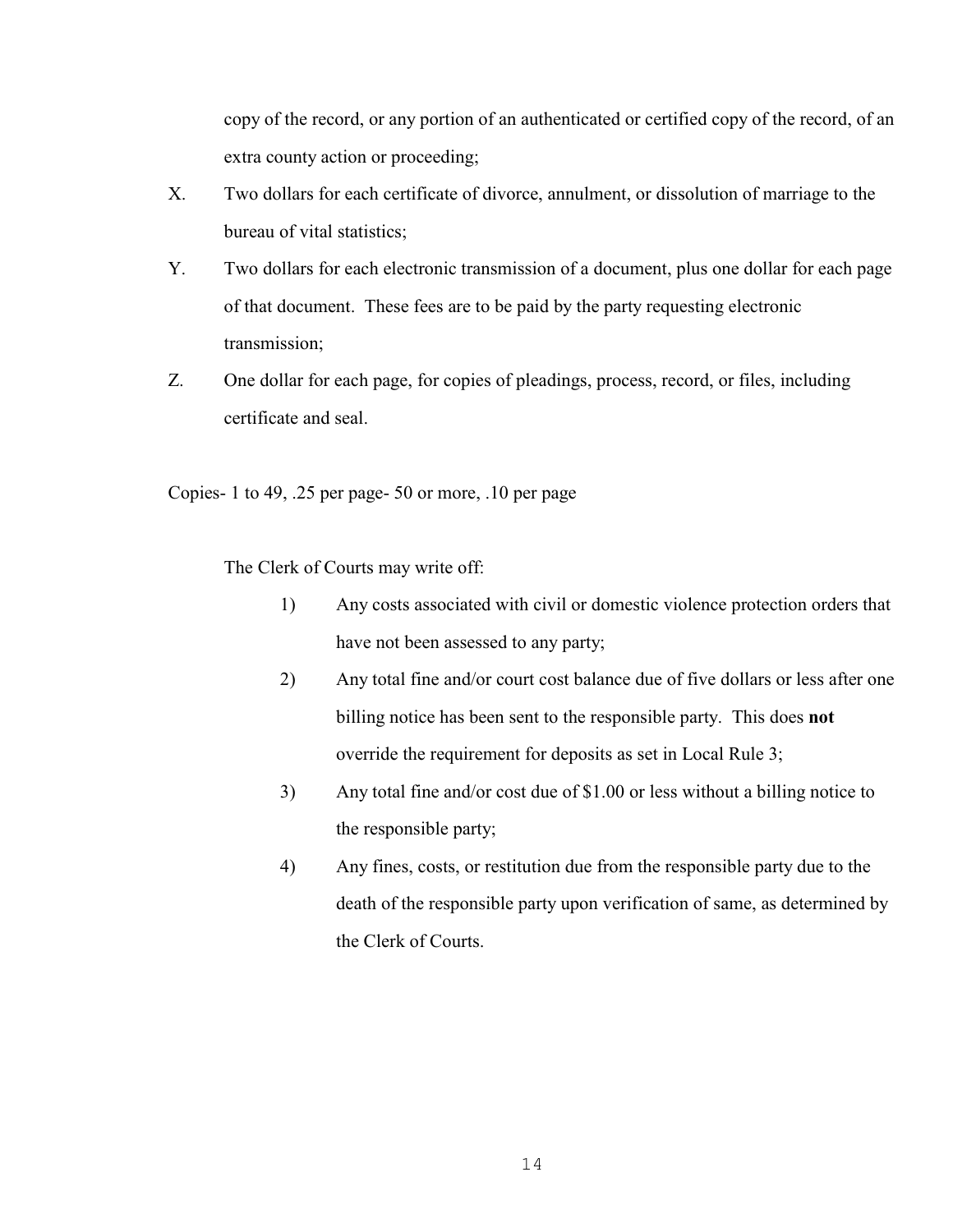#### **RULE NUMBER 4**

#### **NOTARY PUBLIC**

Repealed pursuant to the Notary Modernization Act.

# **RULE NUMBER 5**

#### **MAGISTRATES**

Domestic relations matters and other matters relating thereto may be heard by a Magistrate appointed by this Court.

#### **MAGISTRATE'S DECISION**

A magistrate will issue his decision after the trial or hearing in accordance with this rule; however, the magistrate may require briefs, proposed findings of fact and conclusions of law or other memoranda be submitted by counsel prior to the issuance of the report.

#### **OBJECTIONS**

Objections to the decision of the Magistrate and the court disposition of same shall be governed by Ohio Civil Rule 53.

The merits of objections relating to factual findings will not be considered unless a transcript is filed with the Court within 30 days after objections are filed or within such period otherwise designated by the Court.

The time for filing objections may be extended upon the written request of either party, provided the request is made during the initial objection period. Requests for extensions of time in which to file objections to a magistrate's decision must include the specific nature of the objections and the bases for them.

Extensions of time to file objections which are granted shall automatically extend any response time by the same period.

Transcripts supporting objections shall be filed with the court within 30 days after the filing of objections.

If additional objections become apparent after the transcript is prepared and filed with the court, and that party has timely filed his/her initial objections, the objecting party may seek leave of court to supplement previously filed objections.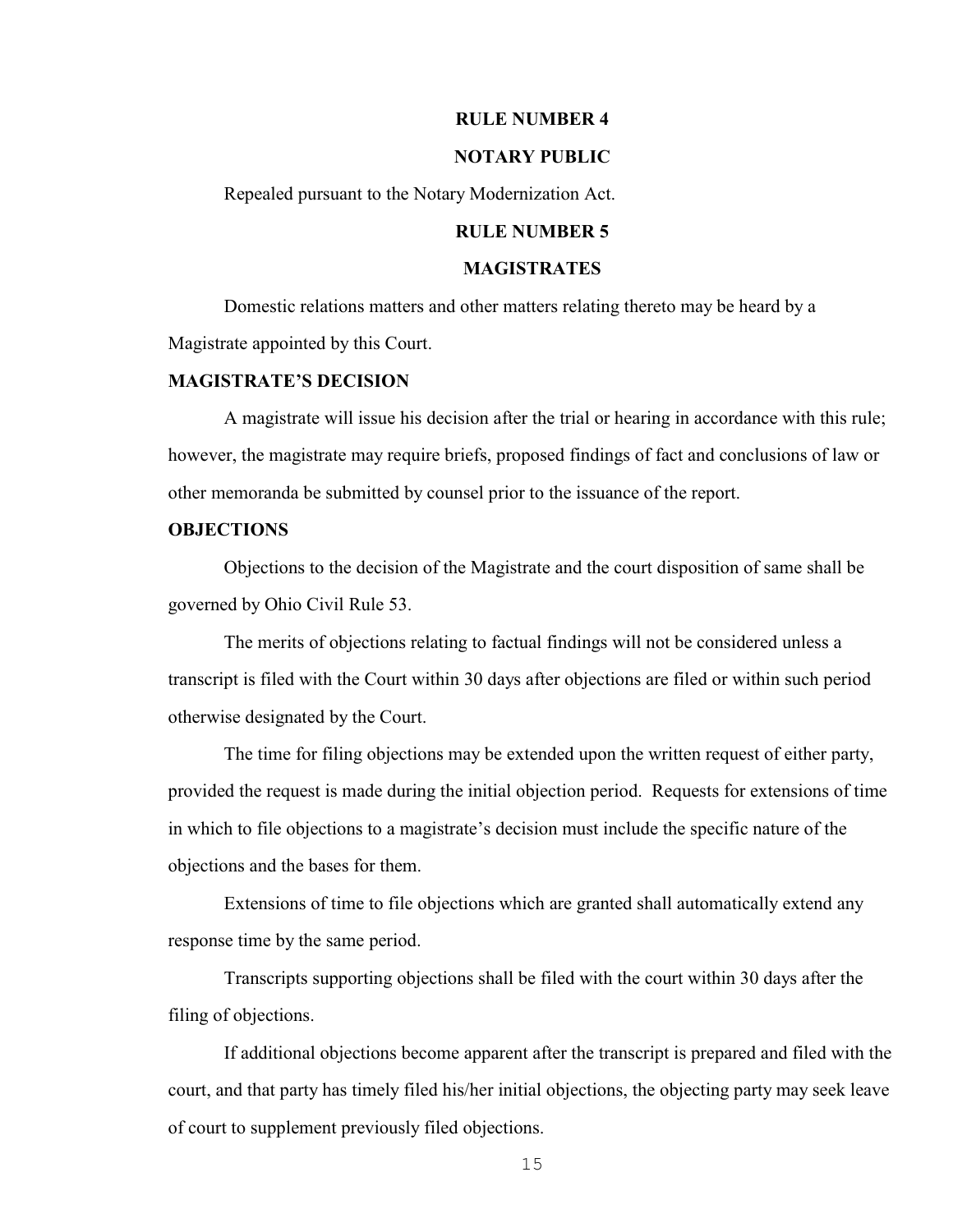It shall be the objecting party's or their attorney's responsibility to have the transcript filed within the required thirty-day period. Any requests to extend the period for filing the transcript must include the following information:

- 1. A statement by the attorney, or party if appearing pro se, that the court reporter who will be preparing the transcript has been contacted, the transcript ordered, and the date the transcript was ordered; and
- 2. A statement by the attorney, or party if appearing pro se, that (i) the costs or fees required by the court reporter for the preparation of the transcript have been paid and the date payment was made, or (ii) the estimated cost has been requested but not yet received and the date the estimate was requested, or a written statement from the court reporter that the transcript cannot otherwise be prepared within the necessary thirty-day period.

Unless a formal hearing is deemed necessary by the Court, objections shall be ruled upon by the Court without formal hearing.

# **RULE NUMBER 6**

#### **GENERAL CASE MANAGEMENT RULES**

The following General Case Management Rules are applicable in all Civil, Criminal and Domestic Relations Cases.

#### **MOTIONS**

1. All motions to the Court shall be made in writing and shall be accompanied by a written memorandum containing the statement of facts and the legal arguments of counsel. Motions must be filed within the time limits established by the Ohio Rules of Criminal Procedure, and further shall comply with Criminal Rule 47. Motions shall be set for oral hearing only upon request of counsel or by order of the Court. Otherwise, all motions will be deemed submitted when filed. Pretrial motions, where applicable, shall toll the time within which the Defendant must be brought to trial until a judgment entry is filed reflecting the Court's decision as to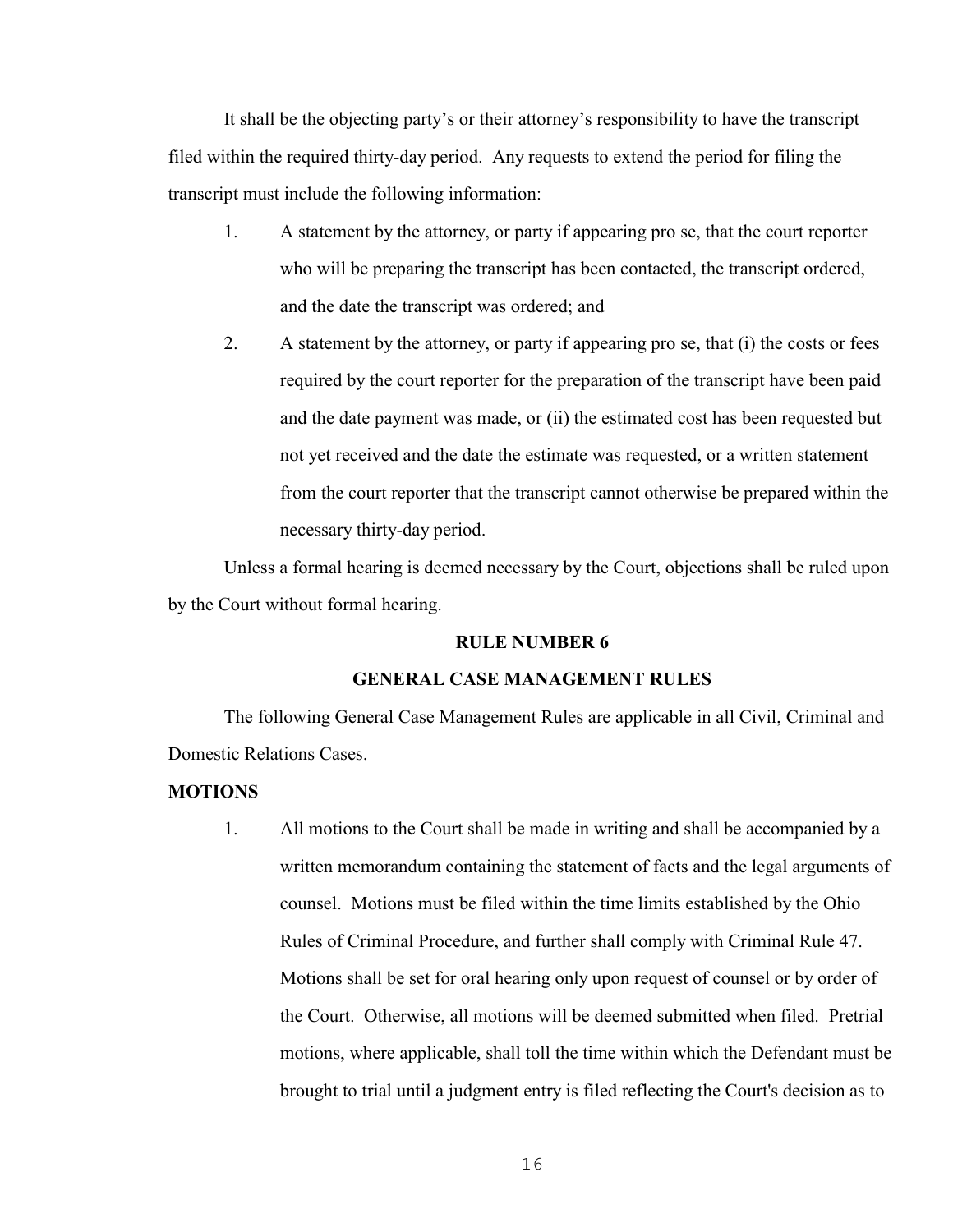said motion. (See ORC Section 2945.72(H)).

- 2. An issue or case shall be submitted to the Court for decision without briefs unless the Court requests briefs, or grants a request of counsel to present briefs.
- 3. All motions filed in civil cases shall be submitted to the Court on brief or memoranda. When oral argument or testimony is desired, the motion shall contain a request for assignment of hearing.
- 4 In all motions directed to the Court, unless otherwise provided in the Rules of Civil Procedure, the failure of the party against whom a motion is directed to file a brief or memorandum in opposition within fourteen (14) days from the date of service of such motion, may be construed by the Court as an admission that the motion may be granted.
- 5. When requested by a party or by the Court, briefs shall be submitted to the Court by the plaintiff or moving party within fourteen (14) days, and by the opposing party within fourteen (14) days thereafter. A reply brief, if appropriate, will be filed within seven (7) days thereafter. The Court may extend or shorten the time for good cause. Upon failure of either party to file a brief within time, the case may be disposed of without the assistance of briefs.
- 6. The Court, on its own motion, may set any motion for oral argument or testimony.

#### **EX PARTE COMMUNICATIONS WITH THE COURT**

Copies of all correspondence addressed to the Court by any party or counsel shall be mailed or furnished to other counsel or parties in the case, and the correspondence to the Court should disclose to whom it was furnished. The Court will disregard correspondence not in compliance with this rule.

#### **WITHDRAWAL OF COUNSEL**

Counsel shall withdraw from a case in writing. If the withdrawal is with the approval of the party, said approval shall be endorsed upon the withdrawal when filed. If approval has not been obtained, proof of service of a copy of the motion on the party for which the withdrawing attorney represents shall be endorsed upon the motion and the same shall be set for hearing, of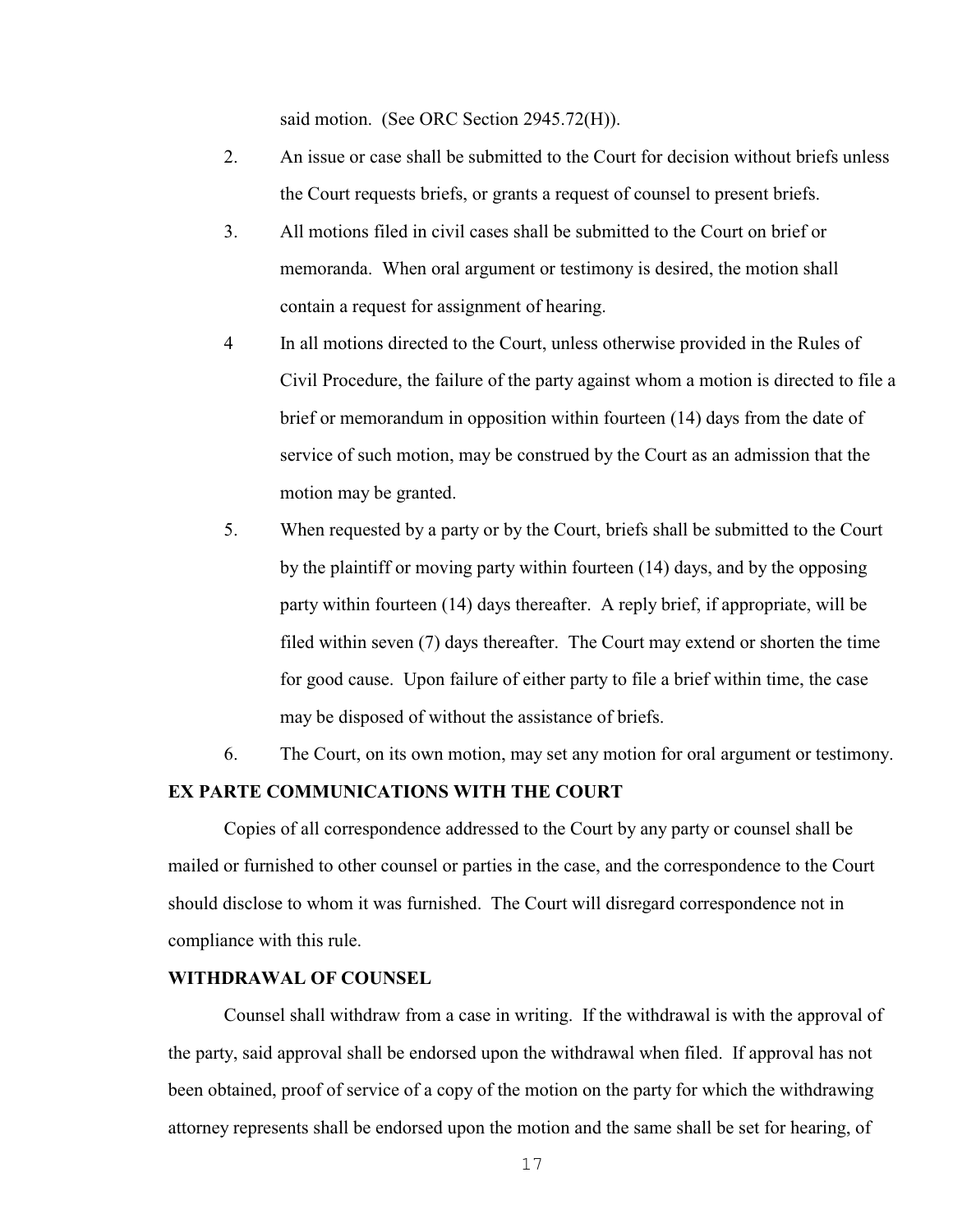which all parties and counsel shall be notified.

Withdrawal of counsel shall be permitted for any good and sufficient reason. Upon permitting withdrawal of counsel, the Court will make such order respecting scheduling of the case and obtaining new counsel as will serve the interest of justice.

If counsel for a party shall die or formally enter withdrawal from a case, a party shall have 14 days in which to secure new counsel. During such time, no actions will be taken in said cause unless the Court shall determine that suspension shall work an injustice to the opposite party. Upon application of the parties, said time may be extended. If a party fails to procure counsel within 14 days or fails to move the Court for an extension, all pending actions will be assigned as in any other case, and the case will proceed. All notices of assignment shall be filed with the Clerk and made a part of the original papers and will be deemed notice to the party without counsel.

Any counsel formally withdrawing from a case shall advise the party to the action of this rule by furnishing a written copy of such rule to the party.

## **STIPULATIONS**

Stipulations and private agreements of counsel or parties concerning the progress or management of any matter touching the case, not made in open Court will not be recognized unless the same is reduced to writing and signed by parties thereto.

#### **CONTINUANCES**

- 1. No continuance of a court proceeding or hearing will be granted except upon written application to the Court supported by evidence of good cause for such continuance. Motions for continuances, except for extreme emergencies, must be made at least seven (7) days prior to such proceeding or hearing and shall only be granted upon order of the Judge or Magistrate.
- 2. Motions for continuances shall set forth the reason for the continuance, and be accompanied by a time waiver and an appropriate journal entry which shall contain a signature line bearing the signature or telephone approval of opposing counsel or indicating refusal of same. Motions for continuances filed due to a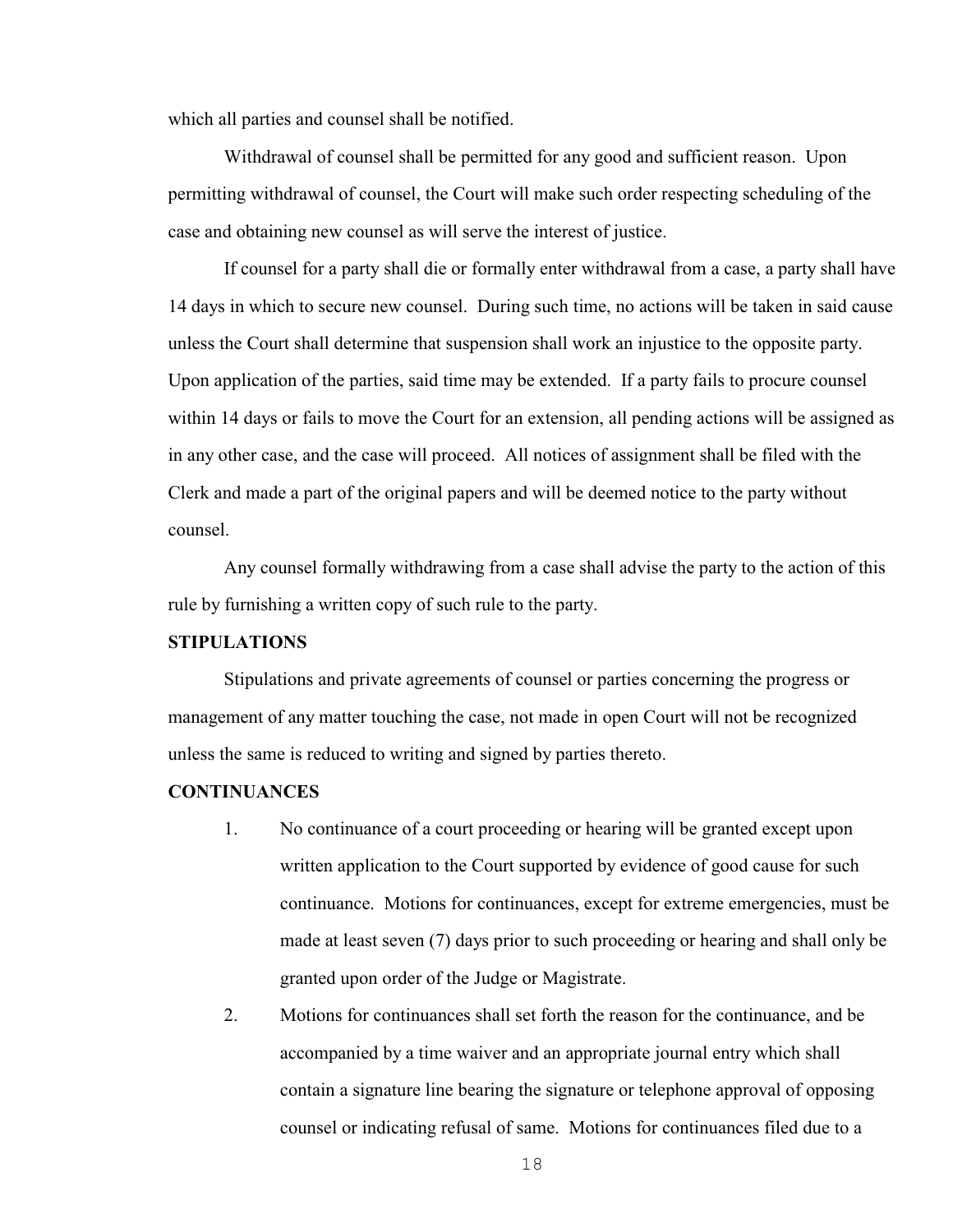scheduling conflict with another court, shall be accompanied by a copy of the court issued assignment notice of the conflicting hearing. It shall be the duty of counsel to contact the assignment commissioner to schedule a mutually agreeable date and time to continue the matter to. (Ohio Rule of Civil Procedure 41 )

- 3. Motions for continuance based upon the absence of a witness must be supported by evidence of reasonable diligence on the part of counsel to find and produce said witness.
- 4. If a continuance of a jury trial is granted, and the jury has been summoned, the expense of calling such jury will be borne by the party requesting the continuance.

# **SUBPOENAS**

Except for good cause shown, the Clerk shall not be required to issue subpoenas, nor the Sheriff required to serve the same, unless requests are filed with the Clerk at least 24 hours prior to the time set for trial.

The Clerk of Courts shall not be required to issue subpoenas in a civil or domestic relations case unless the party so requesting the issuance of a subpoena shall have deposited sufficient funds with the Clerk to pay witness fees as required by Revised Code Section 2335.06.

#### **RULES OF TRIAL**

#### **EXAMINATION OF WITNESSES- OBJECTIONS**

Only one counsel for each party will be permitted to examine a witness and the same counsel will be the only one permitted to object during the cross-examination of that witness at the trial of a case. A witness, once dismissed from the stand, will not be called to testify further until all of the other testimony for the same party has been given, except by Order of the Court.

#### **COURTROOM PROCEDURE**

1. No photographic, television, recording, broadcasting, telephone equipment or devices shall be used within the confines of all Court controlled areas of the Courthouse except for official business purposes, and unless approved by the Court for trial related proceedings and unless such action is approved by the Court pursuant to Canon 3A of the Code of Judicial Conduct, and Rule 12 in its entirety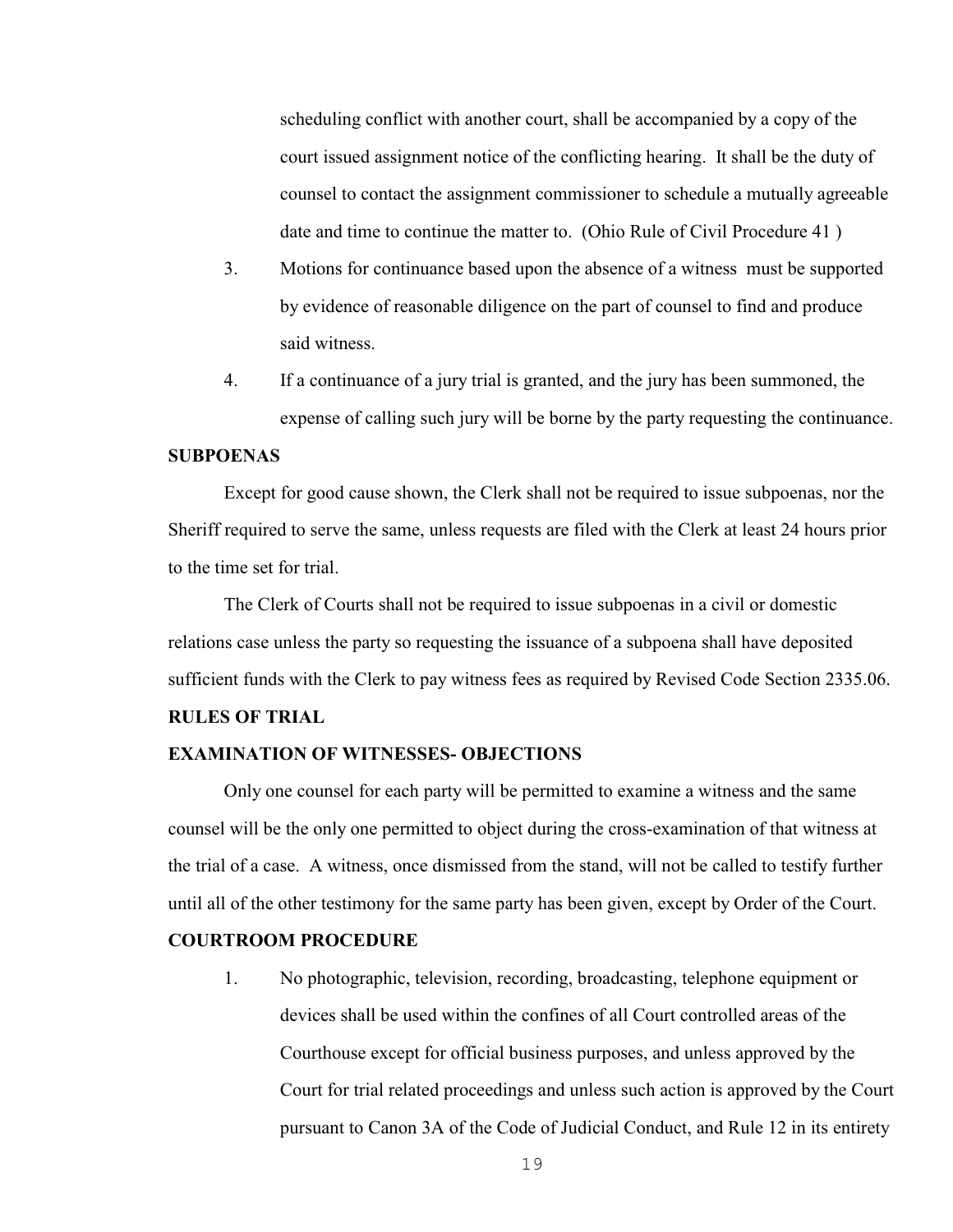of the Rules of Superintendence for Courts of Ohio.

- 2. Spectators and others will be seated in the courtroom on a first come, first served basis in seats that are provided behind the rail and shall remain there until such time as the Court declares a recess or adjournment.
- 3. No persons within the courthouse, other than peace officers on official business, shall have on their person or under their control any dangerous weapon or dangerous ordnance. Any person within the confines of the courthouse shall be subject to search at any time by the Sheriff of Hardin County, Ohio, or his/her deputies. The Sheriff and his/her deputies are further directed to search any and all spectators at their discretion
- 4. The courtroom shall be cleared at all noon recesses.
- 5. Representatives of the media will, under no circumstances, question or converse with prospective or selected jurors concerning a cause set for trial during the pendency of the matter.
- 6. No person except officers of the Court and duly authorized persons shall be permitted in front of the railing or bar of the courtroom.
- 7. There shall be no eating, drinking or smoking in the courtroom unless permitted by the Court.
- 8. The Court may promulgate and enforce such other rules as may be necessary to maintain the decorum of the Court.

# **COURTROOM DRESS**

Counsel will insure that their clients and all witnesses appearing in matters before the Court are appropriately attired. Failure to dress appropriately could result in the matter being continued until such person is appropriately attired.

#### **EXHIBITS**

Counsel shall have all exhibits, with the exception of recently discovered evidence, marked prior to the commencement of trial. In addition, counsel offering exhibits for evidence shall have sufficient copies to distribute to opposing counsel, the Court, and if applicable, copies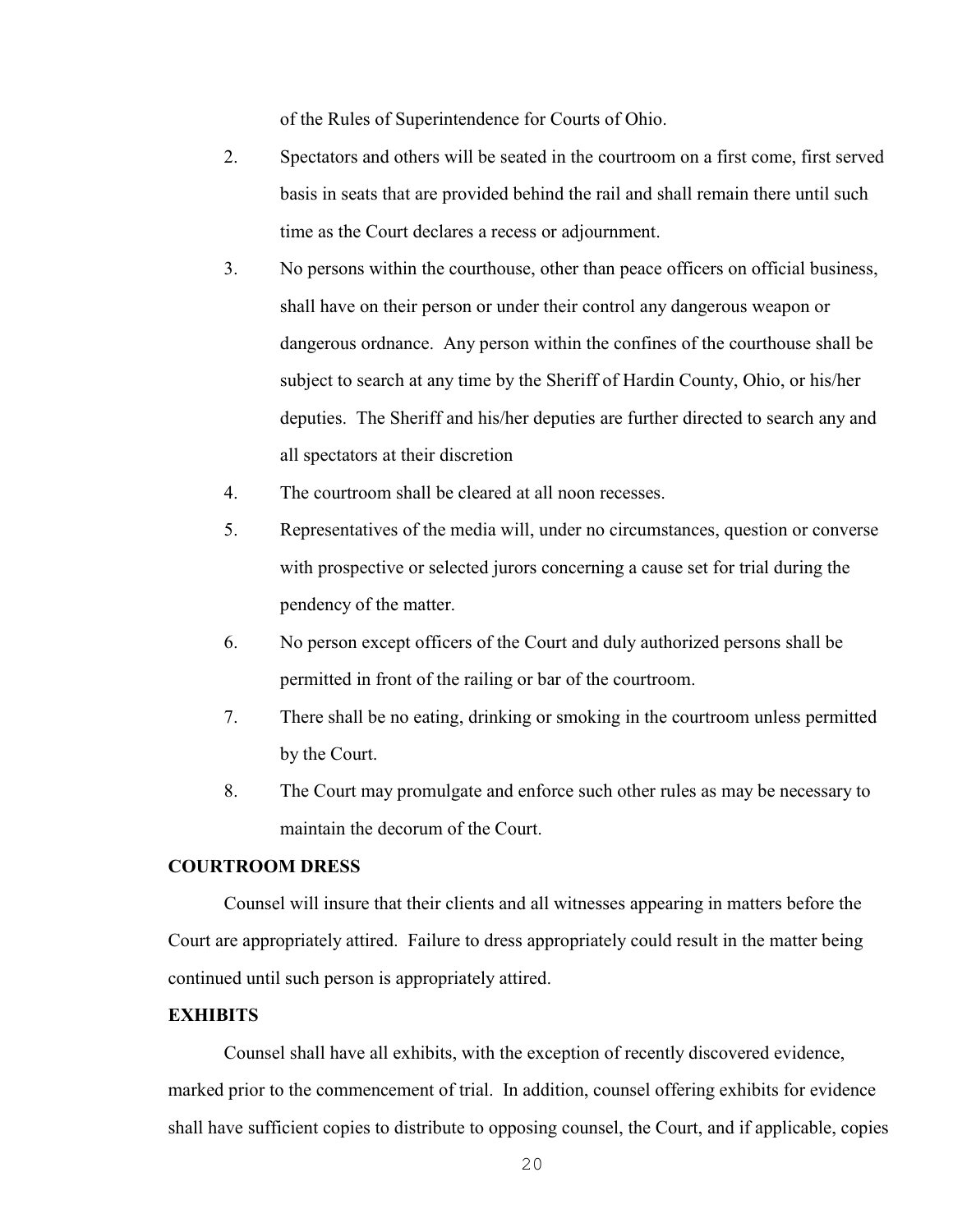for substitution in place of any original documents. The Court Administrator will not be responsible for making copies of exhibits to return to the parties at the conclusion of a proceeding.

# **CONDUCT AT TRIAL**

- 1. Trial counsel shall meet in chambers with the Court on the first day of a trial at least 15 minutes before the time set for trial.
- 2. Except when making objections during testimony, counsel shall rise and remain standing when addressing the Court or Jury.
- 3. Witnesses shall be expected to take the stand in all cases, unless prevented from doing so by physical infirmity. A witness not a party, when examined, cannot be recalled without express permission of the Judge or Magistrate.
- 4. The Court Administrator shall be the official custodian of all exhibits offered and admitted during the trial of any cause; the same shall be retained by him/her until otherwise ordered by the Court.
	- a. After a judgment and appeal, or after appeal time has expired without appeal, counsel for each party shall, upon issuing a receipt to the Court Administrator therefore, obtain return of exhibits introduced into evidence by such counsel save and except contraband, which shall be disposed of in accordance with law, and cause them to be returned to the owner. In cases of doubtful ownership of the exhibits, counsel shall bring the matter before the Court for determination.
- 5. Preliminary to the trial of the cases assigned for trial, counsel upon request of the Court shall file a brief on all questions of law, including evidence involved in the proceeding, which briefs shall be exchanged by counsel.
- 6. Any party or their counsel who requests a view of the premises or scene must make a request in writing for such not later than seven (7) days prior to the scheduled date of trial. No request will be honored if made with less than seven (7) days notice. View requests will be granted only upon a showing to the Court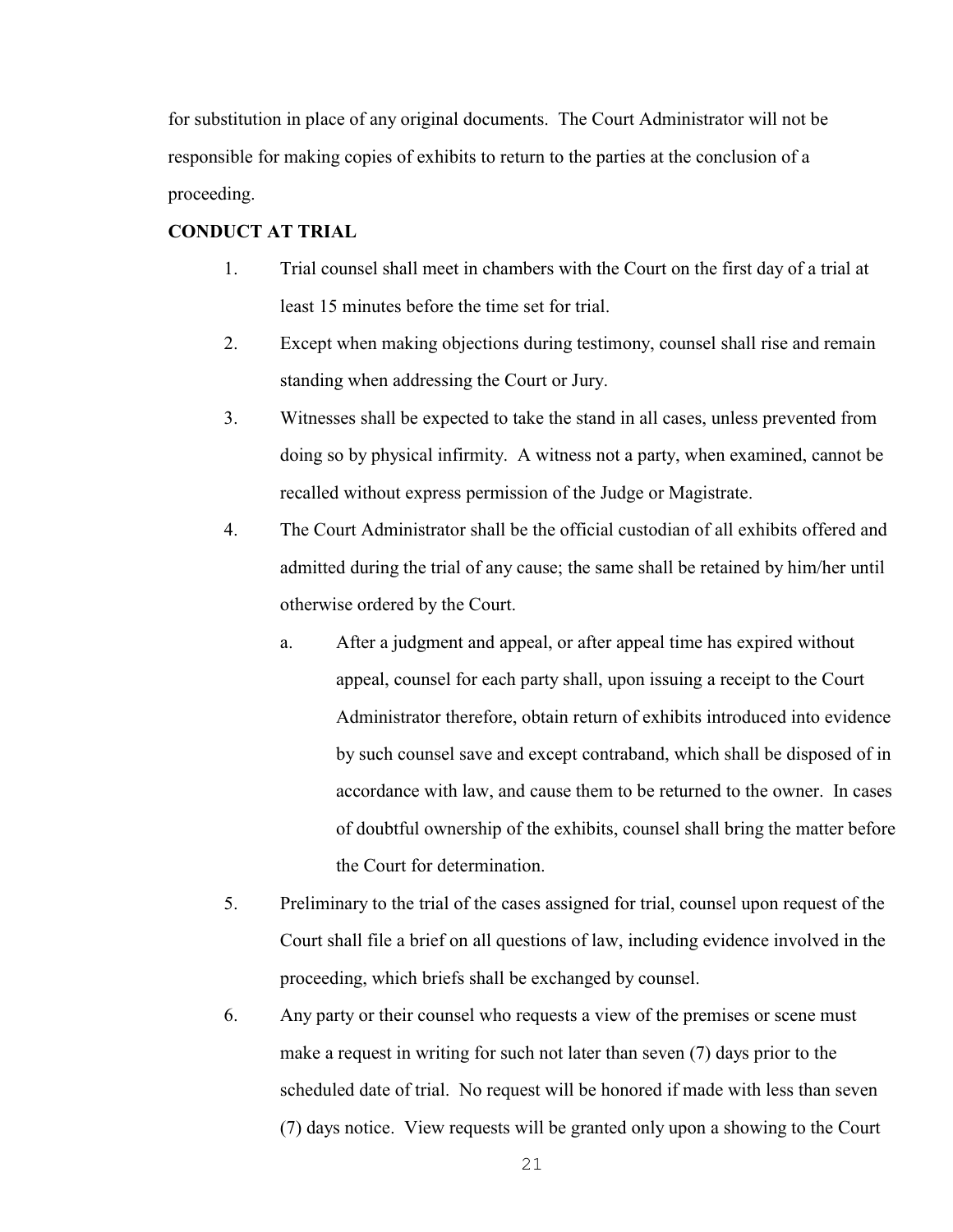that it will expedite or make the testimony of witnesses more understandable, and that it is necessary in the interest of substantial justice.

#### **BANKRUPTCY**

Whenever any party to an action pending in this court files bankruptcy, the attorney for same or the party, if acting in a pro se capacity, shall within five (5) days of the date of filing bankruptcy, file with the Court a copy of the "Notice of Bankruptcy Case Filing" along with a Judgment Entry granting stay and further provide notice of such filing to all unrepresented parties and counsel of record in conformance with Civil Rule 5.

The party or attorney filing the initial notice shall upon receipt of document(s) evidencing termination of the automatic stay by reason of dismissal of the bankruptcy petition, discharge of debtor(s), the granting of relief from stay by the bankruptcy court, or otherwise shall immediately file same with this court in order that said cause may continue.

#### **RULE NUMBER 7**

#### **CASE MANAGEMENT FOR CRIMINAL CASES**

The purpose of this rule is to establish a system for speedy disposition and management of criminal cases which will also provide for the fair and impartial administration of justice. These rules shall be construed and applied to eliminate unnecessary delay and to improve the administration of justice to all parties

# **SCHEDULING OF PROCEEDINGS**

Upon appearance at arraignment, or upon the filing of a not guilty plea, the scheduling of further proceedings begins in accordance with the following guidelines.

#### 1. **ARRAIGNMENT:**

A. At arraignment all cases shall be assigned a trial date.

# 2. **PRETRIALS:**

A. At, or after, arraignment for all cases, a pretrial shall be scheduled by defense counsel and the prosecutor. Pursuant to Criminal Rule 17.1, a request or demand for a pretrial shall be construed as a motion for pretrial,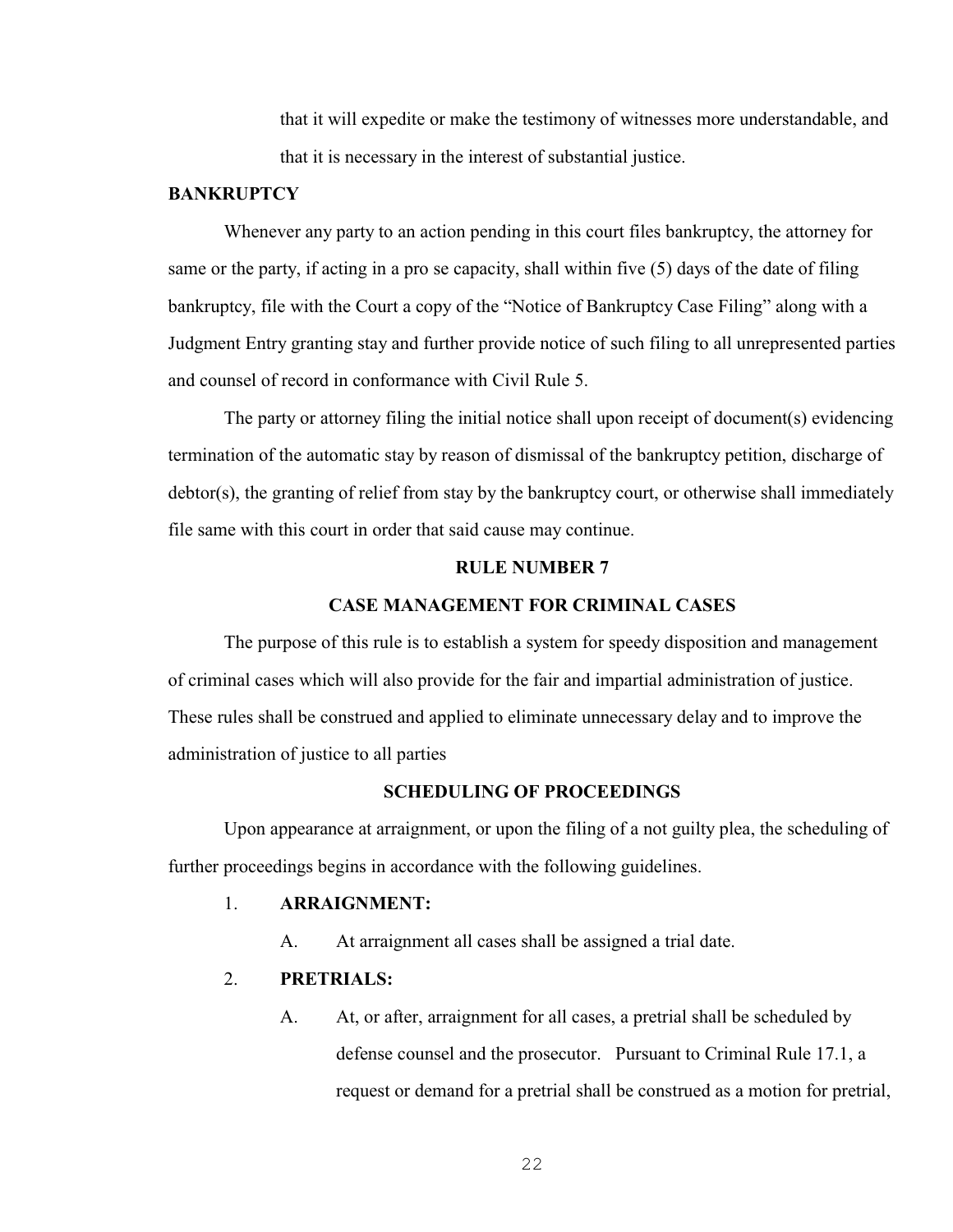and as such, shall toll the time within which the defendant must be brought to trial, pursuant to ORC Section 2945.72(H).

- B. The pretrial shall be conducted in accordance with Criminal Rule 17.1. Any attorney, or party, who fails to appear for pretrial without just cause may be punished for contempt of court or as otherwise sanctioned in accordance with law.
- C. If after the conclusion of the pretrial the case is not settled, and if the matter has not previously been set for trial, the assignment commissioner is directed to set the matter for jury trial.

# 3. **PLEA:**

- A. Once a plea date is set, no continuance of said plea date shall be granted unless a written motion and order is filed and provided to the Court setting forth the reasons for the continuance.
- B. If a pre-sentence investigation is conducted, the matter shall be set for a sentencing hearing within approximately thirty days unless otherwise Ordered by the Court.

# 4. **PROBATION; POST TRIAL COMPLIANCE MATTERS**:

A. Any Defendant who is placed on probation must report to the probation officer at the appropriate time and place to register for said probation. Failure of any Defendant to report as required may result in reimposition of a jail sentence or a citation alleging contempt of court, for which the Defendant may also be fined and jailed.

#### **RULE NUMBER 8**

#### **BAIL - FINES AND COSTS**

1. The following shall constitute the schedule of bonds to be used for the release of person's before their appearance before the Court: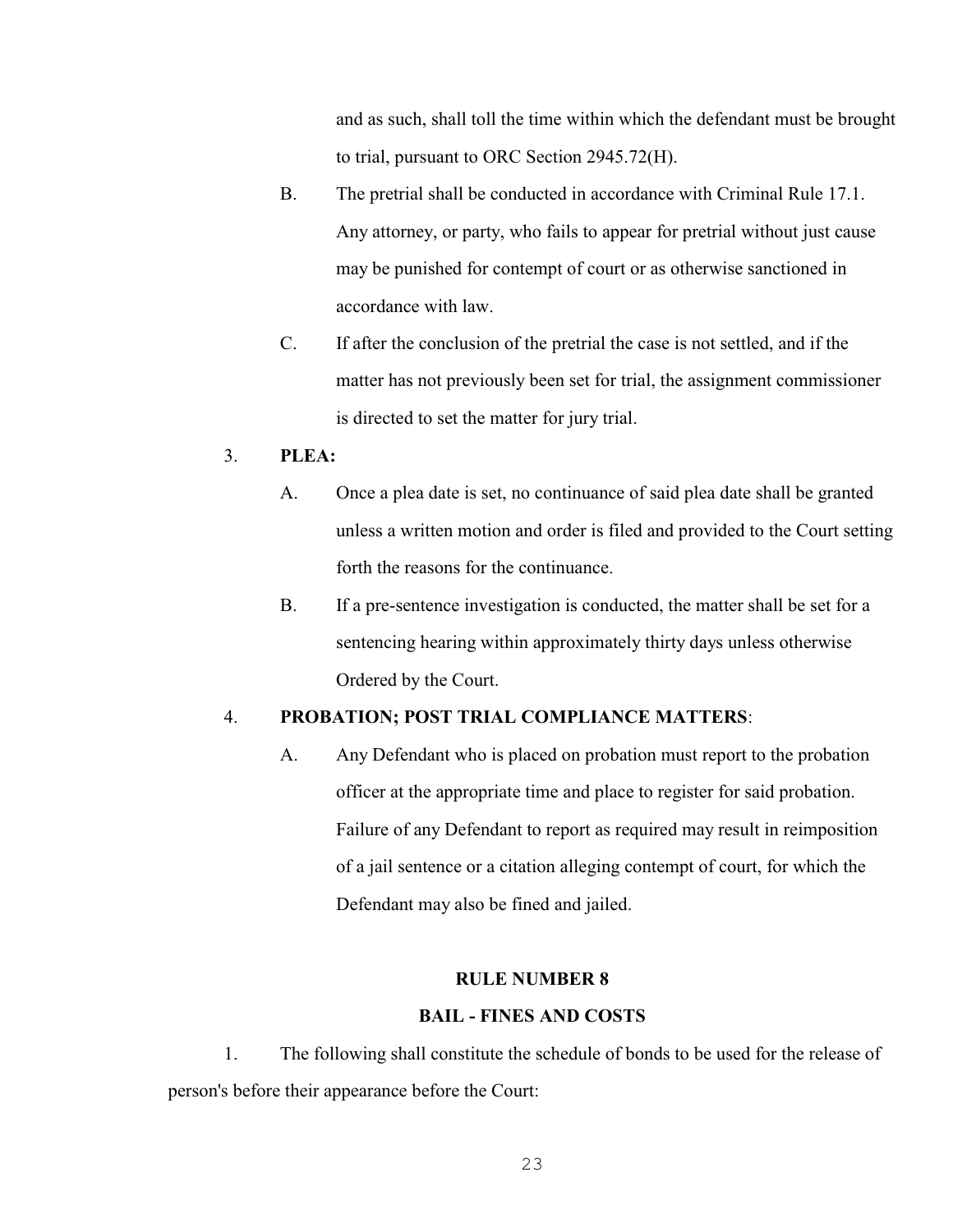#### **Misdemeanors:**

| a.             | Minor misdemeanor         | 500.00   |
|----------------|---------------------------|----------|
| b.             | Fourth degree misdemeanor | 1,000.00 |
| $\mathbf{c}$ . | Third degree misdemeanor  | 1,500.00 |
| d.             | Second degree misdemeanor | 2,000.00 |
| e.             | First degree misdemeanor  | 2,500.00 |

In all cases, the above shall be a cash or surety bond until appearance before the court.

Unless otherwise specifically ordered by the Court, all monies for bail shall be deposited and accepted in the name of the defendant only.

When a defendant in a criminal case has been found guilty, all posted bail money shall be applied first to restitution, then to court costs and fines in the oldest criminal cases in which said defendant has an outstanding balance and shall next be applied to reduce arrearage in more recent criminal cases in like manner until all outstanding arrearages have been paid unless otherwise ordered. Any bail money remaining after the foregoing payments will be returned to the defendant.

All monies paid after conviction by or for a person convicted of an offense will be applied in the manner above described unless otherwise ordered.

Payments received from or on behalf of Recovery Participants shall be applied to Recovery Court fees on the case that they have been assessed to, even if the participant owes fees in other cases for which they are not in Recovery Court, prior to any other cost, restitution, or fines. All monies paid thereafter shall be applied in the manner above described unless otherwise ordered.

#### **BAIL OR SURETY**

No attorney at law or other officer of this Court shall be accepted or received as bail or surety on any undertaking of any kind in this court, nor shall any bond or undertaking be approved having the name of any such person thereon as surety.

#### **BAIL BONDSMEN**

Registration of bail bond agents licensed and appointed under Ohio Revised Code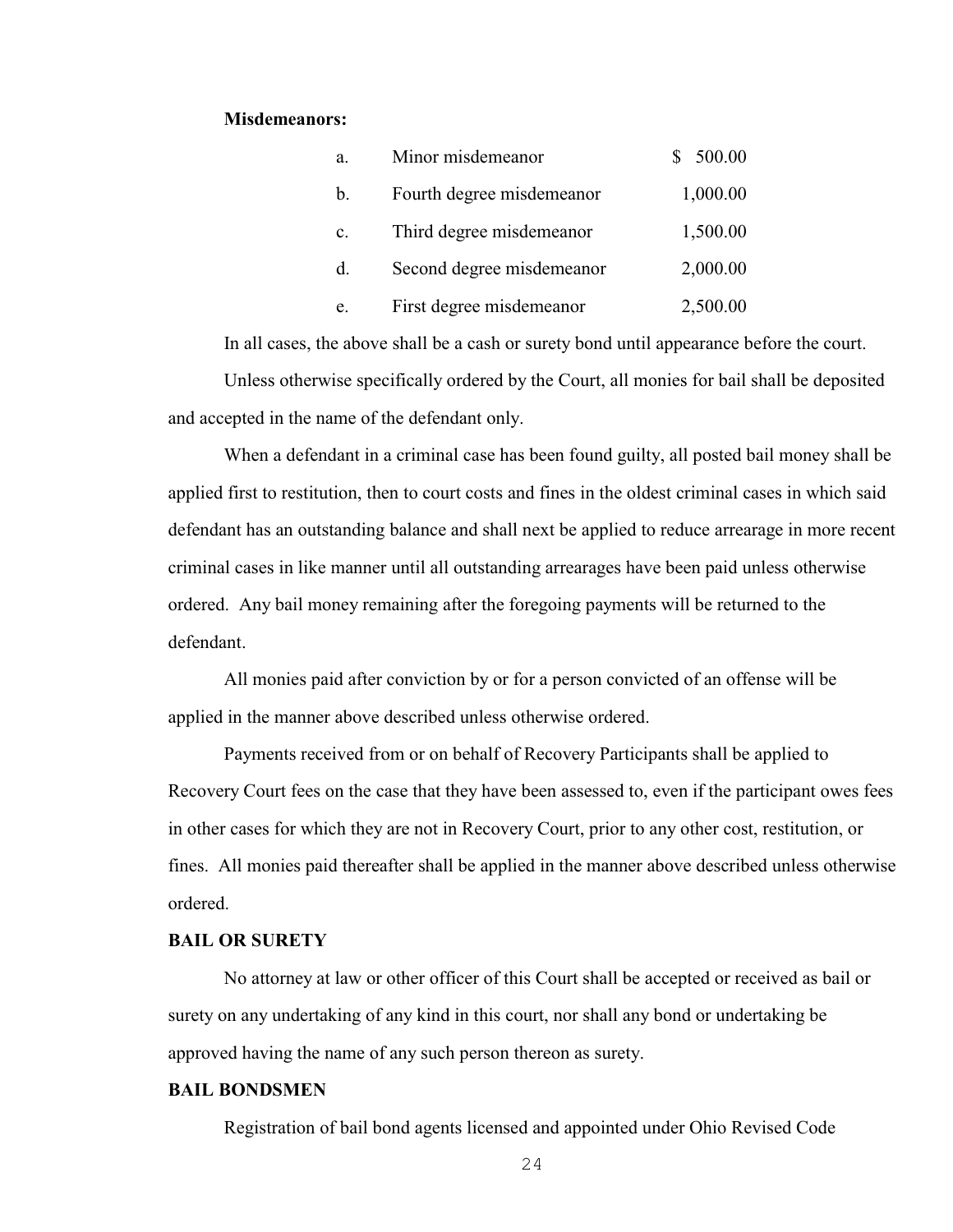Sections 3905.83 and 3905.95 shall not be required to register with the Hardin County Clerk of Courts.

#### **RULE NUMBER 9**

# **COURT APPOINTED COUNSEL**

1. All attorneys in private practice in Hardin County and interested out-of-county attorneys in private practice, with the exception of the Prosecuting Attorney, his/her assistants, the Kenton City Law Director, his/her assistants, and their associates, may be entered on the list of counsel available for appointment.

2. In order to be added to the court appointed counsel list, an interested attorney must submit such request in writing and provide the court with a copy of his/her Ohio Supreme Court registration card, in addition to submitting a completed Attorney Qualifications form indicating their qualifications for appointment pursuant to Ohio Administrative Code Section 120-1-10. Current court appointed counsel shall file the Attorney Qualifications form on or before March  $30<sup>th</sup>$  of each year, or at such time as their qualifications may change. (Said Attorney Qualifications form may be obtained from the Court Administrator) Further, no attorney shall be required to join or pay a fee to any organization as a condition of inclusion in the appointment system.

3. Attorneys must agree to meet clients in Hardin County in order to receive appointments.

4. Any attorney wishing to be removed from the court appointed list shall be excused from said service upon written request made to the Court.

5. Appointment shall be made by the Court Administrator or Deputy Court Administrator on a rotating basis except that appointments may be made out of rotation in order to avoid conflicts of interest, conflicts with counsel's schedule, conflicts with the Court's schedule, and in instances where the gravity of the offense requires counsel with greater experience than the person next on the list. No appointment is deemed official until such time as an entry signed by the Court has been filed with the Clerk.

25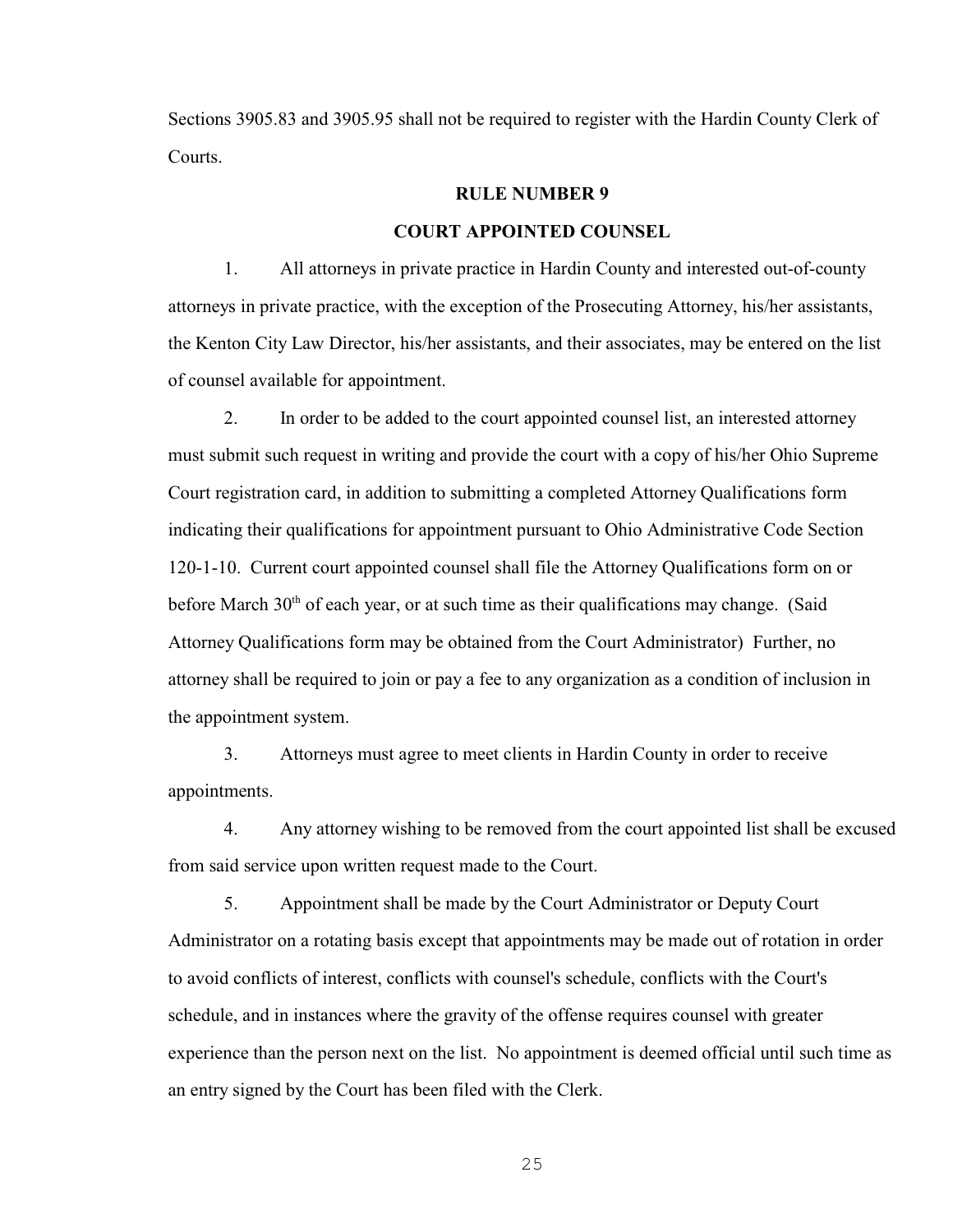## 6. **COMPENSATION:**

- A. Assigned counsel shall receive compensation for professional services and shall be reimbursed for expenses in accordance with section 2941.51, Ohio Revised Code. In all cases, and upon the completion of the service, it shall be the duty of such assigned counsel, within 60 days, to submit an itemized statement upon forms approved for such purpose, of the services rendered and the time spent in connection with said services in the preparation and trial or other disposition of the same, and any out of pocket expenses incurred therein. The Court reserves the right to have counsel submit a detailed statement to clarify their billing statements. Upon approval by the Court, the same shall be transmitted to the Hardin County Auditor.
- B. The Court, after due consideration of such statement, shall determine the amount of compensation within the statutory limit thereon, in accordance with schedule of fees adopted from time to time by the Board of County Commissioners of Hardin County. No fees or expenses in excess of the maximum prescribed therein will be allowed without approval by the Court.

#### **RULE NUMBER 10**

#### **CASE MANAGEMENT FOR CIVIL CASES**

1. **PURPOSE:** The purpose of this rule is to establish a system for the speedy resolution or disposition of all civil cases, which will also achieve and promote the fair and impartial administration of justice.

2. **SCHEDULING OF EVENTS**: The scheduling of a case begins when it is filed. Thereafter, all civil cases shall be governed by the following procedures:

#### **SERVICE:**

A. Summons shall be served in accordance with the Ohio Rules of Civil

26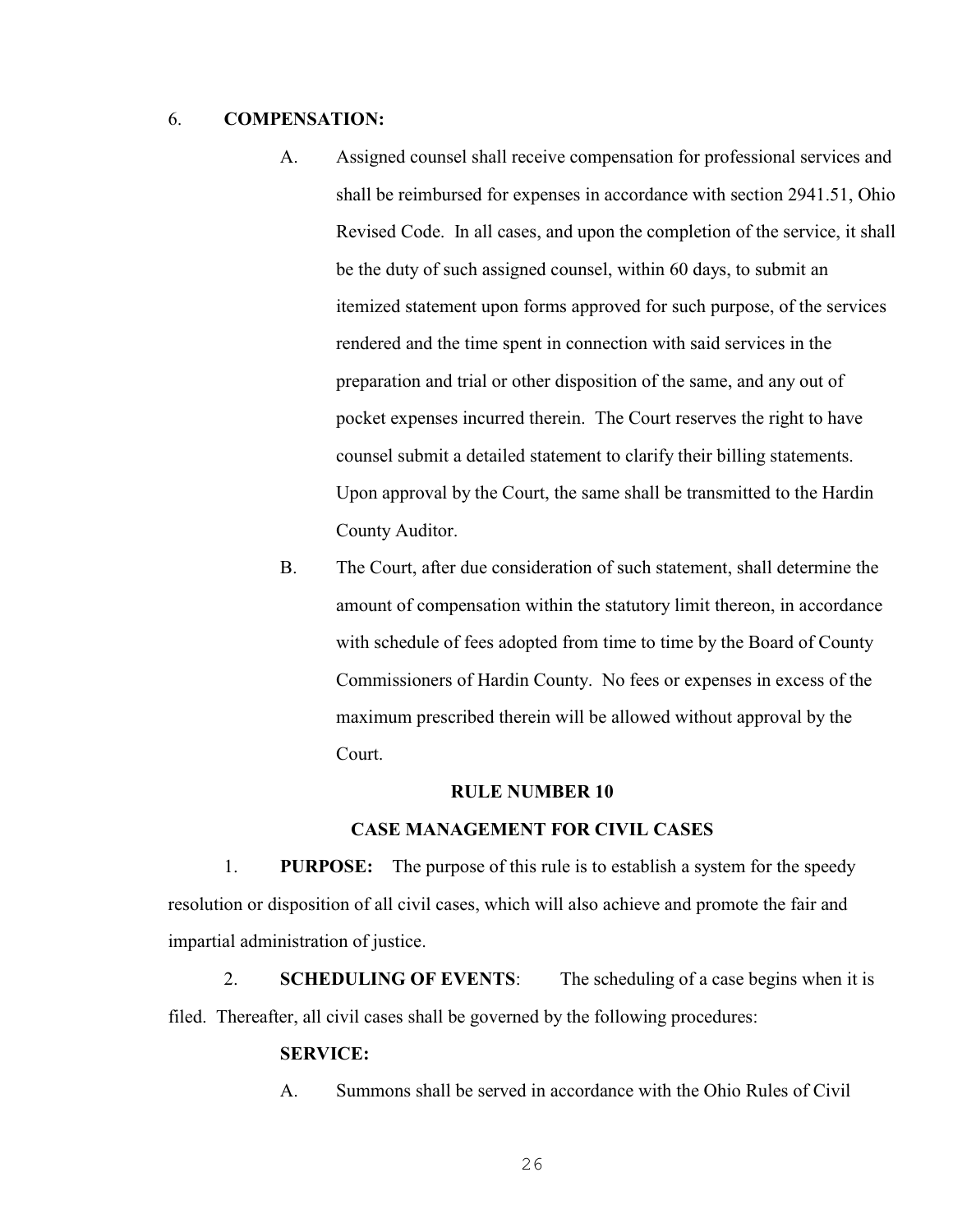Procedure. In the event there is a failure of service, the clerk shall notify counsel immediately. If service is not complete within six months, pursuant to Civil Rule 4(E), the Court will notify plaintiff's counsel directing that unless service is obtained within fourteen (14) days, the case will be dismissed. Fourteen (14) days after such notice, the action will be dismissed if service has not been obtained.

- B. Upon perfection of service, Counsel shall be required to submit a default entry within ten (10) days of notification, otherwise the case may be dismissed.
- C. If no action has been taken on a case for a period of six (6) months or more, and the case has not been set for trial, the Court shall notify the party or parties that the case will be dismissed within ten (10) days unless good cause is shown.
- D. When a file has been marked "settlement entry to be forwarded to the court" and the entry has not been received within thirty (30) days of said note, the Court shall notify the parties that the case will be dismissed unless that entry is received within ten (10) days.
- E. The court hereby adopts the following locations for posting of service;
	- a. The Kenton City Building;
	- b. The Hardin County Courthouse Annex Building

# **JUDICIAL REVIEW:**

A. After an answer or final responsive pleading is filed, the Clerk will forward the case file to the Court for review. The Court will review the file to determine if a status conference is necessary. Said status conference may be conducted in person, or by telephone if requested by the parties in writing or directed by the Court. In the event that a telephone status conference is requested, the party making such request will be responsible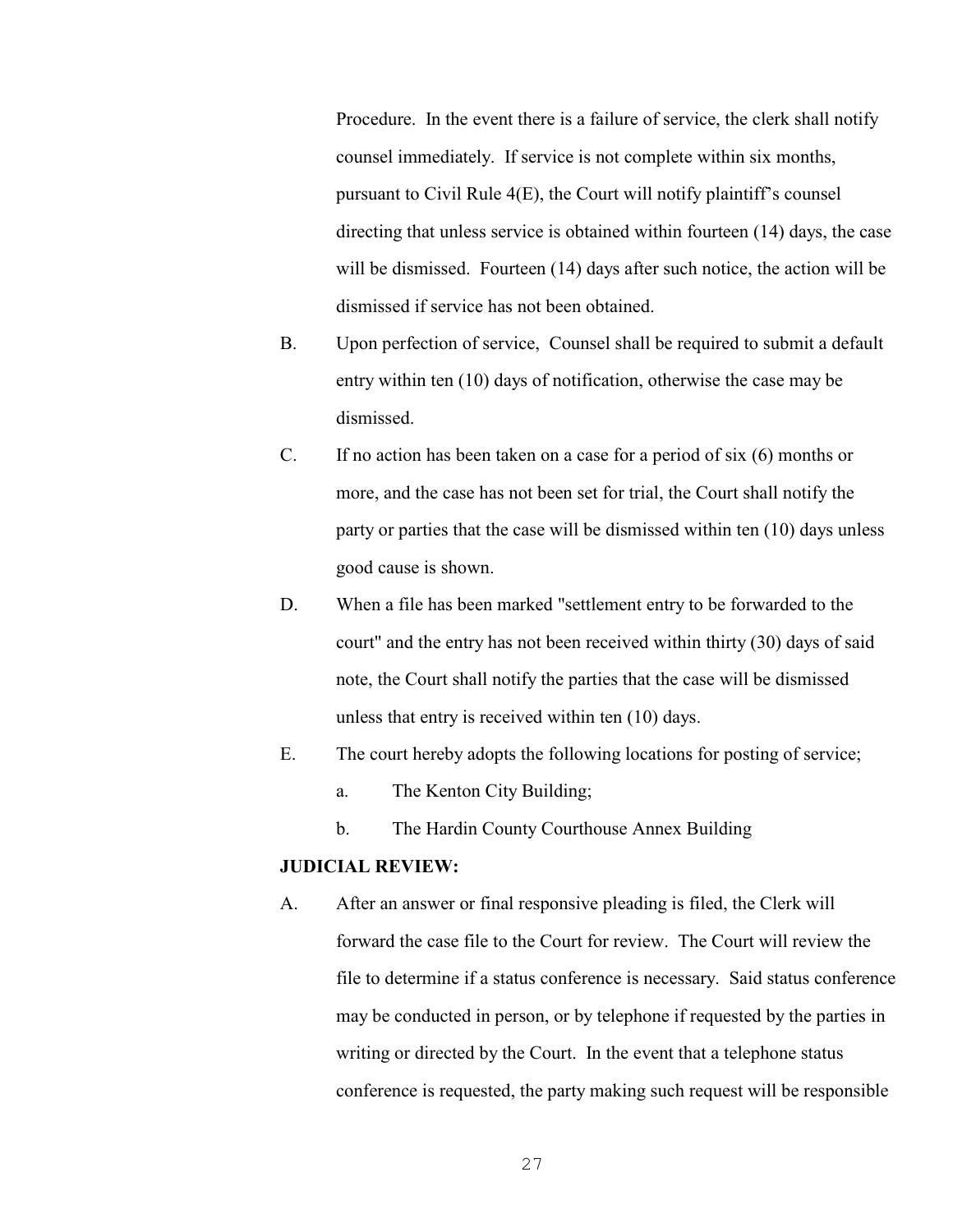for initiating such telephone conference and shall have all parties on the line prior to contacting the Court.

# **STATUS CONFERENCES AND FINAL PRETRIALS:**

- 1. For the purpose of this rule, status conference, shall mean a conference chiefly designed to set discovery deadlines, discuss disputed issues, and the possibility of settlement and to set a trial date.
- 2. For the purpose of this rule, a "final pretrial" means a court supervised conference chiefly designed to resolve any trial issues. The term "party" or "parties" used hereinafter shall mean the party or parties to the action, and their attorneys of record, if any.
- 3. Any attorney or party who fails to attend a scheduled status conference or final pretrial conference without just cause may be punished for a contempt of court, or otherwise sanctioned in accordance with Rule of Civil Procedure 37.
- 4. Notice of status conference or final pretrial shall be provided to all counsel of record or parties by mail, fax or by telephone from the assignment commissioner prior to said conference. Any application for continuance of said conference shall be addressed to the Court by motion.
- 5. Counsel attending a status conference or final pretrial conference must have their parties present, or have full settlement authority. Corporations shall be represented by an officer or employee having knowledge of the factual matters to be tried and who is authorized to act on behalf of said corporation.
- 6. Counsel attending a status conference shall be prepared to:
	- A. Freely discuss the theory or theories of their case, both factual and legal.
	- B. Discuss the necessity or desirability of amendments to any pleadings or the filing of additional pleadings.
	- C. Discuss simplification of the issues.
	- D. Make admissions as to the facts and genuineness of documents and other exhibits which are not in dispute.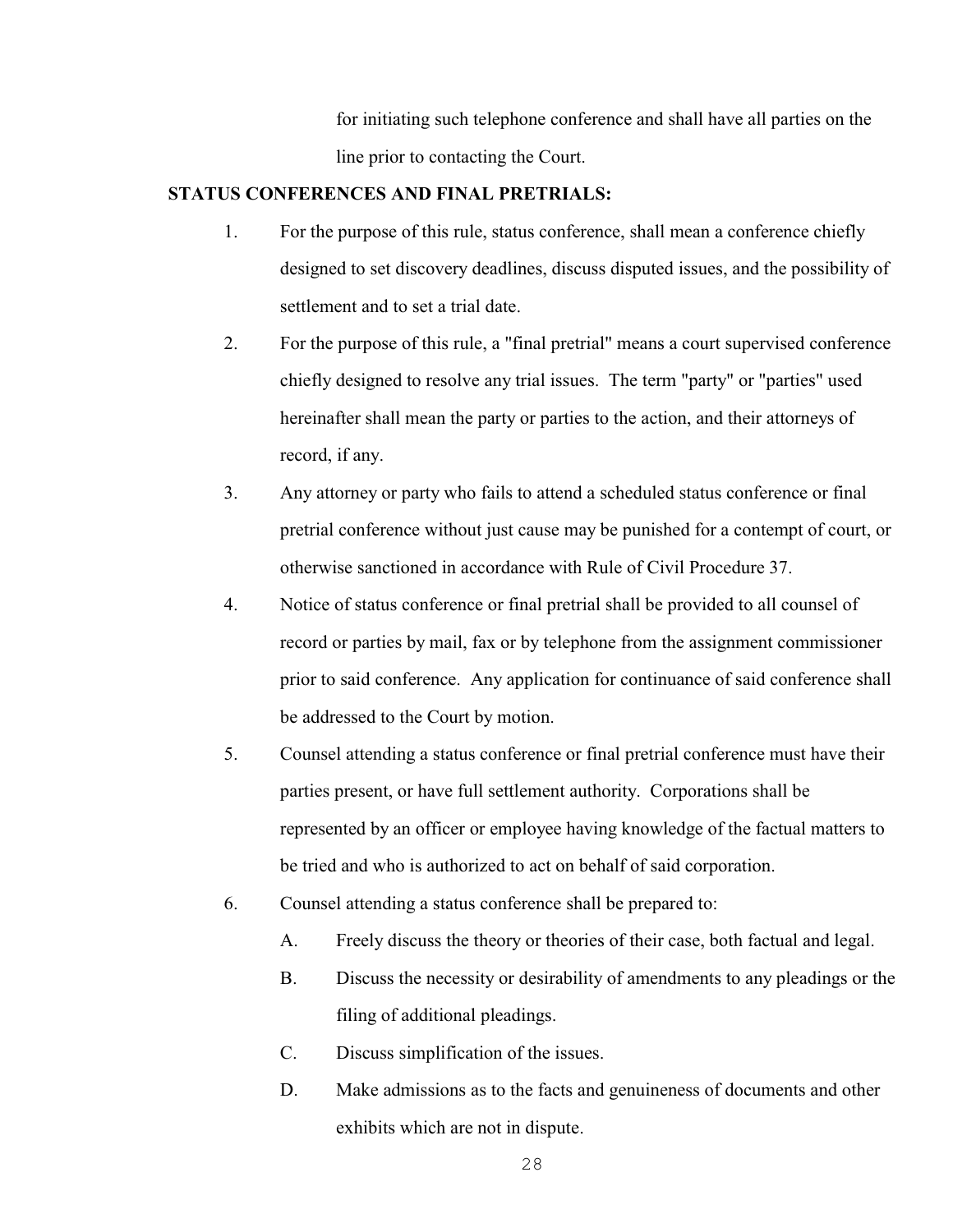- E. Eliminate parties unnecessary to the case.
- F. Give the names and addresses of witnesses whom they intend to call, and state the general nature of their testimony. The refusal or failure of any counsel to disclose a witness at least ten (10) days before trial shall render evidence by that witness inadminissible at trial. This shall not apply to rebuttal witnesses.
- G. Give the number and nature of exhibits they intend to introduce, and produce them for examination by the Court or parties.
- H. Give the names, addresses and specialties of any anticipated expert witnesses; unless disclosure of such witnesses has been previously ordered.
- I. Exchange reports of expert witnesses expected to be called by the parties.
- J. Exchange medical reports and hospital records.
- K. Discuss limitations on the number of expert witnesses.
- L. Discuss the necessity of supplementing interrogatory answers or other previous discoverable matters.
- M. Discuss procedures and time limitations for the completion of any further anticipated discovery.
- N. Submit and consider authorities on unique or controversial issues, or guarantee their submission at least one week prior to trial.
- O. Discuss any other matters that may expedite the trial or disposition of the case.
- P. File requests for admission, interrogatories and depositions, and all other discovery material.
- Q. Schedule further hearings. Counsel shall have their calendars available at all hearings.

# **FINDINGS OF FACT AND CONCLUSIONS OF LAW**

When a request for Findings of Fact and Conclusions of Law is made pursuant to Rule 52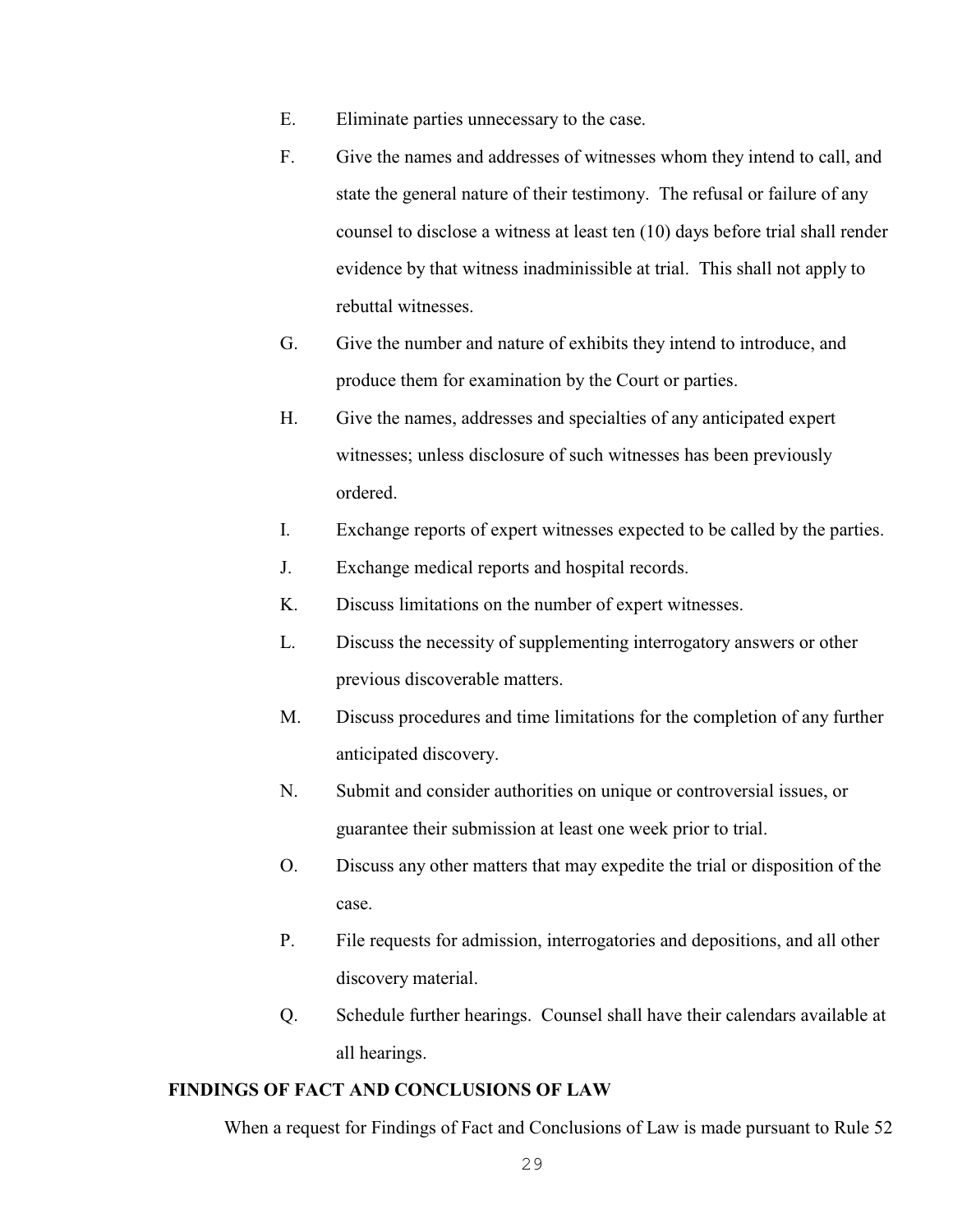of the Civil Rules of Practice, the Court shall require any and all parties to submit their proposed Findings of Fact and Conclusions of Law.

Such request shall be made pursuant to Rule 52 and within the time limitations noted thereon.

#### **SUMMARY JUDGMENT**

Upon the filing of a motion for summary judgment, the Court will issue a notice fixing a hearing date. The opposing party, prior to the day of hearing may serve and file opposing affidavits. Oral arguments shall be considered waived unless any party requests oral arguments in writing, and the motion shall be considered submitted on the date scheduled for the hearing or any continuance of the hearing granted in writing by the Court.

In any memorandum accompanying such motion, counsel shall refer to specific paragraphs, lines, and pages of any pleading, interrogatories, affidavits, depositions or other documentary evidence which counsel wishes the court to consider.

#### **JUDGMENT ENTRIES:**

- A. Counsel for the party in whose favor an order or judgment is rendered shall prepare the appropriate journal entry unless the Court directs otherwise. That entry shall be submitted to opposing counsel within five (5) days of the Court's decision. Opposing counsel shall approve or reject the entry within five (5) days thereafter. Within fifteen (15) days of the Court's decision, the journal entry shall be submitted to the judge, or, thereafter, the Court will be free to prepare its own journal entry.
- B. The avoidance of trial by settlement of the parties shall be allowed without appearance so long as an entry reflecting the settlement of the case is filed within thirty (30) days of the date set for trial. If the parties fail to file said entry in a timely fashion, the case may be dismissed by the Court on its own motion for want of prosecution. All journal entries settling cases shall state which party will pay the costs, and said entry will not be filed by the Clerk until all costs are paid.

#### **RULE NUMBER 11**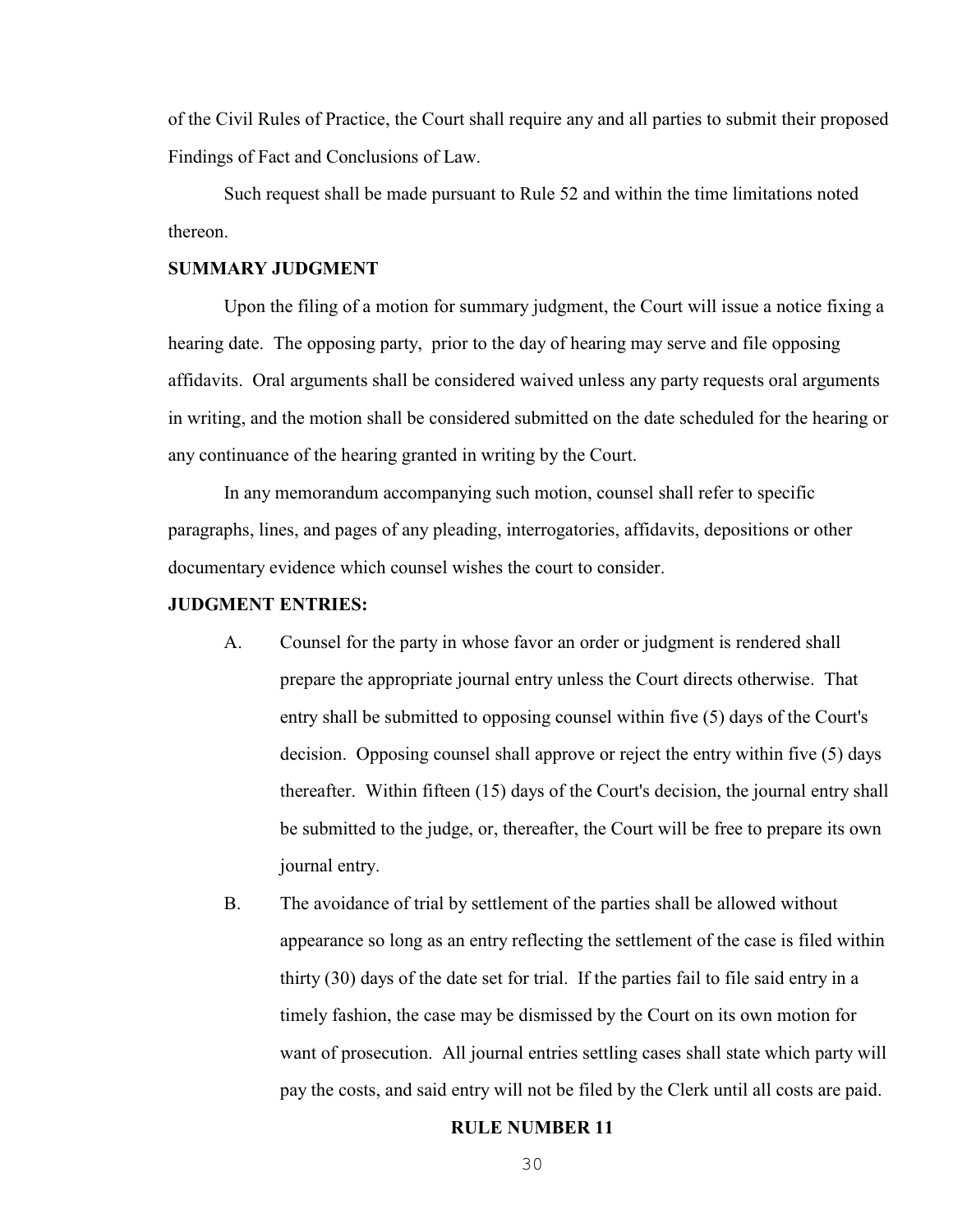#### **PROCEEDINGS IN AID OF EXECUTION**

1. Orders in aid of execution shall be served and scheduled pursuant to law and the Civil Rules.

2. A praecipe requesting an order in aid of execution shall be accepted by the clerk for preparation of the execution. Praecipes for Execution must contain a specific description of the property to be levied on. This description shall be a part of the Writ issued to the Sheriff pursuant to Section 2327.02 and Section 2327.01 of the Revised Code. The Sheriff is authorized to return a Writ of Execution to the Clerk for failure to comply with this rule.

3. In the event a judgment creditor or the creditor's attorney fails to appear for the examination of a judgment debtor who does appear, the presence of the debtor will be noted on the docket and the debtor excused at the creditor's costs.

4. Except for good cause, made known to the Court, no citation in contempt for failure to appear may be issued where more than sixty (60) days have elapsed after the date on which the debtor was ordered to appear.

5. Orders in aid of execution and citations in contempt shall be prepared and filed by the party requesting the orders in a form acceptable to the court.

6. Requests for execution of other than personal earnings shall describe specifically and in detail (including model and serial numbers if known) all property to be seized on execution.

7. A copy of the notice of the sale of personal property shall be mailed by the creditor/or their attorney to all parties and to attorneys of record in the case.

8. Entries of confirmation and distribution shall be prepared by the party who requested the sale and shall contain a statement that the sale was regular and proper in every respect unless otherwise directed by the Court, together with a statement of the balance, if any, still due on the judgment.

# **RULE NUMBER 12**

#### **JURY MANAGEMENT PLAN**

It is the purpose of this Rule to implement an efficient and comprehensive system of jury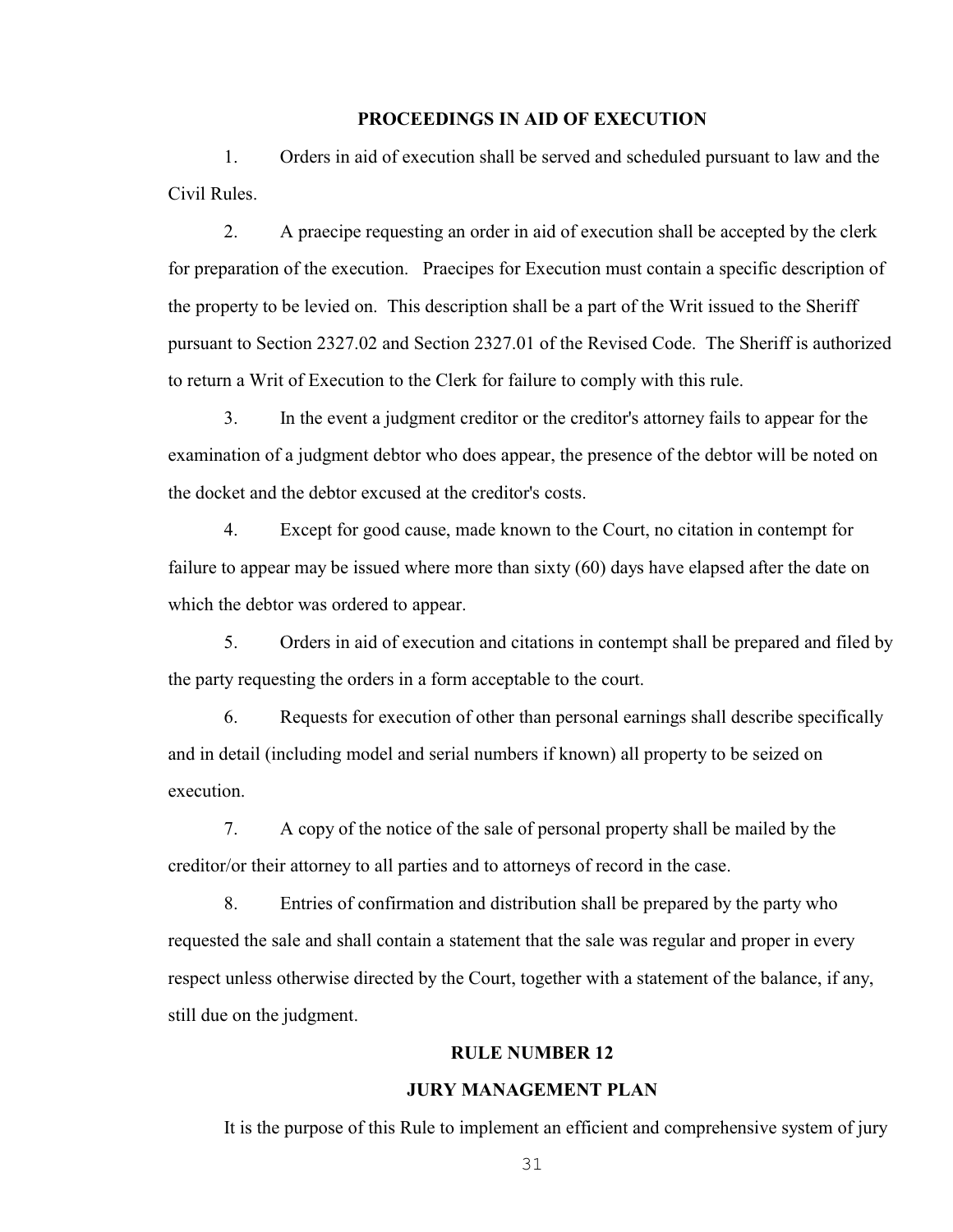use and management for the Hardin County Common Pleas Court.

# **1. JURY ELIGIBILITY**

- A. To ensure that the jury pool is representative of the adult population of Hardin County, Ohio, all persons are eligible to serve on a jury, except as follows:
	- a. Persons less than 18 years of age.
	- b. Persons who are not citizens of the United States of America.
	- c. Persons who are not current residents of Hardin County.
	- d. Persons who have been convicted of a felony and are currently on community control.
- B. All reasonable efforts shall be made to accommodate prospective jurors who have special needs.

# **2. PROCEDURE FOR JURY SELECTION**

- A. Potential jurors shall be drawn from a jury source list, which shall constitute a list of all current voters who have voted in the last four years registered in Hardin County by the use of random selection procedures using automated data processing equipment in conformity with Ohio Revised Code Section 2313.08, and Ohio Revised Code Section 2313.21.
- B. The Jury Commissioners, duly appointed by the Common Pleas Court, pursuant to Revised Code Section 2313.01, shall convene annually and select a venire of jurors to serve the Courts of Hardin County for the following calendar year. The jury source list shall be reviewed and unsuitable names purged from the list in accordance with the powers provided the jury commissioners by Ohio Revised Code Section 2313.01.
	- a. Each juror shall be issued a summons for their respective term of service by the Commissioner of Jurors, the Clerk of Courts, or the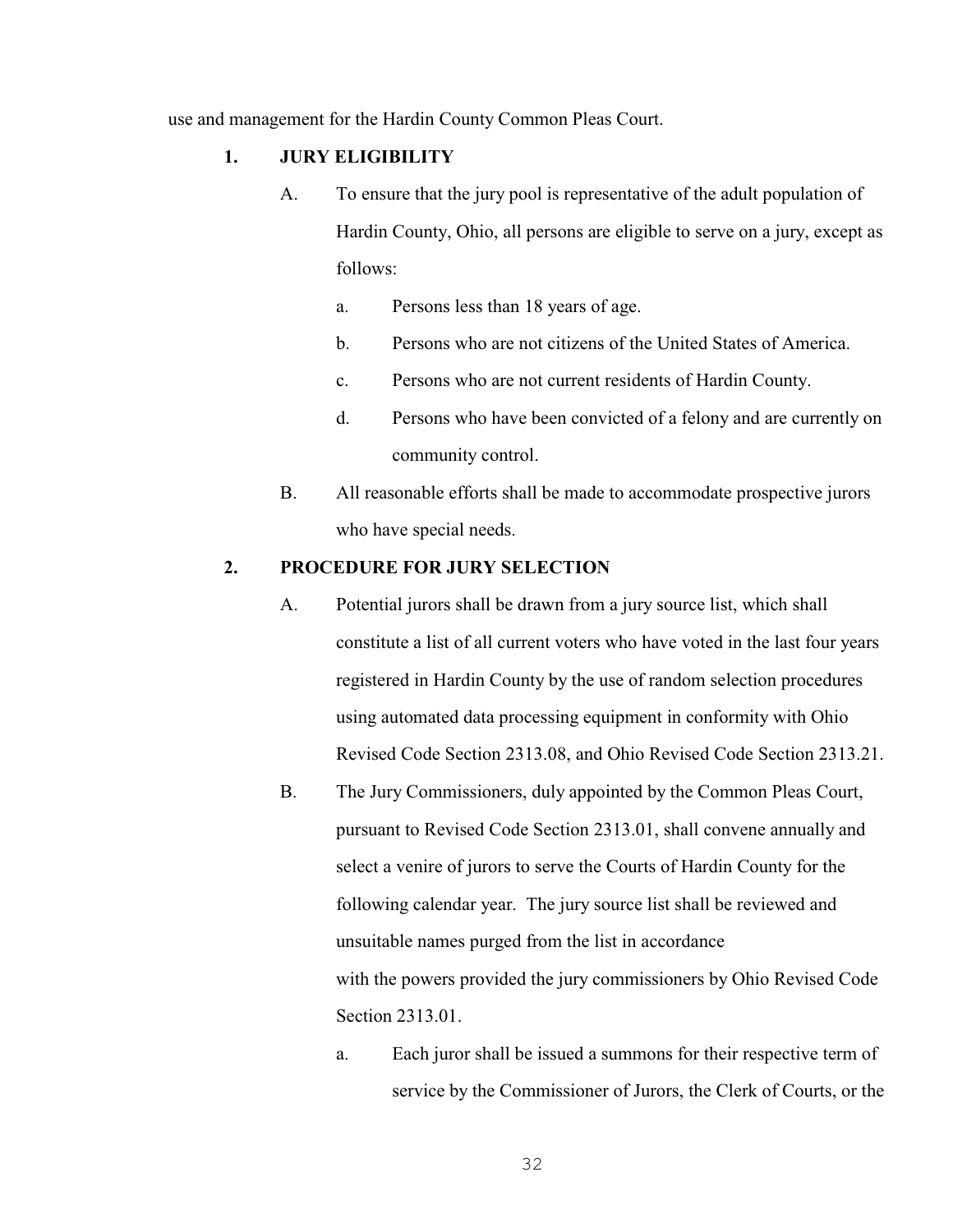Sheriff of Hardin County. Said summons shall be prepared by the Jury Commissioner or his**/**her designee and issued directly to the jurors, or to the Clerk of Courts or, the Sheriff for service. If the Sheriff has an interest in the case to be heard, only the Commissioner of Jurors may summons the jury**.** Grand jurors shall be summoned for a term of six months, and Petit jurors shall be summoned for a term of four months.

- C. In the event a venire of persons drawn are insufficient to meet the needs for the court in the calendar year, the Jury Commissioners shall reconvene as necessary to select an additional venire, in accordance with Ohio Revised Code Section 2313.01
- D. If, in the opinion of the Court, this jury source list is not representative of the adult population of the jurisdiction, additional source lists shall be utilized as authorized by law.
- E. Further, random selection processes shall be utilized to assign prospective jurors to specific venires and for assignment during voir dire.
- F. Departures from random selection shall be permitted only as follows:
	- a. To exclude persons ineligible for service.
	- b. To excuse or defer prospective jurors.
	- c. To remove prospective jurors for cause or if challenged peremptorily.
	- d. To provide all prospective jurors with an opportunity to be called for jury service and to be assigned to a panel.
- G. All prospective jurors shall be notified by regular mail of their requirement of jury service by the issuance of a summons directing them to appear on the date assigned. (See Attachment C) Further, all prospective jurors shall be required to complete a juror questionnaire (See Attachment D) and, if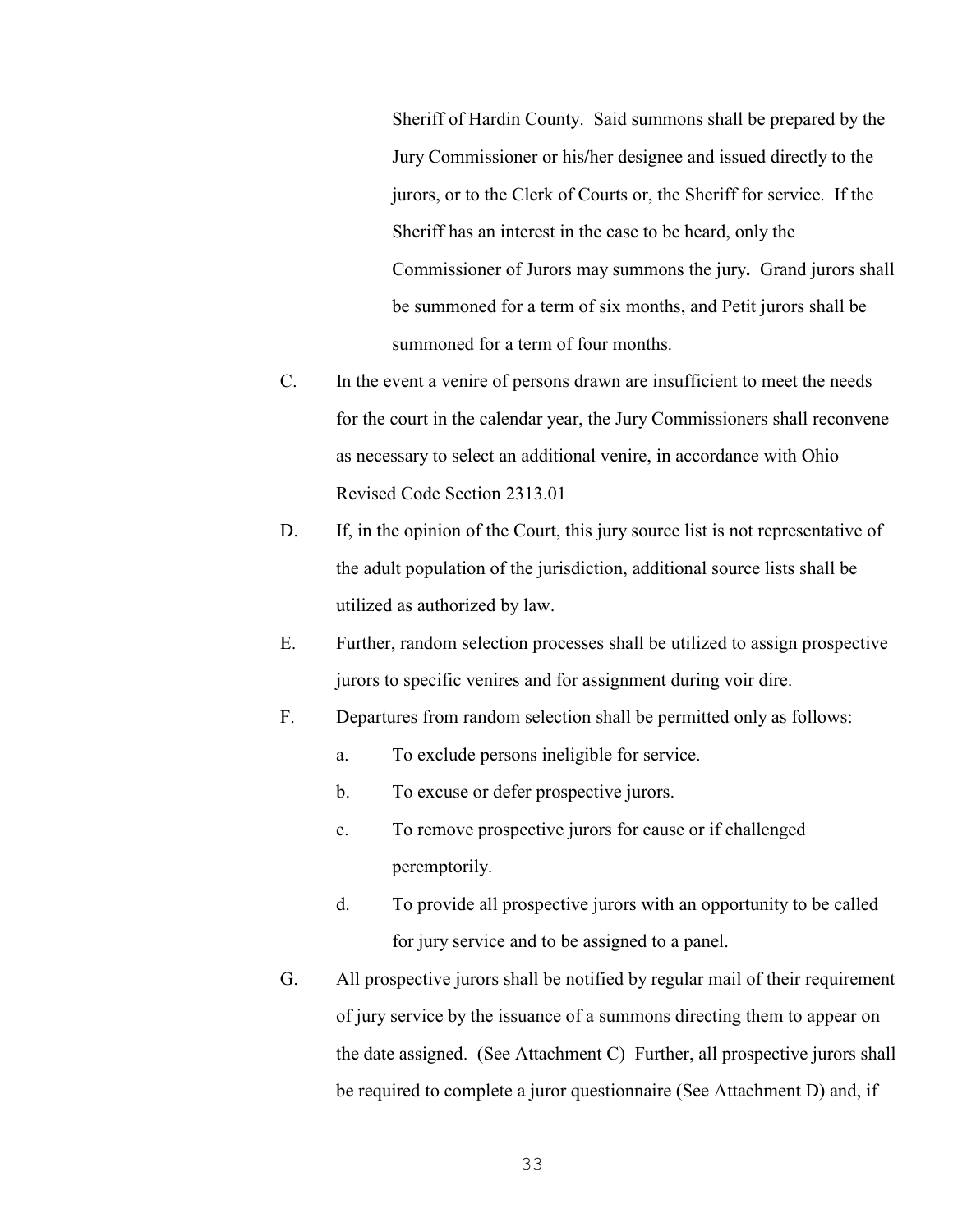appropriate, a request for excuse. Said summons shall be phrased so as to be readily understood by an individual unfamiliar with the legal process. Said summons shall clearly explain how and when the recipient must respond and the consequences for his/her failure to respond. Any person who fails to respond to a duly served summons may be served with a citation for contempt of court, and must appear to answer on said summons or, if appropriate, shall be arrested and detained for examination as to why he/she failed to attend.

### **3. SUMMONING OF PROSPECTIVE JURORS**

- A. Prospective jurors shall be summoned only upon the filing of a written jury demand, if required. In civil cases, a jury deposit of One Thousand Fifty Dollars (\$1,050.00) shall be assessed. If the jury demand is made upon the filing of a complaint or made upon the filing of a responsive pleading, One Hundred Dollars (\$100.00) of the deposit shall accompany said pleading. An additional deposit of Nine Hundred Fifty Dollars (\$950.00) shall be tendered no less than four weeks before the trial date**,** providing that the jury trial is expected to last only one day. If the jury trial is expected to exceed one day, an additional deposit will be required in the amount of \$30.00 per juror, including alternate juror(s), per day. In the event either deposit is not made, no jury will be summoned, and the failure to make said deposit shall be deemed a waiver of the right to trial by jury. A person determined to be indigent may petition the court for a waiver of the jury deposit requirement.
- B. In criminal cases, no deposit shall be required.
- C. Prospective jurors shall be summoned to appear in sufficient numbers to accommodate trial activity. Panels of thirty five (35) persons per trial shall be summoned unless the court determines that a lesser or greater number is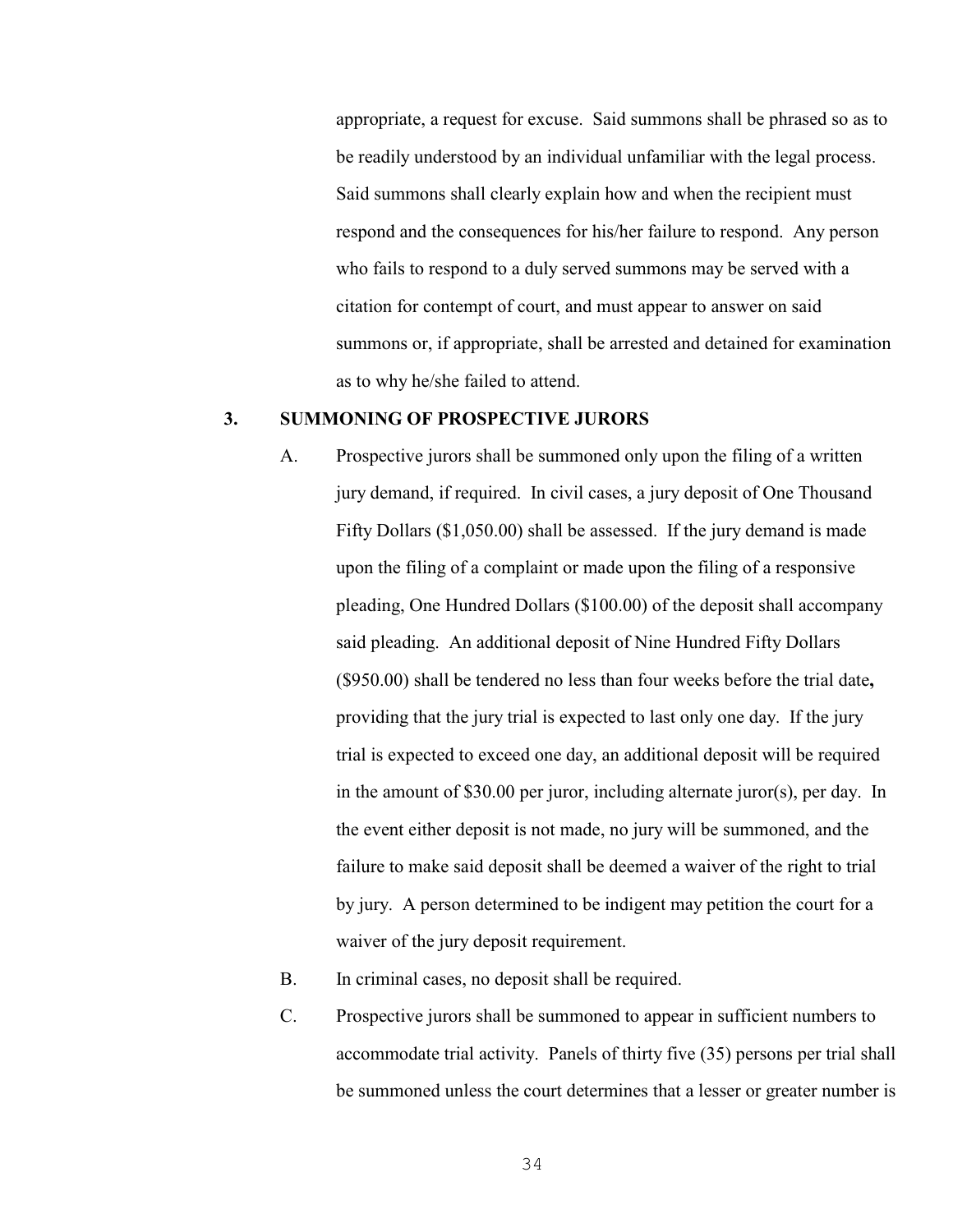necessary for a particular trial.

- D. Every effort shall be made to resolve cases prior to summoning juries. A jury panel shall not be summoned unless it appears that there is a substantial likelihood of trial. The Court Administrator or his/her designee shall contact counsel, or the parties, whichever is appropriate, at least three weeks prior to the scheduled trial date to provide a cut-off date for counsel to advise whether or not a jury should be summoned. In criminal cases, failure of counsel to notify the Court Administrator of whether or not a jury should be summoned by the cut-off date will result in the summoning of a jury with the costs of same being taxed as court costs. If it appears that trial is inevitable, a jury panel shall be summoned at least fourteen (14) days in advance of trial. In civil cases**,** no jury shall be summoned without the posting of the required deposits by the party requesting a jury trial.
- E. In cases where multiple trials are set for the same date, jury costs shall be assessed to the last trial settled on that date. If a trial is settled on the day of the trial, all lawful jury costs shall be assessed against the party who requested the jury.
- F. Persons summoned for jury service shall receive compensation in the amount of Fifteen Dollars (\$15.00) per half day or Thirty Dollars (\$30.00) per full day. Such fees shall be promptly paid from the County Treasury.
- G. Any juror wishing to waive his/her fee for service shall be permitted to do so in writing at the Clerk's office. All waived fees shall be returned to the County Treasury.
- H. The term of service for any prospective panel shall be one day, or the completion of one trial, whichever is longer.

## **4. EXEMPTION, EXCUSE, AND DEFERRAL**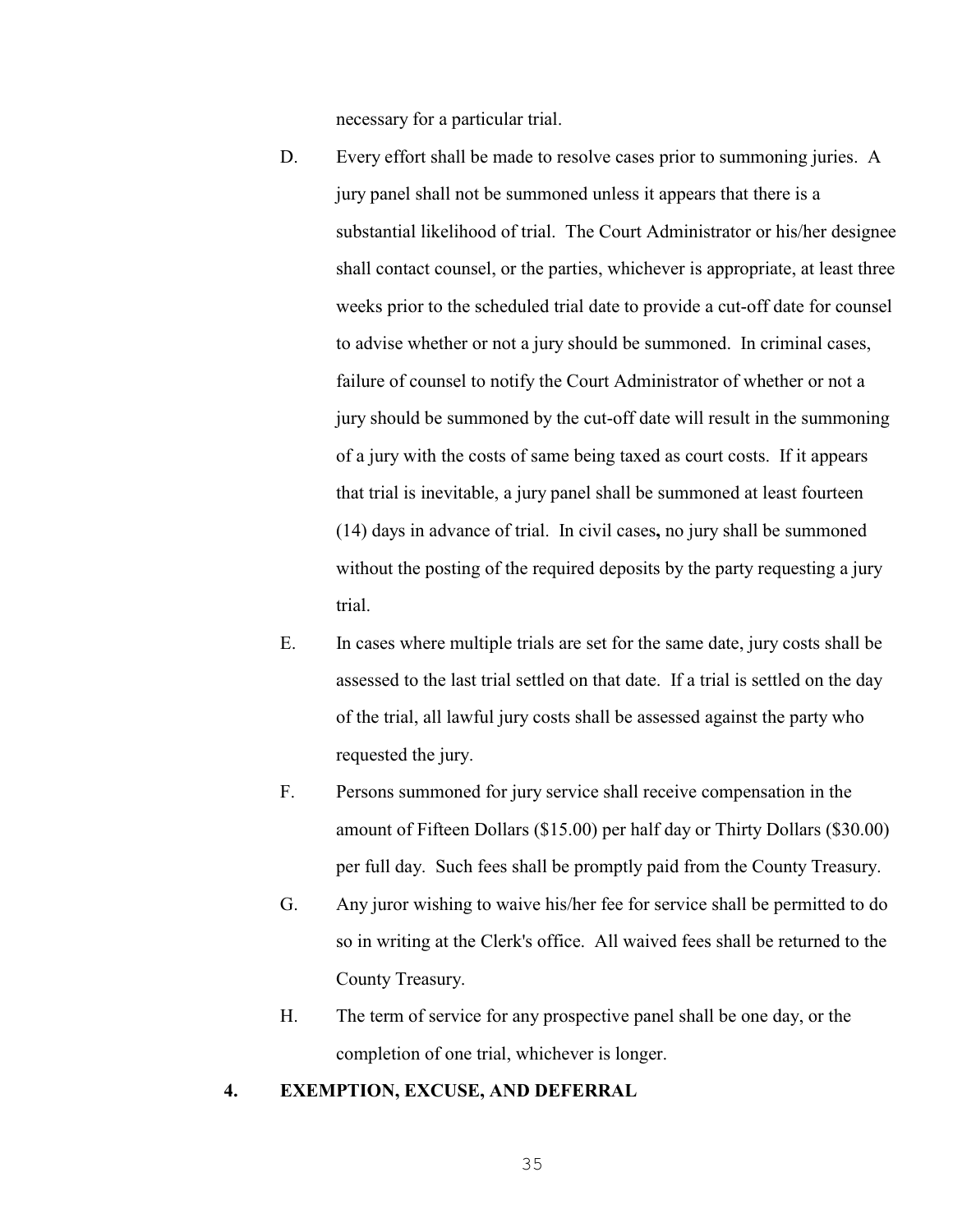- A. All persons, except those who exercise their right to exemption, are subject to service. Eligible persons who are summoned may be excused from service only if it is determined that their ability to receive and evaluate information is so impaired that they are unable to perform their duties as jurors, or that service upon a jury would constitute a significant hardship to them or members of the public. Persons excused from service shall be deferred and may be subject to jury service at a later time. All requests for excuse must be made in writing, and shall be accompanied by appropriate documentation. Requests for excuse based upon a medical or mental condition must provide documentation from a physician verifying that the condition renders the prospective juror incapable of performing jury duty for a period of up to 24 months. For a financial hardship excuse, the prospective juror must demonstrate an adverse impact upon the ability to pay daily living expenses. All documents shall be retained by the Commissioner of Jurors for a period of two (2) years from the expiration of the juror's term.
- B. The following facts constitute a partial, although not exclusive, list of excuses for which a person may be excused or deferred from jury service:
	- a. Any person who suffers from a substantial physiological or psychological impairment.
	- b. Any person who suffers from a medical impairment.
	- c. Any person who has a scheduled vacation or business trip during potential jury service.
	- d. Any person for whom service would constitute a substantial economic hardship.
	- e. Any person for whom service on a jury would constitute a substantial hardship on their family, clients, or members of the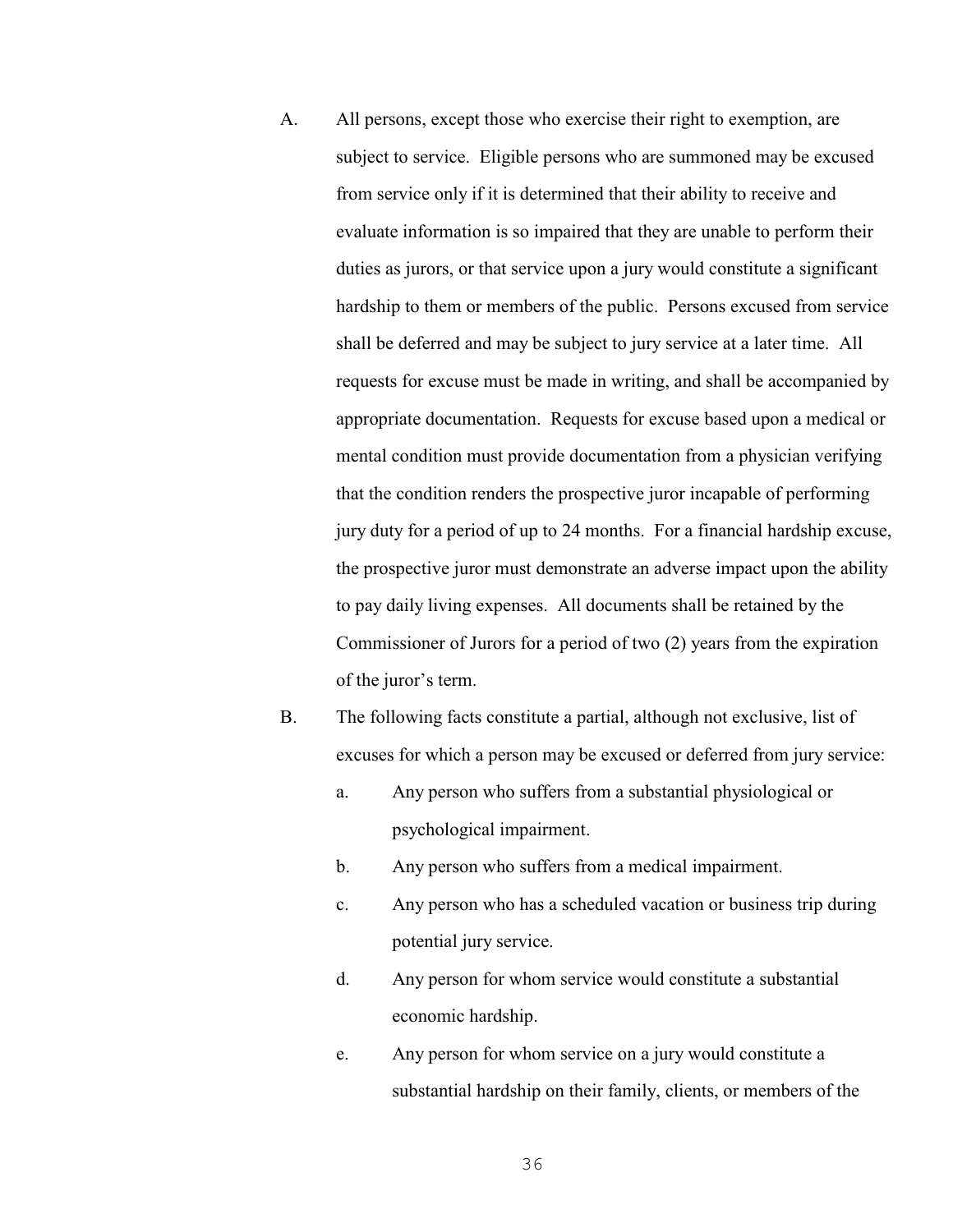public affected by the prospective jurors occupation.

- f. Any person who has served on a jury within the last year.
- g. Any person for whom it may be readily determined is unfit for jury service.
- h. Any person for whom it may be readily apparent would be unable to perform their duty as a juror.
- i. Any person over seventy-five (75) years of age.
- j. Any person who is a cloistered member of a religious organization or an active member of a recognized Amish sect.
- k. Other valid excuse.
- C. No person shall be excused from jury service, except by the Judge or an individual specifically authorized to excuse jurors. Once a prospective juror has submitted his/her request for excuse, the prospective juror must report for service unless otherwise notified by the Commissioner of Jurors or his/her designee.

# **5. EXAMINATION OF PROSPECTIVE JURORS**

- A. Examination of prospective jurors shall be limited to matters relevant to determining whether to remove a juror for cause, and to determine the juror's fairness and impartiality.
- B. All prospective jurors shall be placed under oath in accordance with the Ohio Revised Code. The oath administered shall incorporate an oath to assure the truthfulness of the answers provided on jury questionnaires.
- C. Juror questionnaires indicating basic background information concerning panel members shall be made available to counsel in the Clerk of Court's Office as they are returned by prospective jurors. Counsel is permitted to record or note the information contained on the questionnaires, except addresses and telephone numbers. For the protection of the jurors, no questionnaire may be removed from the court facility. Under no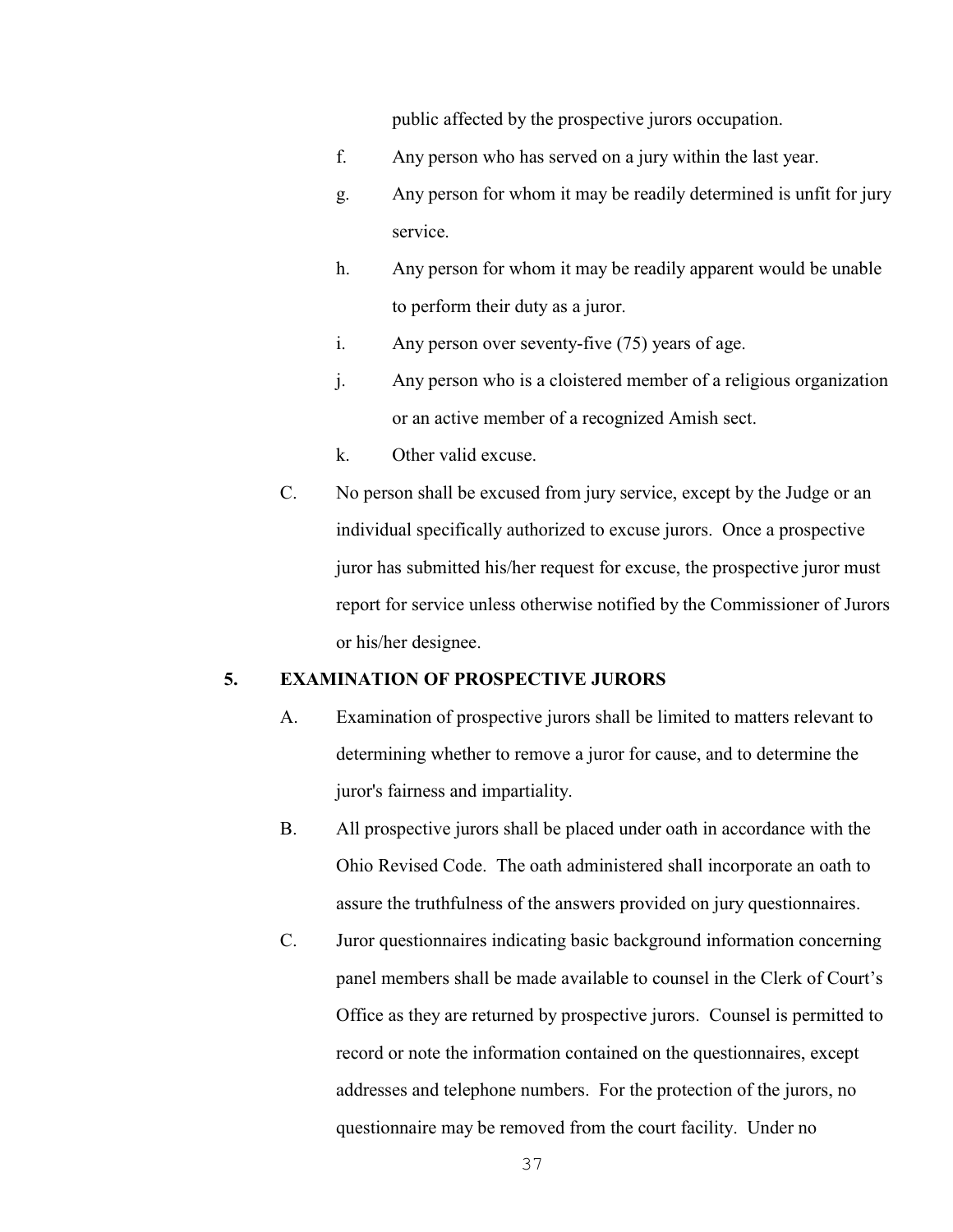circumstances may counsel or a party retain any juror questionnaire. All questionnaires shall be retained by the Clerk of Courts Commissioner of Jurors for a period of two (2) years from the expiration of the juror's term.

- D. Neither counsel nor party will be permitted to question prospective jurors as to matters contained in the questionnaire. Parties and counsel may be permitted to ask follow up questions concerning such information.
- E. The Court shall conduct a preliminary voir dire examination concerning basic and relevant matters, and counsel shall be permitted a reasonable period of time to question panel members thereafter. Counsel or parties shall conform their voir dire questioning to the following rules:
	- a. Counsel may not examine prospective jurors concerning the law or possible instructions.
	- b. Counsel may not ask prospective jurors to base answers on hypothetical questions.
	- c. Counsel may not argue the case while questioning prospective jurors.
	- d. Counsel may not engage in efforts to indoctrinate prospective jurors.
	- e. Prospective jurors may not be asked what kind of verdict they might return under any circumstances. No promises may be elicited from prospective jurors.
	- f. Questions are to be asked collectively of the panel whenever possible.
	- g. Counsel may inquire by general questions concerning the validity and philosophy of reasonable doubt or the presumption of innocence.
- F. In the event there exists a potential for sensitive or potentially invasive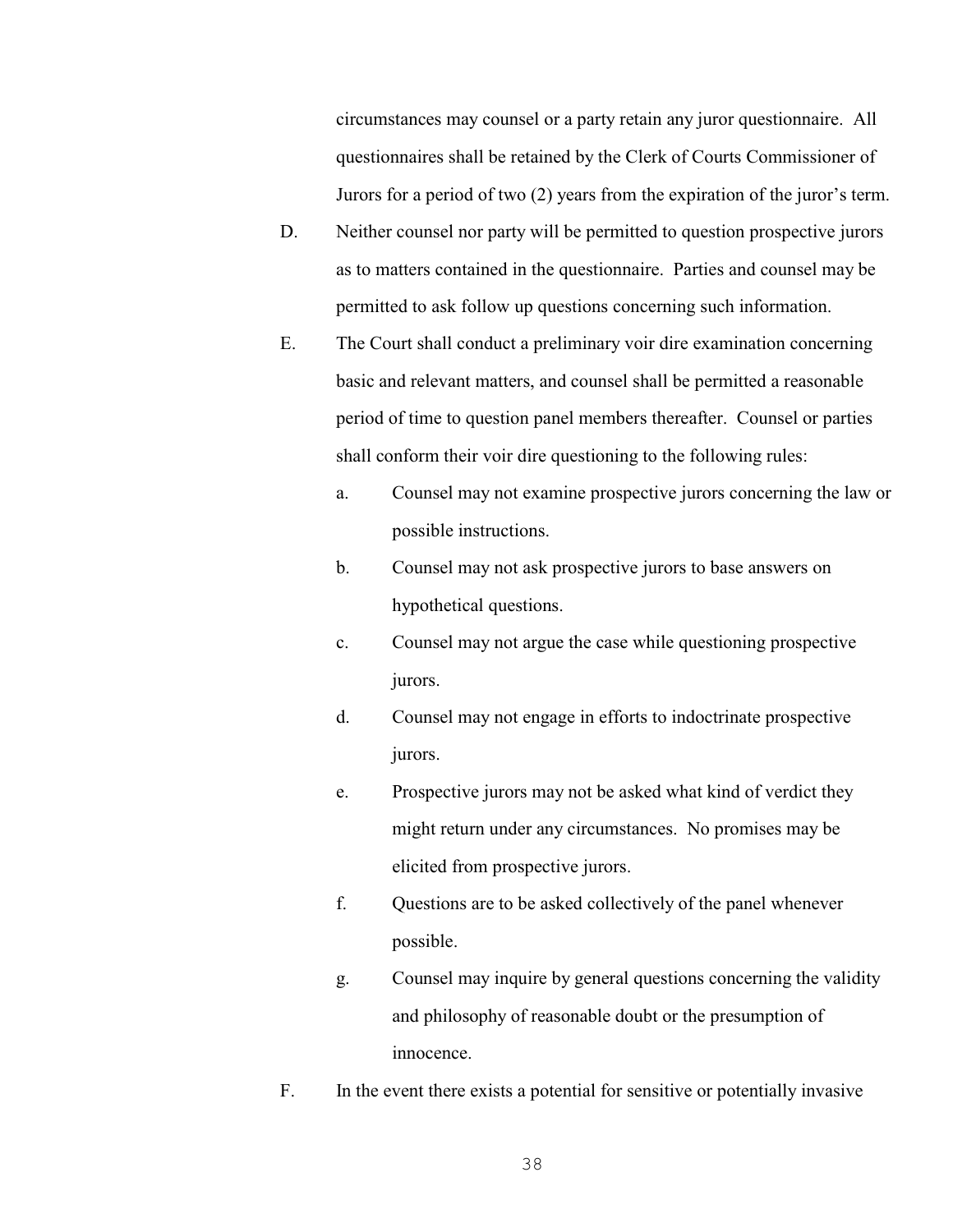questions, the Court or the parties may request a hearing preceding voir dire to consider these questions.

- G. In all cases, voir dire shall be held on the record, but may be conducted outside the presence of other jurors in order to protect juror privacy, or to avoid juror embarrassment.
- H. If it is determined by the court during the voir dire process that an individual is unable or unwilling to sit in a particular case fairly and impartially, the individual shall be removed from the panel. Such motion for removal for cause may be made by counsel, a party if unrepresented, or upon the motion of the court. Further, Ohio Revised Code Section 2313.42 and Ohio Criminal Rule of Procedure 24(B) set forth additional cause challenges which may be made against potential jurors.
- I. Peremptory challenges shall be exercised alternatively as presently established by Revised Code Section 2945.23, and Civil Rule 47, and Criminal Rule 24, unless prior to trial the parties agree on the record to another method. Unless otherwise agreed, all challenges shall be made in open court. In special circumstances, challenges may be made outside the hearing of the prospective jurors. There shall be no limit to challenges for cause, however peremptory challenges shall be limited to that number as established by the Rules of Civil and Criminal Procedure.
- J. Challenges to the jury array shall be made in accordance with established rules or procedure.
- K. In criminal cases, the jury shall consist of twelve regular jurors and one alternate juror. In civil cases, the number of jurors shall be by agreement unless no agreement can be reached, then the Rules of Civil Procedure shall apply. In special circumstances, additional alternate jurors may be selected.

### **6. JURY ORIENTATION**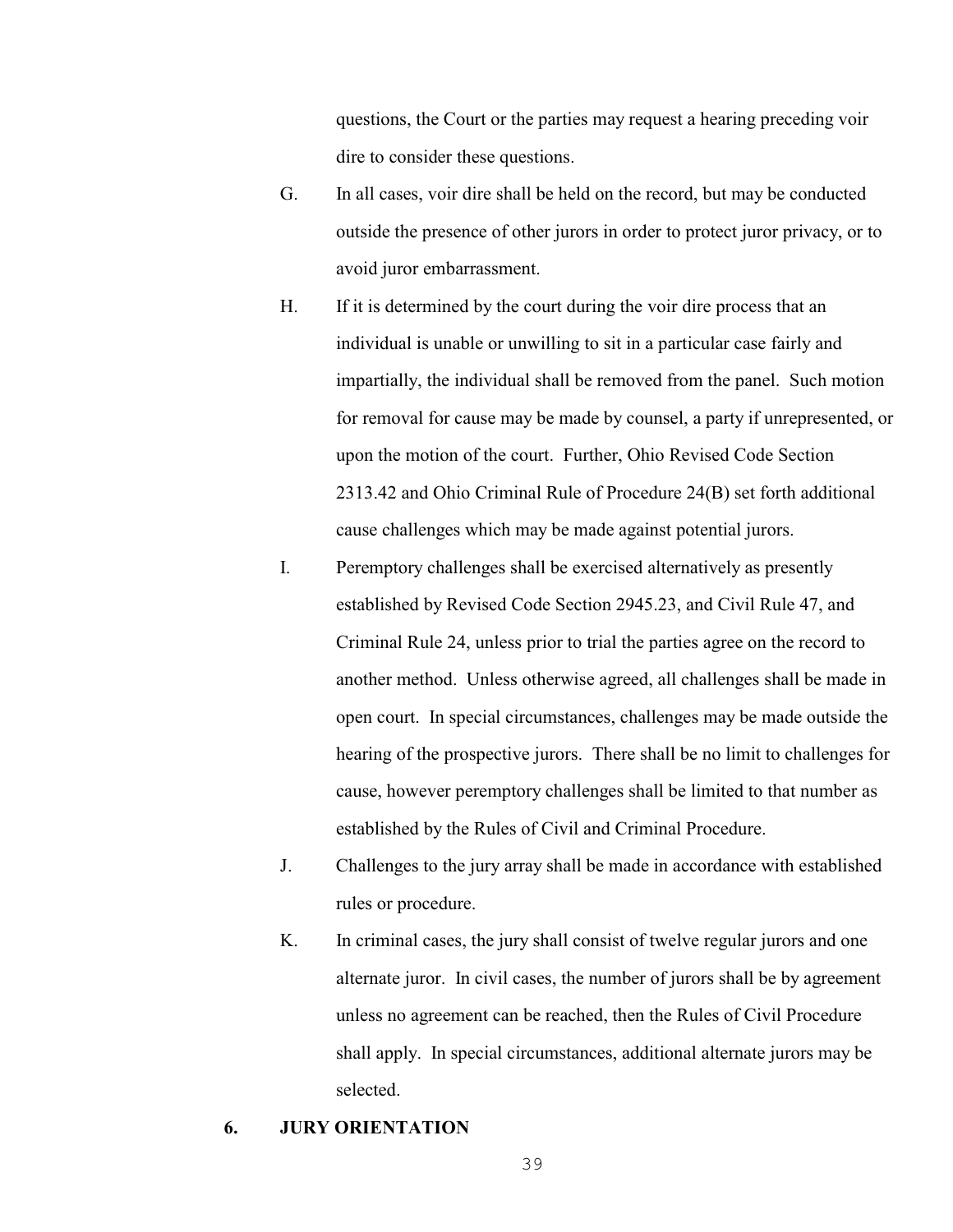- A. Jurors shall report for service no later than 8:45 a.m., unless otherwise directed. After orientation, voir dire shall commence promptly. All unresolved trial issues must be brought to the attention of the Court before the completion of orientation. No motions shall be entertained by the Court the day of trial, except those which the Court must consider by law or by rules of procedure.
- B. Prospective jurors shall be provided with written orientation materials upon their initial appearance and prior to service. The Court shall give preliminary instructions to all prospective jurors, as well as additional instructions following the impaneling of the jury to explain the jury's role, trial procedures of the court, along with other basic and relevant legal principals.
- C. Upon the completion of the case, and prior to jury deliberations, the Court shall instruct the jury on the law and the appropriate procedures to be followed during the course of deliberations. In accordance with Civil and Criminal Rules of Procedure, the parties or their counsel may request that special instructions be given to the jury.
- D. In certain cases, with approval of the court, jurors may be permitted to take notes during the course of the presentation of evidence after proper instruction by the Court. Upon agreement of counsel, jurors shall be permitted to ask questions of witnesses subject to court approval, and upon appropriate instruction.
- E. Upon appearance for service, all prospective jurors shall be placed under the supervision of assigned personnel and shall direct any questions or communications to such court personnel for appropriate action.
- F. All communications between the judge and the members of the jury panel, from the time of report to the court through dismissal, shall be committed to writing or placed on the record in open court. Counsel for each party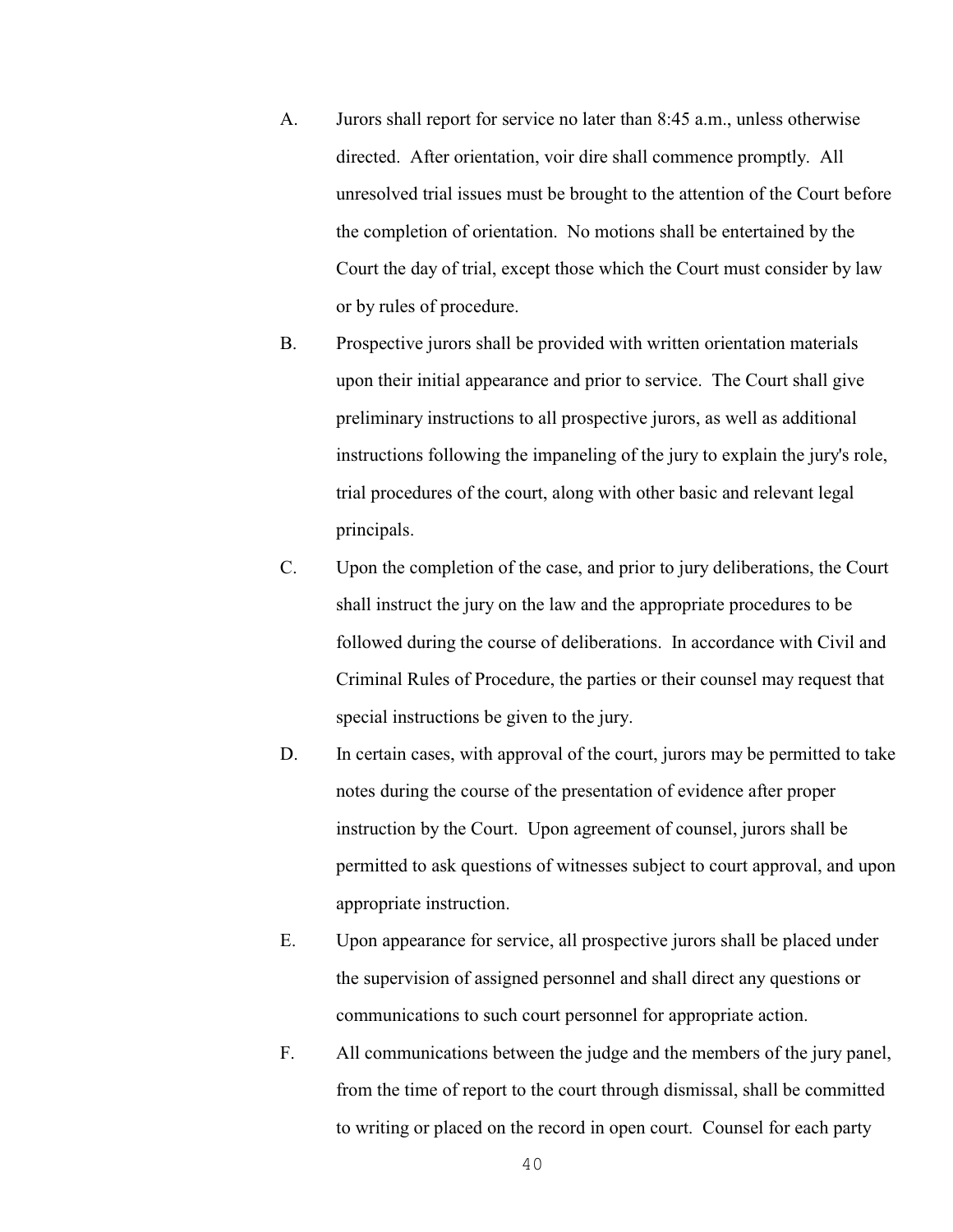shall be informed of any communication, and shall be given the opportunity to be heard as to such communications. Under no circumstances shall counsel, a party, or other witnesses have any contact with jurors.

- G. All jury deliberations shall be conducted in the jury deliberation room. Jury deliberation rooms shall include furnishings and facilities conducive to reaching a fair verdict. Court personnel shall endeavor to secure the safety of all prospective jurors, and shall arrange and conduct all activities so as to minimize contact between jurors, parties, counsel and public. Upon the commencement of deliberations, all jurors shall remain in the care of court personnel and shall not be permitted to leave the court without permission.
- H. Deliberations shall not continue after a reasonable hour, unless the trial judge determines that evening or weekend deliberations would not impose an undue hardship upon the jurors, and are required in the interest of justice. Jurors shall be consulted prior to any decision.
- I. If jury deliberations are halted, jurors shall be permitted to be separated, unless for good cause shown, the court finds that sequestration is necessary. If a jury is sequestered, the court shall undertake the responsibility to oversee the conditions of sequestration and the transportation of all jurors.
- J. Upon reaching a verdict, all jurors shall return to the courtroom where the verdict or verdicts shall be read in open court. Upon the reading of the verdict, in criminal cases, either party may request that the jury be polled.
- K. Upon the completion of service, each juror shall be given a personalized certificate of appreciation. (See Attachment E)

# **7. CONCLUSION**

A. The court shall collect and analyze information regarding the performance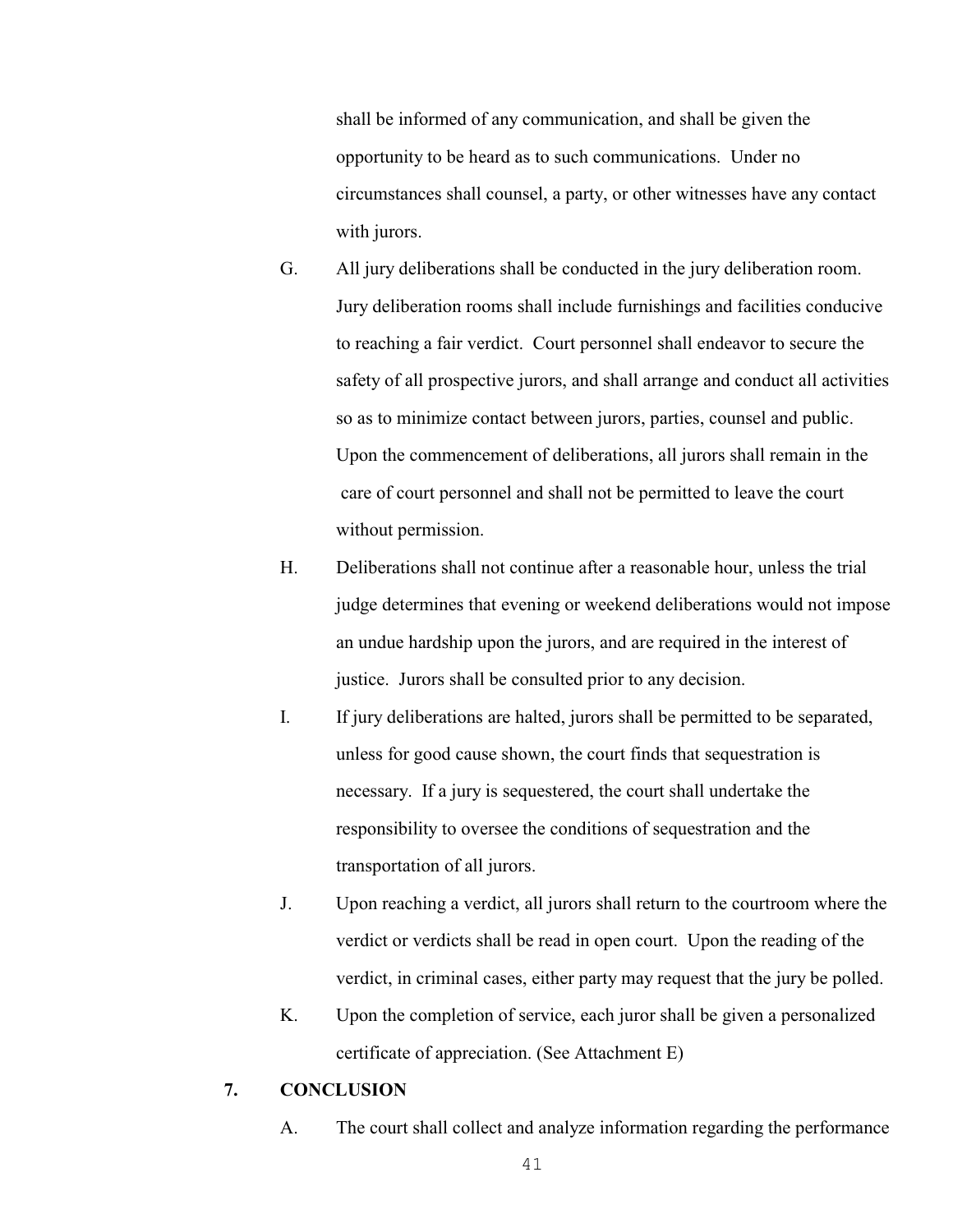of this jury management plan to evaluate the representatives of the jury pool; the effectiveness of individual citizens to jury summons; the efficient use of jurors; the cost effectiveness of this plan; and overall jury satisfaction.

B. To achieve these goals, the court shall adopt and utilize a juror exit survey. (See Attachment F)

### **RULE NUMBER 13**

### **MEDICAL NEGLIGENCE ARBITRATION**

(Ohio Revised Code SECTION 2711.21)

## **SELECTION OF ARBITRATORS**

In all cases subject to arbitration, the members of the panel shall be appointed as follows:

- 1. Counsel for the Plaintiff and Defendant shall furnish to the Court Administrator the name of the member of the panel to be appointed by them respectively within thirty (30) days after the order to arbitration has been filed by the Court.
- 2. If there is a failure of one or more parties to appoint one or more arbitrators or arbitrators, the Court shall appoint an arbitrator pursuant to Ohio Revised Code Section 2711.04.
- 3. Within forty-five (45) days after the order for arbitration has been filed, the Judge shall designate the arbitration panel chairman.

# **HEARINGS; WHEN AND WHERE HELD; NOTICE**

- A. Hearings shall be held at a place scheduled by the Court Administrator. This provision shall not, however, limit the right of the arbitration panel to hold hearings in an appropriate place of their own choosing. No hearing shall be fixed for Saturdays, Sundays, legal holidays or evenings, except upon agreement of all parties and the arbitrators.
- B. Since sufficient time is available to the parties prior to the hearing date to settle or compromise a dispute once a hearing date is set, the hearing shall proceed forthwith at the scheduled time. There shall be no communications by counsel or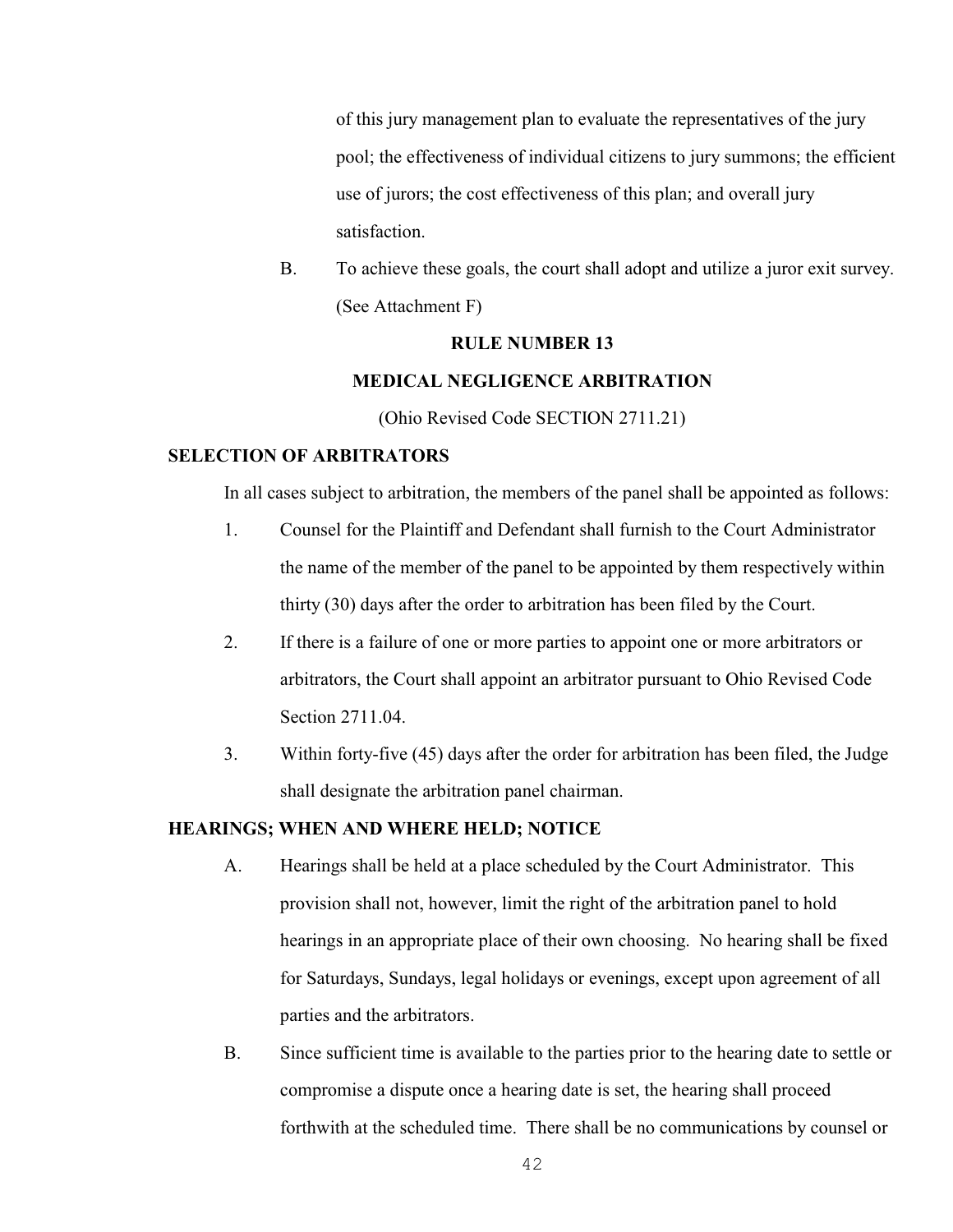the parties with the arbitrators concerning the merits of the controversy prior to the commencement of the hearing.

#### **OATH OF ARBITRATOR**

All persons designated as arbitrators shall be sworn prior to the commencement of their duties.

### **DEFAULT OF A PARTY**

The arbitration may proceed in the presence of any party, who, after due notice, fails to be present or fails to obtain an adjournment. An award shall not be made solely on the default of the party; the panel shall require the other party to submit such evidence as they may require for the making of an award. If neither party appears at the time set for the arbitration hearing, the award shall be one dismissing the action for want of prosecution subject to the right to recommence pursuant to law.

### **CONDUCT OF HEARING; GENERAL POWERS**

- A. The three members of the panel shall be the judges of relevancy and materiality of the evidence offered and conformity to legal rules of evidence shall not be necessary. All evidence shall be taken in the presence of the arbitrators, of all the parties, except where any of the parties is absent, in default, or has waived the right to be present. In addition to oral testimony, the panel may receive the evidence of witnesses by affidavit, deposition, video-tape deposition, interrogatories, or written report and shall give it such weight as the panel deems is justified after consideration of any objections which may be made to such evidence. In the instance of affidavits and written reports, copies shall be furnished to counsel for all parties not less than two weeks in advance of hearing.
- B. Counsel shall, upon request and whenever possible, produce a party or witness at the hearing without the necessity of a subpoena.

## **SPECIFIC POWERS**

The panel shall have the general powers of a Court, including, but not limited to, the following powers: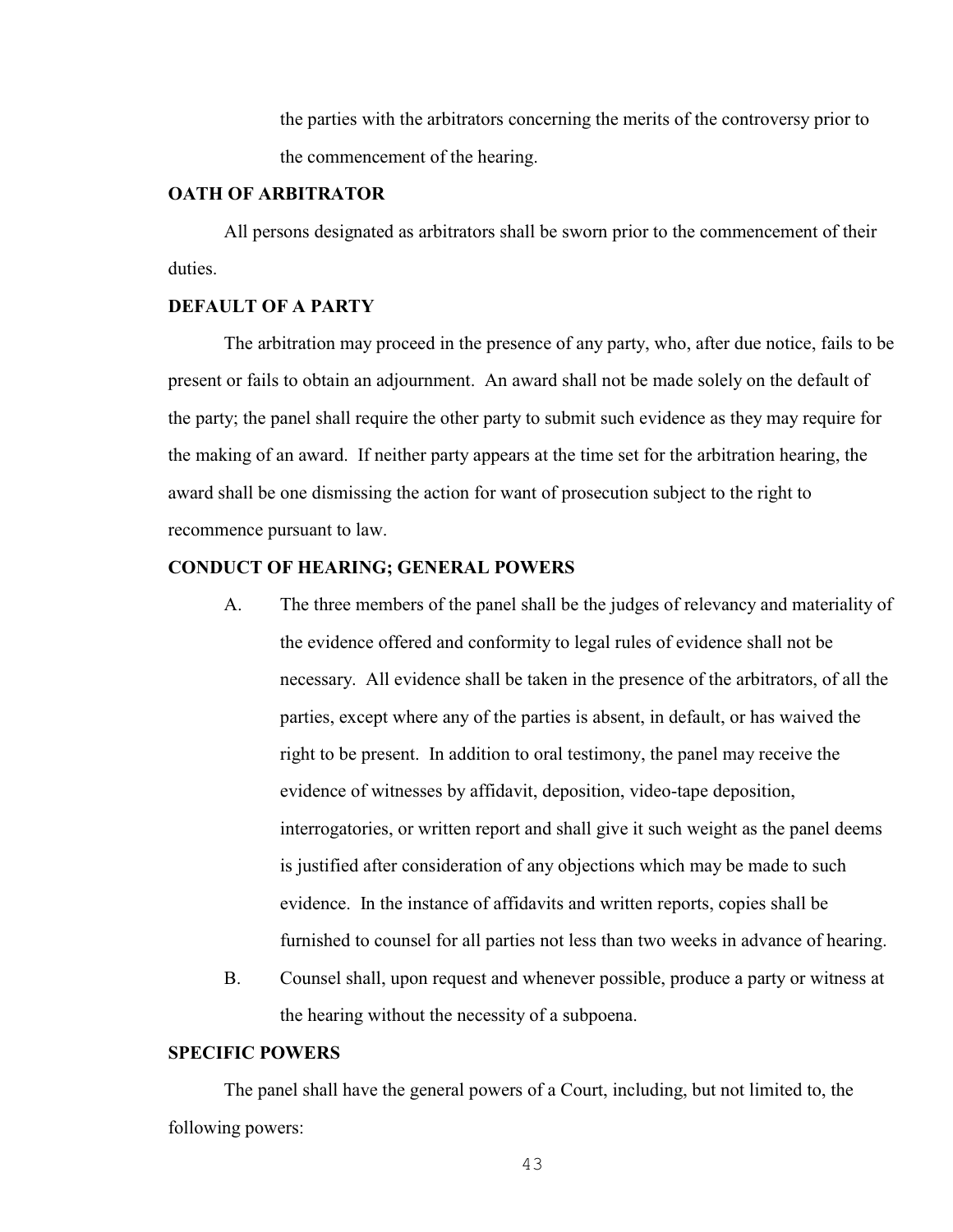- A. **SUBPOENAS:** To cause the issuance of subpoenas to witnesses to appear before the Board and to request the issuance of an attachment according to the practice of the courts for failure to comply therein.
- B. **PRODUCTION OF DOCUMENTS:** To compel the production of all books, papers, and documents which they shall deem material to the case.

C. **ADMINISTERING OATHS; ADMISSIBILITY OF EVIDENCE:** To administer oaths of affirmations to witnesses, to determine the admissibility of evidence, to permit testimony to be offered by the depositions and decide the law and the facts of the case submitted to them.

## **SUPERVISORY POWERS OF COURT**

The Judge of the general division of the Court of Common Pleas shall have full supervisory powers with regard to any questions that arise in all arbitration proceedings and in application of these rules.

#### **WITNESS FEES**

Witness fees shall be in the same amount as now or hereafter provided for witnesses in trials in the Hardin County Common Pleas Court, which shall be taxed as costs.

# **TRANSCRIPT OF TESTIMONY**

The arbitrators shall not be required to make a transcript of the proceedings before them. If any party shall desire a transcript, he/she shall provide a reporter and cause a record to be made. The party requesting the same shall pay the cost thereof which shall not be considered costs in the case. Any party desiring a copy of any transcript shall be provided with it by the reporter upon payment therefore, based upon the customary charges made.

### **REPORT AND AWARD**

Within thirty (30) days after the hearing, the chairman of the panel shall file a written report and award the Clerk of the Court of Common Pleas and on the same day shall mail or otherwise forward copies thereof to all parties or their counsel. In the event that all three members do not agree on the finding and award, the dissenting member may submit a written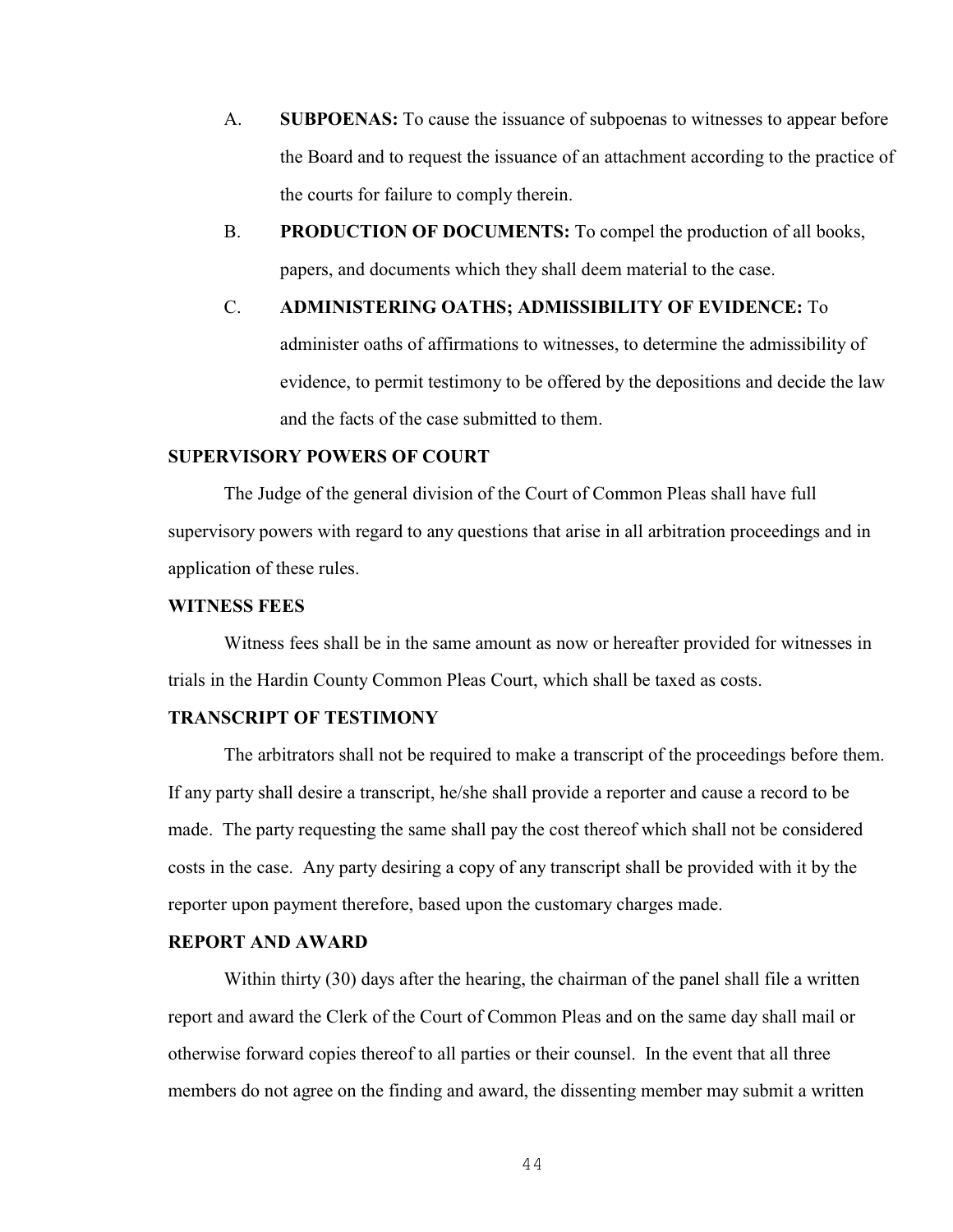dissenting opinion to be filed with the majority report.

### **LEGAL EFFECT OF REPORT AND AWARD:**

Entry of judgment of the report and award, unless rejected as hereinafter provided shall be final. If no rejection is made within the time limits and manner specified by these rules, the Court shall enter judgment in accordance therewith. After entry of such judgment, execution process may be issued as in the case of other judgments. Subsequent to the time for rejection, the judgment entry shall be submitted to the assigned judge.

If a party desires to reject the report and award, notice of such rejection must be served upon all other parties within thirty (30)days after the report and award was filed with the Court. If the report and award of the Arbitrators is timely rejected by any party, the pleadings shall be amended and filed with the Clerk of Courts within fifteen (15) days following said rejection, pursuant to Ohio Revised Code Section 2711.21. Amended pleadings shall be served on all parties pursuant to the Rules of Civil Procedure.

### **COMPENSATION OF ARBITRATORS**

- A. Each panel member shall receive as compensation a fee of \$225.00. The Chair shall receive an additional \$75.00 (total of \$300.00) for time spent with scheduling, pre-arbitration conferences, and other time spent preparing for the case. If complex or unusual circumstances are involved, a greater fee may be paid to all the arbitrators which may be approved by the Court upon written motion.
	- a. If the case is settled less than one business day before the scheduled hearing, then a fee of \$50.00 shall be paid to each arbitrator. The Chair, or a sole arbitrator, shall receive \$75.00
	- b. Arbitrators are to be paid after the award is filed with the Clerk of Courts.
- B. If Ordered by the Court- To guarantee the arbitrators fees, the plaintiff(s) shall deposit the sum of three hundred seventy-five dollars (\$375.00) with the Clerk of Courts within twenty (20) days of receipt of the assignment notice and the defendant(s) shall deposit a like sum of three hundred seventy-five dollars (\$375.00) within twenty (20) days of receipt of the assignment notice. If there are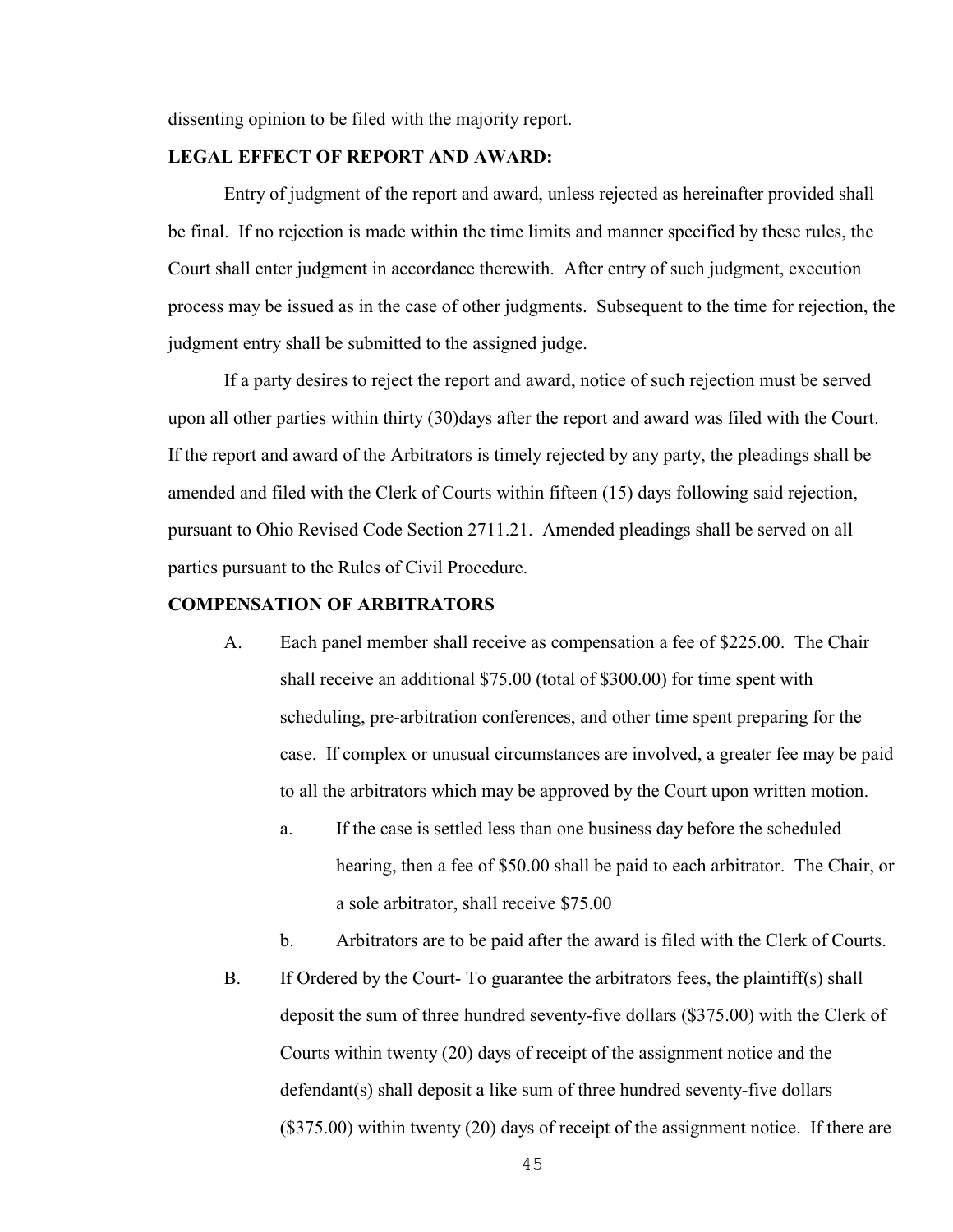multiple defendants and they cannot agree as to their proportionate share of the deposit, upon proper motion, the Judge shall order the apportionment. When it appears proper, the Court may order additional deposits.

- C. The chairman of the arbitration panel shall determine not less than five (5) days prior to the hearing that the proper deposit has been made. If no deposit has been made by one or both sides, the chairman shall, through the Court Administrator, schedule a show cause hearing before the Judge to whom the case is assigned to determine why the plaintiff(s) and/or the defendant(s) should not be held in contempt for failure to file the required deposit.
- D. Payment of fees shall be authorized by the Judge by Court Entry on a form to be provided by the Court.

#### **RULE NUMBER 14**

## **ALTERNATE DISPUTE RESOLUTION (ADR)**

It is the policy of the Court to encourage the use of Alternative Dispute Resolution (ADR) methods. The Judge shall, in appropriate cases, facilitate the use of voluntary ADR by taking any one or more of the following actions at or after the status conference or at other reasonable times during the litigation:

- 1. Suggesting that the parties engage in settlement negotiations and appropriately participate in such negotiations.
- 2. Informing the parties about the availability of early neutral evaluation programs and, upon agreement of the parties, entering appropriate orders of referral, staying proceedings up to sixty (60) days for such purpose, and implementing the results.
- 3. Informing the parties of the existence and benefits of the Ohio Private Judging Act, Ohio Revised Code 2701.10, and upon agreement of the parties to utilize that Act, to enter appropriate orders thereunder.
- 4. Referring the matter to a Mediator in those cases where mediation is deemed by the Judge to be an appropriate action. If agreement is reached, the Mediator shall prepare a written memorandum of agreement and furnish same to each party and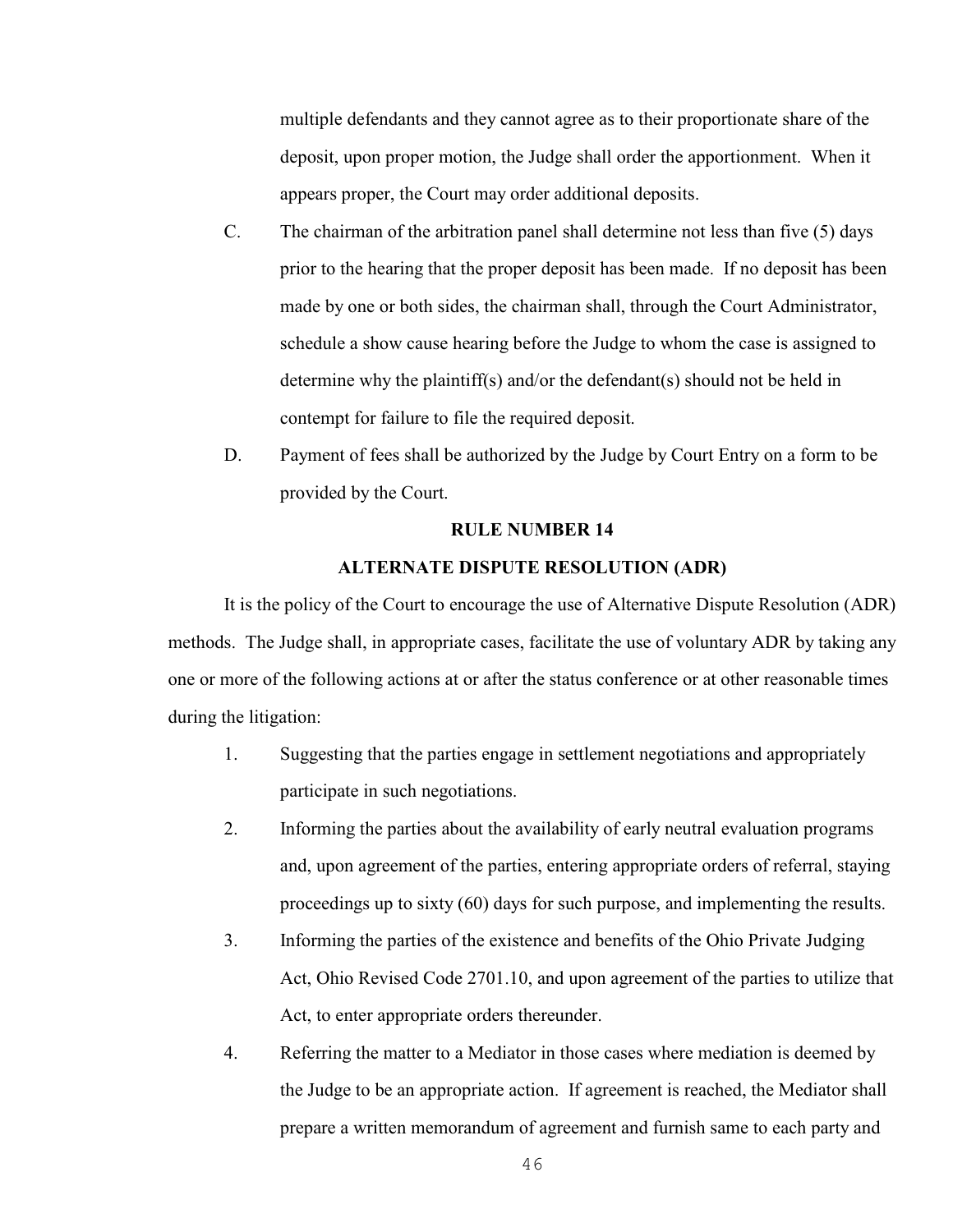to each attorney representing such party so that the attorney can prepare an acceptable entry for presentation to the Court. If an agreement is not reached, such fact will be reported to the Court, and the matter will be scheduled for further hearing.

- 5. Referring the matter, upon agreement of the parties, for arbitration by either a single arbitrator or an arbitration panel.
- 6. Upon request of the parties to the litigation, evidenced by a written certification of agreement from all parties, entering such orders to refer the dispute to any other ADR method as the Judge shall deem to be consistent with the interests of justice.

No case involving equitable relief, title to real estate or administrative appeals shall be referred to ADR except by express consent of the Judge.

The arbitrator(s) and mediator shall be selected and appointed by the Judge.

### **Costs**

 The Court, from mediation funds collected, shall pay the first \$200.00 of the fees of mediation, and the parties shall equally divide the remaining cost of alternate dispute resolution unless the parties agree upon or the Court orders a different division of the cost. Payment of the cost shall be paid directly to the arbitrator or mediator. In the event a party is unable to pay an arbitrator or mediator's fee, Counsel shall file an indigency affidavit and motion to waive or reduce costs. Upon filing of said paperwork, the Court shall examine the motion and issue a ruling.

### **Mediators**

To be a court approved mediator for civil cases, a mediator shall have the following minimum qualifications:

- 1. Completion of at least 12 hours of basic mediation training, or equivalent experience as a mediator, as is satisfactory to the Court.
- 2. Adherence to the Model Standards of Practice.
- 3. An undergraduate degree\* and at least two years of professional experience with mediating disputes.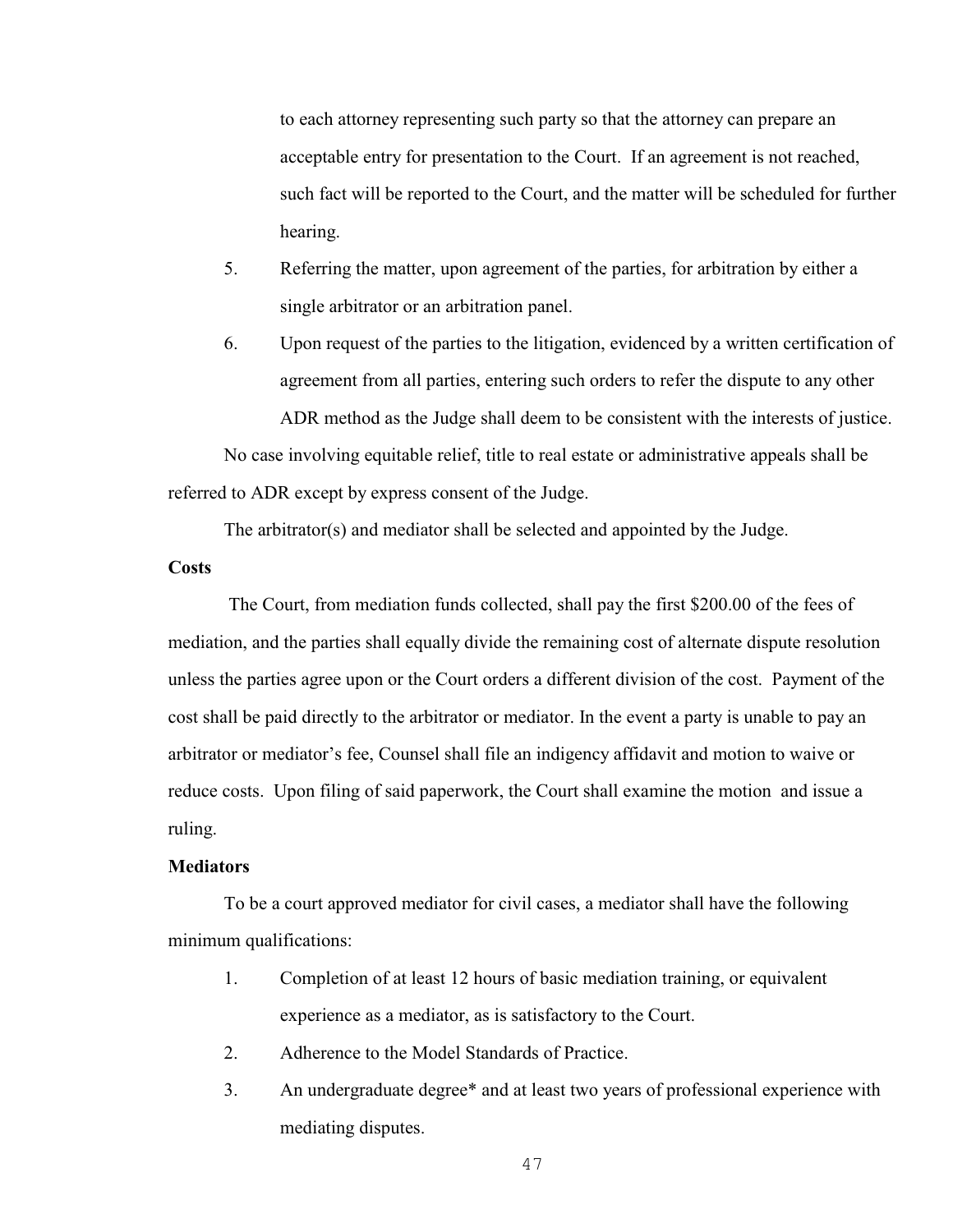\*The undergraduate degree requirement may be waived by the Court upon consideration of well-document equivalent educational experience.

- 4. Adherence to the ethical standards of any other profession that the mediator practices or in which the mediator is licensed.
- 5. A commitment to continuing education.
- 6. Awareness of the factors affecting the propriety of mediation in particular cases.

## **Referral**

The following cases, upon completion of necessary pleadings or motions, may be referred by the Trial Judge to a mediator for a mandatory mediation conference:

- 1. All cases, regardless of the amount in controversy, in which the chances of settlement would be improved with mediation;
- 2. All cases involving replevin, attachment before judgment, garnishment before judgment, forcible entry and detainer, and motions for relief from judgment after cognovit and default judgments;
- 3. All cases in which all parties consent to mediation;
- 4. All cases as to which a continuance of the trial date becomes necessary due to the unavailability of the Trial Judge.

### **Domestic Abuse**

If the opposing parties to any case have either resided in a common residence or are related by blood, adoption, or marriage, and have known or alleged domestic abuse at any time prior to the mediation, then the parties or their counsel have a duty to disclose such information to the Court.

### **Confidentiality**

Pursuant to Ohio Revised Code Section 2317.023, all communications made during mediation are confidential and shall not be disclosed in any civil judicial or administrative proceeding, or in response to a public records request pursuant to Section 149.43 of the Ohio Revised Code, except as provided in Section 2317.023(c) of the revised code. This rule does not require the exclusion of any evidence which is otherwise discoverable merely because it is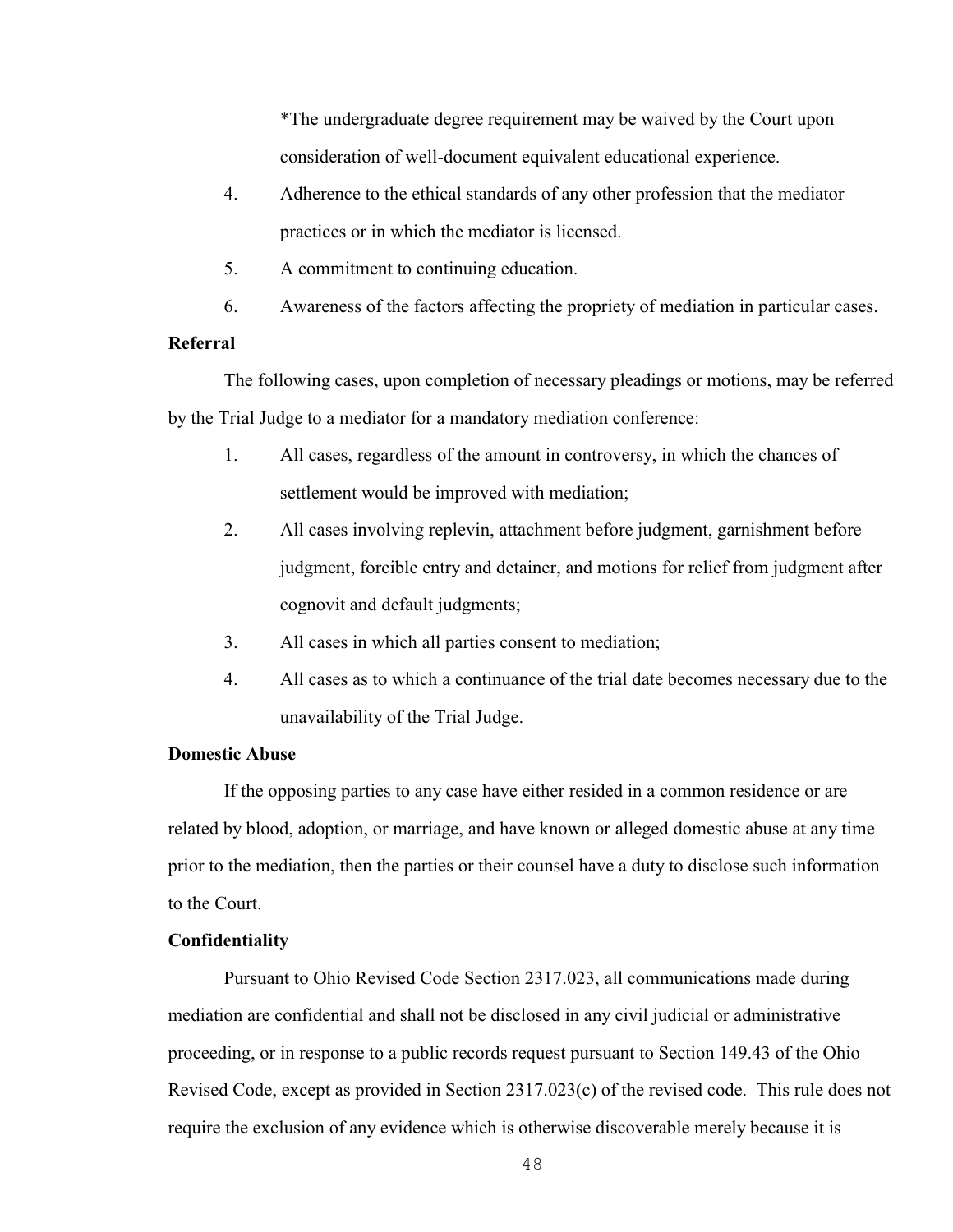presented in the course of mediation. Further, this rule shall not preclude the Mediator from testifying as to a crime committed in his/her presence or from complying with any law requiring the reporting of child abuse. Further, the mediator shall keep mediation communications confidential, unless all who hold a mediation privilege, including the mediator, have consented to such disclosure.

### **Settlement of Case**

At the mediation conference the Mediator shall try to settle the entire case. The Mediator may schedule, recess, or continue the conference; order monies held in trust by the Clerk; conduct a view of the scene, if applicable; issue orders; and exercise such powers as are necessary and proper for the mediation of cases. The Mediator shall inform the Court who attended the mediation, whether the case settled, and whether efforts to settle the case through mediation are being continued or if the case is being returned to the Court for further proceedings. No other information shall be directly or indirectly communicated by the mediator to the Court, unless all who hold a mediation privilege, including the mediator, have consented to such disclosure

### **Attorney Referral**

An attorney may request referral of the case to the Civil Mediation Program by indicating as such on the civil case information sheet when the case is initially filed with the Clerk of Courts.

### **Scheduling of Mediation**

Counsel will be notified by Court Order that the case has been referred to mediation. Counsel for the parties shall then contact the mediator to schedule the date and time for the initial mediation session. Once the initial mediation session has been scheduled, the Mediator shall notify the Court Administrator's Office. The Mediator will then send notice to the attorneys in writing to confirm the date.

### **Authority and Duties of Court Mediator**

A. Authority of the Mediator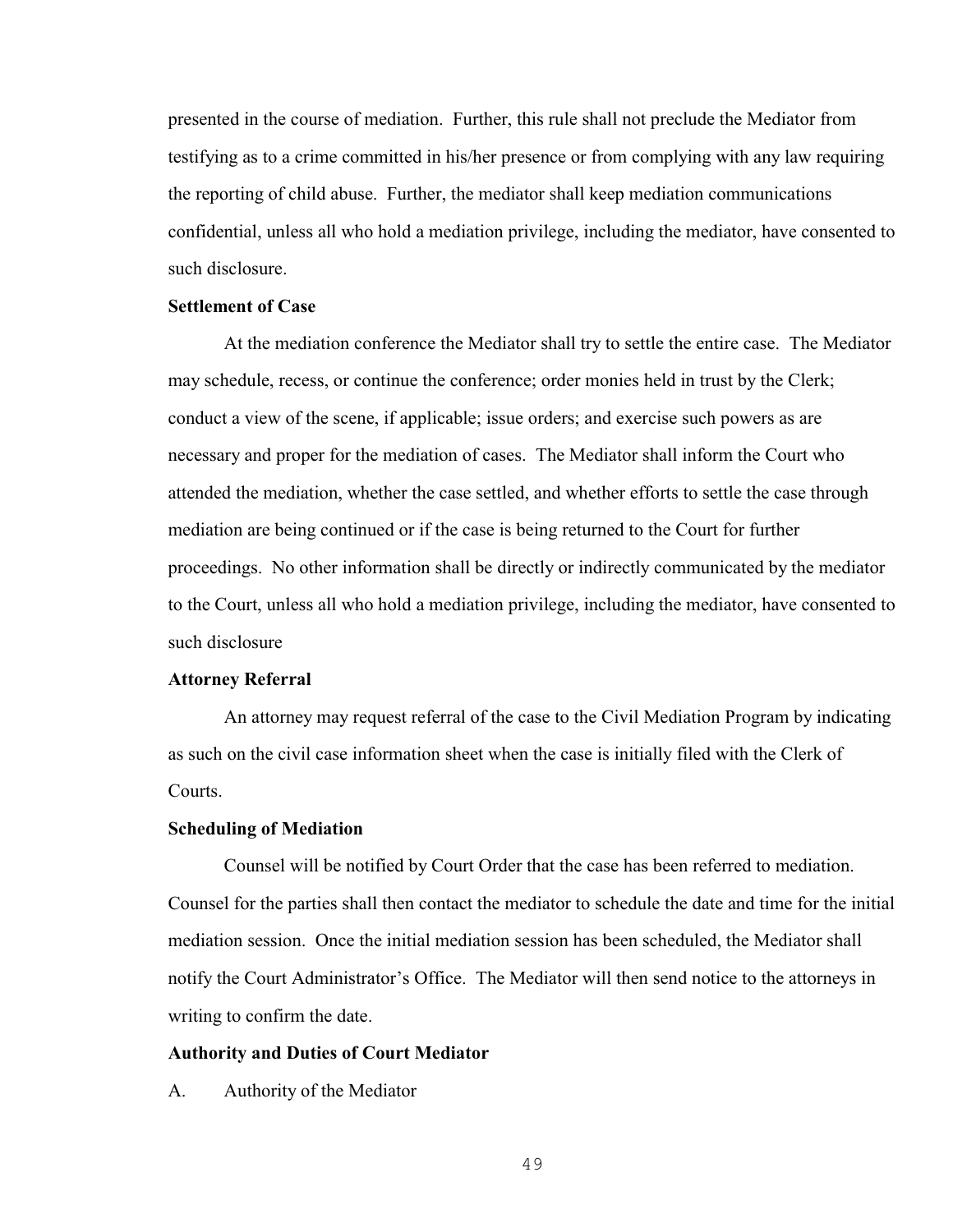- 1. The Mediator shall at all times be in control of the mediation, including scheduling and the procedures to be followed. The Mediator may meet and consult privately with any party or parties or their counsel during the mediation session(s).
- B. Duties of the Mediator.
	- 1. The Mediator shall explain the following to the parties at the beginning of the mediation:
		- a. The process of mediation.
		- b. The differences between mediation and other forms of conflict resolution.
		- c. That a mediation is not a trial, the Court Mediator is not a judge, and the parties retain their right to trial if they do not reach settlement.
		- d. The circumstances under which the Mediator may meet alone with either of the parties or any other person.
		- e. Whether and under what conditions communications with the Mediator will be held in confidence during the mediation session.
		- f. The duties and responsibilities of the Mediator and the parties.
		- g. That the efforts of the mediator shall not be construed as giving legal advice.

## **Finalizing Agreement**

Upon reaching agreement, the parties and/or the Court Mediator may reduce the agreement to writing and sign it along with their counsel.

## **Dismissal Entry**

Upon reaching a resolution in mediation, counsel shall be instructed to file a dismissal entry with the Court within thirty (30) days.

- 1. The Court shall be notified that a settlement has been reached, and the Court Administrator shall check with the Clerk of Courts for filing of the dismissal entry within thirty days;
- 2. If no entry has been filed within the thirty (30) days, the Court may dismiss the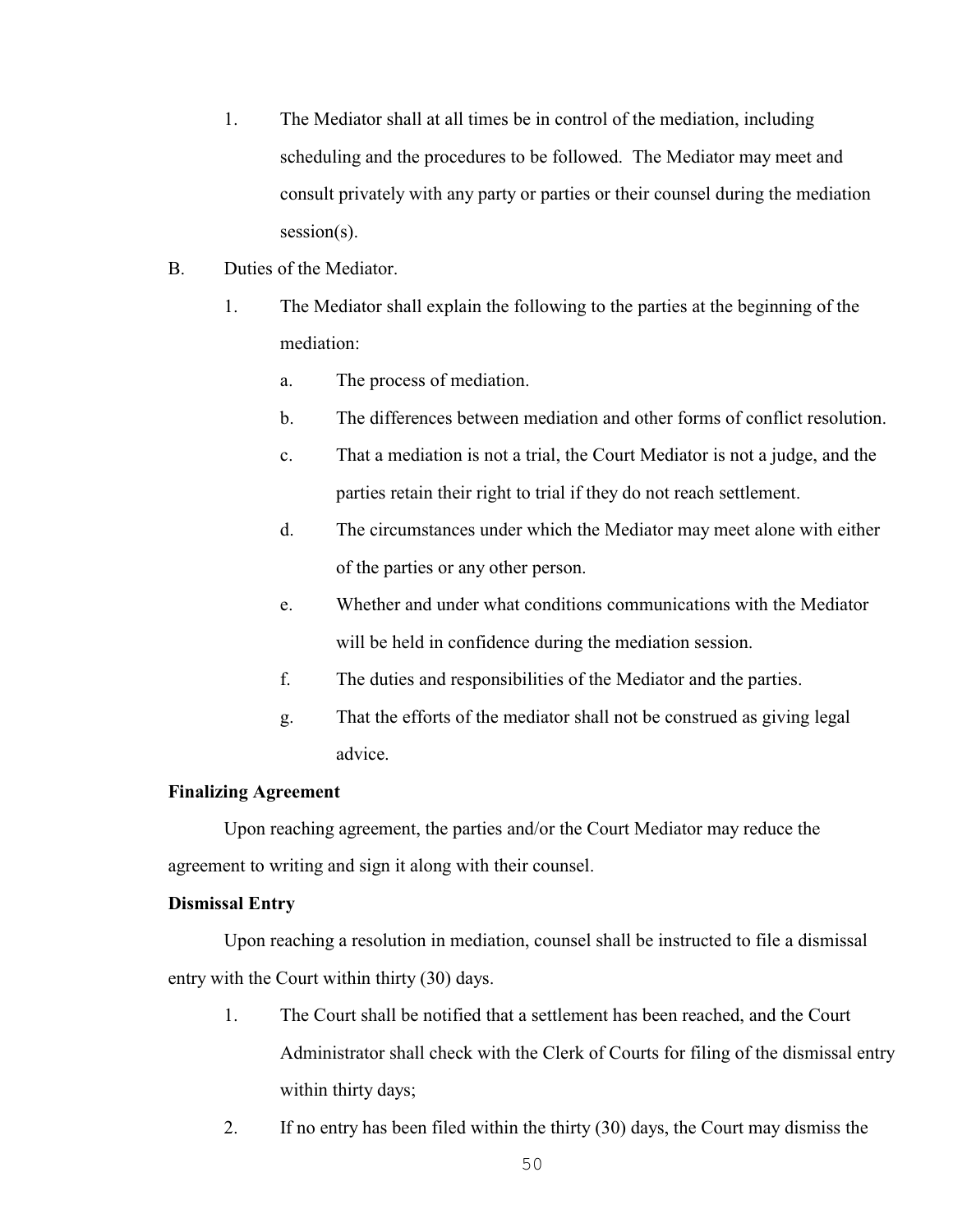case on its own motion.

## **Required Attendance**

All parties to the action, their attorney, and if an insurance company is involved, a representative of that company who has full authority to settle the matter, shall attend the mediation. All must be prepared and have full authority to intelligently and fairly discuss settlement and a resolution of the civil matter. A party other than a natural person must be represented by a person other than counsel.

The Mediator shall report to the Court in writing the name of the necessary person who failed to attend a scheduled mediation session or failed to make a good faith effort to participate in the mediation process.

If counsel or any mediation party becomes aware of the identity of a person or entity whose consent is required to resolve the dispute, but who has not yet been joined as a party in the pleadings, they shall promptly inform the mediator as well as the Court of such fact.

#### **Sanctions for Failure to Attend**

If counsel or a party fail to attend a duly ordered mediation session without good cause, or fails to make a good faith effort to participate in the mediation process, the Court may impose sanctions, including an award of attorneys fees and other costs, contempt or other appropriate sanction.

#### **Immunity**

The Mediator acting pursuant to this Local Rule shall have all immunity conferred by statute, rule and/or common law.

#### **Privilege**

Privilege as applied to the mediation process and the participants shall be governed by all applicable statutory provisions, the Rules of Evidence and any other pertinent judicial rule.

#### **RULE NUMBER 15**

### **REAL ESTATE SALE PROCEEDINGS**

A. In action for the marshaling and foreclosure of liens, and the judicial sale of real estate, or any action involving title to real estate, except for actions filed by the Treasurer of Hardin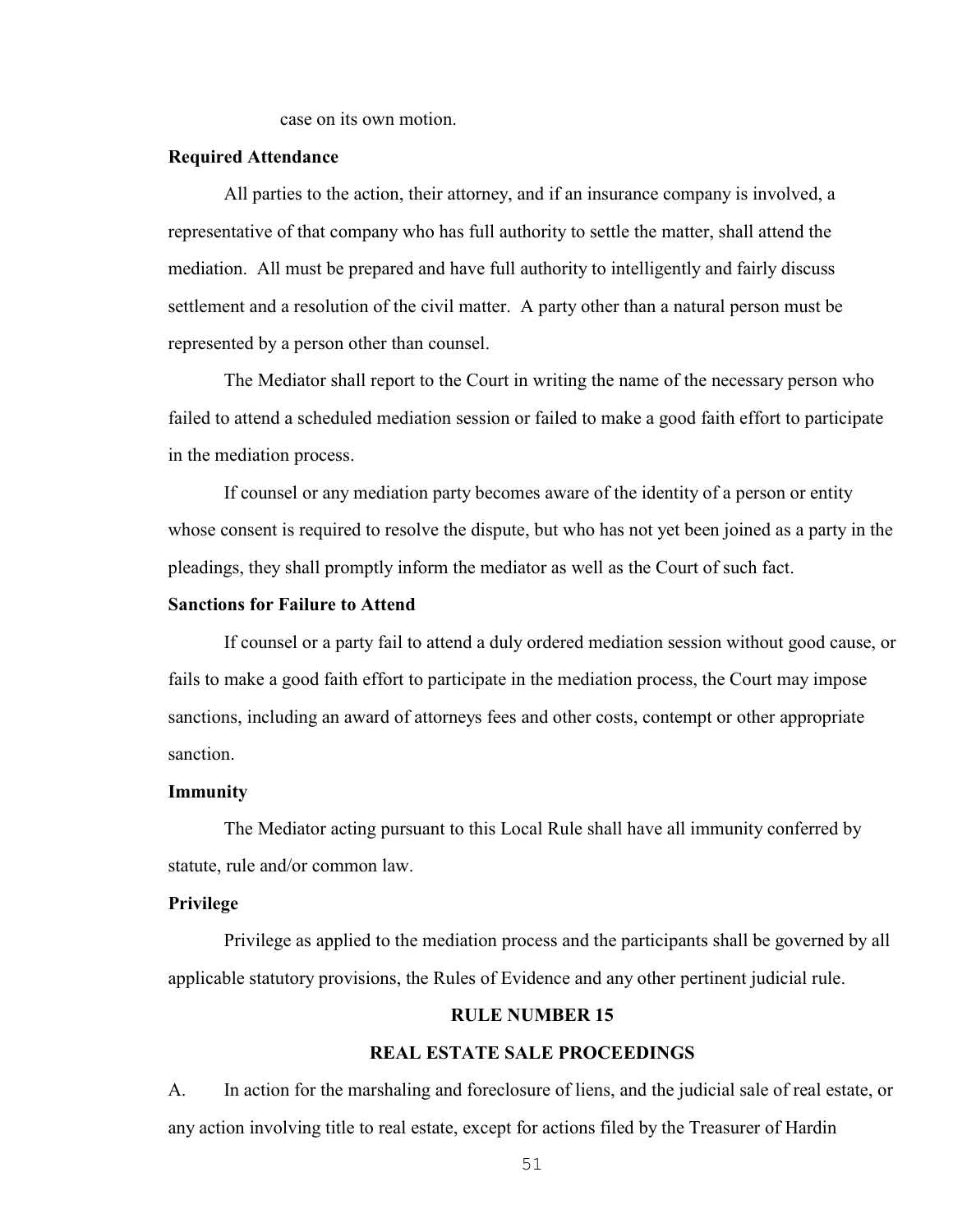County, counsel for the party requesting such marshaling, foreclosure and/or judicial sale of real estate shall prepare and file with the Clerk of Courts a preliminary judicial report. A final judicial report shall be filed in the proceeding at least ten days prior to the date of judgment. The cost of such judicial report shall be taxed as part of the costs of the proceeding.

B. In every action wherein a judicial sale of real estate is contemplated by the complaint or subsequent pleadings, the party praying for said sale or the attorney for the party praying for said sale shall endorse thereon the following certification:

"The undersigned hereby certifies to the Common Pleas Court that an examination of the public records of Hardin County, Ohio, has been made to determine the ownership of the subject real estate and all parties who may claim an interest therein, and that, in the opinion of the undersigned, all parties have been named as parties to this action," stating as exceptions any interested party not so named.

C. Upon any decree subsequently issued which orders the sale of real estate, the party or attorney having requested said sale shall further certify:

"the undersigned hereby certifies to the Common Pleas Court that the examination of title to the subject real estate has been extended to to determine if any parties have acquired any interest therein subsequent to said previous examination and said examination discloses that, in the opinion of the undersigned, there are no such parties except parties to whom the doctrine of lis pendens applies," also stating as further exceptions any such party not subject to lis pendens. Such certification shall also advise the Court that all necessary parties have been properly served and are before the Court.

## D. WITHDRAWN EFFECTIVE 04-27-2016

E. The Clerk shall not be requested to prepare Orders of Sale. Said Orders shall be typed by the attorney requesting the sale and filed with the Clerk, which Order shall contain the following minimal information: full legal description or the full property address and a summary of the property description which includes information on where to obtain the full legal description,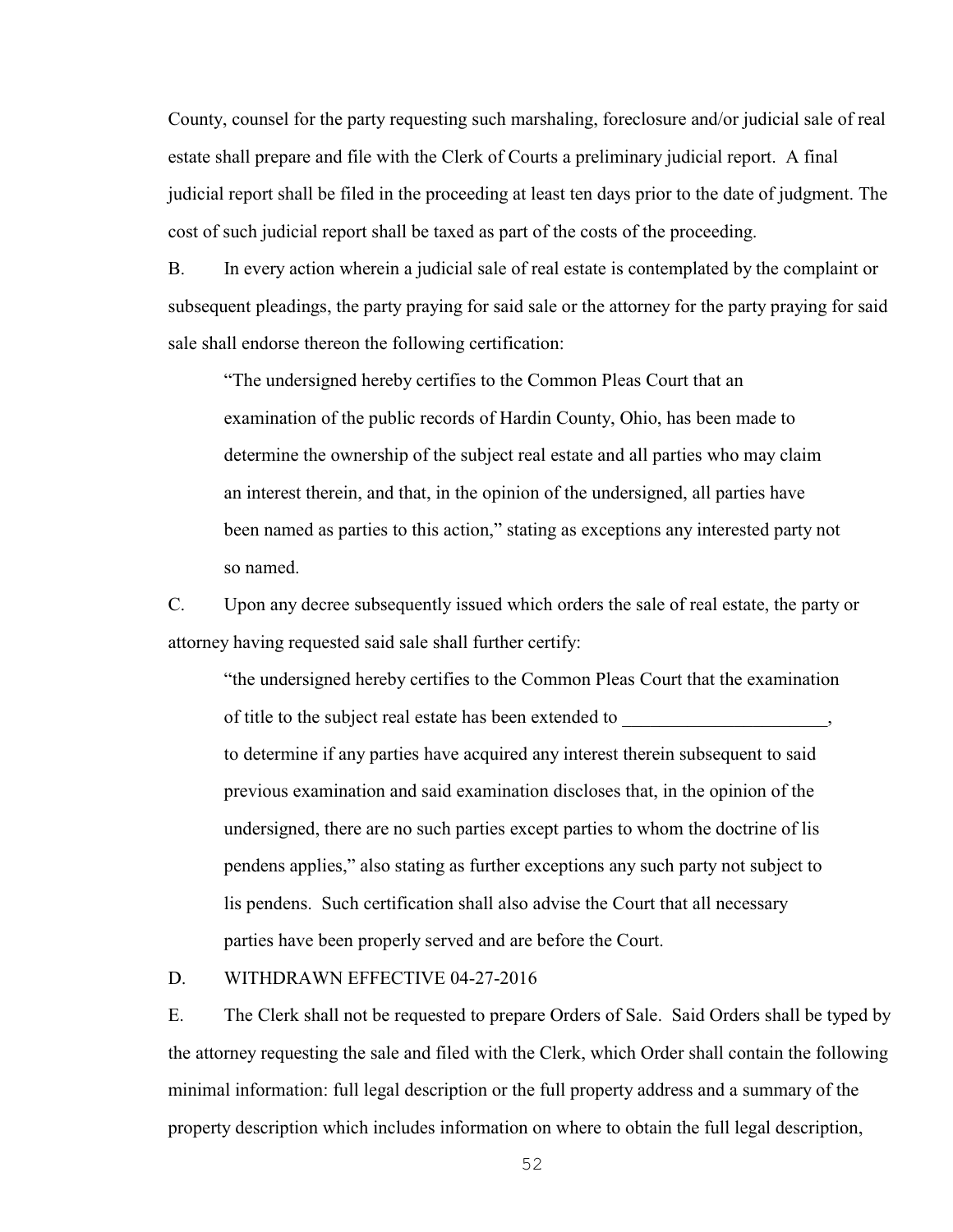with the permanent parcel number(s), amount due, interest due and date to which interest will continue to accrue. Said order of sale shall also be accompanied by the Hardin County Sheriff's Office Property Description Approval Form available on the Hardin County Sheriff's Office website located at [www.hardinsheriff.com.](http://www.hardinsheriff.com.)

F. When satisfactory arrangements have been made for the appraisers to view the premises as set forth above, the Sheriff shall cause the appraisal to be completed within fourteen (14) days thereafter.

G. Upon completion of the appraisal as required by law, the appraisers shall submit their findings on an appraisal report prescribed by the Court. The Sheriff shall cause the original of such report to be filed with the Court with a copy to be retained by the Sheriff. The Sheriff shall appoint three disinterested free holders as appraisers, as required by law. The appraisers shall each receive \$50.00 per parcel appraised in each case as compensation.

H. All sales of real estate on order of this Court shall be conducted by the personnel of the Sheriff's Office, who by this rule have a standing Order to hire an auctioneer, with the costs of the auctioneer to be taxed as costs in each case handled by said auctioneer. Said fee ordinarily shall not exceed \$50.00 per parcel offered, or a maximum of \$100.00 for the sale of all parcels in each suit.

I. The Sheriff, deputy or party conducting the sale shall, prior thereto, announce that any purchasers shall have thirty (30) days from the date of sale to obtain an examination of title to said real estate. Should examination disclose the title so purchased to be unmarketable by reason of any defect in the proceedings or the existence of any interest not disclosed in either of the certifications described above, said purchaser may, within the thirty (30) day period after the sale, notify the Court thereof by written motion requesting that said sale be set aside. If the Court, upon hearing thereof, finds said title to be unmarketable, the Court shall refuse to confirm said sale. The Court may, however, fix a reasonable time, not to exceed ninety (90) days, within which such defects may be corrected. A purchaser may waive any part or all of the thirty (30) day period by signing the confirmation entry, but no confirmation entry not approved by the purchaser shall be filed until said period has expired.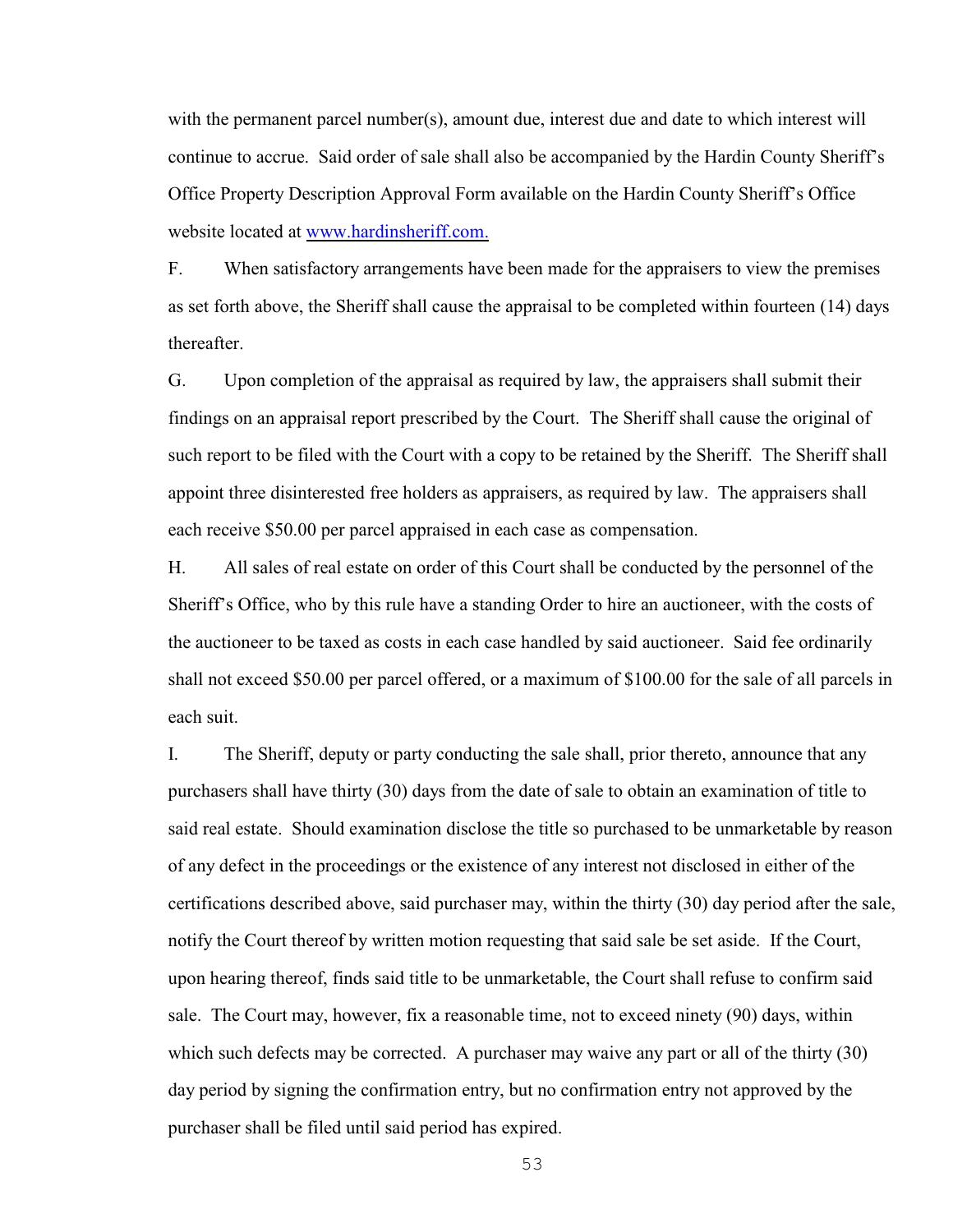J. Taking of bids shall not cease until 5 minutes after the Sheriff positively and publicly identifies the highest bidder. If no further bids are received he shall accept the highest bid, always announcing that the sale is subject to confirmation by the Court.

K. On all sales of real estate to third party purchasers, the Sheriff shall require from the purchaser as soon as a bid is accepted, identifying information from purchaser(s) and a deposit of a personal check, certified or cashier's check payable to Hardin County Sheriff for 10% of the amount bid. Except in cases initiated by the Hardin County Treasurer, said deposit shall be applied to conveyance fees, recording fees, and the sheriff's administrative cost, and any balance thereafter shall be applied to the purchase price of the real estate. Said deposit shall be applied to conveyance fees, recording fees, and the sheriff's administrative cost, and any balance thereafter shall be applied to the purchase price of the real estate. Should the deposit be insufficient to meet costs, the purchaser must pay the difference to the Sheriff at the time the confirmation entry approving the sale is filed. In cases initiated by the Hardin County Treasurer, in addition the purchase price, the purchaser shall pay the recording fee and all other costs required to cover the cost for recording and transferring the property to the Sheriff at the time of the sale or the filing of the confirmation entry. No deed will be filed or released until all costs are paid in full.

On sales to the plaintiff, the Sheriff shall require from the plaintiff as soon as a bid is accepted, a deposit of a personal check, money order, or certified or cashier's check payable to the Hardin County Sheriff in the amount of \$3,000.00 which shall be applied to conveyance fees, recording fees, and the sheriff's administrative cost, and any balance thereafter shall be refunded to the plaintiff. Should the deposit be insufficient to meet costs, the plaintiff must pay the difference to the Sheriff at the time the confirmation entry approving the sale is filed. No deed will be filed or released until all costs are paid in full.

L. By the Monday following the date of the sale, the Sheriff shall make a return to the court. The sale will be confirmed the following Monday unless objections are filed by an interested party. No confirmation of any sale by the Sheriff or by any master commissioner or receiver appointed by the Court shall be entered within one (1) week following such sale unless consented to by all parties involved in such suit.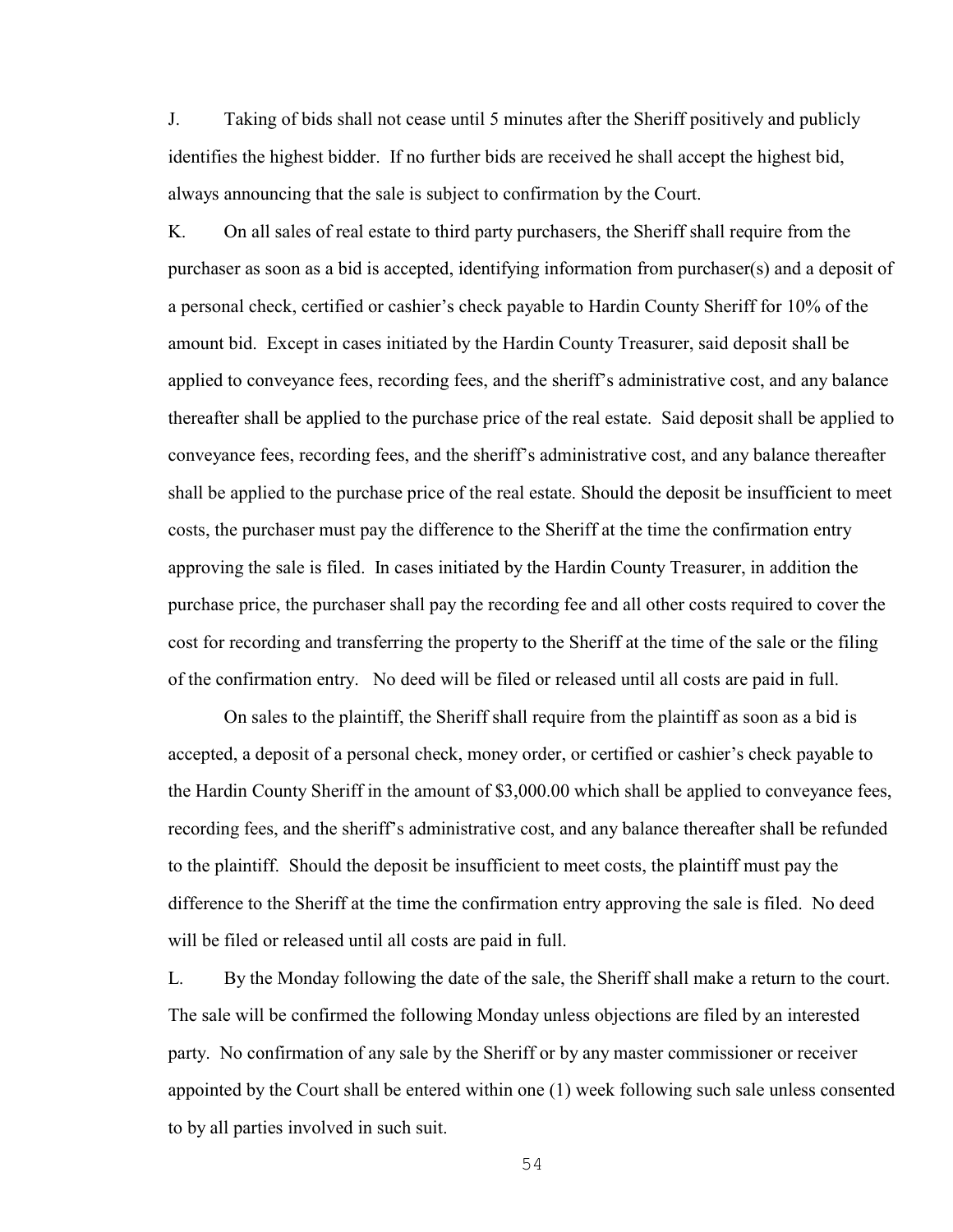M. The Sheriff shall keep a copy of these rules conspicuously posted at the place where he conducts sales, and shall call attention thereto before receiving bids. The Sheriff, in the advertisement of sale shall insert a notice that the full purchase price shall be paid within thirty days from the date of sale, and upon the second Monday following the sale the balance shall bear interest at the legal rate until paid.

N. In cases wherein property was purchased by the Plaintiff, sufficient costs, as determined by the Clerk of Courts, shall be deposited with the Sheriff before the Sheriff shall issue the deed thereon.

O. In the event the purchaser does not pay to the Sheriff the entire amount due on the purchase price of the premises within said thirty days, he/she shall be in contempt, and the Sheriff shall immediately cause a citation to issue commanding the purchaser to appear before the Judge of the Common Pleas Court having such matters in charge and show cause why he/she should not be punished. If found guilty, the Court, in fixing the penalty, shall take into consideration the costs of readvertising and all the expenses and losses necessarily incurred by reason of the delay and resale of the premises.

P. A Judgment Entry Confirming Sale, Ordering Deed and Distribution of Sale Proceeds shall be filed within thirty (30) days of the real estate sale.

Q. The Judgment Entry Confirming Sale, Ordering Deed and Distribution of Sale Proceeds shall include payment of the conveyance fee by the Sheriff to the Hardin County Auditor to be paid from the sale deposit at the customary rate of \$4.00 per/thousand dollars of the sale price and \$.50 for each parcel.

R. The Judgment Entry Confirming Sale, Ordering Deed and Distribution of Sale Proceeds shall include payment for real estate taxes, penalties and assessments accrued and payable up to the date of the confirmation entry, which amount can be an estimated amount for the current tax year as calculated by reference to the current tax figures. In other words, taxes, etc. are payable from the proceeds of sale up to, and including, the date on which the confirmation entry is filed.

S. Any proposed Confirmation/Order of Distribution Entry shall contain the following certification: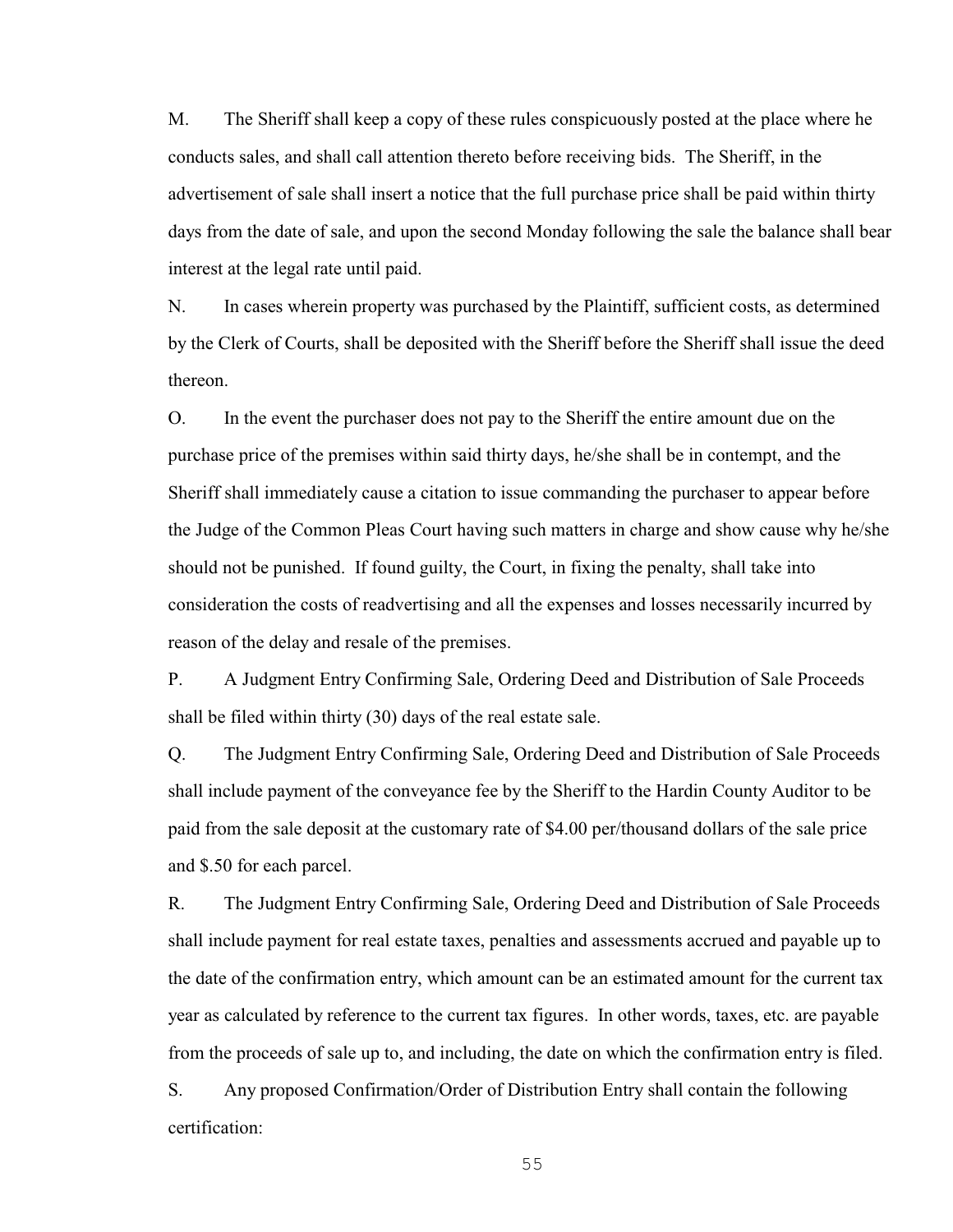"The undersigned hereby certifies to the Common Pleas Court that all proceedings herein have been in accordance with all applicable law and statutes in such cases provided."

T. Plaintiff shall prepare and provide to the Sheriff a deed for the premises within seven (7) days of receipt of the confirmation entry.

U. The Sheriff shall be responsible for paying conveyance fees, filing of the deed and paying deed recording fees, and delivery of the deed to the purchaser.

V. Procedures not covered in these rules shall be in accordance with applicable Ohio Revised Code Sections and Ohio Rules of Procedure.

### **RULE NUMBER 16**

### **CASE MANAGEMENT FOR DOMESTIC RELATIONS CASES**

1. **PURPOSE:** The purpose of this rule is to establish a system for the speedy resolution or disposition of all domestic relations cases, which will also achieve and promote the fair and impartial administration of justice.

The rules that follow in this division supersede all previous rules and shall apply to all domestic relations matters. Other local rules of the Court shall apply to domestic relations when not inconsistent with the rules of this division.

#### **VENUE**

Unless prior leave of court has been obtained, no petition for dissolution of marriage involving children shall be accepted for filing in this Court where neither petitioner has been a resident of Hardin County, Ohio for at least ninety (90) days immediately preceding the filing of the petition.

### **PARTIES TO ACTION**

Unless otherwise necessary and/or permitted by the Court, the only persons appearing for hearings, pretrials, status conferences, in camera interviews, or other scheduled matters shall be the parties, their attorneys if any, the Guardian Ad Litem if applicable, and witnesses who are necessary for a just adjudication of the matters at issue.

### **AFFIDAVIT OF INCOME AND EXPENSES**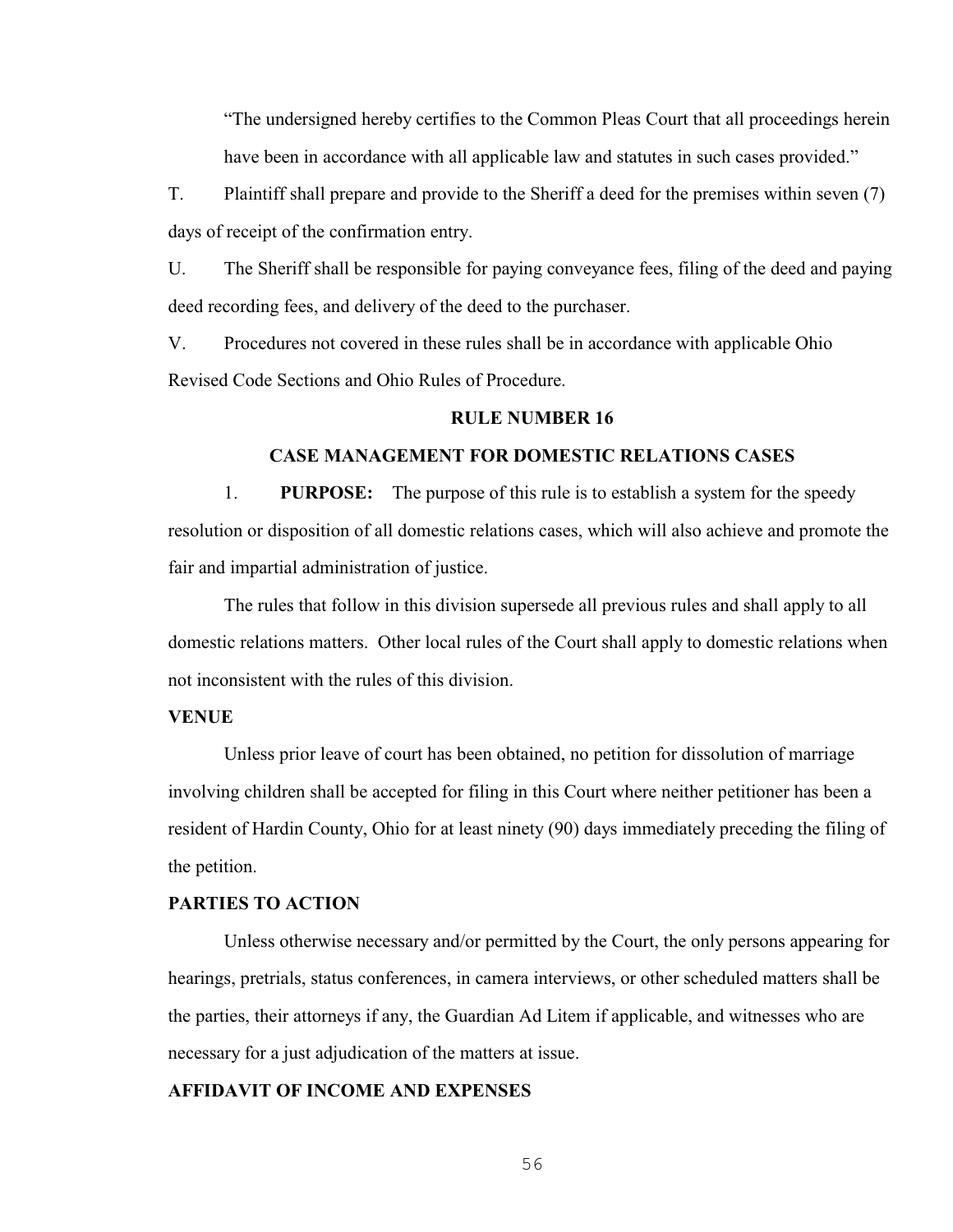Parties shall not be required to attach pay stubs, tax returns, or W-2 forms to the Uniform Domestic Relations forms adopted by the Supreme Court of Ohio when filing any domestic relations pleading.

Proof of or verification of income shall continue to be exchanged by the parties in keeping with Local Rule listing documents to be furnished without formal discovery requests. (Appendix I)

# **DISSOLUTION OF MARRIAGE**

All petitions for dissolution shall be commenced by the filing of the following document(s):

- 1. Petition with separation agreement.
- 2. Uniform Domestic Relations forms adopted by the Supreme Court of Ohio,
- 3. Support worksheet, if applicable.
- 4. IV-D application, if applicable, with proof of filing with Child Support Enforcement Agency, hereinafter CSEA.
- 5. Case designation sheet. (See Appendix A)

# **DIVORCE PLEADINGS**

All complaints for divorce shall be commenced by the filing of the following document(s):

- 1. Complaint, with the paragraphs numbered for ease of opposing party/counsel to address the allegations contained therein,
- 2. Uniform Domestic Relations forms adopted by the Supreme Court of Ohio,
- 3. Support worksheet, if applicable,
- 4. IV-D application, if applicable, with proof of filing with CSEA
- 5. Motion for temporary orders, if requested and notice of hearing.
- 6. Case designation sheet. (See Appendix A)

All answers and counterclaims shall be filed with accompanying document(s):

- 1. Answer and/or counterclaim,
- 2. Uniform Domestic Relations forms adopted by the Supreme Court of Ohio,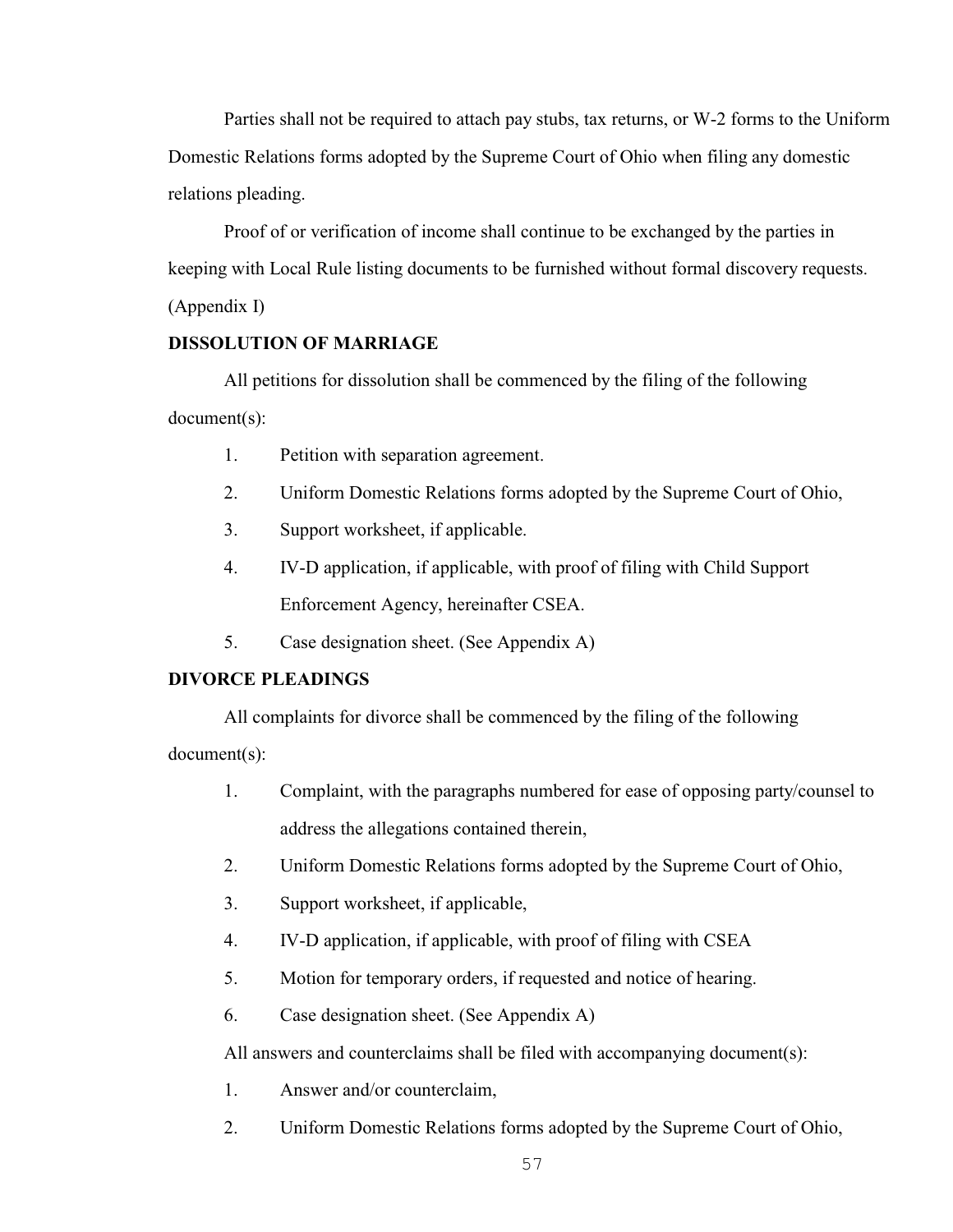- 3. Support worksheet, if plaintiff's is incorrect,
- 4. Motions for temporary orders, if not requested by plaintiff, and notice of hearing,
- 5. IV-D application, if not filed by plaintiff, with proof of filing with CSEA.

### **TEMPORARY STANDING ORDERS**

All parties to an original domestic relations action are subject to the reciprocal and initial restraining orders set forth in Appendix H from the date service of summons is completed.

Such order must be strictly complied with under penalty of Contempt of Court.

Counsel representing the plaintiff in any divorce, or legal separation action shall furnish his/her client with a copy of the DOMESTIC RELATIONS ADMONISHMENT. The Clerk of Courts shall attach a copy of the domestic relations admonishment to the summons for service upon the Defendant. In the event that a plaintiff is unrepresented by counsel, or the defendant has waived service of a copy of summons, a copy of the domestic relations admonishment shall be handed to the party(s) filing the action and mailed to the other party.

Any party may file a motion to modify this standing order for good cause shown and will be granted a hearing on same within thirty (30) days of service upon the opposing party.

#### **TEMPORARY ORDERS**

Requests for temporary orders shall be set for hearing within forty-two (42) days of the date of filing. A continuance may be granted to either party for good cause shown.

Notice of hearing must be served with the initial pleadings pursuant to Ohio Rules of Civil Procedure.

No party shall be ordered removed from the marital residence without a hearing, unless an emergency situation exists as determined by the Court. At the hearing no Order will issue unless there is evidence that the party requesting the Order, or the minor child(ren) of the party requesting the Order, are in imminent danger of physical harm.

After filing of a Complaint for Divorce and prior to any temporary Orders being issued, except for parenting time periods, neither party shall relocate the minor child(ren) from the child's home, school district, or the jurisdiction of the Court. The purpose of this rule is to not disrupt the home and school environment of the child(ren) any more than necessary.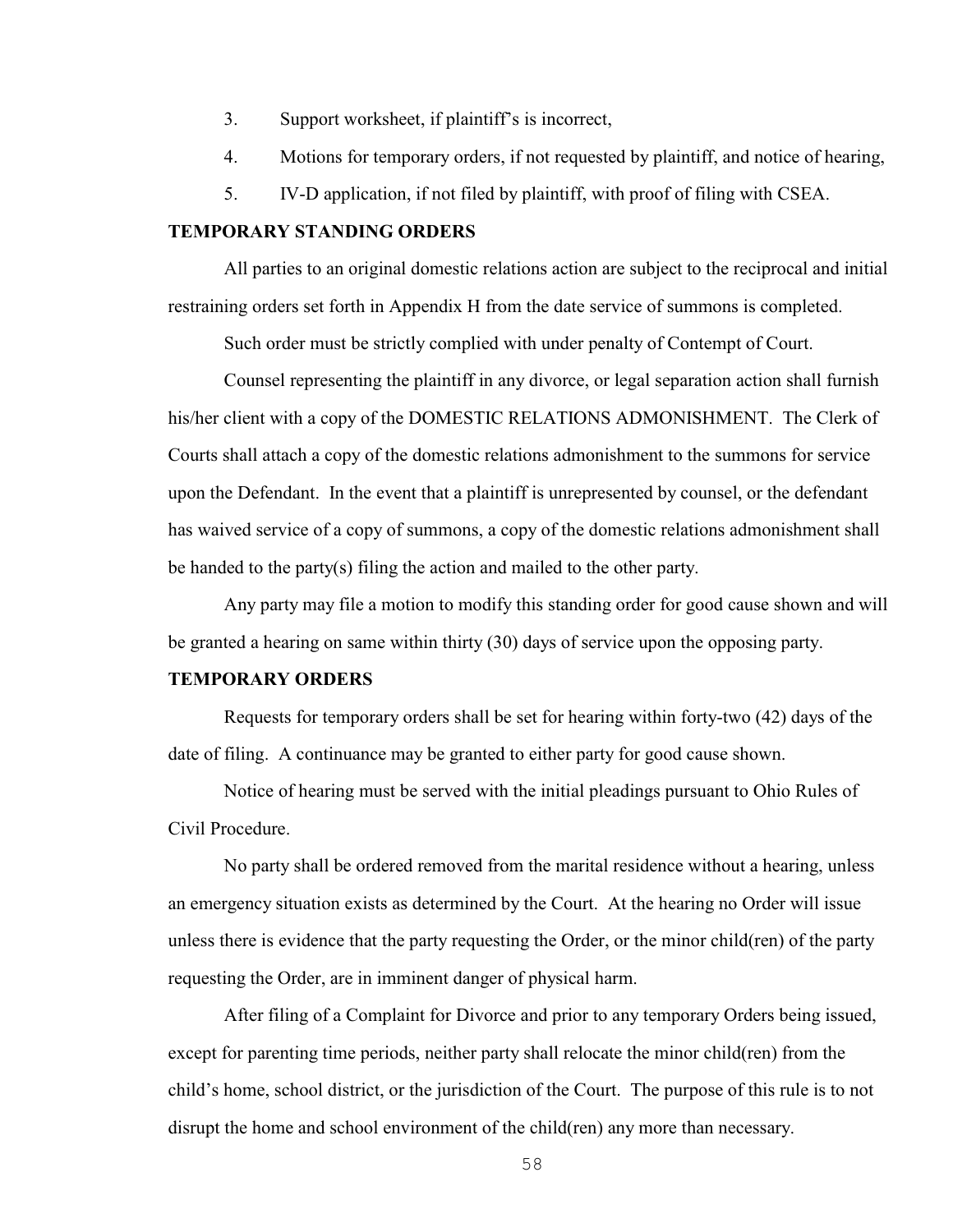The Court shall allow two (2) hours hearing time for any temporary orders hearing with one (1) hour of time being allocated to each party. Plaintiff and Defendant shall each provide at all temporary orders hearings assigned the following:

- 1. Complete federal income tax returns for the immediate past filing year and three years prior, with all schedules, W2's, 1099s, and other supporting documentation;
- 2. If received or likely to be received, a breakdown of overtime, commissions, and bonuses for the present year and past three calendar years;
- 3. All documents verifying present gross income, including three most recent pay stubs;
- 4. Proof of the marginal costs of health care insurance (cost of single coverage and cost of coverage for child(ren), if applicable; and
- 5. Proof of child care costs, including all cancelled checks and receipts for payment thereof, if applicable.

Absent any proof of the above information, the Court will determine same by testimony at the hearing or affidavit of the party.

### **EX PARTE COMMUNICATION WITH COURT**

Except in emergency circumstances, or as otherwise provided by law, an attorney shall not communicate, or cause another to communicate, as to the merits of any litigation with any Judge or Magistrate, until final disposition, without adequate notice to opposing counsel and unrepresented adverse parties.

### **EX PARTE ORDERS**

Ex parte orders are discouraged and will not be issued except in exigent circumstances.

The Court may issue emergency ex parte orders when it appears to the Court, by motion and affidavit, and upon hearing, that 1) a child is about to suffer irreparable harm by reason of abuse, bodily injury, or domestic violence by the other party 2) a parent is unavailable due to hospitalization, incarceration or other emergency and 3) a violation by either parent of any of the provisions contained in numbered paragraph four (4) of the Domestic Relations Admonishment.

The non-moving party may, pursuant to Civil Rule  $75(N)(2)$  request an oral hearing to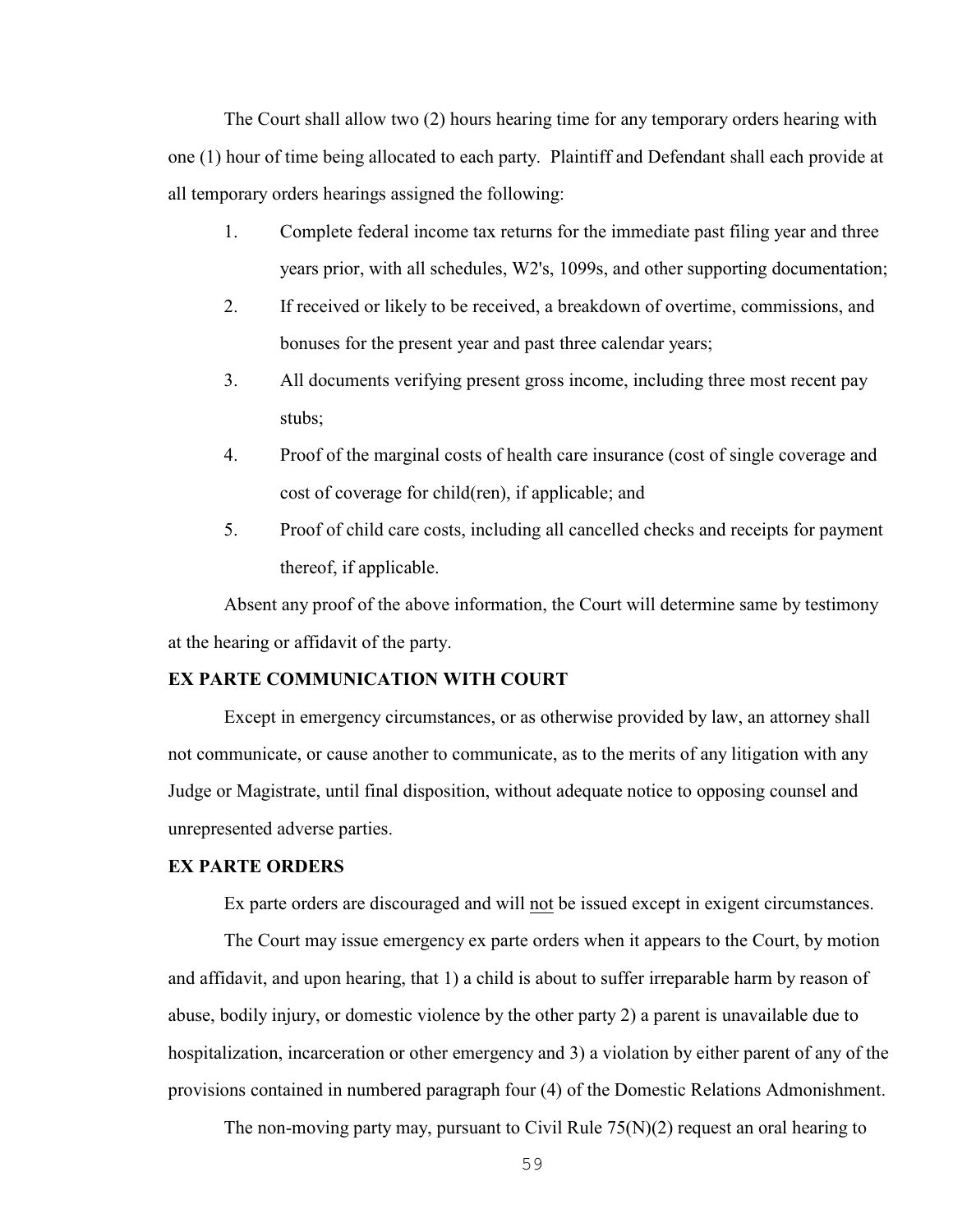modify such ex parte temporary order, which the Court shall schedule within twenty-eight (28) days of the request.

### **DISCOVERY**

In every original divorce or legal separation action, the parties shall, within forty-two (42) days of service of the complaint, whether or not requested through formal discovery, exchange all information and documents contained in Appendix I of these rules.

This rule shall be applicable to all motions for post decree relief involving financial matters.

### **PRETRIAL AND FINAL PRETRIAL CONFERENCE**

The purpose of the pretrial conference shall be to achieve amicable settlement of the controversy and in the event settlement is not possible, to limit the issues so as to expedite trial, or hearing of the action. All parties are required to be present at all pretrial conferences.

Pretrial conferences shall be held, at the discretion of the Judge or Magistrate in all cases involving a contested issue. If all matters are settled at pretrial conference, a final uncontested hearing will take place immediately. If all matters are not resolved, the case shall be set for a final pretrial conference and/or trial, or final hearing.

At the time of the pretrial conference, the attorneys shall be prepared to:

- 1. Narrow the legal issues in controversy.
- 2. Admit to facts not in dispute.
- 3. Stipulate to the genuineness of documents and other exhibits to be introduced at trial.
- 4. Advise the Court on the need and time required for additional discovery.
- 5. Exchange witnesses expected to be called at trial.

Any motion for psychological evaluations, the appointment of a Guardian Ad Litem,

Conciliation, Mediation, or DNA testing, etcetera shall be made no later than the date of the first scheduled pretrial, unless leave to file said request is granted by the Court.

## **PRETRIAL BRIEF**

In all contested matters, a pretrial memorandum shall be filed and served upon all parties,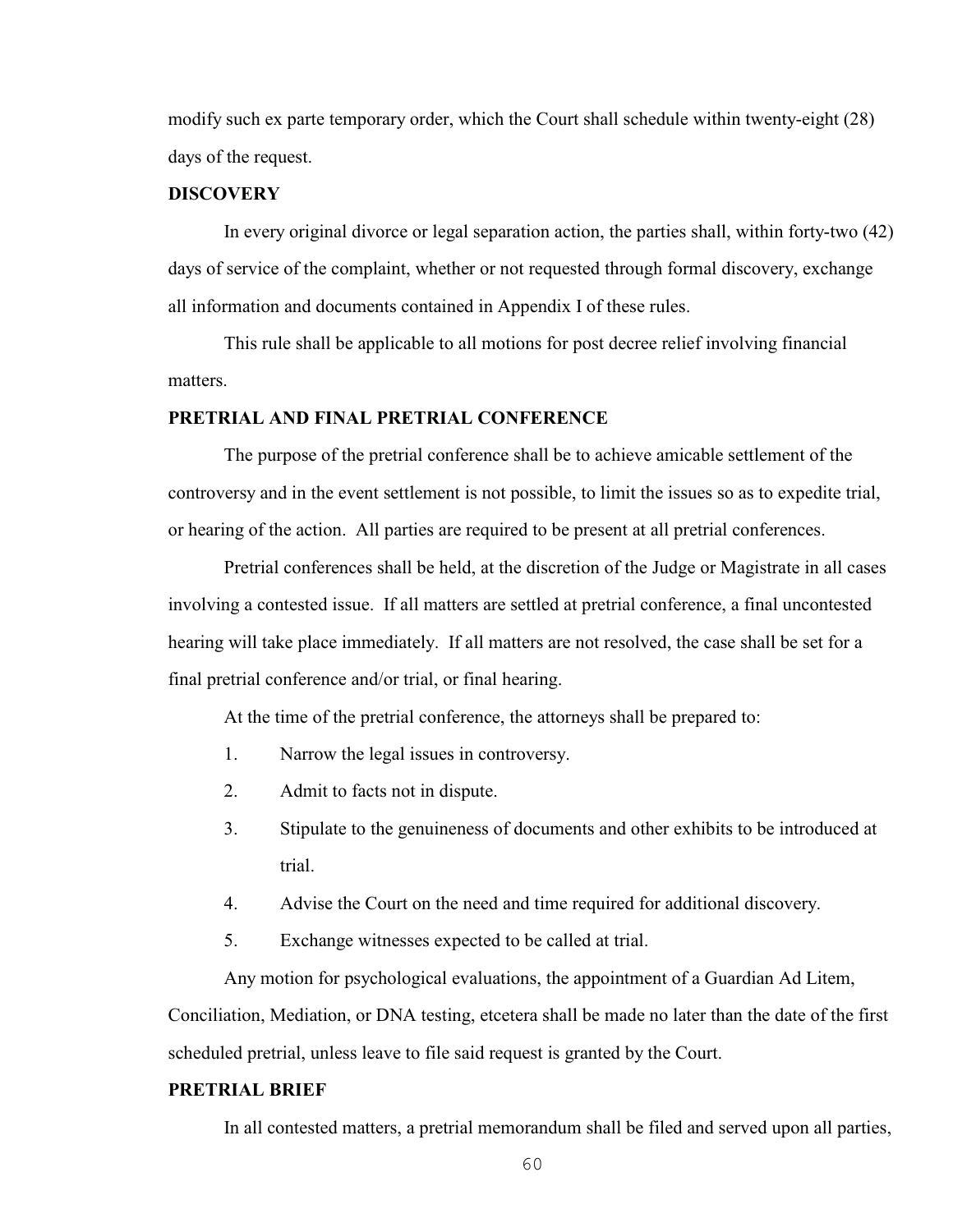and the Guardian Ad Litem, if one has been appointed, with a courtesy copy to the Judge or Magistrate assigned to hear the case no later than seven (7) days prior to the date set for final pretrial conference and shall include the following.

- 1. A brief summary of the case.
- 2. A list of witnesses and what they will testify to.
- 3. A proposed property settlement.
- 4. Whether custody and spousal support are issues and why.
- 5. Discovery required.
- 6. The anticipated trial time required.

Parties are required to give full, detailed, written disclosure, and absolute cooperation on all discovery requests unless protective orders are obtained and/or required. Parties violating this rule will be subject to sanctions limiting the presentation of claims and evidence, payment of attorney fees, dismissal of the action and any other sanction permitted by law.

### **FINAL AND CONTESTED HEARINGS**

No contested matter shall be set for hearing on the merits until such time as the case has been set for pretrial unless waived by the Court.

A final pretrial will be scheduled within thirty (30) days prior to the date set for final trial, or hearing, at which time the pretrial brief shall be filed in accordance with Rule these rules.

If a party is going to testify in that party's case in chief, thereby affording the opposing party an opportunity for cross-examination, the Court will only permit the calling of that party on cross-examination in the opposing party's case in chief, for good cause shown.

### **STIPULATIONS**

Stipulations and private agreements of counsel or parties concerning the progress or management of any matter, not made in open court, will not be recognized unless the same are reduced to writing and signed by the parties thereto.

## **CONSENT JUDGMENT ENTRIES**

The Court shall not accept a consent Judgment Entry unless the same is approved by all parties of record and their respective counsel.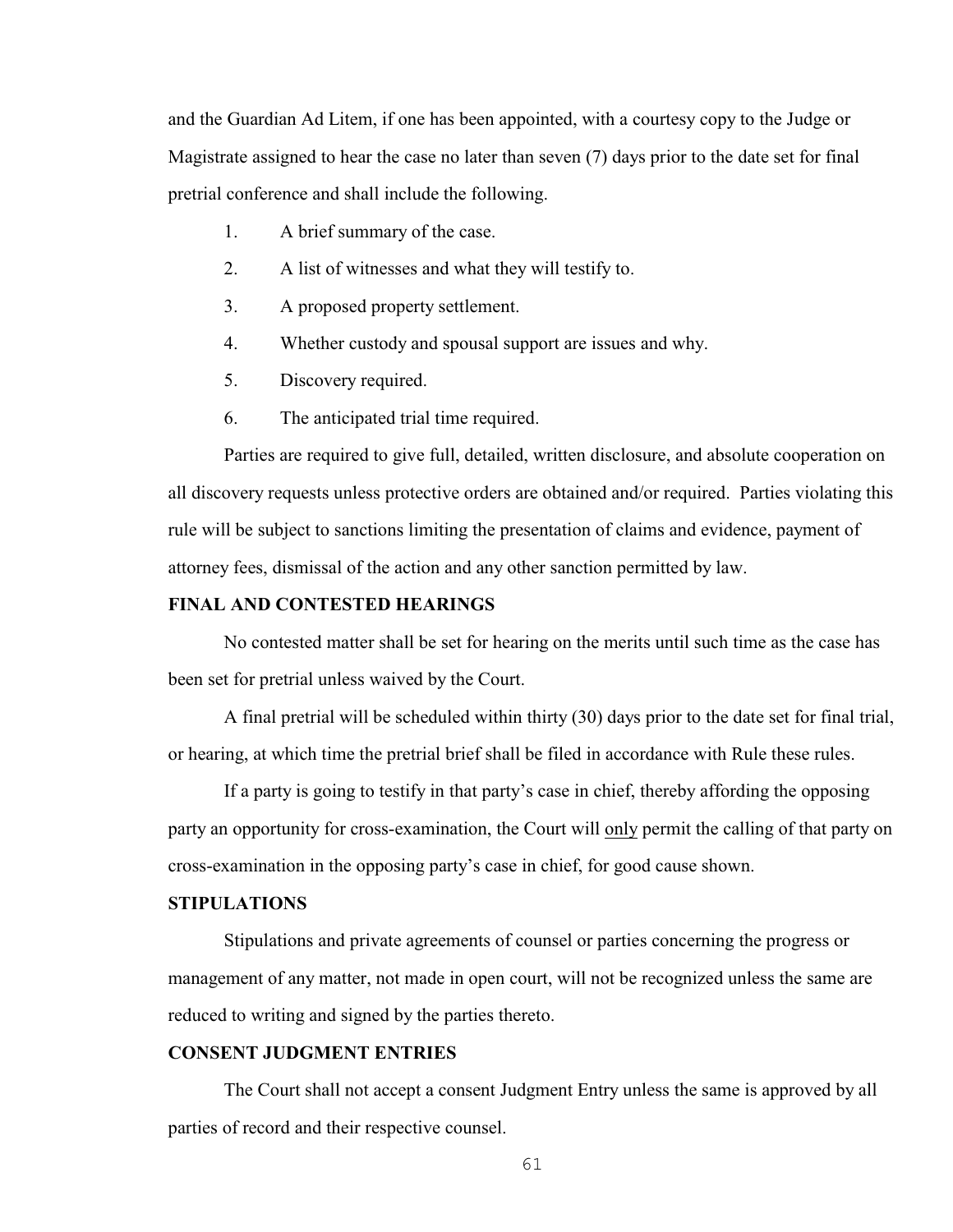In the event a party is not represented by counsel, the Court may require a hearing on same which shall be attended by all parties and their attorneys.

### **JUDGMENT ENTRIES**

All judgment entries shall contain the approval of same by both parties and/or their attorneys.

All judgment entries of child support shall have included therein, or attached thereto, a child support worksheet and a copy of Domestic Relations Exhibit A.

All judgments that include the incorporation of a separation agreement in the entry shall have attached a copy of the separation agreement or other document which is incorporated.

A decree of dissolution shall contain the language "Each Petitioner desires to have their marriage dissolved."

All judgment entries shall dispose of court costs.

When appropriate, judgment entries shall recite waiver by the parties of such decision by the Magistrate.

TEMPORARY CHILD AND SPOUSAL SUPPORT ARREARAGE SHALL BE DEEMED WAIVED UNLESS IT IS RESERVED IN THE FINAL DECREE.

It is the obligation of counsel to insure that a file stamped copy of each entry dealing with child or spousal support filed by the Clerk of Courts is transmitted to the CSEA.

The Clerk's office maintains a file box for such entries which is checked daily by the

CSEA. You may either:

- 1. Deliver the CSEA copy personally;
- 2. Place the CSEA copy in the file box in the Clerk's office;
- 3. Make sufficient copies with distribution indicated in the lower left hand corner and request the Clerk's office to place the entry in the box when file stamped.

### **TIMELY FILING OF ENTRIES**

All judgments, decrees and orders shall be prepared by prevailing counsel, or by the party directed by the Court, accurately reflecting the Court's decision, and submitted to opposing counsel within seven (7) days of the hearing. Opposing counsel shall approve or reject the entry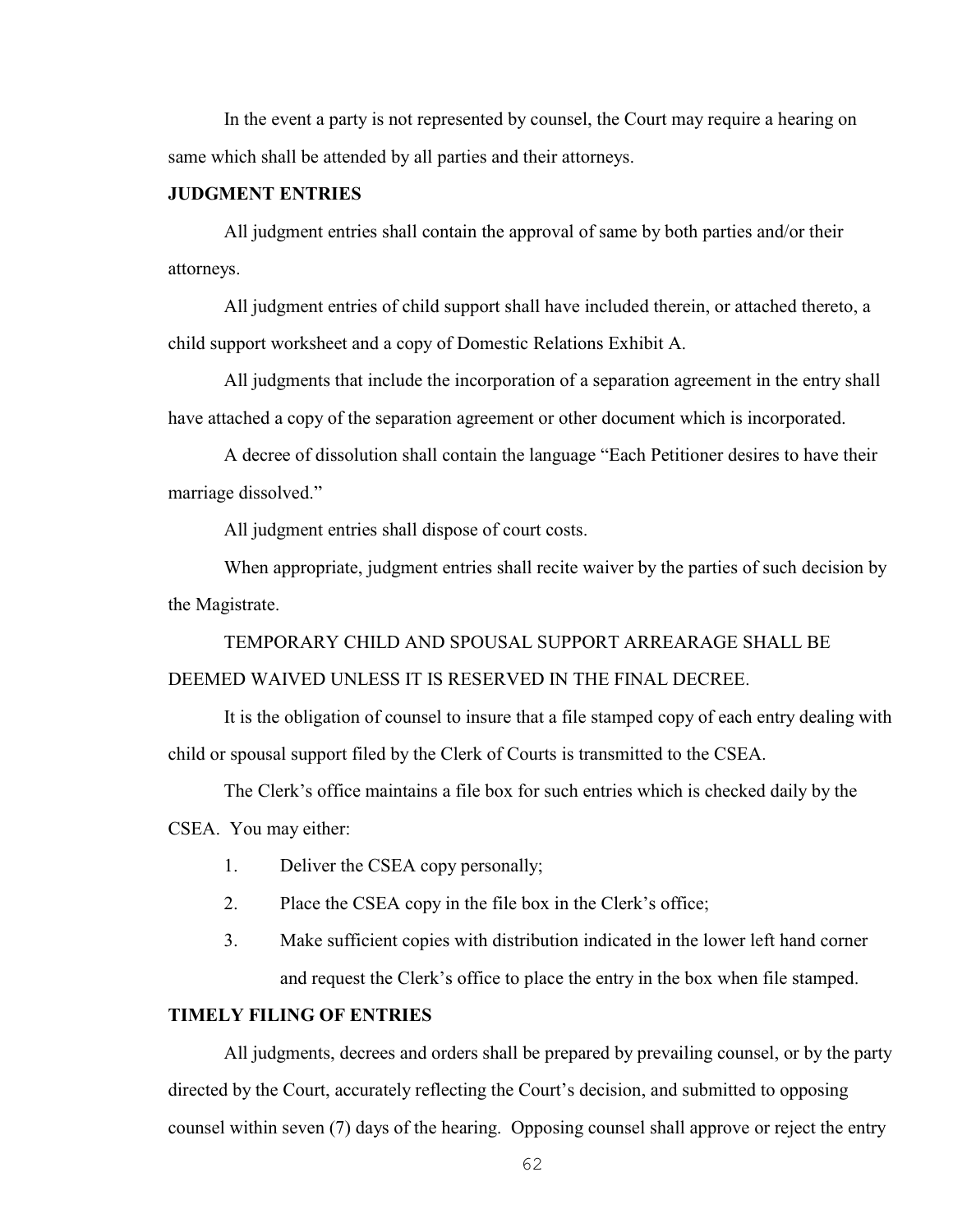within seven (7) days, and if approved, forthwith submit the same to the Court.

If opposing counsel fails to approve the same within the seven days, prevailing counsel shall submit the entry to the Court without the approval of opposing counsel. If opposing counsel rejects the entry, he/she shall prepare an entry in accordance with his objections and submit it to prevailing counsel and the Court together with the rejected entry.

If conflicting entries are submitted, the Court may:

- 1. Sign the entry that it deems a proper statement of the Court's decision or,
- 2. The Court may prepare its own entry without submitting the same to counsel for approval or,
- 3. The Court may schedule the matter for hearing.

If no entry is furnished to the Court within the time provided, the Court may dismiss the action for want of prosecution or make such other Order as the Court deems appropriate under the circumstances.

#### **POST DECREE MOTIONS**

All motions for modification for child support, spousal support, parenting time and allocation of parental rights and responsibilities shall be commenced by the filing of the following document(s):

- 1. Motion.
- 2. Memorandum or affidavit in support.
- 3. Uniform Domestic Relations forms adopted by the Supreme Court of Ohio
- 4. Support worksheet, if both parties income figures are readily available, or reasonably ascertainable.
- 5. Case designation sheet.

At the time of filing, the moving party, in addition, to the deposit required by the Clerk of Courts for filing such motion shall pay any unpaid court costs due and owing by same.

No motion for reallocation of parental rights and responsibilities shall be heard by the Court until a pretrial is conducted on the motion, unless waived by the Court.

The above provision shall not apply if the motion to reallocate parental rights and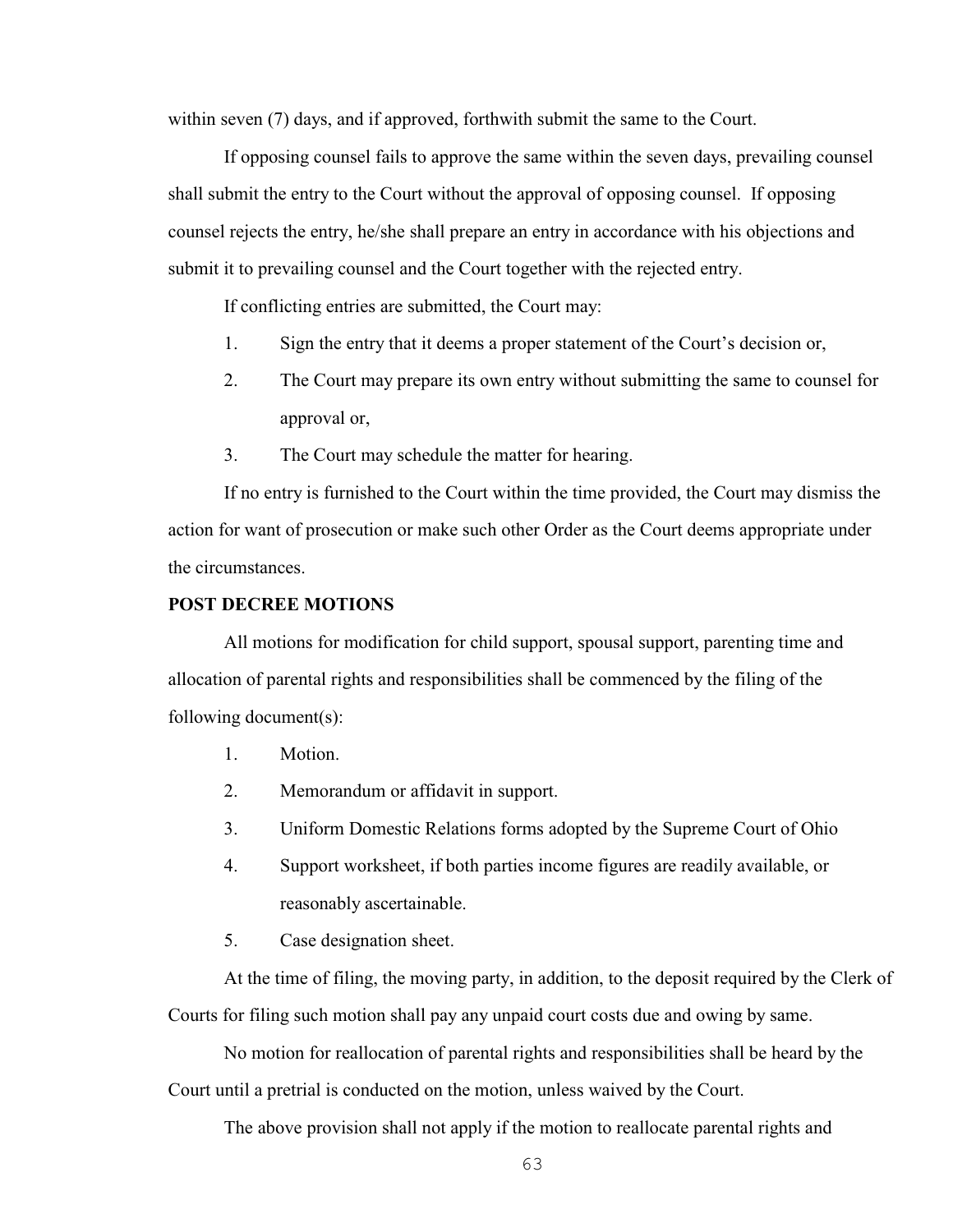responsibilities is a joint motion made by all interested parties.

# **MOTION FOR CONCILIATION**

Any party moving for conciliation pursuant to Ohio Revised Code Section 3105.091, shall set forth the name of the conciliator and shall generally describe the conciliation procedures requested. In addition, thereto said movant shall guarantee the costs of such conciliation procedure. Motions for conciliation shall be made no later than the first pretrial date for the case, unless leave is granted in writing by the Court to file said request at a later time.

If such motion for conciliation requests a conciliation procedure lasting more than sixty (60) days, such motion shall be set for oral hearing at the earliest possible time in order to determine the propriety thereof.

#### **RULE NUMBER 17**

#### **MEDICAL REPORTS AS EVIDENCE IN DOMESTIC RELATIONS CASES**

In any type of domestic hearing concerning the reasonableness or the necessity of a certain medical procedure to be performed, a medical report duly signed by the physician or other supplier of medically related services shall be sufficient and be admitted into evidence at said hearing if properly served on the opposing counsel within seven (7) days before trial.

Said medical suppliers are not limited to, but shall include physicians, surgeons, optometrists, dentists, or any other medical specialty.

### **RULE NUMBER 18**

#### **MEDIATION- DOMESTIC RELATIONS**

Mediation is a process of resolving disputes by the agreement of the parties with the assistance of an objective and impartial third party. The mediator generally does not recommend a settlement, but rather facilitates negotiations and communications between the parties until a mutually acceptable settlement of their differences is obtained, or until an impasse is evident.

#### **Actions for divorce, annulment or legal separation**

After service of summons in an action for divorce, annulment or legal separation involving the allocation of parental rights and responsibilities, the Court may order the parties to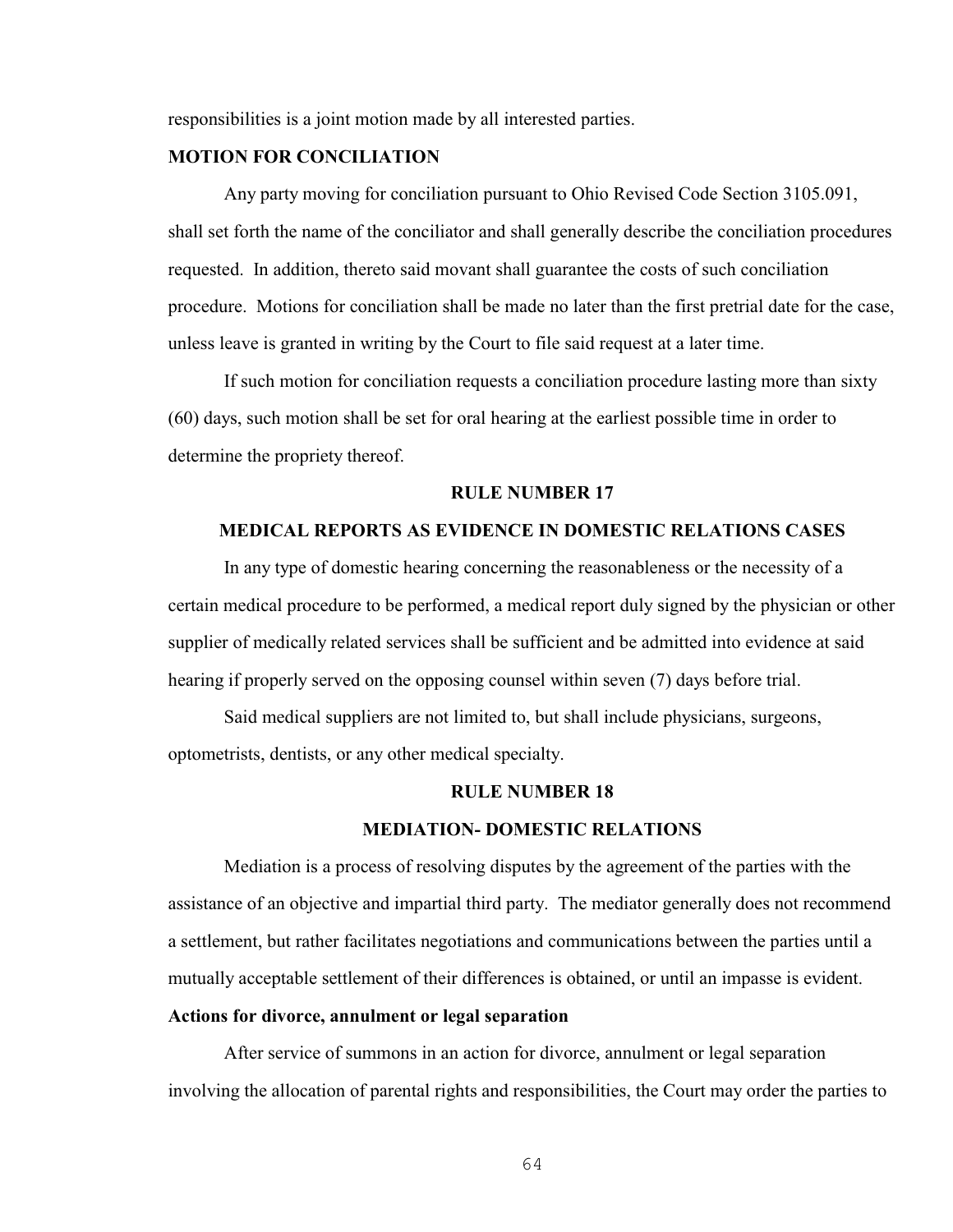participate in mediation. Parties may also participate in mediation prior to or after the filing of a contempt motion for denial of parenting time.

#### **Post-decree motions to reallocate parental rights and responsibilities**

Upon the filing of a motion to modify the allocation of parental rights and responsibilities, the Court may order the parties to participate in mediation. If the Magistrate/Court determines that mediation is appropriate for the parties, the parties shall participate in mediation.

#### **Mediation**

If the parties agree to or are ordered to mediate, then the parties shall participate in mediation on a good faith basis with a court appointed mediator. Mediation sessions may be convened from time to time until all issues are resolved in a manner mutually acceptable to the parties or until the mediator determines continued efforts would not be productive. Unless ordered to participate in mediation, the parties may agree to terminate mediation. The Court may order parties to participate in or return to mediation at any time. At the request of the parties or counsel, or upon the Court's own motion, the Court may stay the proceedings for mediation for a period of time not to exceed ninety (90) days.

Parties are generally referred to mediation to mediate issues related to the allocation of parental rights and responsibilities. However, parties may agree to mediate issues other than, or in addition to, the allocation of parental rights and responsibilities, with the approval of their respective counsel or pursuant to Court order.

### **Mediation Fees**

Each party shall deposit the sum of \$75.00 to be applied to the total cost of mediation, which shall be paid within ten days of the file-stamped date of the mediation order. The Court, from mediation funds collected, shall pay the first \$200.00 of the fees of mediation, and the parties shall equally divide the remaining cost of mediation unless the parties agree upon or the Court orders a different division of the fee. Upon motion and for good cause shown, the Court may extend the time period within which the required deposit must be made. In the event a party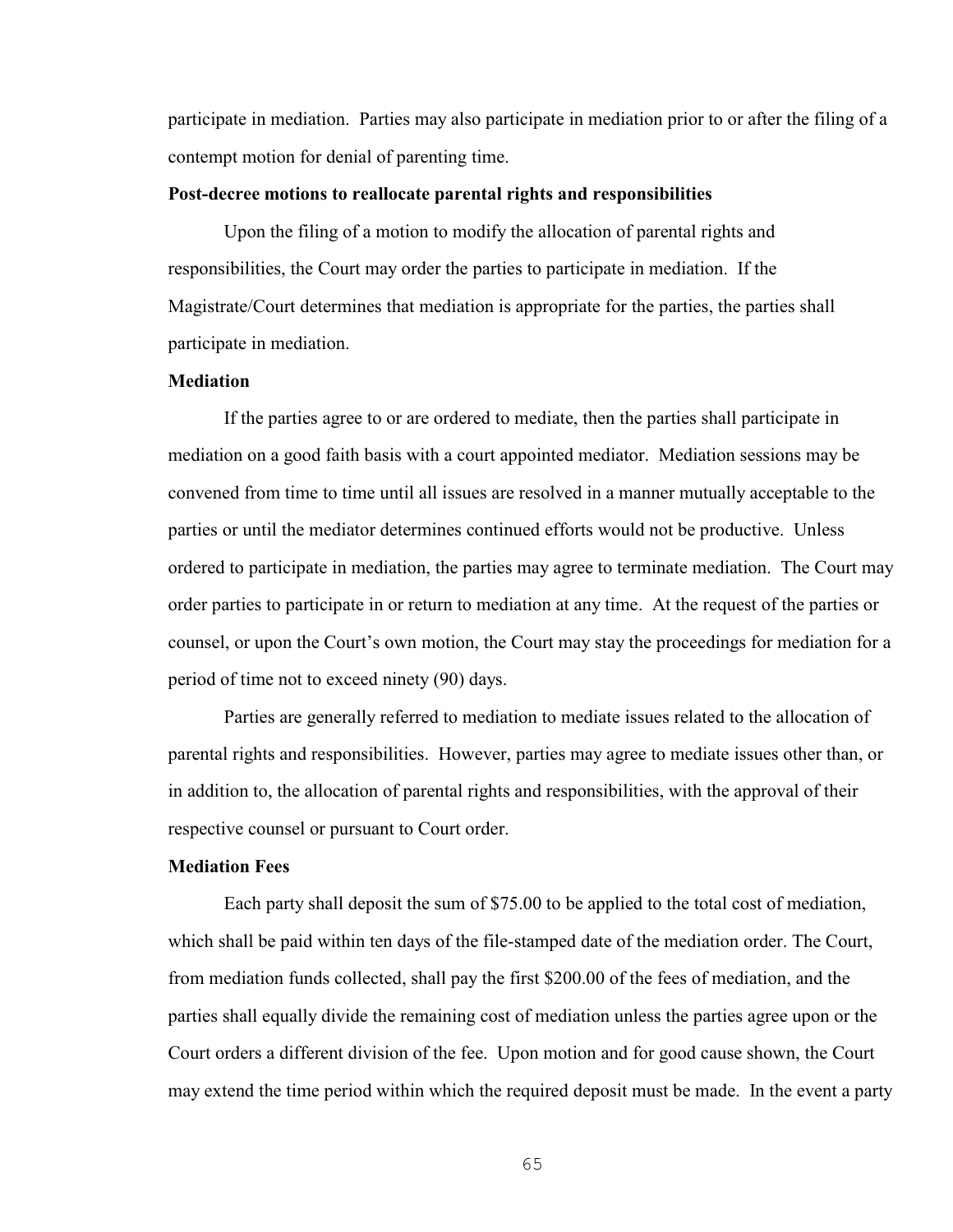is unable to pay the deposit for mediation, Counsel shall file an indigency affidavit and motion to waive or reduce costs. Upon filing of said paperwork, the Court shall examine the motion and issue a ruling.

# **Attendance**

All parties shall attend the mediation sessions, including the GAL, unless previously excused. Further, and pursuant to the Uniform Mediation Act (UMA), all parties may have their attorney and/or other support person or persons attend the mediation session. If counsel or any mediation party becomes aware of the identity of a person or entity whose consent is required to resolve the dispute, but who has not yet been joined as a party in the pleadings, they shall promptly inform the mediator as well as the assigned Judge of such fact.

If a party ordered into mediation fails to attend the mediation session, the mediator shall notify the Court of same in writing.

### **Domestic Abuse**

If the opposing parties to any case are (1) related by blood, adoption, or marriage; (2) if the parties have resided in a common residence, or (3) have known or alleged domestic abuse at any time prior to the mediation, then the parties and their counsel have a duty to disclose such information to the Court and have a duty to participate in any screening required by the Supreme Court of Ohio's Rules of Superintendence Rule 16.

### **Mediation Sessions**

Upon conclusion of the mediation, the mediator shall notify the Court who attended and whether the parties reached an agreement on all or some issues. If an agreement is not reached, then the Mediator shall inform the Court whether the case is scheduled for further mediation or is returned to the Court for further proceedings. No other information shall be communicated by the Mediator to the Court unless all who hold a mediation privilege, including the mediator, have consented to such disclosure.

Agreements reached in mediation shall not be binding upon the parties until reviewed and approved by their counsel and the Court. Statements made during mediation are confidential and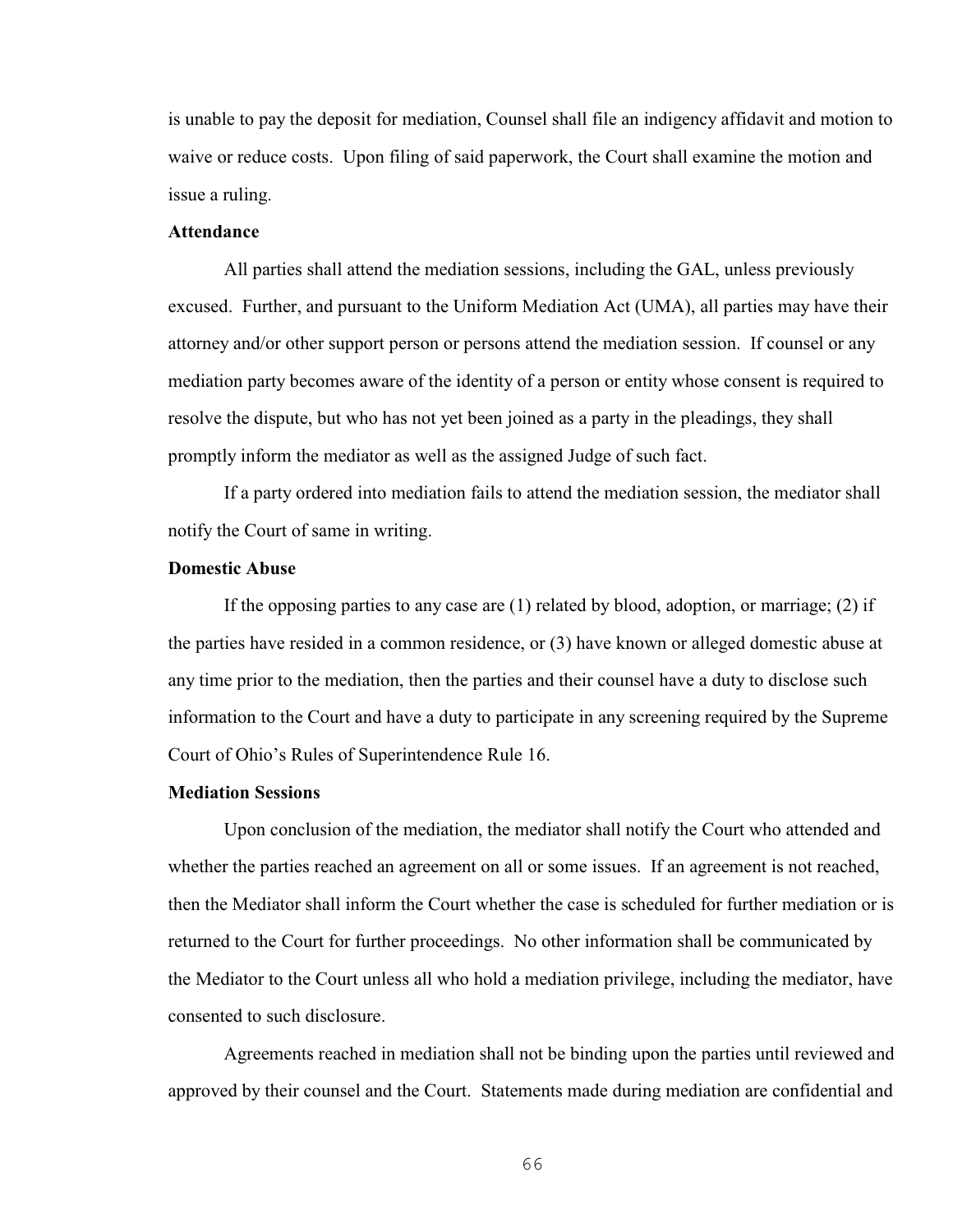shall be considered compromise negotiations and not admissible as evidence pursuant to Evidence Rule 408. Mediators are not permitted to testify regarding the substance of the mediation negotiations, including but not limited to, cooperation or non-cooperation by the parties.

### **Mediators**

To be a court approved mediator for divorce, annulment, legal separation, post-decree and other cases involving the allocation of parental rights and responsibilities, a mediator shall meet the following qualifications:

- 1. Completion of at least 12 hours of basic mediation training, 40 hours of specialized family and divorce mediation training and 14 hours of specialized domestic violence training for mediators.
- 2. Adherence to the Model Standards of Practice for Family and Divorce Mediation and the Special Policy Considerations for the State Regulation of Family Mediators and Court Affiliated Programs as set for in Rule 16 of the Rules Superintendence for the Courts of Ohio.
- 3. An undergraduate degree\* and at least two years of professional experience with families. "Professional experience with families" includes counseling, casework, mediation, legal representation in family law matters, or equivalent experience as is satisfactory to the Court.

\*The undergraduate degree requirement may be waived by the Court upon consideration of well-documented equivalent educational experience.

- 4. Adherence to the ethical standards of any other profession that the mediator practices or in which the mediator is licensed.
- 5. A commitment to continuing education.
- 6. Awareness of the factors affecting the propriety of mediation in particular cases.
- 7. Substantial divorce and family mediation experience, or successful completion of a supervised domestic and family mediation apprenticeship.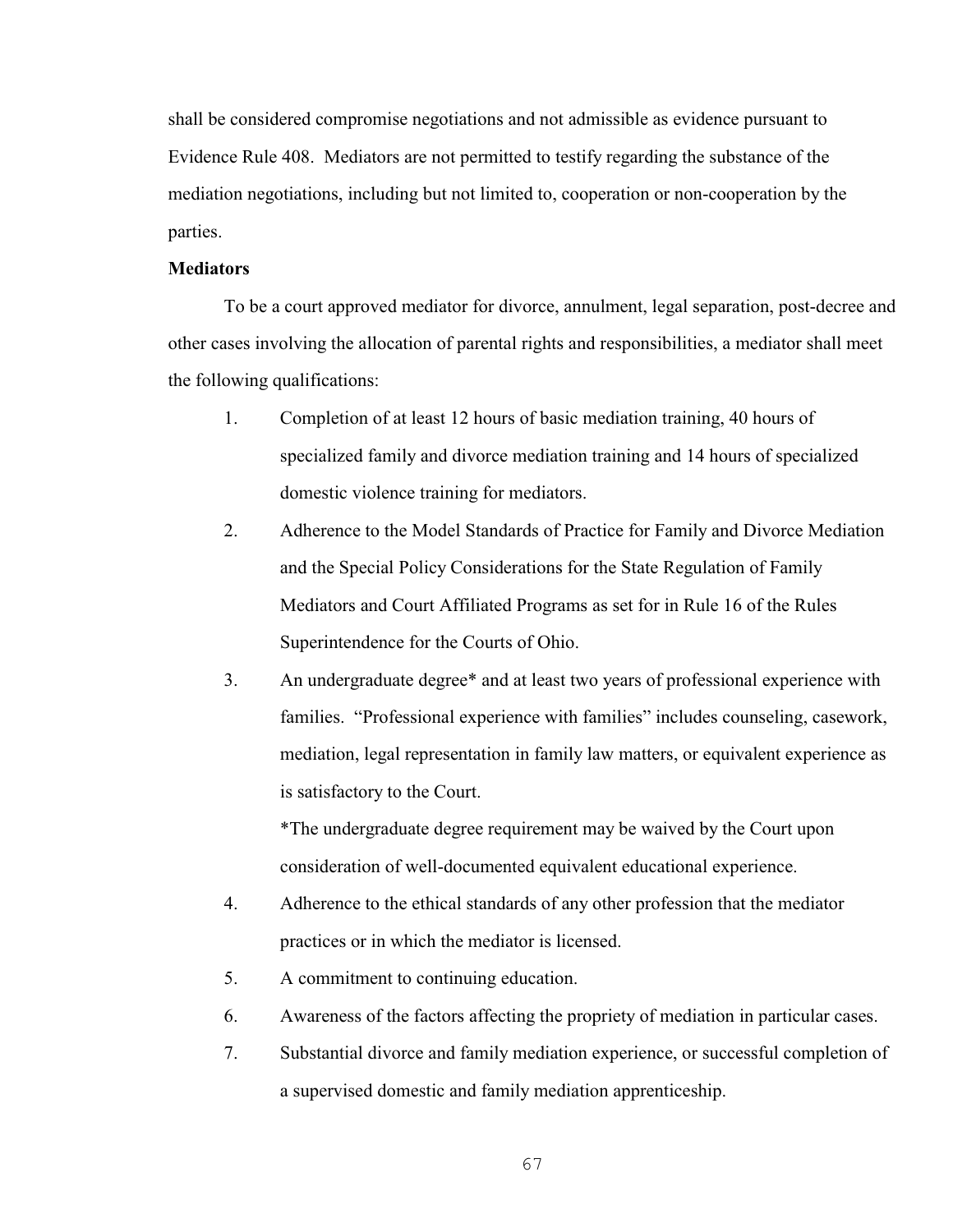- 8. Any mediator providing services for the Court shall utilize procedures that will:
	- a. Ensure that parties are allowed to participate in mediation, and if the parties wish, that their attorneys and other individuals they designate are allowed to accompany them and participate in mediation.
	- b. Screen for domestic violence both before and during mediation and by using a three tiered screening method along with the use of appropriate screening tools.
	- c. Encourage appropriate referrals to legal counsel and other support services for all parties, including victims and/or suspected victims of domestic violence.
- 9. Any mediator providing services for the Court shall utilize procedures that will prohibit the use of mediation in any of the following:
	- a. As an alternative to the prosecution or adjudication of domestic violence.
	- b. In determining whether to grant, modify or terminate a protection order.
	- c. In determining the terms and conditions of a protection order.
	- d. Determining the penalty for violation of a protection order.

Any Mediator providing services for the Court shall only conduct a mediation session where violence or fear of violence is alleged, suspected or present when that Mediator has completed the specified training that ensures that:

- A. The person who is or may be the victim of domestic violence is fully informed both orally and in writing about the mediation process, his or her right to decline participation in the mediation process, and his or her option to have a support person present at mediation sessions.
- B. The parties have the capacity to mediate without fear of coercion or control.
- C. Appropriate procedures are in place to provide for the safety of the person who is or may be the victim of domestic violence and all other persons present at the mediation.
- D. Procedures are in place for the mediator to terminate mediation if he or she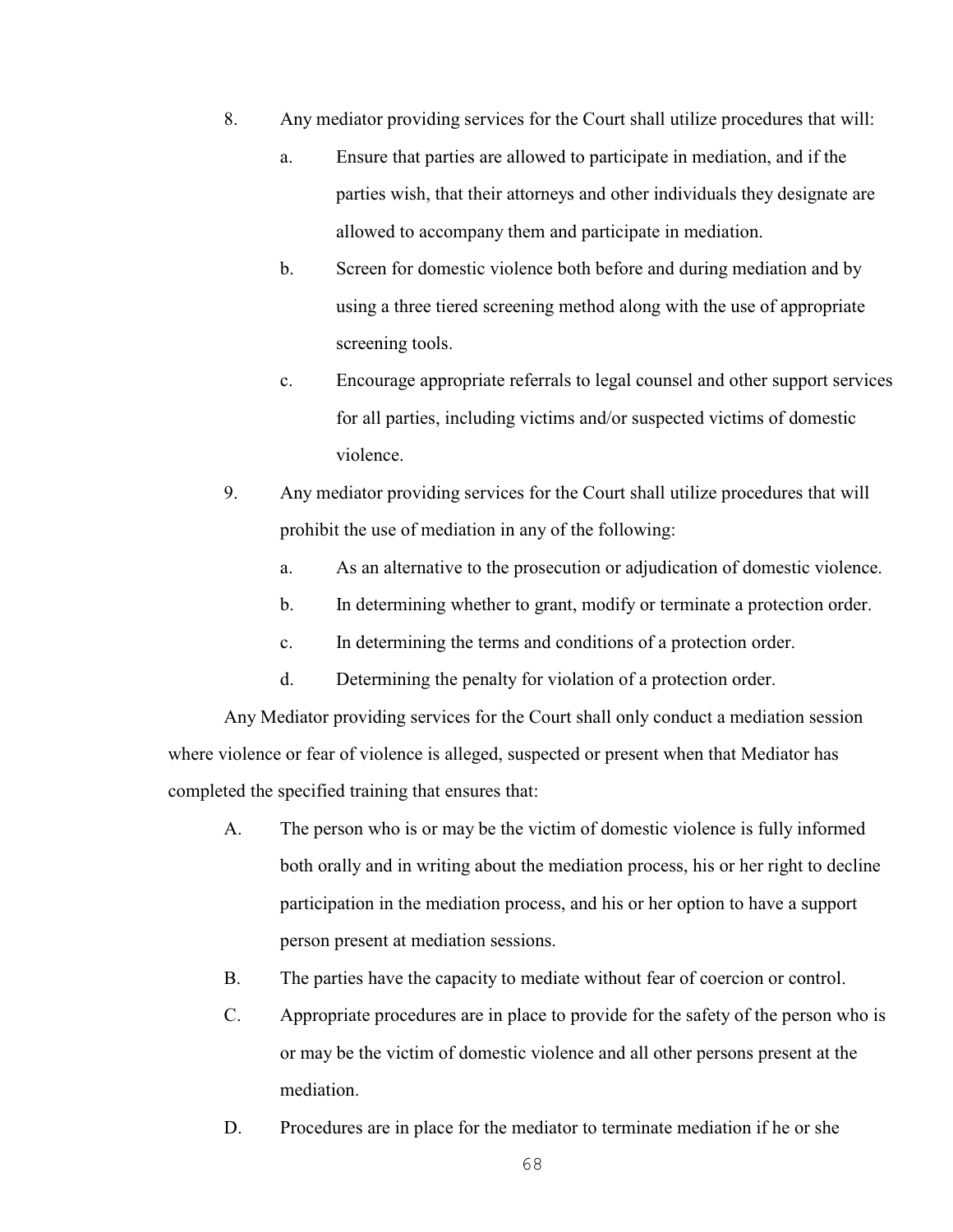believes there is continued threat of domestic violence or coercion between the parties, and

E. Procedures are in place for issuing written findings of fact, as required by R.C. 3109.052, to refer certain cases involving domestic violence to mediation.

Pursuant and subject to the provisions of the "Uniform Mediation Act" (UMA) O.R.C. 2710.01 to 2710.10, O.R.C. 3109.052, the Rules of Evidence, and any other pertinent judicial rule, all communications related to the mediation or made during the mediation process shall be governed by the privileges as set forth in the UNA, Rules of Evidence and other pertinent judicial rules. Upon written agreement, all communications may be confidential.

#### **Mediated Parenting Plan**

- 1. If there is not a pending matter before the Court and the parties reach agreement on a mediated plan regarding the allocation of parental rights and responsibilities and/or parenting time issues, a copy of the memorandum of understanding shall be given to the parties with written instructions to contact legal counsel in order to discuss the procedures necessary to make the memorandum of understanding legally binding. It will include a written warning that the memorandum of understanding will not be legally binding unless further written legal action is taken.
- 2. The Mediator shall make no recommendation to the Court based on either the parties' statement during the mediation process or any personal evaluation by the mediator of the comparative fitness of the parties as a custodial parent. Statements made during mediation shall be considered inadmissible as evidence pursuant to Evidence Rule 408. Further, no mediator shall be considered as a witness regarding any matter in which he or she has participated as a mediator.

#### **Finalizing Agreement**

Upon reaching agreement, the parties and/or the Court Mediator may reduce the agreement to writing and sign it along with their counsel.

#### **Dismissal Entry**

69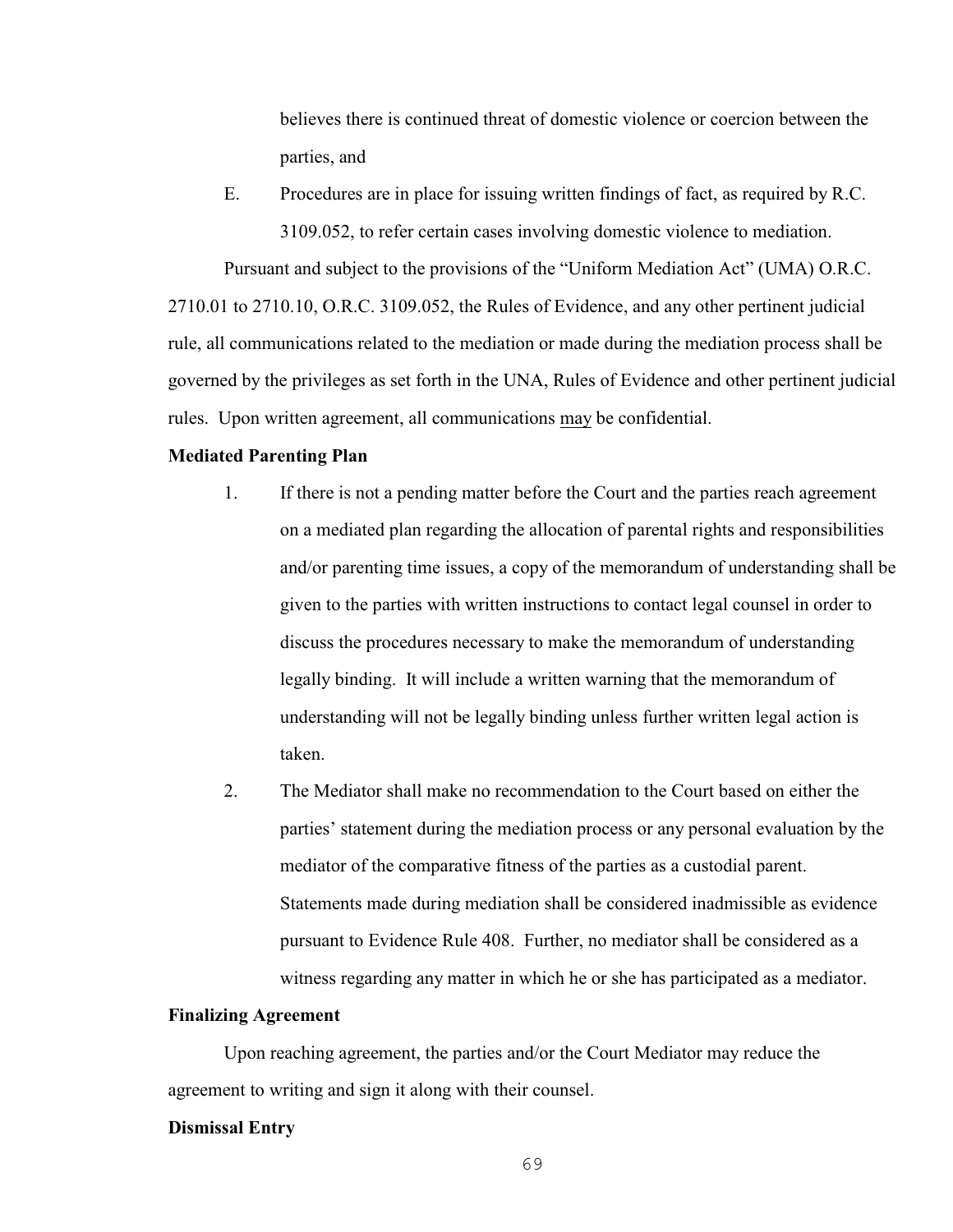Upon reaching a resolution in mediation, counsel shall be instructed to file an entry with the Court within thirty (30) days.

- 1. The Court shall be notified that a settlement has been reached, and the Court Administrator shall check with the Clerk of Courts for filing of the dismissal entry within thirty days;
- 2. If no entry has been filed within the thirty (30) days, the Court may dismiss the matter on its own motion.

#### **RULE NUMBER 19**

#### **GUARDIAN AD LITEM APPOINTMENT**

The Court Magistrate shall maintain a list of approved attorneys and volunteers who have the required training and experience to serve as Guardian Ad Litem, hereinafter GAL.

In order to be eligible to receive an appointment, the volunteer or attorney shall have successfully completed the following training provided and/or approved by the Supreme Court of Ohio or by the Ohio CASA/GAL Association:

(1) Six (6) hours of pre-service training and thereafter three (3) hours of continuing education training in each succeeding calendar year, beginning in 2010.

Additionally, each applicant must submit to the Court a resume or information sheet demonstrating their ability to successfully perform the responsibilities of a GAL, submit to both a civil and criminal background investigation to determine their fitness to serve in such capacity and certify annually that they are unaware of any circumstances that would disqualify them from serving.

Requests for appointment of a GAL shall be by motion with supporting memorandum. If a GAL is appointed, the GAL shall be selected by the Judge or Magistrate.

Qualified individuals appointed to serve as guardians will be entitled to fees at the rate of \$50.00 per hour for out-of-court time and \$60.00 per hour for in-court time up to \$600.00 per case unless higher fees are approved by the Judge.

If a GAL is requested by an indigent party who has filed a proper poverty affidavit, the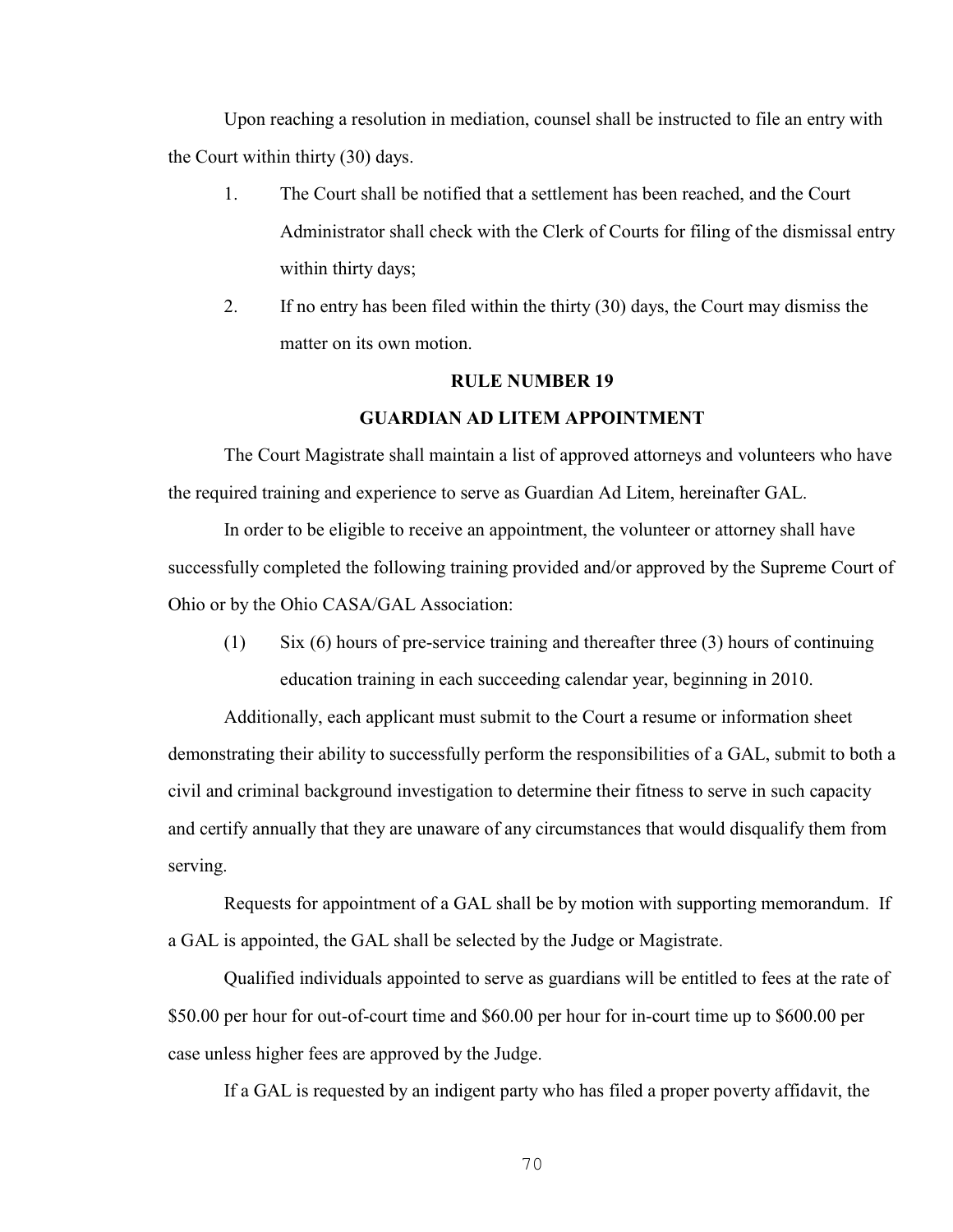GAL fee will be assessed as court costs at the conclusion of the case. If both parties are indigent and have filed proper poverty affidavits, said GAL position shall be filled by a volunteer or an attorney on the court list.

If a GAL is appointed by the Court on its own initiative or if said appointment is deemed a requirement of law, the fee, as set by the Court, shall be paid by the party or parties the Court so designates in the Appointment Entry by a date specified in said entry. The GAL shall not be bound to any legal duty or obligation until said fee is posted as specified in the entry, unless both parties qualify as indigents pursuant to poverty affidavits filed with the Clerk, at which time the position shall be filled by a volunteer or an attorney on the court list.

In order to protect the fee for the services of the GAL, the Court shall 1) require both parties to deposit with the Clerk of Courts the sum of \$300.00 each and 2) have the discretion to issue a lump sum judgment against the party or parties in the action for which the GAL was appointed from the fees due and owing at the final adjudication. The fee of the GAL shall be taxed as court costs in the case.

Prior to any final adjudication of the matter on which the GAL has been appointed, the GAL shall submit a statement of fees to the Court for approval. If approved by the Court, said fees shall be made a part of the final entry, to be paid before final journalization of said entry.

Any complaints regarding the performance of a GAL must be submitted to the Magistrate in writing. A copy of the complaint shall be provided to the GAL and shall be forwarded to the Judge for consideration and appropriate action, if deemed necessary. In all cases the Court shall promptly notify the person making the complaint of the disposition of the matter.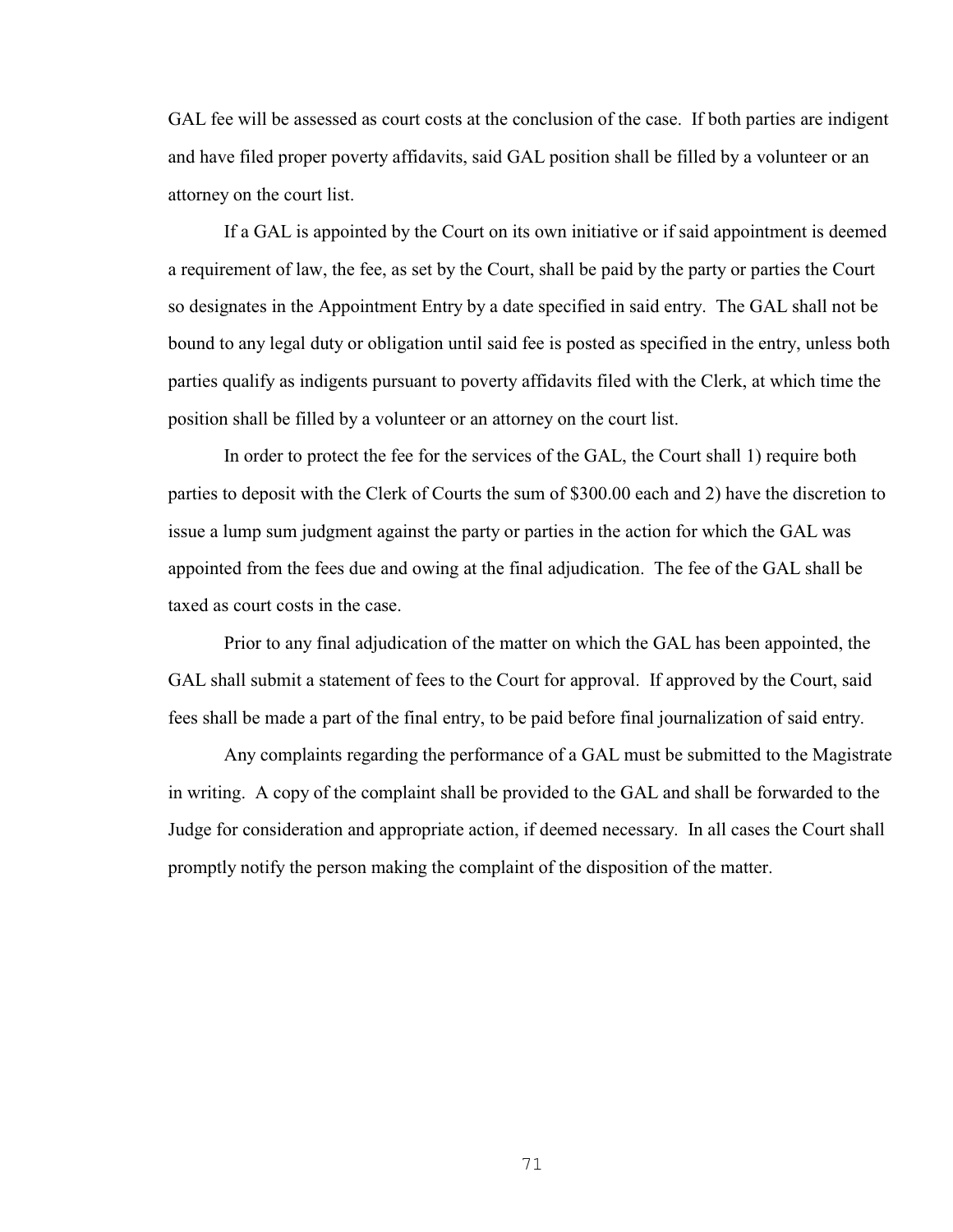#### **RULE 20**

#### **GUARDIAN AD LITEM DUTIES**

The Guardian Ad Litem's, hereinafter GAL**,** role is to conduct an investigation as to the character, family relations, and past conduct of the parties and child(ren) involved in a pending action and to be an advocate for the best interest of the minor child(ren) in the divorce or postdivorce/dissolution case in which appointed. This will require the GAL to establish a relationship with the child(ren) and to investigate the facts of the case as they relate to the child(ren). The GAL's role does not include conducting discovery for the attorney or parties in the case or making the final decision in a case.

In addition to any duties required under this rule the court-appointed GAL shall comply with and carry out all of the responsibilities required of same under Rule 48(D) of the Rules of Superintendence for the Courts of Ohio.

A GAL may be appointed by the Court as an investigative "friend of the Court" upon the Court's own motion or upon the motion of any party. As part of the GAL's fact-finding function and to bring facts to the attention of the Court, the GAL may present evidence in the court proceedings and cross-examine any witness called by a party. In furtherance of the GAL's duties, the GAL shall have access to all information relating to the case which is subject to discovery by both parties.

Upon written request by a volunteer GAL, with notice to the parties, the Court may appoint an attorney to assist the GAL in the court proceedings. If the child(ren) are joined as parties to the action, the Court may appoint an attorney to represent the child(ren). The GAL, through an attorney licensed to practice law in the State of Ohio, is authorized to file motions to continue scheduled hearings and to file motions related to the immediate needs of the child(ren), and other documents as directed by the Court, and shall serve all such documents on all parties pursuant to the Local Rules of this Court.

The GAL shall attend all court proceedings unless excused by the Court. The GAL may, and should, request to be excused from a proceeding in which his/her input will not be necessary.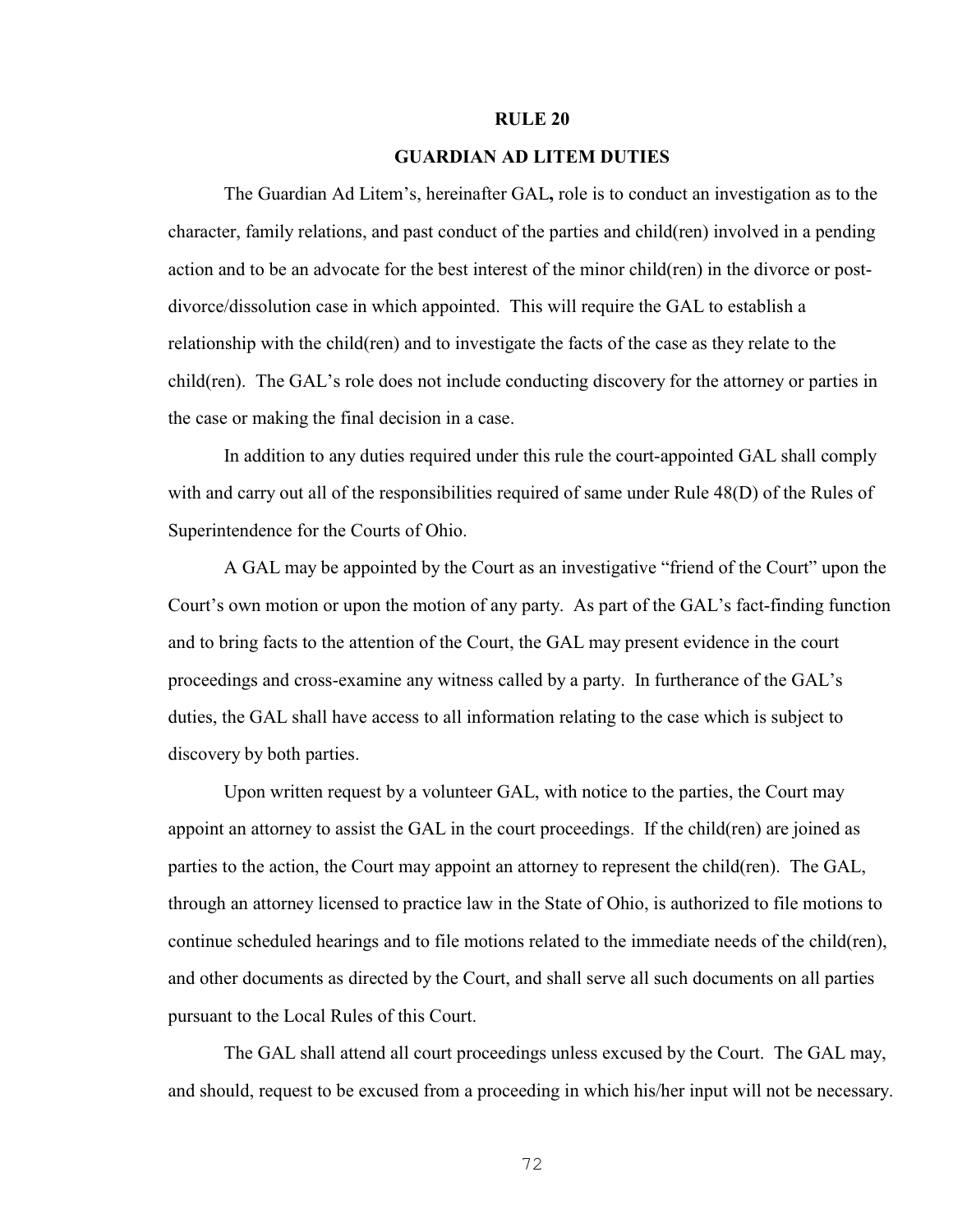The GAL should not be required to be present while the parties are engaging in extended negotiation sessions or for proceedings not dealing with the child(ren). The parties should refrain from asking, and the GAL should refrain from giving, an opinion prior to the review of all the facts in the case.

The rule pertaining to ex parte communications with the Court shall be applicable to communications with the court appointed GAL.

The GAL shall be served with all pleadings, motions, and other documents filed in the case after the appointment of the GAL and until such time as the GAL is discharged by the Court. All judgment entries, whether by consent or otherwise and relating to the allocation of parental rights and responsibilities submitted to the Court for approval shall include an approval line for the GAL's signature and be submitted to the GAL for approval or objection.

Not less than seven (7) days before the final hearing date, unless extended by the Court, the final report of the GAL shall be submitted to the Court and made available to the parties or their legal representatives for inspection and may be accessed in person or by phone. A copy of the final report shall be provided to the Court at the hearing. The Court shall consider the recommendation of the GAL in determining the best interest of the child(ren) only when the report or a portion of the report has been admitted as an exhibit.

The final written report including recommendations to the Court shall detail the activities performed, hearings attended, persons interviewed, documents reviewed, experts consulted and all other relevant information considered by the GAL in reaching the recommendations and in accomplishing the duties required by statute, court rule and in the order of appointment.

At the conclusion of all evidence and as part of the hearing process, the GAL may orally submit any amended or supplemental recommendations based upon facts submitted at hearing.

In the event a party intends to call the GAL as a witness in any hearing conducted in the matter in which they are appointed, the GAL shall be given at least ten (10) days advanced notice, in writing, of the party's intent to call them as a witness during the hearing. Notice of the party's intent to call the GAL as a witness in a hearing should be served in accordance with applicable Civil Rules.

73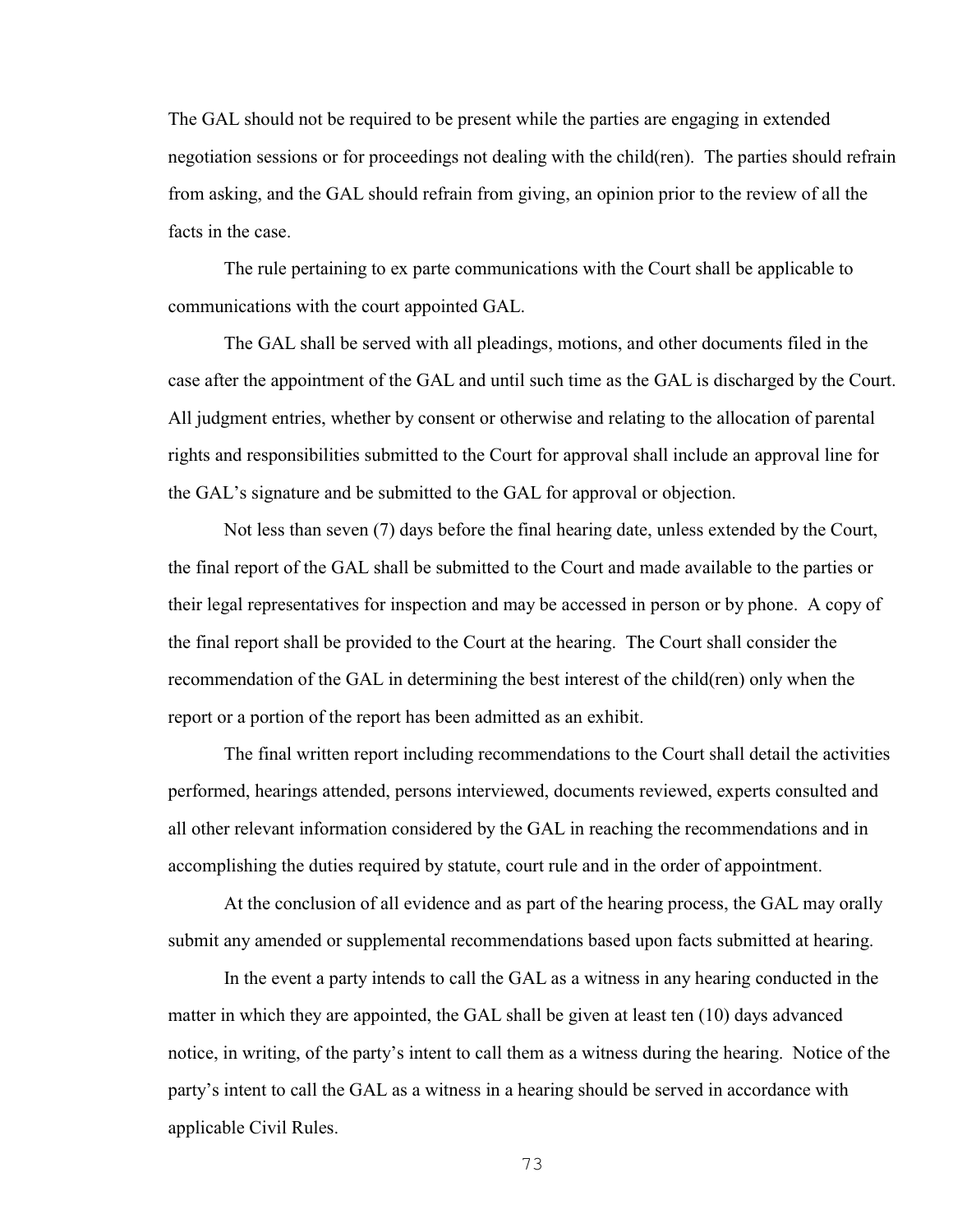#### **RULE NUMBER 21**

#### **PARENTING CLASS**

All parents involved in a new or pending domestic case or in any case seeking postdecree relief in this Court which involves the designation of residential parent and allocation of parental rights and responsibilities for their child(ren) or the modification of the same shall be required to attend the parenting class. When **post-decree** relief is sought, the parents must have attended the parenting class within the **two years** immediately preceding the filing of the motion for relief; if over two years, the parties shall attend the parenting class again unless otherwise waived by the Court.

The fee for attendance of the program shall be paid by the attendee at the door to the program facilitators prior to admittance to the parenting class, payable by either cash or a money order.

The Court reserves the right to not schedule a final hearing until the parties to a dissolution or divorce with children file proof of attendance. The non-residential parent may not be granted parental rights or parenting time until the non-residential parent files proof of attendance at such class.

#### **RULE NUMBER 22**

#### **SPOUSAL AND CHILD SUPPORT PAYMENTS**

All spousal or child support payments shall be made to the Child Support Enforcement Agency as trustee for remittance to the person entitled to receive payments.

Any direct payments between individuals shall be considered as "gifts" by the Court.

Except as provided by Ohio Revised Code Section 3119.05(I), the prevailing minimum wage shall be imputed for all obligor's and obligee's who are not employed full-time earning at least the minimum wage and physically able to obtain gainful employment unless they have a child six (6) months old or younger residing in their home and born as issue of said party.

In all cases involving the establishment or modification of an order of child support, the decree of divorce or dissolution, or judgment entry shall include provision for the following:

74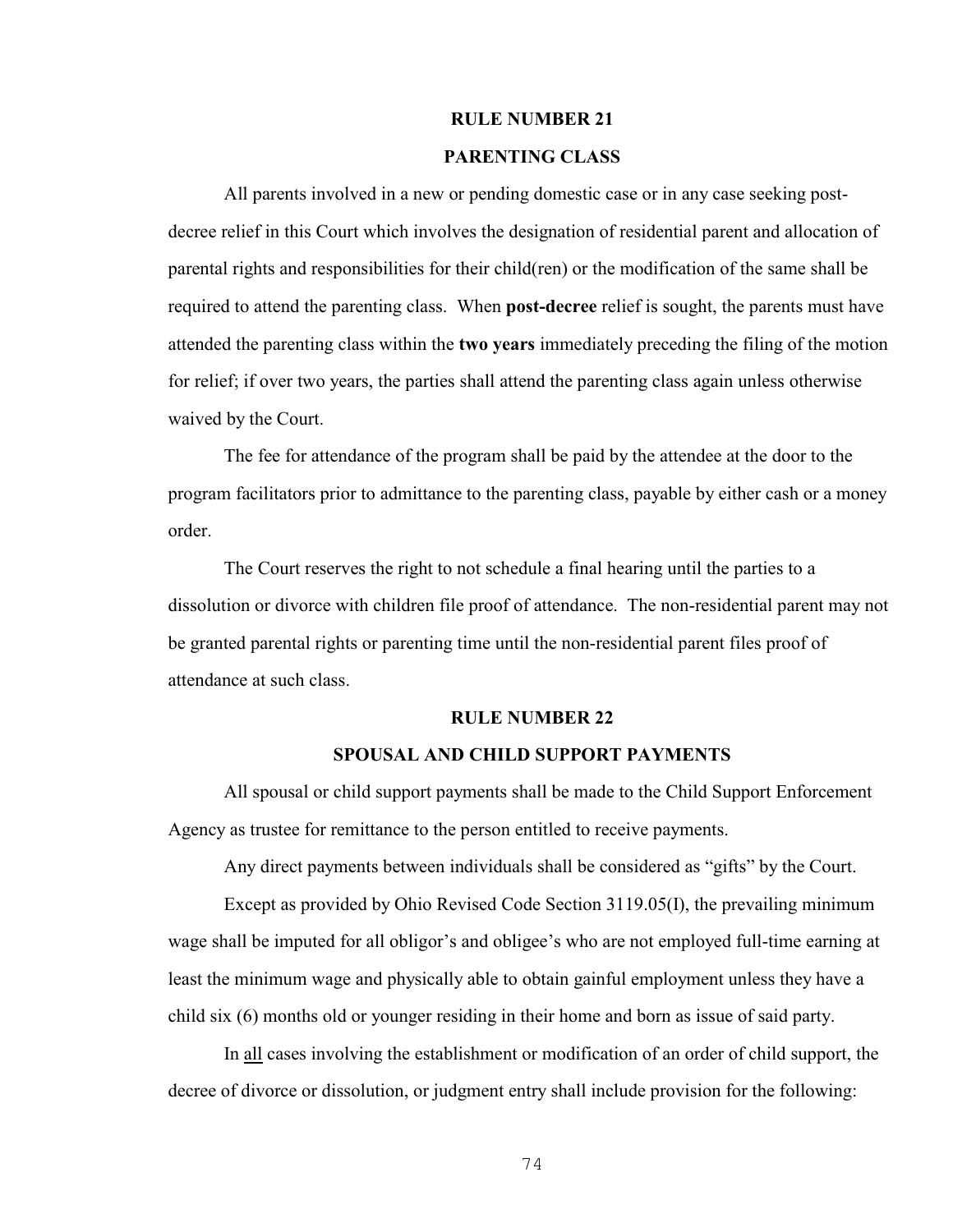- (1) Which parent has accessible private health insurance available for the minor child(ren), at a reasonable cost, and the allocation of uninsured health care expenses,
- (2) The amount of monthly child support to be paid by obligor, with and without health insurance coverage, and the monthly amount of each medical support, if applicable.
- (3) The effective date of the order

#### **RULE NUMBER 23**

#### **CHILD SUPPORT DEVIATION(S)**

No order which deviates from the amount of child support that would otherwise result from the use of the basic child support schedule and the applicable worksheet will be approved by the Court unless the entry specifically lists the Ohio Revised Code 3119.23 factors upon which said deviation is based.

No order which deviates from the amount of child support that would otherwise result from the use of the basic child support schedule and the applicable worksheet under a shared parenting plan will be approved by the Court unless the entry 1) specifically lists the Ohio Revised Code 3119.23 criteria and/or 2) the extraordinary circumstances and other factors under Ohio Revised Code 3119.24 upon which said deviation is based.

Any order deviating from guideline child support shall contain the following:

"TAKING INTO CONSIDERATION THE CRITERIA SET FORTH IN REVISED CODE 3119.23 AND/OR THE FACTORS SET FORTH IN REVISED CODE 3119.24, THE AMOUNT OF CHILD SUPPORT CALCULATED PURSUANT TO THE SCHEDULES WOULD BE UNJUST, INAPPROPRIATE, AND WOULD NOT BE IN THE BEST INTEREST OF THE MINOR CHILD(REN)."

#### **RULE NUMBER 24**

#### **UNINSURED HEALTH CARE EXPENSES**

Reasonable and ordinary medical expenses shall mean medical and/or dental costs which do not exceed \$100.00 per calendar year per child.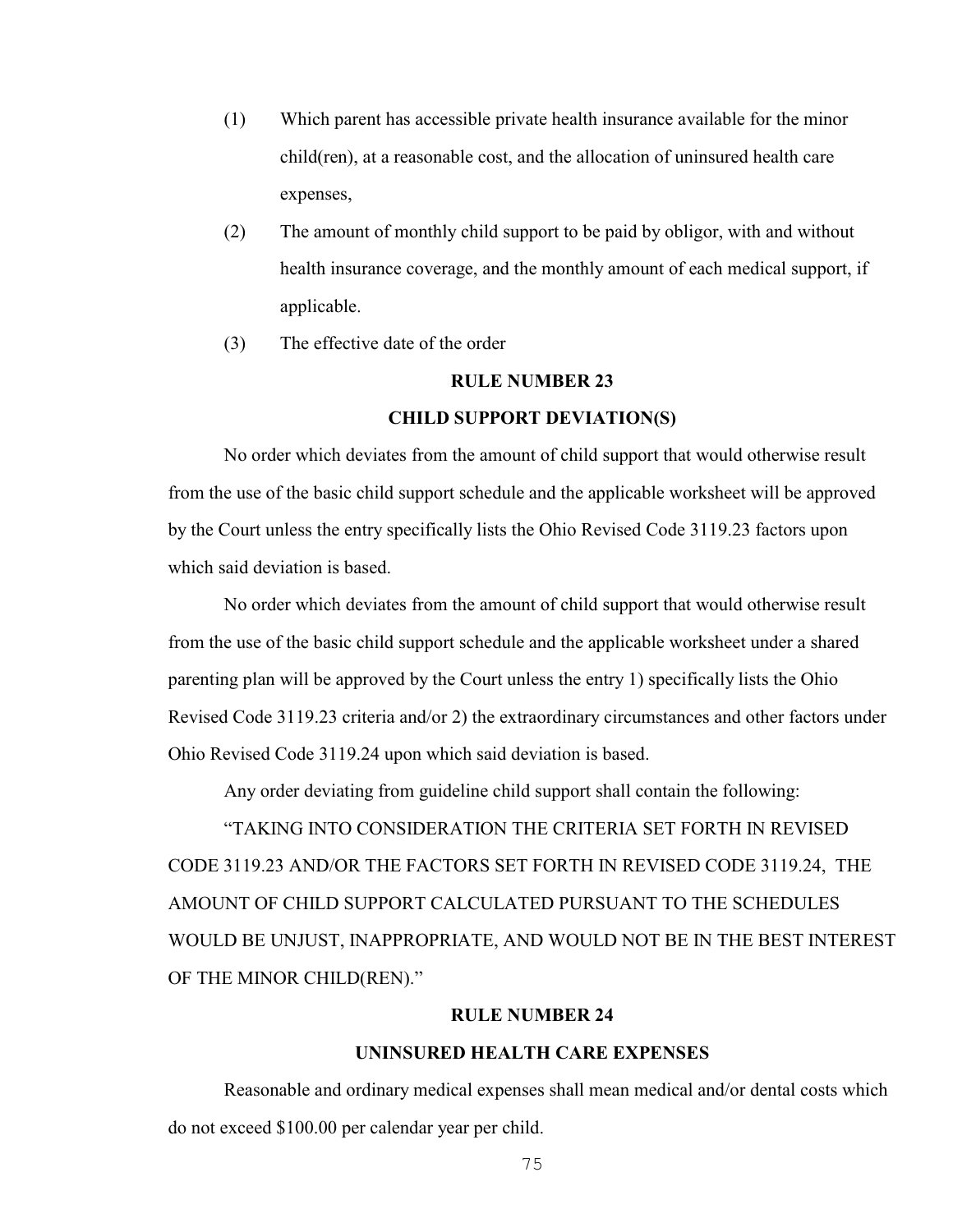Unless otherwise agreed to by the parties, after the residential parent has paid the first \$100.00 per year per child for ordinary medical costs all medical, dental, optical, orthodontic, and opthamology expenses that are not covered by insurance shall be paid by the parties in amounts that are proportionate to their incomes as reflected in the computation of child support in effect at the time the obligation was incurred.

Any non-essential medical, extraordinary orthodontic, optical or opthamology expense shall not be incurred by either party without first advising the other party of the nature of the services to be provided and the anticipated costs of the care. If the parties cannot agree as to the necessity of the care of the amount of the cost of such care, the matter shall be submitted to the Court for determination or hearing.

The Court expressly reserves jurisdiction to apportion payment between the parties of exceptional medical or dental costs which are not covered by insurance upon motion of either party.

#### **RULE NUMBER 25**

#### **TAX EXEMPTION**

The right to claim children as tax dependents shall be based upon the income of the parties used in the calculation of child support.

If the parents do not agree who may claim the child(ren), the Court may permit the nonresidential parent to claim the child(ren) if it determines that it furthers the child(ren)'s best interest and if the payments for child support are substantially current as ordered by the Court for the year in which the child(ren) will be claimed as dependent(s).

Any order which awards the tax dependency exemption to the parent that is not the residential parent shall include the following statutory language required by Ohio Revised Code Section 3119.82.

"THE RESIDENTIAL PARENT SHALL TAKE WHATEVER ACTION IS NECESSARY PURSUANT TO SECTION 152 OF 'THE INTERNAL REVENUE CODE OF 1986' 100 STAT. 2085, 26 U.S.C.1, AS AMENDED, TO ENABLE THE PARENT WHO IS NOT THE RESIDENTIAL PARENT AND LEGAL CUSTODIAN

76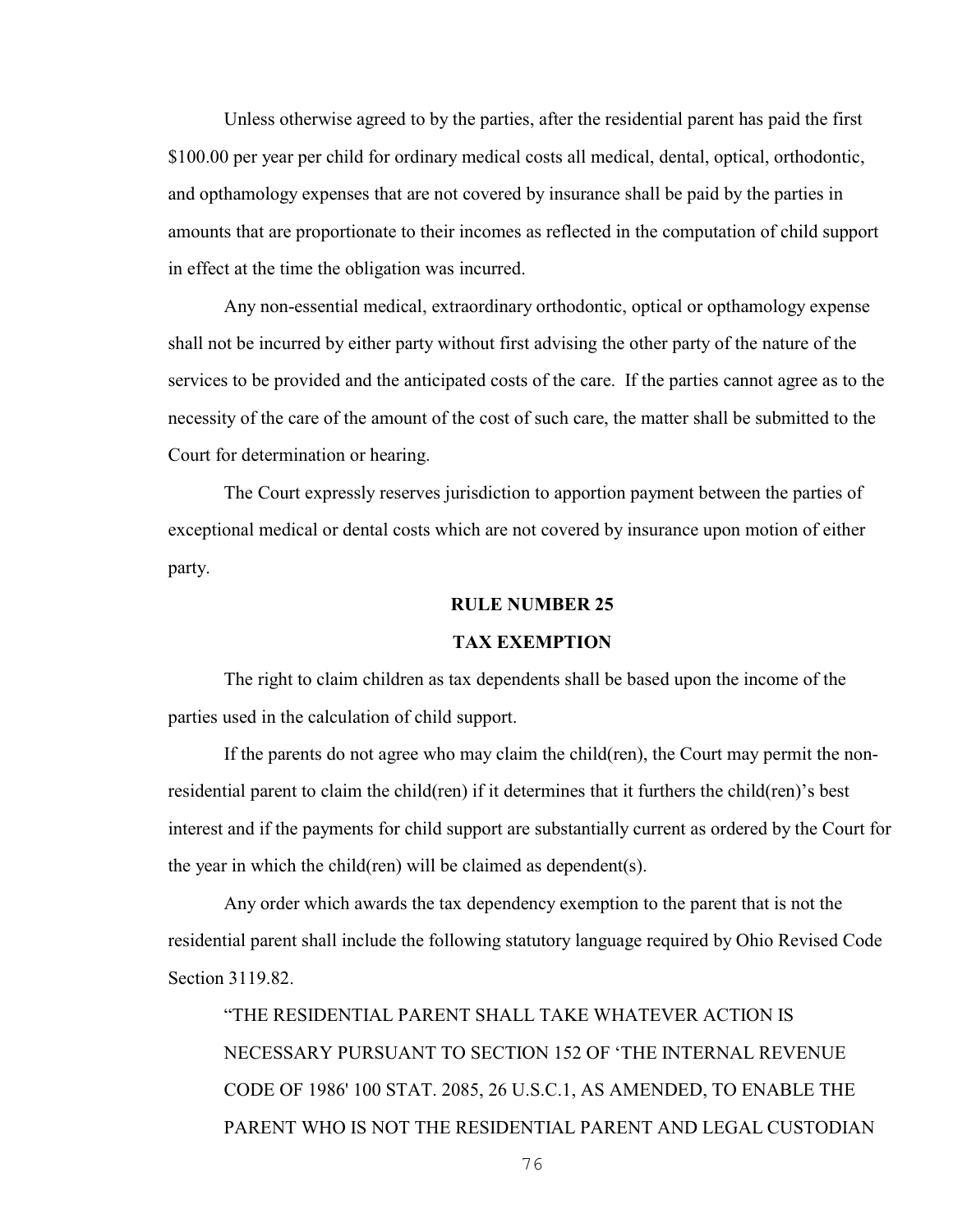TO CLAIM THE CHILD(REN) FOR FEDERAL INCOME TAX PURPOSES IN ACCORDANCE WITH THE ORDER OF THE COURT. ANY WILLFUL FAILURE OF THE RESIDENTIAL PARENT TO COMPLY WITH ORDER OF THIS COURT IS CONTEMPT OF COURT."

#### **RULE NUMBER 26**

#### **STANDARD ORDER OF PARENTING TIME**

In any domestic relations case, barring otherwise extraordinary circumstances, the term "reasonable companionship" shall mean whatever the parties may be able to agree upon, but if in the event the parties should disagree, then said term shall be interpreted to mean that the nonresidential parent shall have companionship as follows:

- 1. Alternate weekends from Friday evening at 6:00 p.m. to Sunday evening at 6:00 p.m.
- 2. For the purpose of parenting time, the following holidays are to be divided between the parents:
	- 1. New Year's Eve/Day from 12/31 at 5:00 p.m.- ½ at 8:00 p.m.
	- 2. Martin Luther King Day from 9:00 a.m. until 8:00 p.m.
	- 3. President's Day from 9:00 a.m. until 8:00 p.m.
	- 4. Easter from 9:00 a.m. until 8:00 p.m.
	- 5. Memorial Day from Sunday at 6:00 p.m. until Monday at 8:00 p.m.
	- 6. July  $4^{th}$  from 9:00 a.m. until 7/5 at 9:00 a.m.
	- 7. Labor Day from Sunday at 6:00 p.m. until Monday at 8:00 p.m.
	- 8. Columbus Day from 9:00 a.m. until 8:00 p.m.
	- 9. Veterans Day from 9:00 a.m. until 8:00 p.m.
	- 10. Thanksgiving from 9:00 a.m. until 8:00 p.m.
	- 11. Christmas Eve from 12/23 at 6:00 p.m. until 12/24 at 10:00 p.m.
	- 12. Christmas Day from 12/24 at 10:00 p.m. until 12/31 at 5:00 p.m.

In the odd-numbered years (i.e. 2001) the mother shall have the children on the oddnumbered holidays, and the father shall have parenting time on the even-numbered holidays. In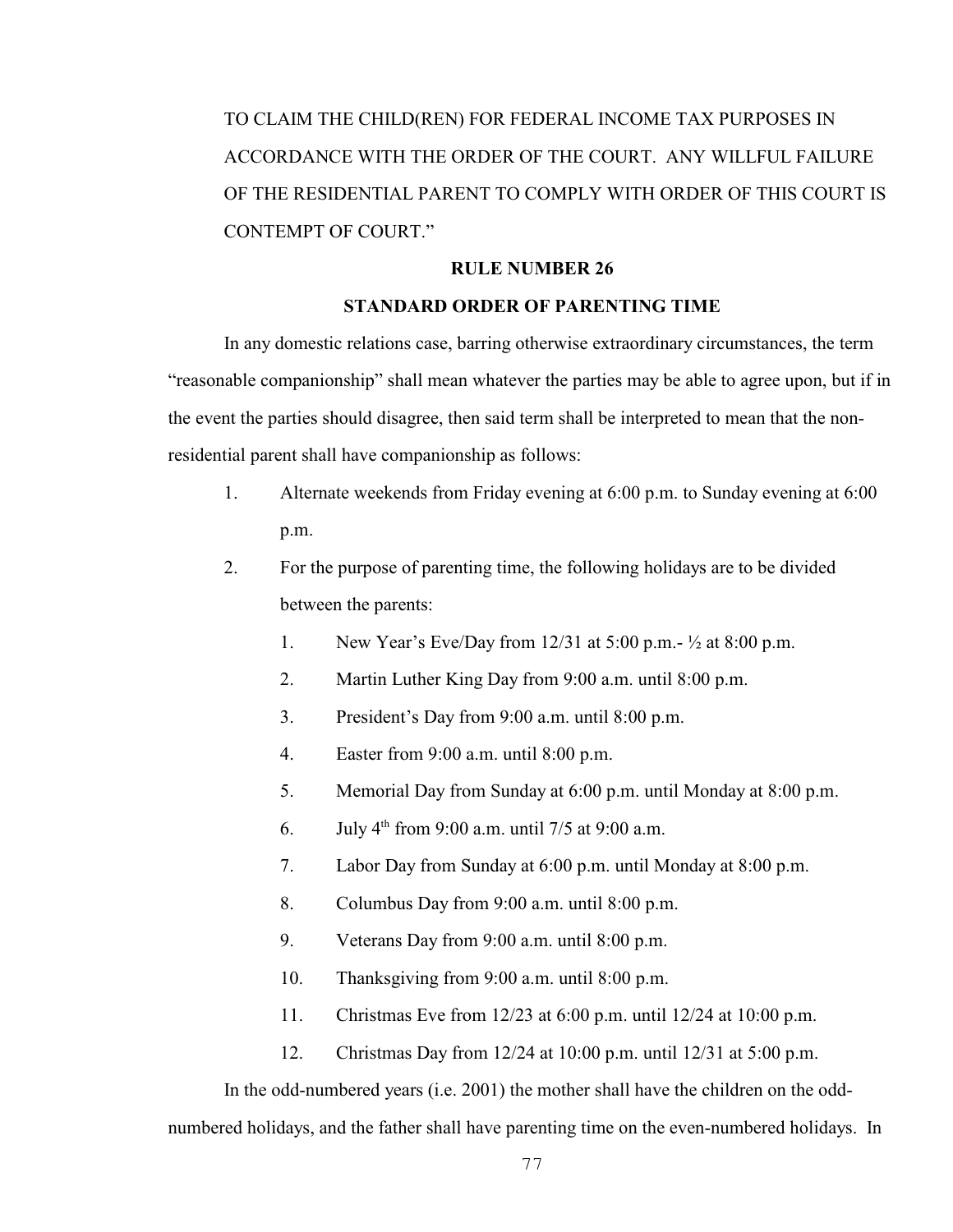the even-numbered years (i.e. 2002) the father shall have the odd-numbered holidays and the mother the even numbered holidays.

- 3. On Mother's Day and Father's Day, no matter whose turn for parenting time, the children shall be with the appropriate parent on those days from 10:00 a.m. until 7:00 p.m.
- 4. The non-residential parent shall have two-weeks (2) parenting time each summer, with thirty (30) days advance written notice. The two weeks may be taken consecutively or separately, but not less than in one-week increments. If the nonresidential parent has more than two (2) weeks vacation per year, then he or she may have additional weeks of visitation, not to exceed four weeks (4) total. The non-residential parent shall exercise his or her weeks in increments of one-week, up to periods of four weeks (4) total. Each parent wishing to have the children for vacations shall give thirty (30) days prior notice to avoid conflicting dates.
- 5. The child's birthday shall always be spent with the mother in even-numbered years, and shall always be spent with the father in odd-numbered years. If the parties cannot agree, the time is 10:00 a.m. to 8:00 p.m. for a child not in school on his/her birthday, and 4:00 p.m. to 8:00 p.m. for a child in school on his/her birthday. The other parent can celebrate on another date. The child's birthday is to be spent with the designated parent, even if the other parent is entitled to weekend, mid-week, holiday or vacation with the child. Brothers and sisters attend the birthday event.
- 6. The parties shall share transportation. When the residential parent begins his/her parenting time, he/she shall provide transportation, when the non-residential parent begins his/her parenting time he/she shall provide the transportation. All parties must provide reliable transportation with appropriate insurance coverage. All child restraint laws must be complied with by any person driving with the child(ren). No person transporting the child(ren) may be under the influence of

78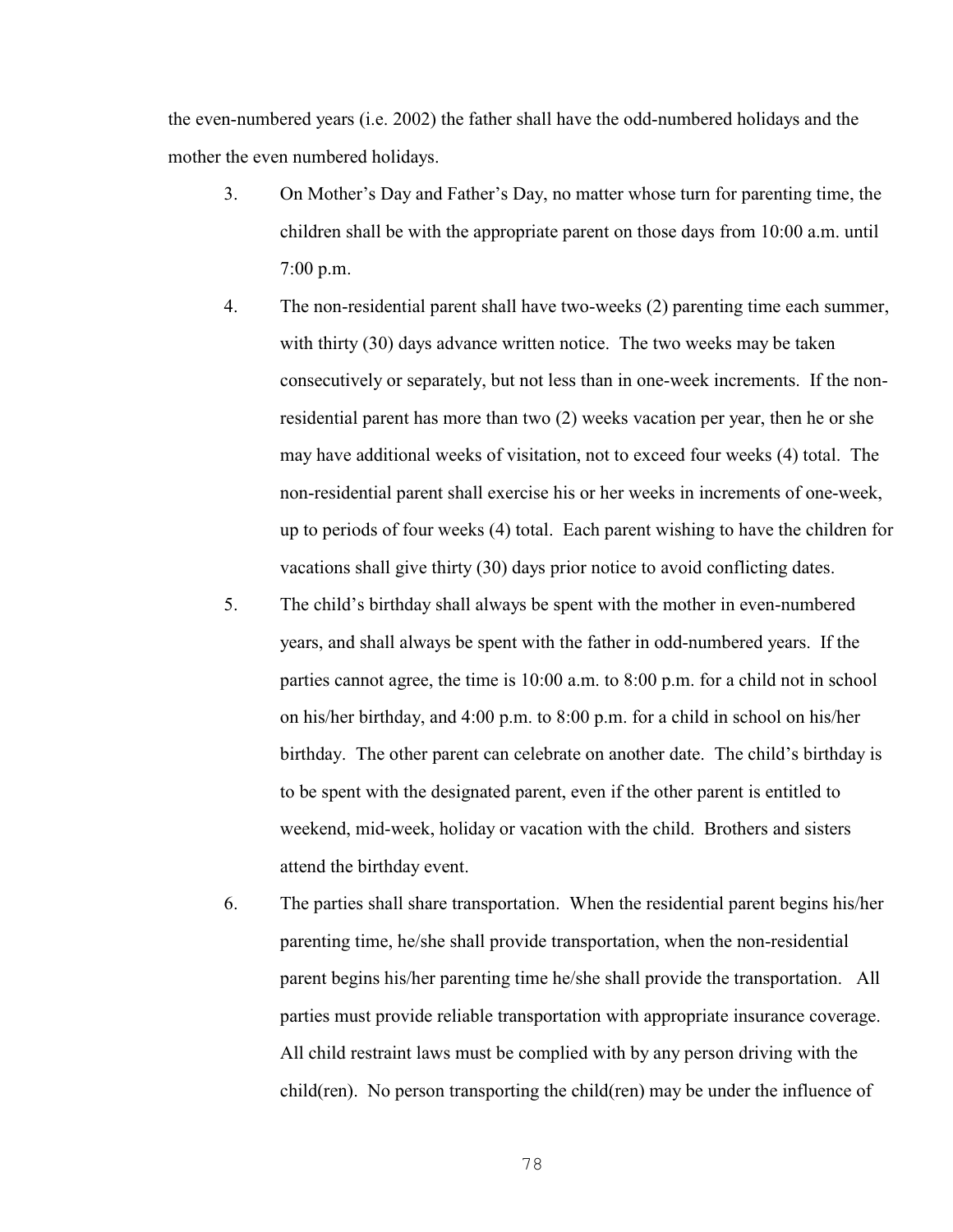drugs or alcohol. Only licensed drivers known to the child(ren) may transport the child(ren).

- 7. The children, and/or the residential parent, have no duty to await the visiting parent for more than thirty (30) minutes following the designated start time. A parent late more than thirty (30) minutes shall forfeit that parenting time period.
- 8. Parenting time does not mean picking the children up and leaving them with someone else.
- 9. The residence of the children is not to be removed from the State of Ohio without first obtaining a modified visitation order from the Court of Common Pleas.
- 10. If for any reason the non-residential parent shall not be able to exercise visitation at the stated time, the residential parent shall be notified promptly and a mutually agreeable alternate time may be set. The non-residential parent shall give this notice as soon as possible after he/she learns that he/she will be unable to exercise parenting time at the stated time.
- 11. The non-residential parent shall be entitled to one mid-week period of visitation and companionship of three hours. If the parties cannot agree on both the day and time, it shall be on Wednesday from 5:00 p.m. to 8:00 p.m., unless otherwise Ordered by the Court. Both the day of the week and the beginning and ending times may be varied to accommodate the work schedules of the parties, the schedule of the children and the appropriate bedtime for the children during the school year.

#### **GUIDELINES**

A. Clothing: The residential parent is responsible for providing sufficient, clean clothing for every visitation period. If the non-residential parent has a planned activity requiring special clothing, the non-residential parent must notify the residential parent at least two (2) days in advance. If the child(ren) does not have the type of clothing requested, the residential parent is under no obligation to comply with the request. All clothing sent by the residential parent MUST be returned with the child(ren) at the end of the visitation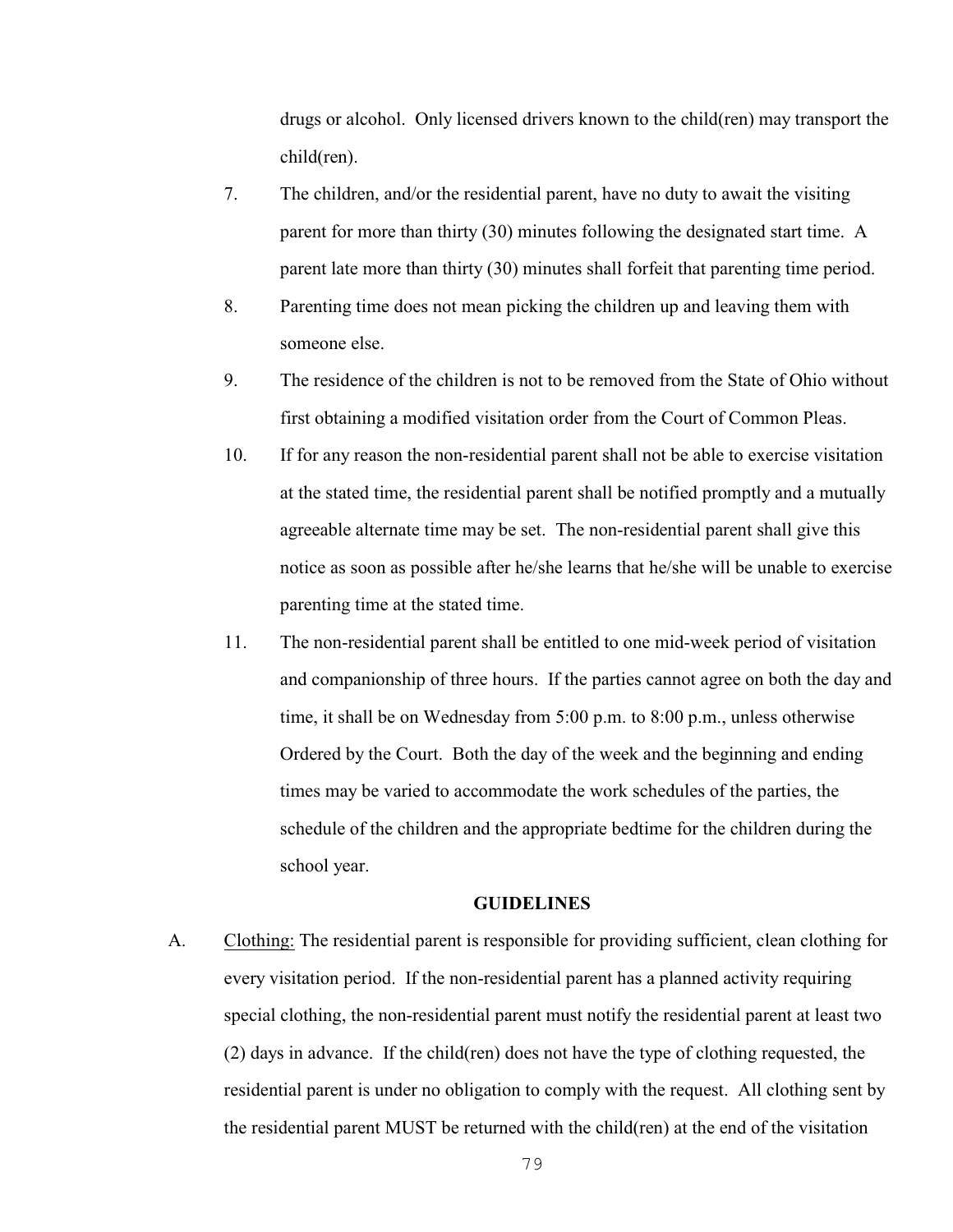period.

- B. Address & Telephone Numbers: Each parent must, unless otherwise Ordered by the Court, keep the other parent informed of his or her current address and telephone number, and an alternate number in case of an emergency.
- C. Traditions & Family: This schedule is not meant to interfere with family traditions. Each parent is encouraged to respect each other's family traditions and adjust the companionship accordingly. Each parent should expect new traditions to develop.
- D. Teenagers: A regular companionship routine may become more difficult as the child(ren) ages and has more activities outside the family unit, obtains a driver's license, dates, works and spends time with friends. The parents need to respect their teenager opting to spend more time with friends or in organized activities and less time with each parent, especially weekends and summers. Maximum flexibility in scheduling is absolutely necessary for a child of this age. Within limits, it is advisable to consider the teenager's wishes, as long as the parents agree.

#### **RULE NUMBER 27**

#### **STANDARD ORDER OF LONG DISTANCE PARENTING TIME**

In any domestic relations case, barring otherwise extraordinary circumstances, where the parties live in excess of one hundred twenty (120) miles of each other, the term "reasonable companionship" shall mean whatever the parties may be able to agree upon, but if in the event the parties should disagree, then said term shall be interpreted to mean that the non-residential parent shall have companionship as follows:

- 1. The third weekend of every month from Friday at 6:00 p.m. until Sunday at 6:00 p.m., if travel time is less than four (4) hours. The non-residential parent shall give one-week notice of his or her intent to exercise this companionship period.
- 2. Father's Day shall be spent with father and Mother's Day with mother if there is one-week's prior notice.
- 3. If the non-residential parent travels to the community where the residential parent lives, and gives two (2) days written notice of intent to exercise companionship,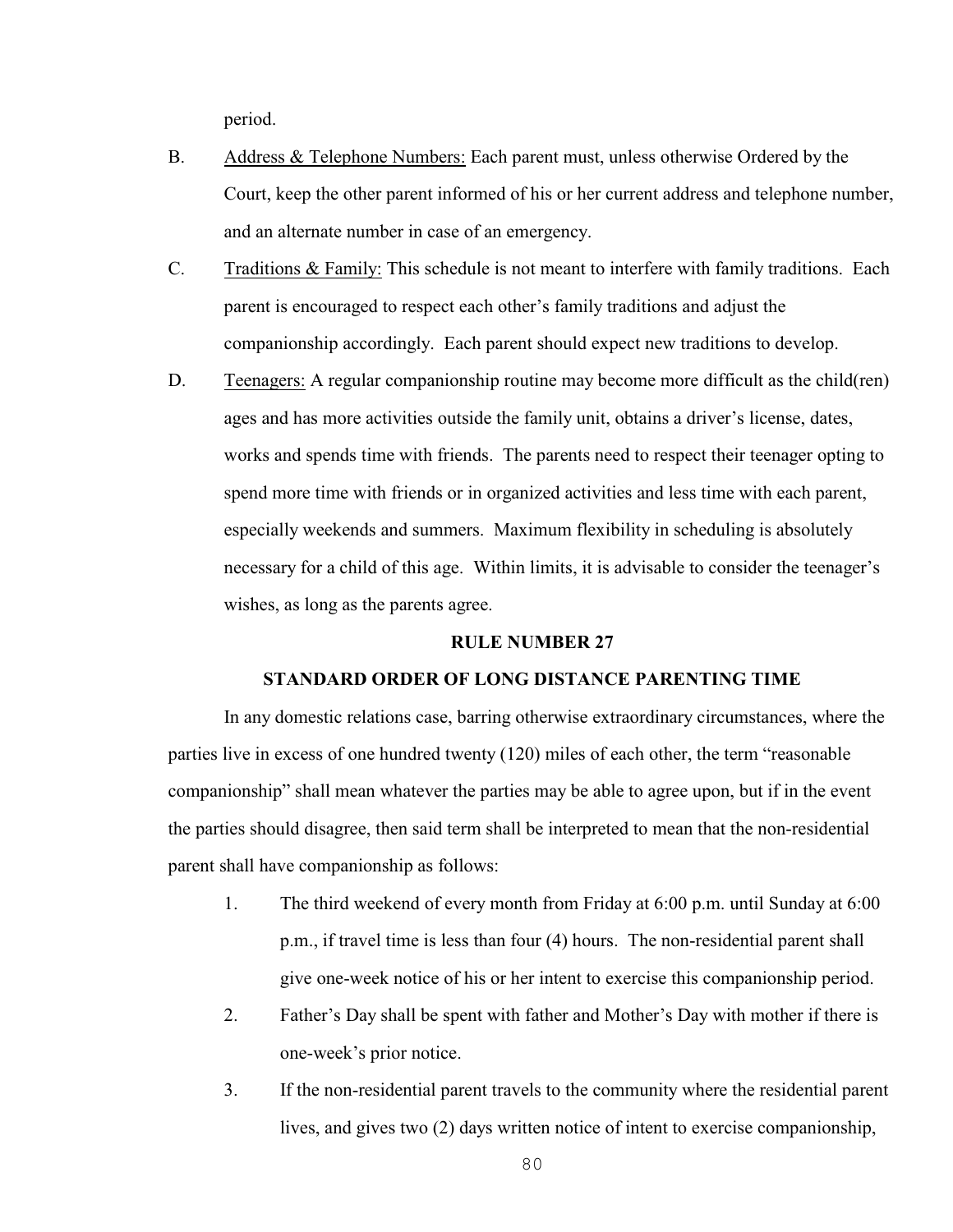then reasonable companionship may occur.

- 4. Summer visitation of four weeks, to be exercised in no less than increments of two weeks, with sixty (60) days prior notice. If the non-residential parent exercises more than two (2) consecutive weeks of summer visitation, then the residential parent may have parenting time with the child(ren) in the alternating weekends.
- 5. In the even-numbered years, Christmas vacation from the time the child(ren) is out of school until December 26 at 6:00 p.m.. If the child(ren) is not yet in school, then from December 20 at 6:00 p.m. until December 26, at 6:00 p.m.
- 6. In the odd-numbered years, from December 26 at 6:00 p.m. until January 1 at 6:00 p.m.
- 7. The non-residential parent and the residential parent shall share the responsibility for picking up and returning the child(ren). The non-residential parent shall pickup the child(ren) and the residential parent shall be responsible for their return.

#### **RULE NUMBER 28**

#### **NOTICE OF INTENT TO RELOCATE**

A residential parent of a minor child or children subject to the jurisdiction of this Court who intends to move from the current residence of the child(ren) must first file, at least thirty (30) days in advance of such removal, a written notice with the Clerk of Courts setting forth date, place, address, phone number and other known information relative to relocation and cause said notice to be served upon the other parent by certified mail at his/her last known address, or personal service by the Sheriff.

If written notice of relocation is filed and served as required herein, and no objection or request for hearing is filed within thirty (30) days of the filing of the notice of relocation and served on the party filing the notice of relocation, the residential parent may relocate in the absence of further court order.

#### **RULE NUMBER 29**

#### **CIVIL PROTECTION ORDERS**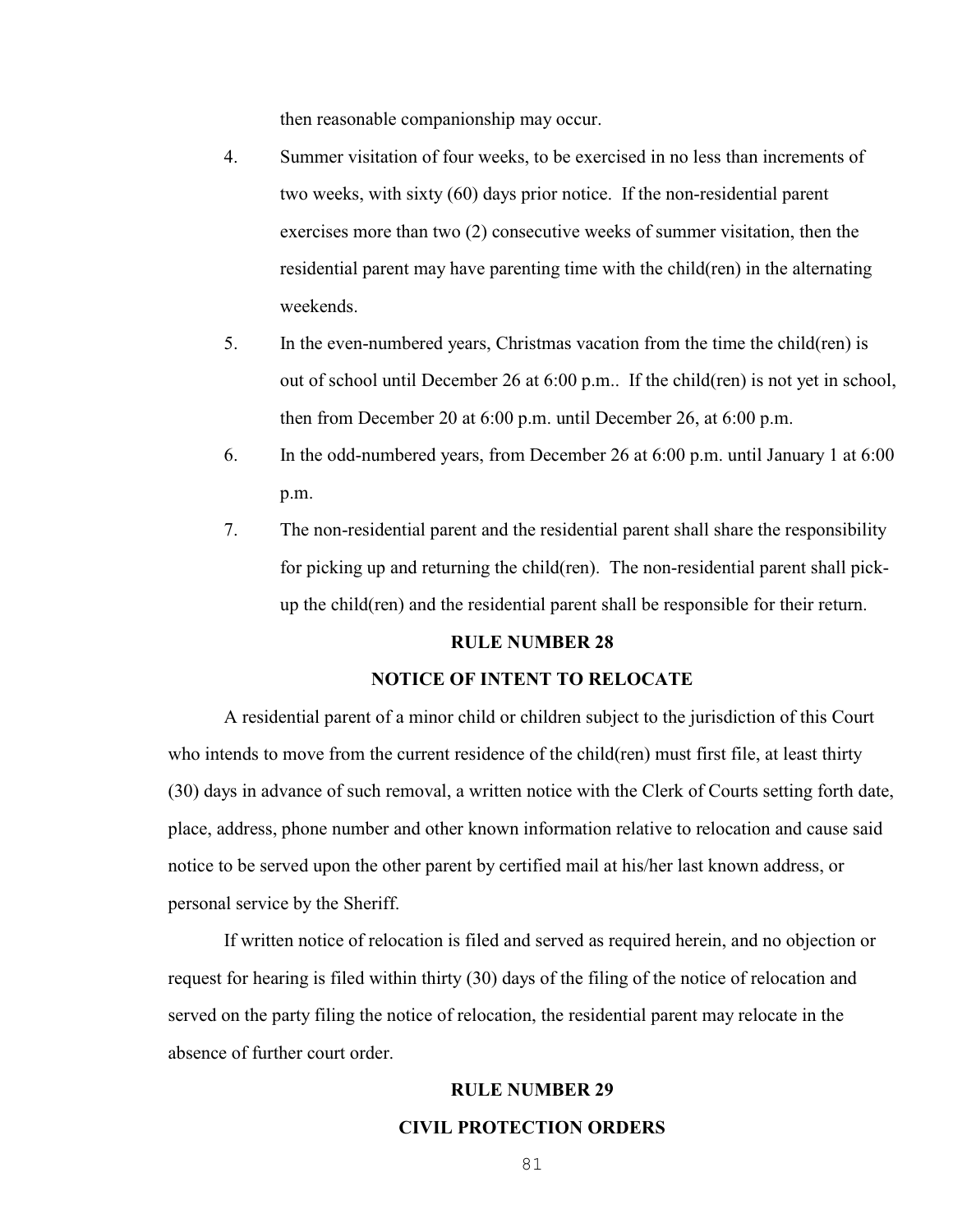Upon request, the Clerk of Court's shall distribute petition for protection order forms. The requesting party shall be required to fill out the forms, have same notarized and file them with the Clerk of Courts prior to 2:30 p.m. daily.

Upon filing, the Court will conduct a brief hearing to determine whether a temporary order is justified. If warranted, the ex parte order will be issued and a hearing date will be scheduled.

#### **RULE NUMBER 30**

#### **REAL PROPERTY DESCRIPTION**

All final orders which involve marital real estate shall include the full legal description and parcel number(s) of same in the final entry.

#### **RULE NUMBER 31**

#### **BANKRUPTCY**

Whenever any party to an action pending in this court files bankruptcy, the attorney for same or the party, if acting in a pro se capacity, shall within five (5) days of the date of filing bankruptcy, file with the Court a copy of the "Notice of Bankruptcy Case Filing" along with a Judgment Entry granting stay and further provide notice of such filing to all unrepresented parties and counsel of record in conformance with Civil Rule 5.

The party or attorney filing the initial notice shall upon receipt of document(s) evidencing termination of the automatic stay by reason of dismissal of the bankruptcy petition, discharge of debtor(s), the granting of relief from stay by the bankruptcy court, or otherwise shall immediately file same with this court in order that said cause may continue.

#### **RULE NUMBER 32**

#### **CONTEMPT MOTIONS**

Since contempt actions are controlled by Chapter 2705 of the Ohio Revised Code, any motion requesting a citation in contempt shall:

1. Specifically state the basis for the contempt citation, including the alleged contemnor's conduct and the order alleged to have been violated,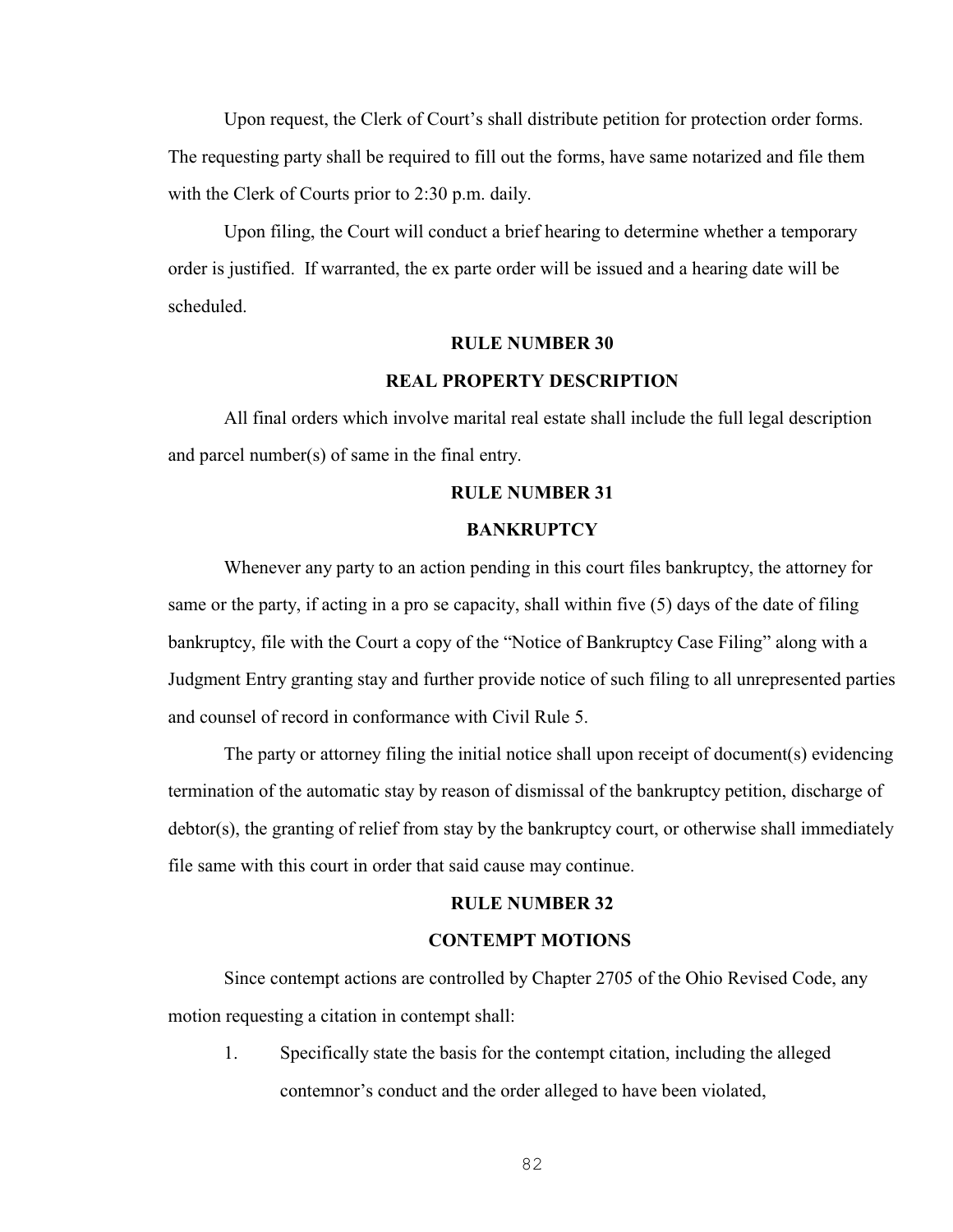- 2. Contain notice of hearing and after filing shall be submitted to the assignment commissioner for scheduling, and
- 3. Include the following language:

FAILURE TO APPEAR MAY RESULT IN THE ISSUANCE OF AN ORDER OF ARREST AND IN THE ISSUANCE OF AN ORDER FOR THE PAYMENT OF SUPPORT BY WITHHOLDING AN AMOUNT FROM YOUR PERSONAL EARNINGS OR BY WITHHOLDING OR DEDUCTION AN AMOUNT FROM SOME OTHER ASSET YOU MAY OWN.

YOU HAVE THE RIGHT TO COUNSEL AND IF YOU BELIEVE YOU ARE INDIGENT YOU MAY APPLY FOR COURT APPOINTED COUNSEL WITHIN THREE (3) BUSINESS DAYS AFTER YOUR RECEIPT OF THIS SUMMONS.

THE COURT MAY REFUSE TO GRANT A CONTINUANCE AT THE TIME OF THE HEARING FOR THE PURPOSE OF YOUR OBTAINING COUNSEL, IF YOU FAIL TO MAKE A GOOD FAITH EFFORT TO RETAIN COUNSEL PRIOR TO THE HEARING.

IF YOU ARE FOUND GUILTY OF CONTEMPT, THE COURT MAY IMPOSE ANY OF THE FOLLOWING PENALTIES: (Ohio Revised Code Section 2705.05(A))

- (1) FOR A FIRST OFFENSE, A FINE OF NOT MORE THAN \$250.00, A DEFINITE TERM OF IMPRISONMENT OF NOT MORE THAN 30 DAYS IN JAIL, OR BOTH;
- (2) FOR A SECOND OFFENSE, A FINE OF NOT MORE THAN \$500.00, A DEFINITE TERM OF IMPRISONMENT OR NOT MORE THAN 60 DAYS IN JAIL, OR BOTH;
- (3) FOR A THIRD OR SUBSEQUENT OFFENSE, A FINE OF NOT MORE THAN \$1,000.00, A DEFINITE TERM OF IMPRISONMENT OR NOT MORE THAN 90 DAYS IN JAIL, OR BOTH.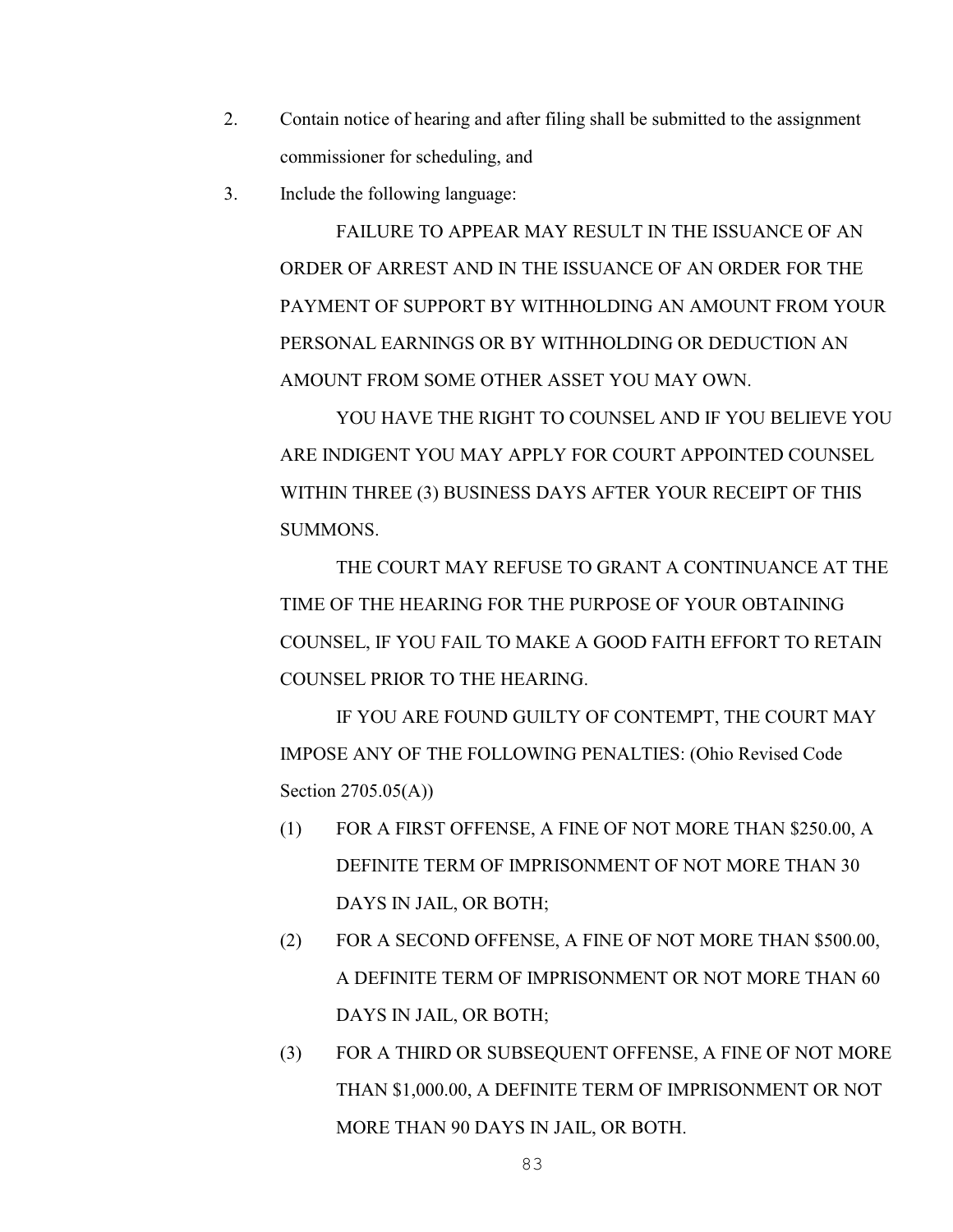Notice of such motion and of the hearing thereon shall be served upon the subject party pursuant to the rules of service of summons contained in Civil Rule 4 through Civil Rule 4.6, incl., and the responsibility for initiating such service shall be on the movant.

Motions to show cause shall be heard within forty-two (42) days, of the filing thereof, or as soon thereafter as the Court's docket will permit. One continuance, not to exceed fourteen (14) days may be granted to either party for good cause shown. No further continuances shall be granted.

Any finding in contempt of the party will include an assessment of costs and may include an award of reasonable attorney's fees and costs. Unless proper evidence is presented justifying a higher fee awarded, the Court will not award attorney's fees in excess of \$200.00

#### **RULE NUMBER 33**

#### **TITLED PERSONAL PROPERTY**

Any final order awarding and/or transferring ownership to titled personal property shall include the certificate of title number and vehicle identification number of such property.

#### **RULE NUMBER 34**

#### **PARTITION CASES**

All proceedings in partition shall comply fully with Ohio Revised Code Chapter 5307. In a partition case any party shall have five days after the return of the order of appraisement to file objections to said appraisement. If no objections are filed, said appraisement may be confirmed by the Court at the expiration of said five day period.

Any interested party having a right to elect to take said premises, or any part thereof, at the appraised value shall do so within fourteen days after the confirmation of said appraisement. Notice of such election shall be given by such parties so electing to counsel of record for all parties, or the parties if not represented by counsel. Should such an election be made within said fourteen day period, and notice given as herein provided, then any other parties entitled to elect shall have an additional fourteen day period to file a similar election.

If no election is filed, or if more than one election is filed, then said property must be sold at public sale. Upon a praecipe being duly filed, an order of sale may issue for same forthwith. If only one election is filed to take the premises, or any part thereof, at the appraised value, then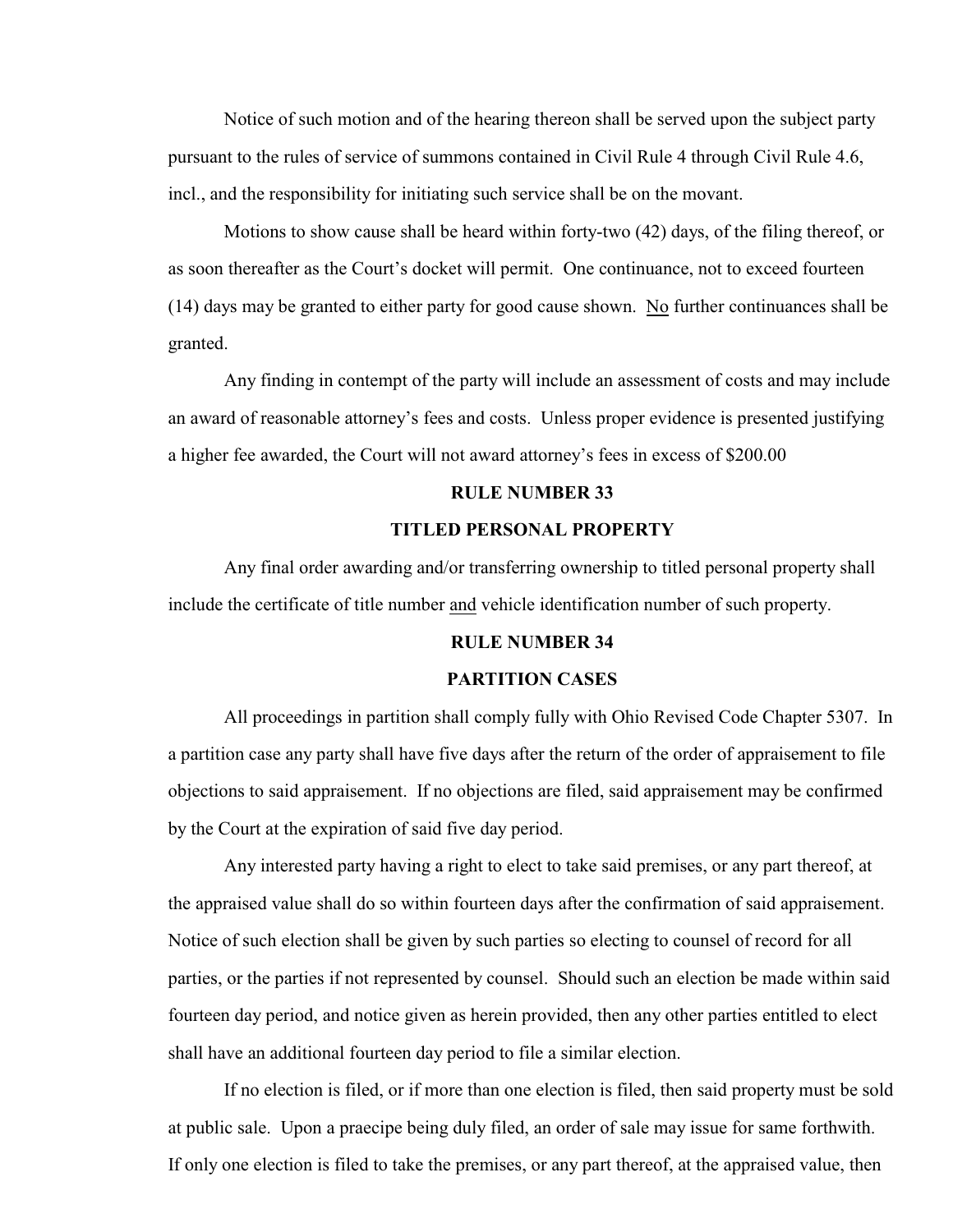such election shall be allowed and confirmed after the expiration of the fourteen day period herein provided for the filing of additional elections.

The party electing to take the property will not be required to pay or to deposit his share of the purchase price, but only his share of the costs, including attorney fees, while complying fully with Ohio Revised Code Section 5307.09, 5307.10, and 5307.12

#### **Fees of Attorneys**

The Court determines that the following constitutes reasonable counsel fees in partition cases, unless otherwise provided by Order of the Court:

Calculated on the selling price, if sold, otherwise calculated upon the appraised value: 6% of the first \$10,000.00; 4% of the next \$10,000.00; 3% on the remainder of the sale price or appraised value with the minimum fee being \$150.00 or 25% of the gross sales price, whichever is the lesser sum as provided in Ohio Revised Code Section 5307.25.

#### **RULE NUMBER 35**

#### **UNIFORM DOMESTIC RELATIONS FORMS**

Effective July  $1<sup>st</sup>$ , 2010, Apendix G- Personal History and Financial Affidavit and Appendix J- Health Insurance Questionnaire will no longer be accepted for filing in any dissolution, divorce, or post decree motions filed in the Domestic Relations Division of the Hardin County Common Pleas Court.

The above-referenced forms are replaced by the Uniform Domestic Relations forms adopted by the Supreme Court of Ohio.

#### **RULE NUMBER 36**

#### **SERVICE**

In all civil filings, the Plaintiff shall initially choose one method of service as provided for in Civil Rule 4.1, and may not request service by an alternate method until there is a return showing failure of service.

#### **A. SPECIAL PROCESS SERVERS**

A person may apply to be designated as a "Special Process Server" for cases filed in the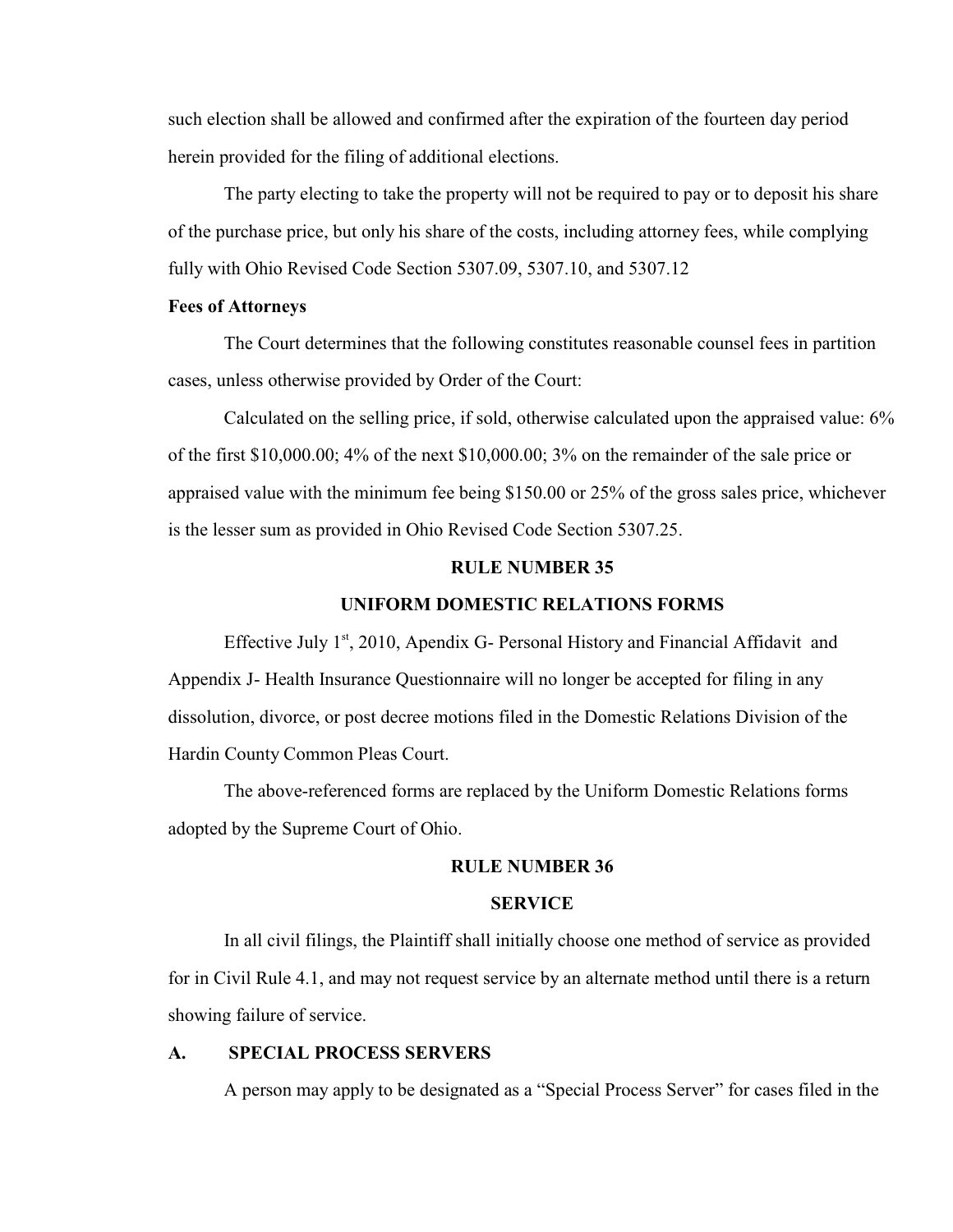court by filing an application supported by an affidavit setting forth the following information:

- 1. The name, address, and telephone number of the applicant
- 2. That the applicant is 18 years of age or older
- 3. That the applicant agrees not to accept service of process on any case in which the applicant is a party or counsel for a party
- 4. That applicant agrees to follow the requirement of Civil Rule 4.1 through 4.6, any applicable local rules, and specific instruction for service as ordered by the Court in individual cases.

#### **ORDER**

The applicant requesting the designation shall submit an order captioned "In Re the Appointment of (name of applicant) As Standing Special Process Server" and stating the following:

"It appearing to the Court that the Applicant is eligible for appointment as a Special Process Server, (name of applicant) is hereby designated a Special Process Server authorized to make service of process in all cases filed with the Court. This appointment shall be remain in effect from October  $1<sup>st</sup>$ , 20  $\qquad$  until September 30<sup>th</sup>, 20  $\qquad$ ."

#### **FILING**

The order shall be signed by the Judge and shall be filed with the Clerk of Court who shall record the entry and retain the original application and order. The order shall be in effect for a one year period extending from October  $1<sup>st</sup>$  of the current year to September 30<sup>th</sup> of the following year. The Clerk shall accept a file-stamped copy of such order as satisfying the requirements of Civil Rule 4.1 for the designation by the Court as a person authorized to make service of process. The cost of filing this application is \$75.00

#### **B. SERVICE BY PUBLICATION**

If any party requests service by publication, such party, in addition to the deposit for costs, shall arrange with the newspaper publisher for such publication, pay the costs thereof to the newspaper publisher and direct the publisher to file proof of publication with the Clerk of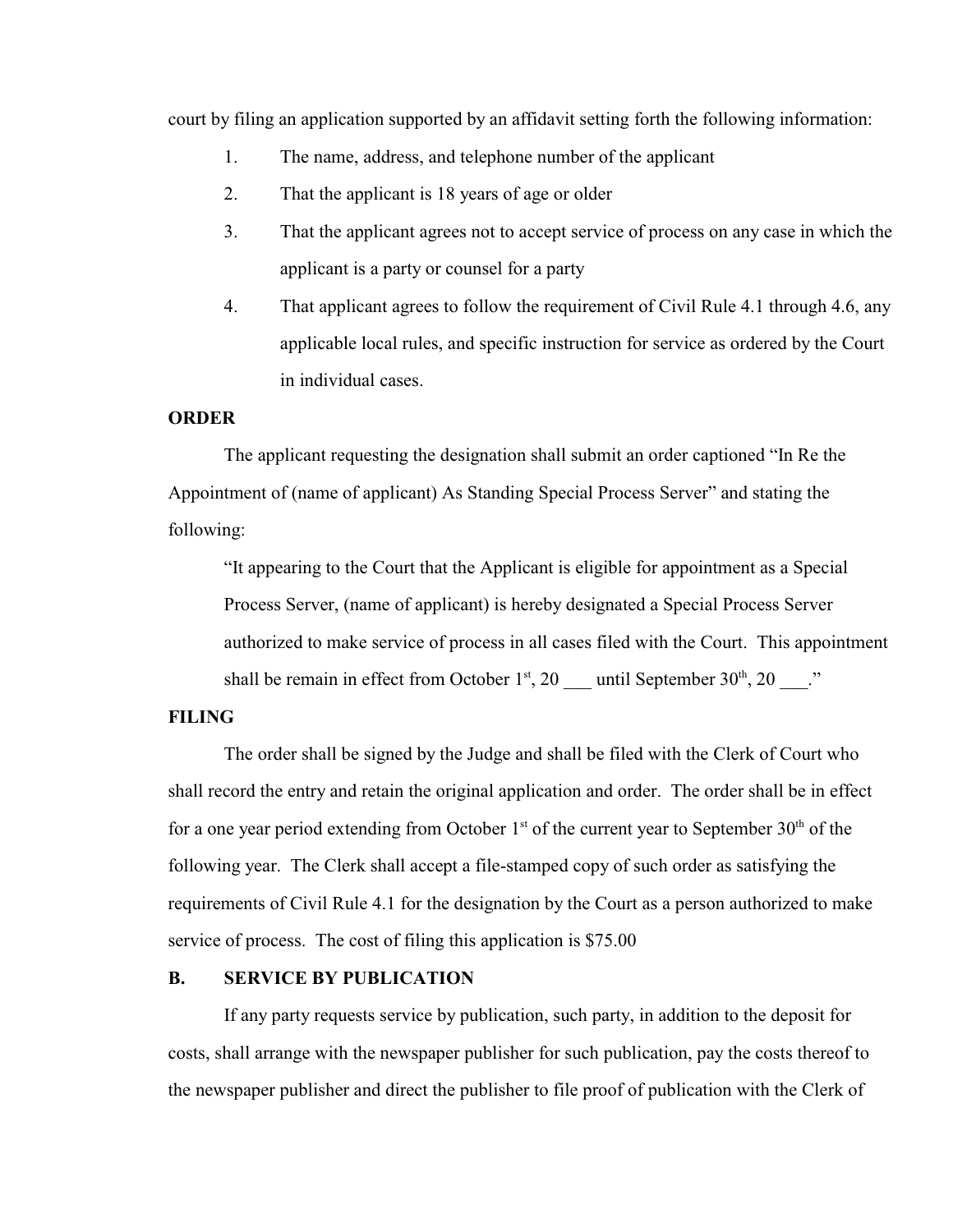Courts.

In any case which the Court has approved a poverty affidavit, it shall be the responsibility of the attorney making the request to advise the newspaper publisher in writing at the time the legal notice is presented, that no funds are available for payment of the publication costs.

#### **C. POSTING AREAS**

In a domestic relations action, service by publication shall conform to Civil Rule 4.4(A)(2). The Court does hereby name the posting place to be the Hardin County Courthouse.

#### **RULE NUMBER 37**

#### **TRANSCRIPTS**

The Court hereby sets the cost of preparation of transcripts in all matters at \$5.00 per page.

All requests for transcripts shall be made in writing to either the Court Reporter or the Deputy Court Reporter and specifically state the hearing to be transcribed, the date the hearing was conducted, the requestor's valid email address, and shall be accompanied by a deposit in an amount set by the Court Reporter or Deputy Court Reporter for the anticipated cost of the transcript. In the event that a deposit is not made, no transcript will be prepared. Further, if the deposit is insufficient to cover the cost of preparation of the transcript, the Court Reporter or Deputy Court Reporter may require an additional deposit be remitted prior to completing the transcript. No transcript will be provided to counsel without the cost of the transcript having been paid in full, and the Court Reporter or Deputy Court Reporter may refuse any check tendered for payment unless certified.

If a transcript is requested in a case wherein a party has been found indigent, a motion for preparation of the transcript without a deposit may be filed with the Court. Upon representation of indigency, the Court shall investigate the accuracy of such representation and upon finding by the Court that such indigency does exist, the deposit for transcript may be initially waived, subject to the Court's discretion, and may be taxed as costs at disposition of the case.

Upon completion of a transcript, the original transcript shall be filed with the Clerk of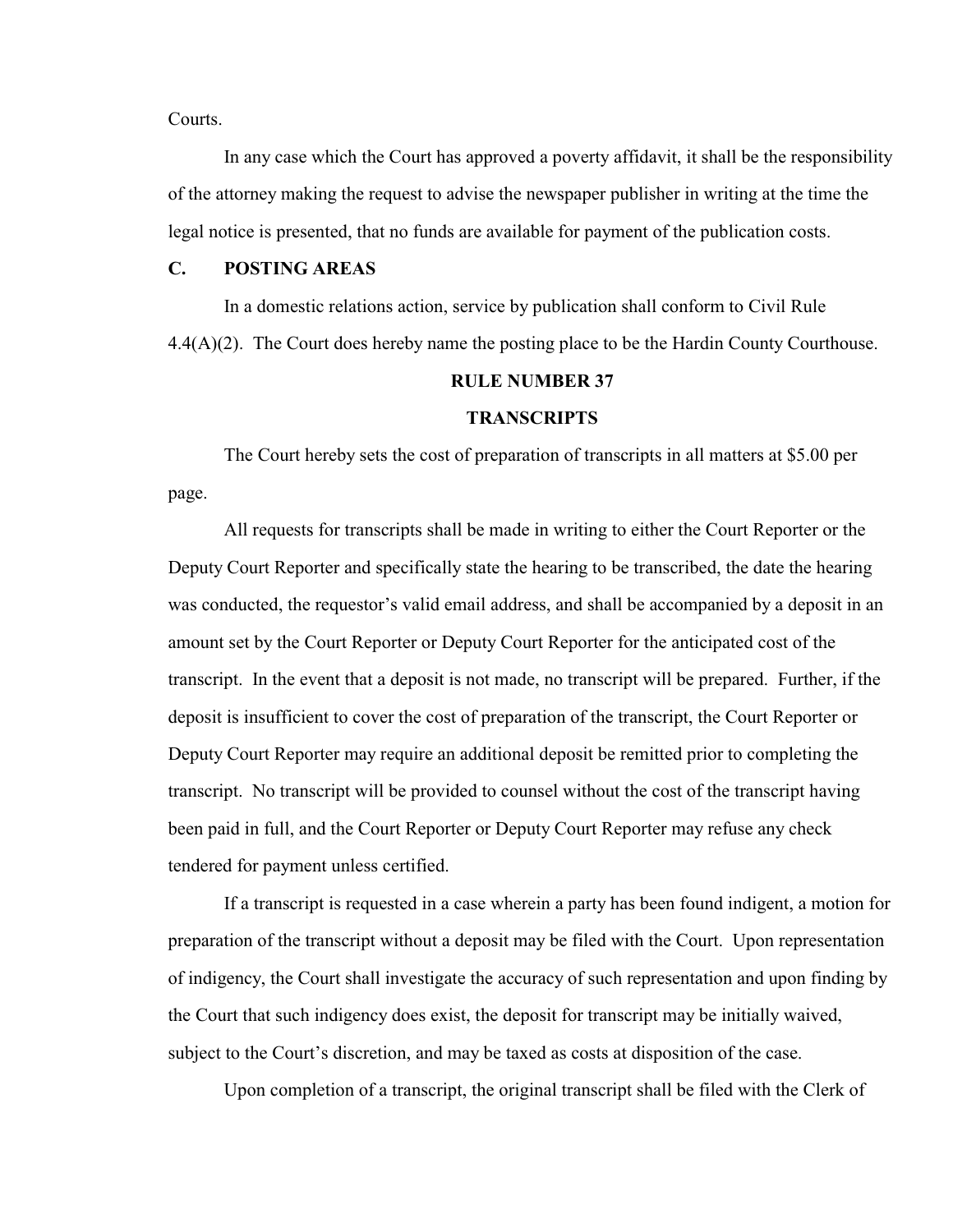Courts and one electronic copy of the transcript shall be provided to counsel of record or, if pro se, the parties of record in a PDF format free of charge. Paper copies of transcripts may be obtained from the Clerk of Courts at the cost contained in their Schedule of Fees.

#### **RULE NUMBER 38**

#### **COMMUNICATION WITH REPRESENTED PARTIES**

No case information will be given by the Court or Clerk's staff to any party in a case who is represented by an attorney of record. Upon inquiry by a party, he or she shall be referred to his or her counsel or the Clerk's website at [www.hardincourts.com](http://www.hardincourts.com).

#### **RULE NUMBER 39**

#### **QUALIFIED DOMESTIC RELATIONS ORDERS (QDRO)**

The Clerk of Court shall serve all Qualified Domestic Relations Orders (QDRO) by certified mail with return receipt requested. The name of the plan administrator and mailing address shall be included in the QDRO.

In the event that there are insufficient funds available on deposit for the costs of the filing and service of the QDRO, a deposit of \$125.00 shall accompany the QDRO.

#### **RULE NUMBER 40**

#### **CREATION OF HARDIN COUNTY RECOVERY COURT**

#### **Creation of Specialized Recovery Court Docket**

Recognizing that the drug and alcohol dependent offender poses special challenges to the criminal justice system, the Court has created the Hardin County Recovery Court with the intent of protecting the community by reducing the recidivism of drug and alcohol dependent offenders, and by improving and expediting the delivery of services to the addicted criminal defendants through intense supervision and treatment.

#### **Eligibility for Admission to the Recovery Docket.**

The Recovery Docket is a program for individuals who have been granted Intervention in Lieu of Conviction, or have been convicted of a felony offense and have been placed on Community Control, and who have been determined to be drug or alcohol dependent and who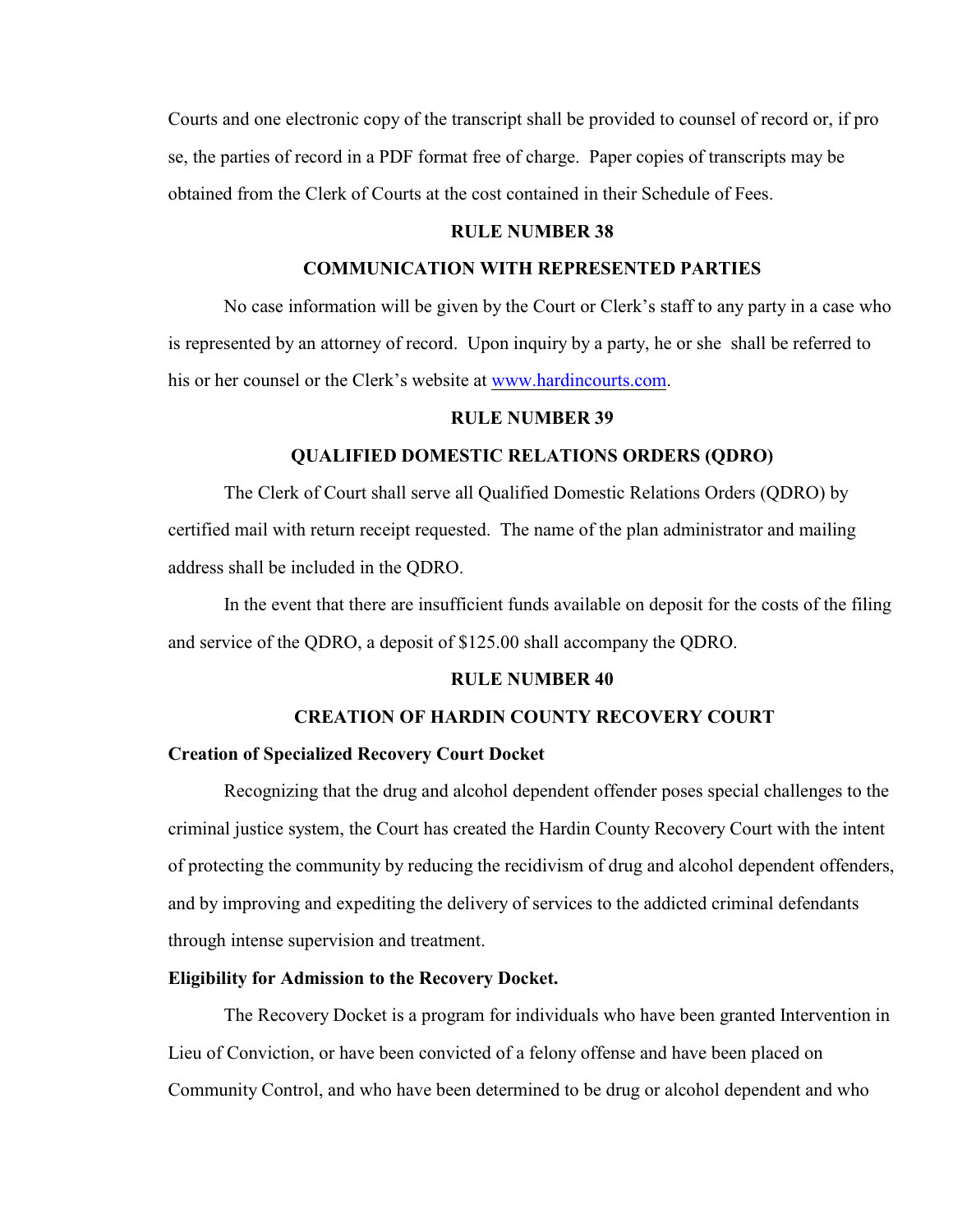are amenable to treatment. A Defendant who has not yet entered a plea on a pending indictment or bill of information will not be considered for Recovery Court until such time as a plea has been entered. Any Motion for Referral and Request for Admittance to the Hardin County Recovery Court and Evaluation for Program Eligibility filed prior to entering a plea shall be dismissed.

#### **Individuals must meet the following criteria to be admitted to the docket:**

- 1. Clinical Eligibility Criteria
	- A) The Participant must be diagnosed as substance dependent, and have completed drug/alcohol assessments by a certified licensed provider.
	- B) The Participant must be able to understand and comply with program requirements.
	- C) The Participant must comply with such other criteria as more specifically set forth in the Program Description.
- 2. Other Eligibility Criteria
	- A) The Participant must have no physical or mental health issues which might hinder participation in the program (This will be reviewed on a case by case basis).
	- B) The Participant must score 15 or higher on the Ohio Risk Assessment System (ORAS) as a result of the Presentence Investigation.
	- C) The Participant must be a resident of Hardin County, unless otherwise approved by the Court.
	- D) The Participant must be receptive to receiving treatment.
	- E) The Participant must understand that the Judge has the sole discretion in the admissibility to Recovery Docket.
- 3. Legal Criteria: The participant
	- A) Has been granted Intervention in Lieu of Conviction, or
	- B) Is charged with a pending felony offense less serious than a felony of the second degree which must not be a drug trafficking offense, sex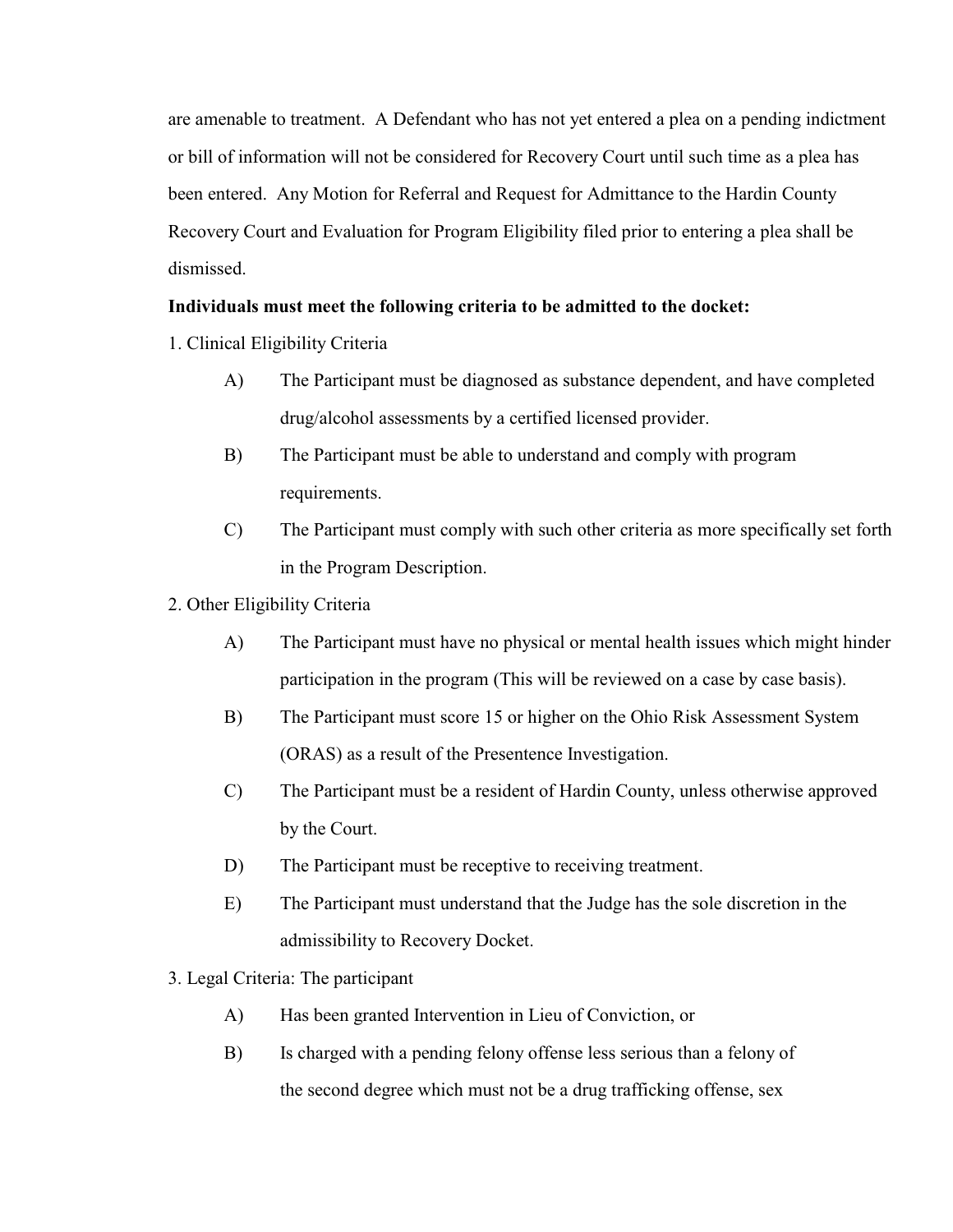offense, offense of violence, felony OVI and/or a sentence in which prison is mandatory,

unless specifically allowed by the Treatment Team and Judge; or

- C) Is on Community Control; or
- D) Is sentenced, upon the request of the Participant, to Recovery Docket as part of Community Control placement and/or through Judicial Release.

The victim notification provision of Revised Code Chapter 2930 shall be followed where applicable.

#### **Referral to Recovery Docket.**

The judge, defense counsel, prosecuting attorney, or probation officer may make a referral to the Recovery Docket. However, the Participant must request to enter the program. **Screening and Assessment Process for Recovery Docket.**

Upon motion filed by the defendant , a case may be referred to the Program Coordinator or the Recovery Court Probation Officer who will screen the defendant for eligibility. The defendant must complete and sign releases of information to facilitate inter-agency communication on behalf of the Defendant and the Recovery Court Team. Upon completion of the eligibility screening and consideration of all applicable criteria and circumstances, the Program Coordinator or the Recovery Court Probation Officer will provide a written recommendation to the Court. Based upon their recommendation and all applicable criteria and circumstances, the Judge shall determine whether the defendant enters the Recovery Court as a condition of community control or intervention in lieu of conviction.

#### **Admission to the Recovery Court**

Admission to the program is made only as a condition of community control or intervention in lieu of condition. The Defendant will be required to sign an acknowledgement of understanding of the requirements of the Recovery Docket prior to entering the docket.

#### **Docket Case Management**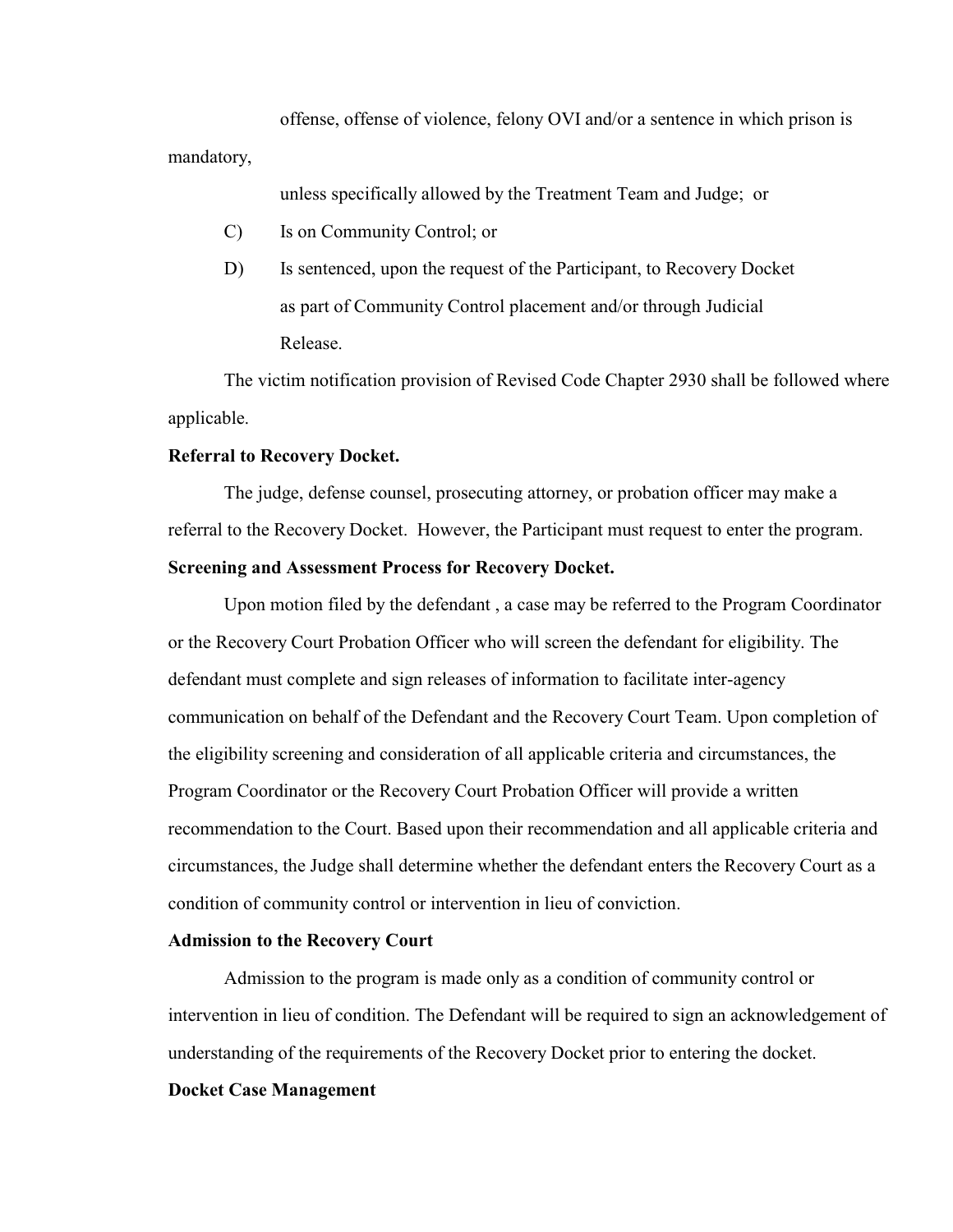The Defendant will be referred to local agencies based on his needs for treatment. The services to the Defendant will be expedited pursuant to an agreement of understanding with the treatment agencies. The Defendant will be provided the participant manual and copies of the signed participant agreement. The treatment team and Judge will continue to monitor the Defendant's behavior through treatment team meetings and holding the defendant accountable to the participation agreement.

#### **Recovery Docket Review Hearings**

The court will schedule regular review hearings to monitor compliance with the original orders as set forth in the Program Description, including treatment, in accordance with the client program phases. The Recovery Docket team is responsible for obtaining and presenting information at the docket hearings regarding Defendant's progress. It is the responsibility of the Recovery Court team to monitor compliance through communication with the designated treatment providers, and through direct monitoring and meeting with the defendant. The Recovery Court team is comprised of the Judge, Recovery Docket Probation Officers and treatment agencies, and such other persons as, from time to time, are appointed by the Judge.

#### **Unsuccessful Terminations**

Common behaviors that can lead to unsuccessful termination include, but are not limited to, the following:

- (A) On-going noncompliance with treatment;
- (B) Resistance to treatment;
- (C) New serious criminal conviction;
- (D) A serious Recovery Docket violation or series of violations;
- (E) A serious Community Control or Intervention in Lieu violation or a series of Community Control violations or Intervention in Lieu violations.

The negative consequences of a termination include:

- (A) Loss of future eligibility for the Recovery Court;
- (B) Further legal action including revocation of Intervention In Lieu of Conviction,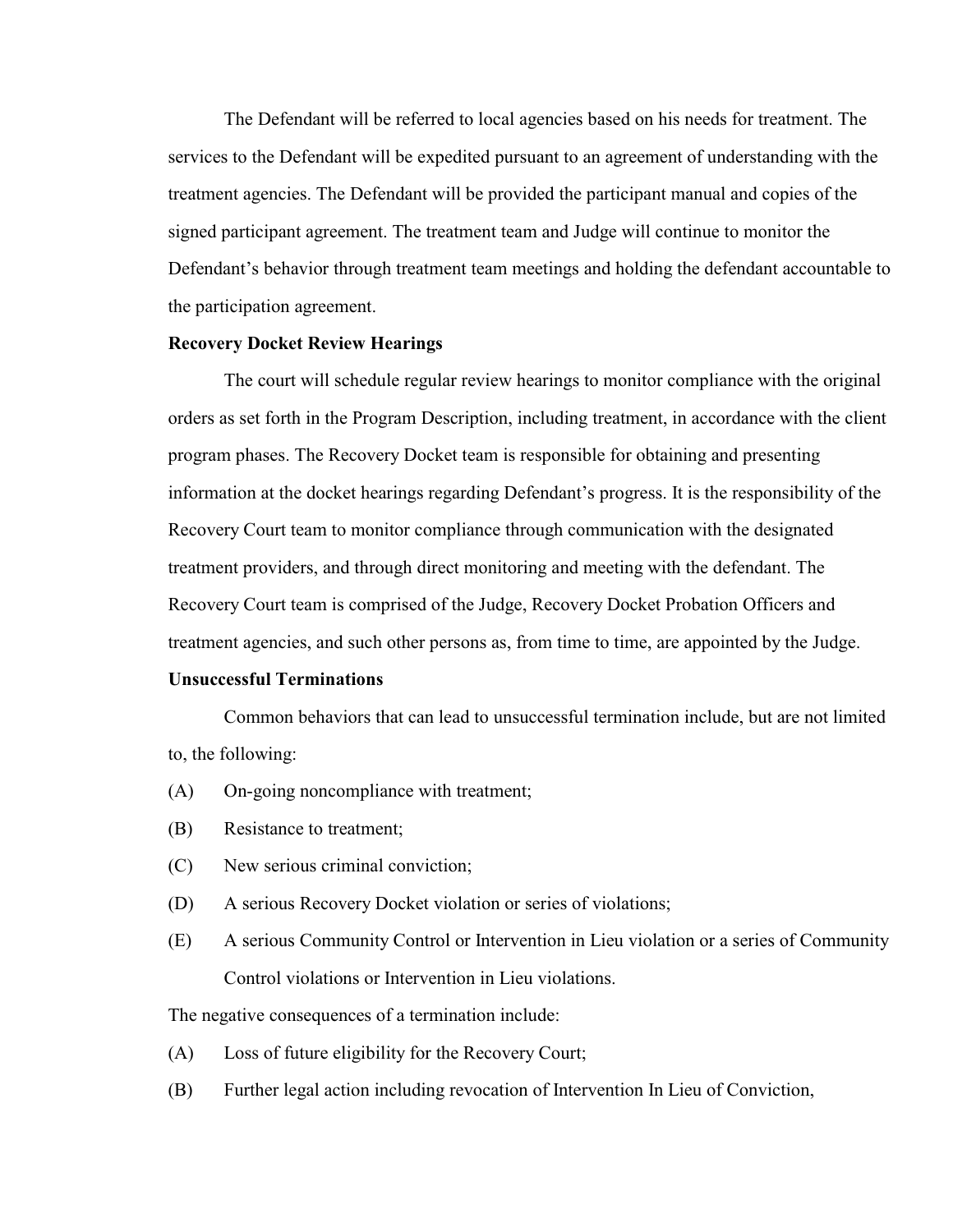Notice/Motion to Revoke Community Control;

(C) Depending on the circumstances, the defendant may be subject to prison, jail or other penalties.

#### **RULE NUMBER 41**

# **GARNISHMENTS AND BANK ATTACHMENTS**

REPEALED.

#### **RULE NUMBER 42**

### **ELECTRONIC FILING OF COURT DOCUMENTS (E-FILING) AND ELECTRONIC SIGNATURES**

A. A review of electronically filed documents by the Clerk of Courts staff shall be conducted in accordance with court rules, policies, procedures and practice. The clerk or deputy clerks will review the data and documents electronically submitted to ensure compliance with court rules, policies, procedures and practices before creating a docket entry or before docketing the case.

B. All pleadings, motions, briefs, memoranda of law, deposition transcripts, transcripts of proceedings, orders, or other court documents submitted shall be filed electronically through the Clerk's electronic filing system, or if submitted in paper or facsimile, shall be converted to electronic format by the Clerk of Courts staff. **The exception to this rule is that all cases filed with the Third District Court of Appeals shall continue to comply with its local rules.**

C. Unless otherwise modified by approved stipulation or court order, all rules of civil, criminal, and appellate procedure, local rules, and order of the court shall continue to apply to all documents electronically filed.

D. Paper courtesy copies of documents filed electronically shall not be delivered to the Court, unless required by applicable rules or requested by the Court. Further, if the Court requests that a paper file be created, it shall be prepared by the Clerk of Courts staff.

E. An electronic signature on a filed document is deemed to constitute a legal signature on the document for purposes of the signature requirements imposed by Ohio Rules of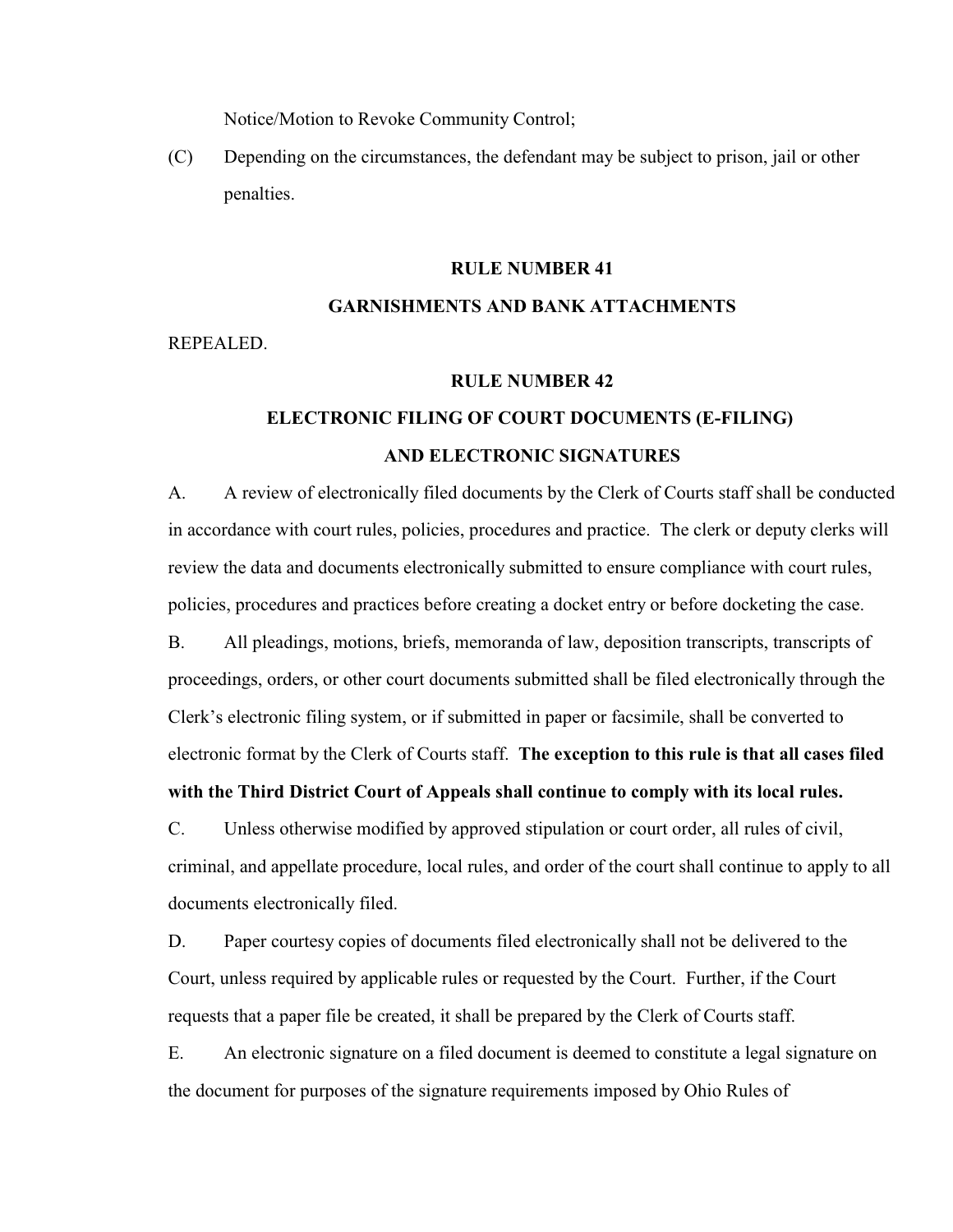Superintendence, Rules of Civil Procedure, Rules of Criminal Procedure and/or any other law, and the Clerk of Courts shall accept electronic signatures on all pleadings, motions, orders, entries or other legal documents.

1. This rule pertains to all documents submitted under the attorney's or filer's electronic signature. Any electronic signature on a document shall be considered that of the attorney or party it purports to be for all purposes. If it is established that the document was transmitted without authority, the Court may order the filing stricken.

#### **FORMS OF ELECTRONICALLY FILED DOCUMENTS**

A. All electronically filed pleadings shall be formatted in accordance with the applicable rules governing formatting of paper pleadings.

B. Filers must leave a marginal location at the top right of the first page of a document for date and time stamps. This space must be no less than  $2 \frac{1}{2}$  inches wide and 1 inch high.

C. All electronically filed documents and pleadings or proposed orders for Court approval shall be filed with the Clerk in Portable Document Format (PDF).

#### **ELECTRONIC FILING AND SERVICE OF ORDERS AND OTHER PAPERS**

A. All electronically filed cases shall have service issued pursuant to Civil Rule 4 with commercial carrier (FEDEX) service being the Clerk's preferred method of service unless otherwise instructed in a request and/or praecipe for service.

B. Any copies that need to be made to execute service shall be made at \$.05 per page.

#### **OFFICIAL COURT RECORD**

- A. Parties shall file all pleadings, motions, briefs, memoranda of law, deposition transcripts, transcripts of proceedings, notices, orders, or other documents electronically through the Clerk's electronic filing system. Any documents received in paper or by facsimile shall be converted to electronic format by the Clerk of Courts staff.
- B. For any documents that have been electronically filed or documents received in paper or by facsimile that have been scanned and uploaded to the electronic filing system, the electronic version constitutes the official court record, and shall have the same force and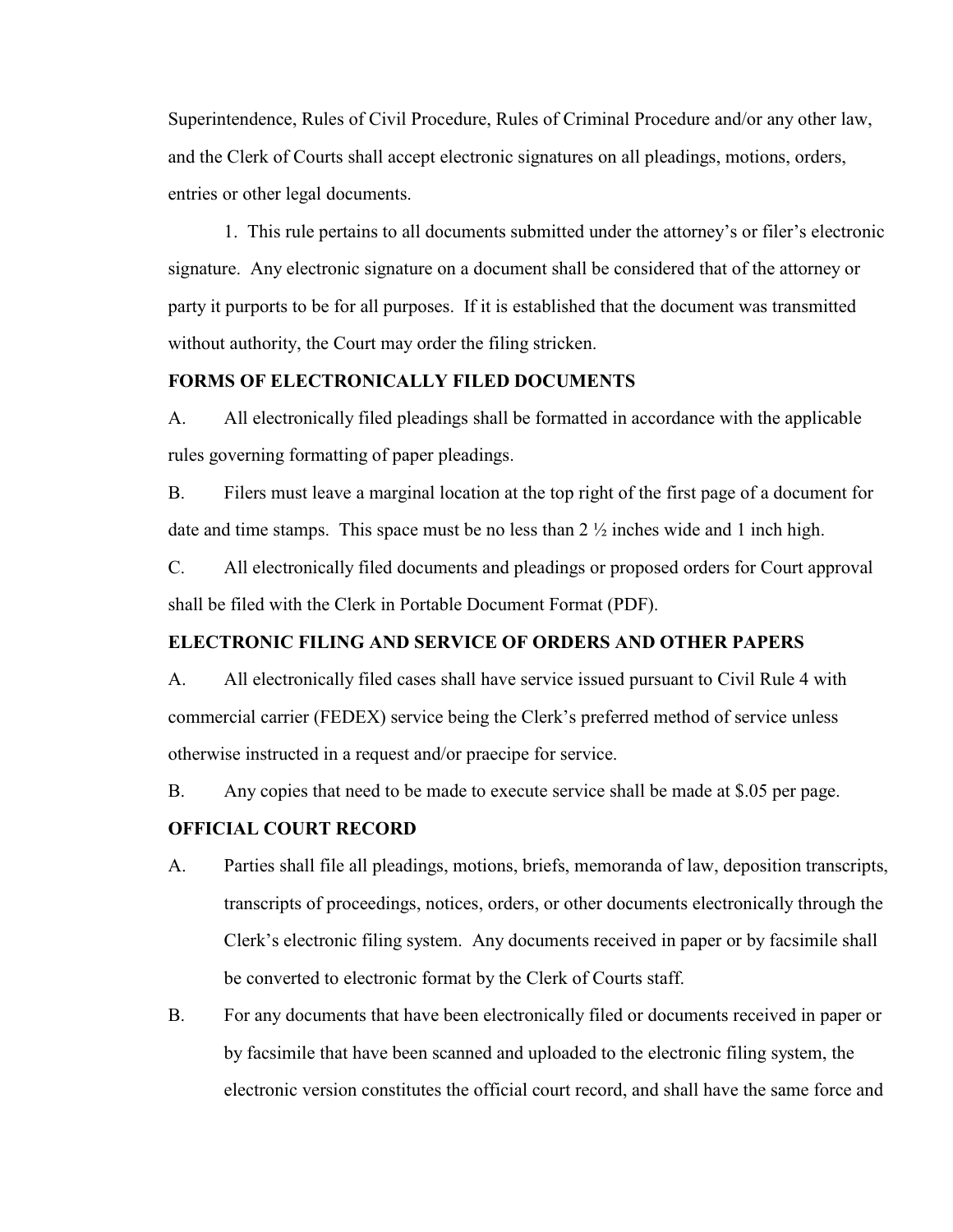effect as those filed by traditional means.

#### **DEFINITIONS**

CASE MANAGEMENT SYSTEM- A court case management system manages the receipt, processing, storage and retrieval of data associated with a case and performs actions on the data.

COURT ELECTRONIC RECORD- Any document that the Clerk of Courts will receive in electronic form, record in its case management system and store in its document management system. This may include documents received in paper form and scanned into the Clerk of Courts document management system (DMS). This will include notices and orders created by the Court and Court's staff, as well as pleadings, other documents and attachments created by practitioners or parties. It will not include physical exhibits brought into the courtroom for the Court's or jury's edification or documents and things which are not susceptible to capture in electronic form.

COURT INITIATED FILINGS- These are official court documents entered into the docket such as notices or orders. The term "court initiated filings" is a simplification to indicate that documents will be internally created and submitted as part of the electronic court record, but could be submitted using the exact same process as external filings if the Court so desires.

DOCUMENT- A filing made with the Clerk or by the Court in either electronic format or scanned from paper, thus becoming part of the court's official record.

DOCUMENT MANAGEMENT SYSTEM (DMS)- A document management system manages the receipt, indexing, storage and retrieval of the electronically filed and scanned document associated with a case.

EFFECTIVE DATE AND TIME OF FILING OF A DOCUMENT- The date and time the electronic filing was received and uploaded to the Clerk of Courts as noted by the time stamp on the submitted document.

ELECTRONIC FILING (E-FILING)- The electronic transmission, acceptance and processing of a filing, referring collectively to the act of submitting documents electronically as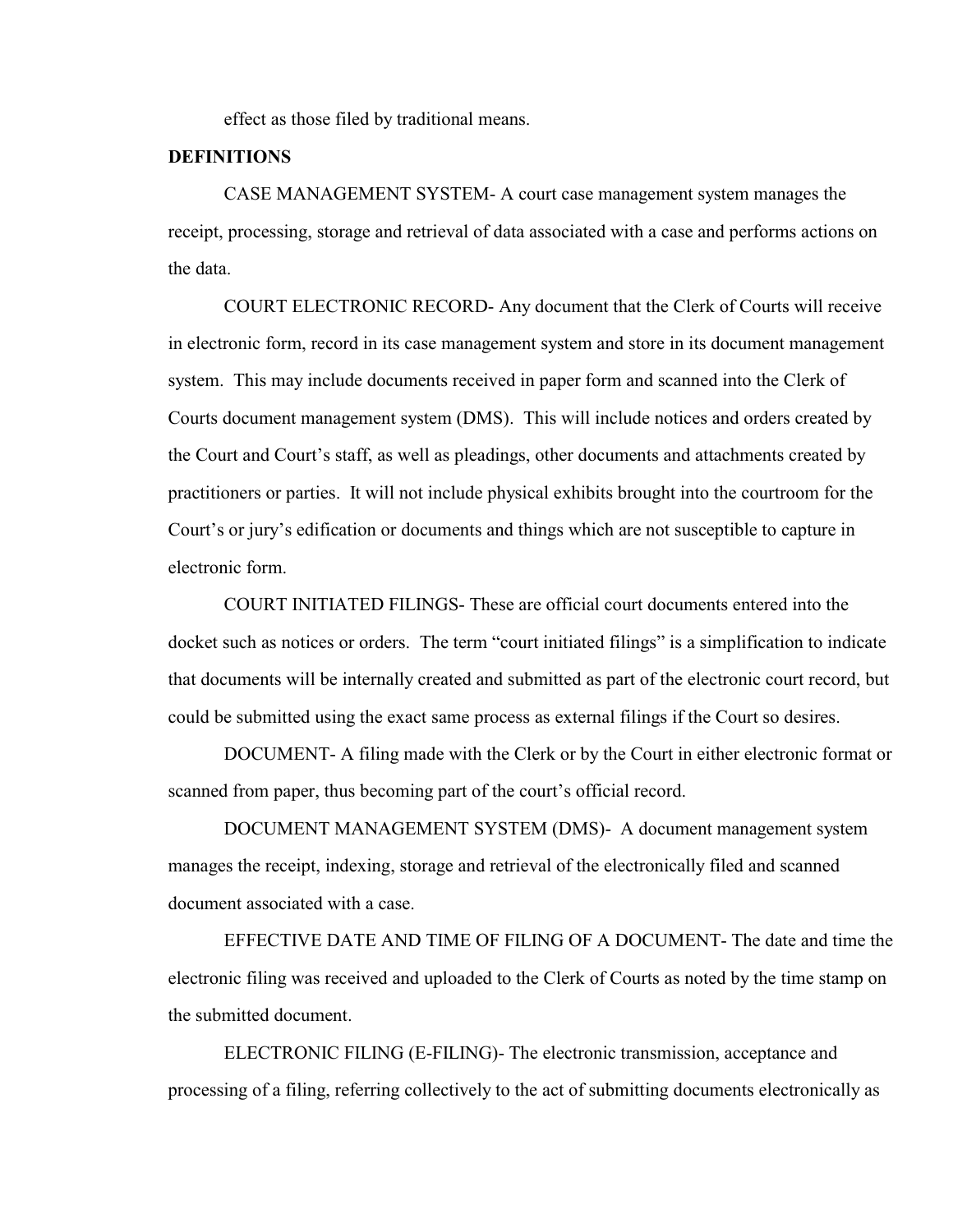well as the procedures and computer systems to support said filing. A submission consists of date, one or more documents, and/or images.

ELECTRONIC FILING SYSTEM- This is the system composed of software, hardware, transport, handling, storage mechanisms, procedures and rules to allow for the submission of electronically filed documents.

ELECTRONIC SERVICE- The electronic transmission of an original document to all other registered case participants via the electronic filing system or by other electronic means such as email. Upon completion of any transmission using the electronic filing system, an electronic receipt shall be issued to the send acknowledging receipt by the electronic filing system.

ORIGINAL DOCUMENT- The electronic document received by the Clerk from the filer.

REJECTED FILING- A document that does not comply with applicable court rules, policies and procedures and does not meet the requirements of Clerk review.

ELECTRONIC SIGNATURE- An electronic symbol or process that is attached to, or logically associated with a document and executed or adopted by a person with the intent to sign the document.

ATTORNEY'S OR FILER'S SIGNATURE- Any document filed with the Clerk that requires a signature may be signed with a conformed signature of "/s/ (Attorney's Name or Filer's Name), or, for individuals with an electronic symbol or process that attaches an image of their signature, the image of the signature shall be sufficient. Individuals with an electronic symbol or process that attaches an image of his or her signature should have security precautions in place to prevent unauthorized submission of his or her signature.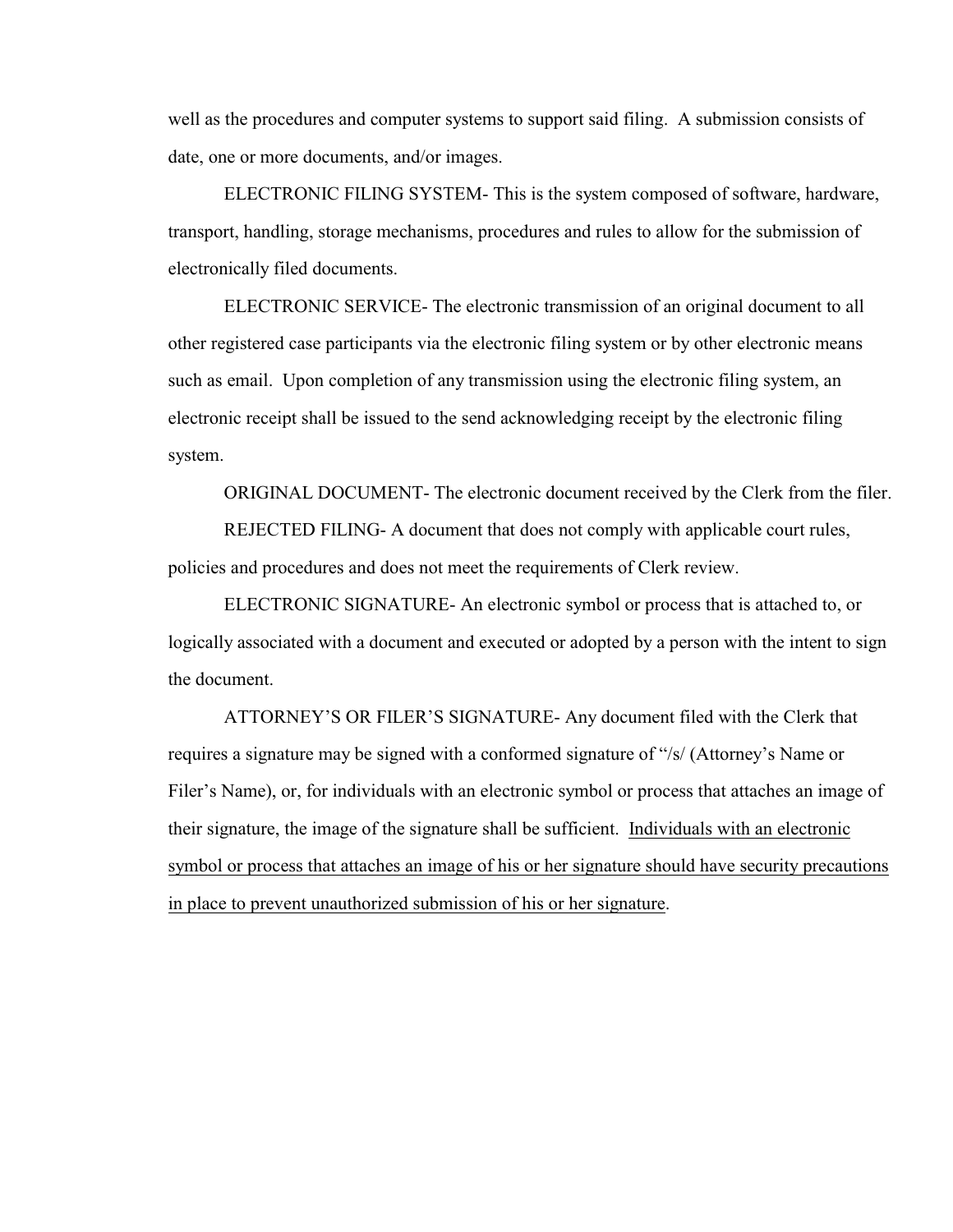#### COMMON PLEAS COURT, HARDIN COUNTY, OHIO

Plaintiff/Petitioner,

 $v$ s/and  $\sim$  Case No.  $\sim$ 

Defendant/Petitioner

#### **DESIGNATION FORM TO BE USED IN ALL CASES**

Civil Categories: Place (X) in one category only

|                                   |                                                               | Civil Categories: Place $(X)$ in one category only                                                                                                                                                                                                                                                                   |
|-----------------------------------|---------------------------------------------------------------|----------------------------------------------------------------------------------------------------------------------------------------------------------------------------------------------------------------------------------------------------------------------------------------------------------------------|
|                                   | А.<br><b>B.</b><br>C.<br>D.<br>Ε.<br>F.                       | PROFESSIONAL TORT<br>PRODUCT LIABILITY<br><b>OTHER TORTS</b><br><b>WORKERS COMPENSATION</b><br><b>FORECLOSURE</b><br><b>ADMINISTRATIVE APPEAL</b>                                                                                                                                                                    |
|                                   | Η.                                                            | OTHER CIVIL<br>Domestic Categories: Place $(X)$ in one category only and fill out the check list below                                                                                                                                                                                                               |
|                                   | А.<br>Β.<br>C.<br>D.<br>Ε.<br>F.<br>G.<br>Н.<br>I.<br>J.<br>K | DIVORCE WITH CHILDREN<br>DIVORCE WITHOUT CHILDREN<br>DISSOLUTION OF MARRIAGE WITH CHILDREN<br>DISSOLUTION OF MARRIAGE WITHOUT CHILDREN<br><b>CHANGE OF CUSTODY</b><br>VISITATION ENFORCEMENT/MODIFICATION<br>SUPPORT ENFORCEMENT/MODIFICATION<br>DOMESTIC VIOLENCE<br><b>UIFSA</b><br>PARENTAGE<br><b>ALL OTHERS</b> |
| Counsel or<br><b>Filing Party</b> |                                                               | <b>Check List for Domestic Cases</b><br>Clerk                                                                                                                                                                                                                                                                        |
|                                   |                                                               | Designation Form<br>Complaint/Petition                                                                                                                                                                                                                                                                               |

| Complaint/Petition                           |  |
|----------------------------------------------|--|
| IV-D Application (if children)               |  |
| Parenting Proceeding Affidavit (if children) |  |
| <b>Financial Affidavit</b>                   |  |
| Property Affidavit                           |  |
| Insurance Affidavit (if children)            |  |
| Separation Agreement in Dissolution          |  |
| Praecipe or Waiver of Service if other       |  |
| than certified mail                          |  |

I certify that to the best of my knowledge, the within case is not related to any pending case.

 $\_$ Attorney of Record/Filing Party Signature Address, City, State, and Zip

 $\_$ **Email Address** Phone Number

modified 02/18/2016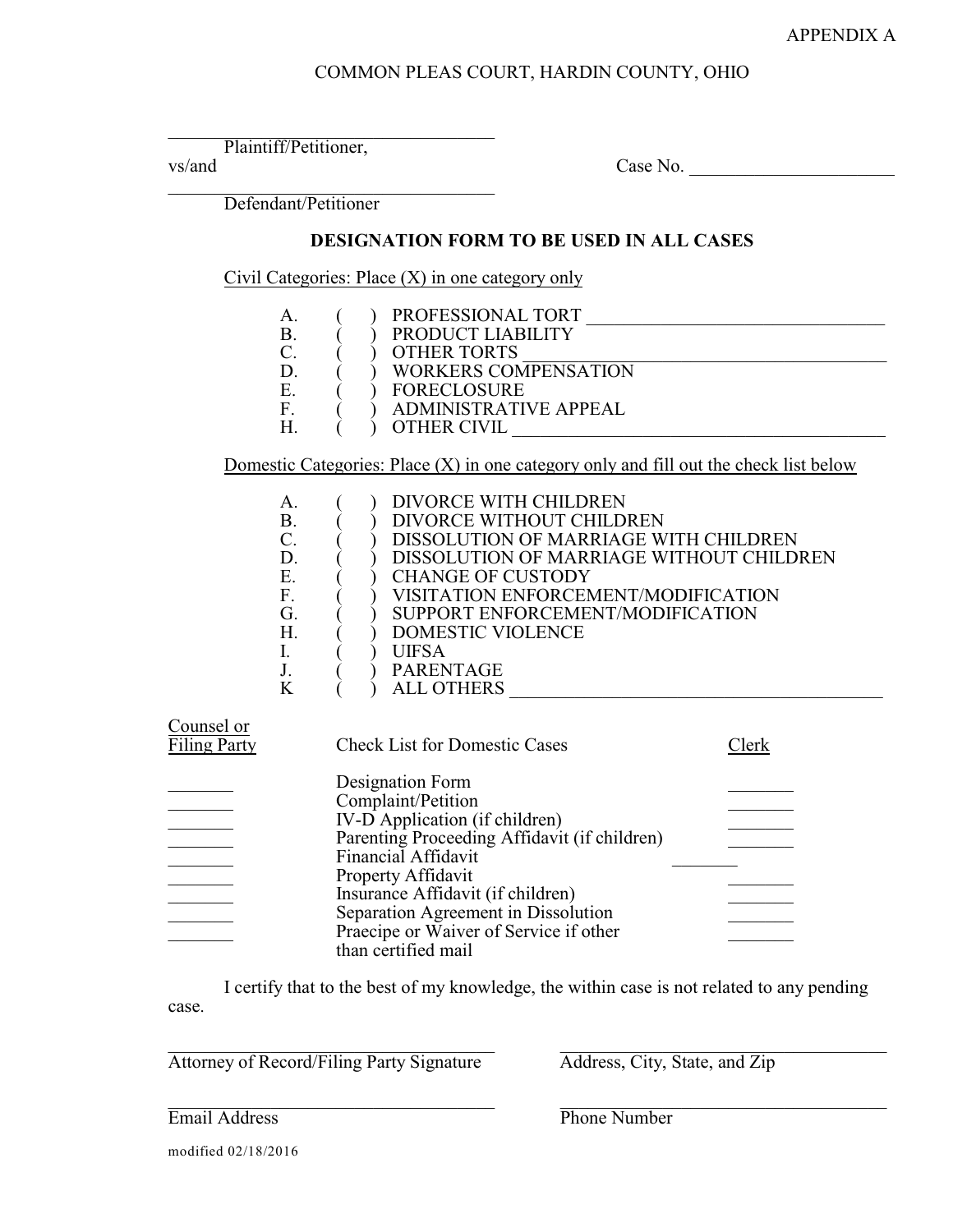APPENDIX B

#### IN THE HARDIN COUNTY COMMON PLEAS COURT

#### KENTON, OHIO

| Plaintiff, | Case No:                                                                                                         |
|------------|------------------------------------------------------------------------------------------------------------------|
| VS.        |                                                                                                                  |
| Defendant. | Judge                                                                                                            |
|            |                                                                                                                  |
|            | PLAINTIFF SMITH'S NOTICE OF FILING EXHIBIT "G"<br>TO PLAINTIFF SMITH'S RESPONSE TO DEFENDANT'S MOTION TO DISMISS |
|            |                                                                                                                  |
|            | Plaintiff Smith, through counsel, hereby files Exhibit "G" to Plaintiff Smith's Response to                      |

Defendant's Motion to Dismiss. The referenced pleading was filed by facsimile transmission with the court on \_date \_. Exhibit "G" could not be accurately transmitted by fax and is therefore being timely filed as a separate document with the court pursuant to Local Rule 23.

> Attorney Name (SCR#) Counsel for Plaintiff Address City, State & Zip Telephone Number Facsimile Number

#### CERTIFICATE OF SERVICE

I certify that a copy of this Notice of Filing Exhibit (G) was sent by ordinary U.S. mail on date to counsel for Defendant Bill Jones, address, city, state & zip.

> Attorney Name Counsel for Plaintiff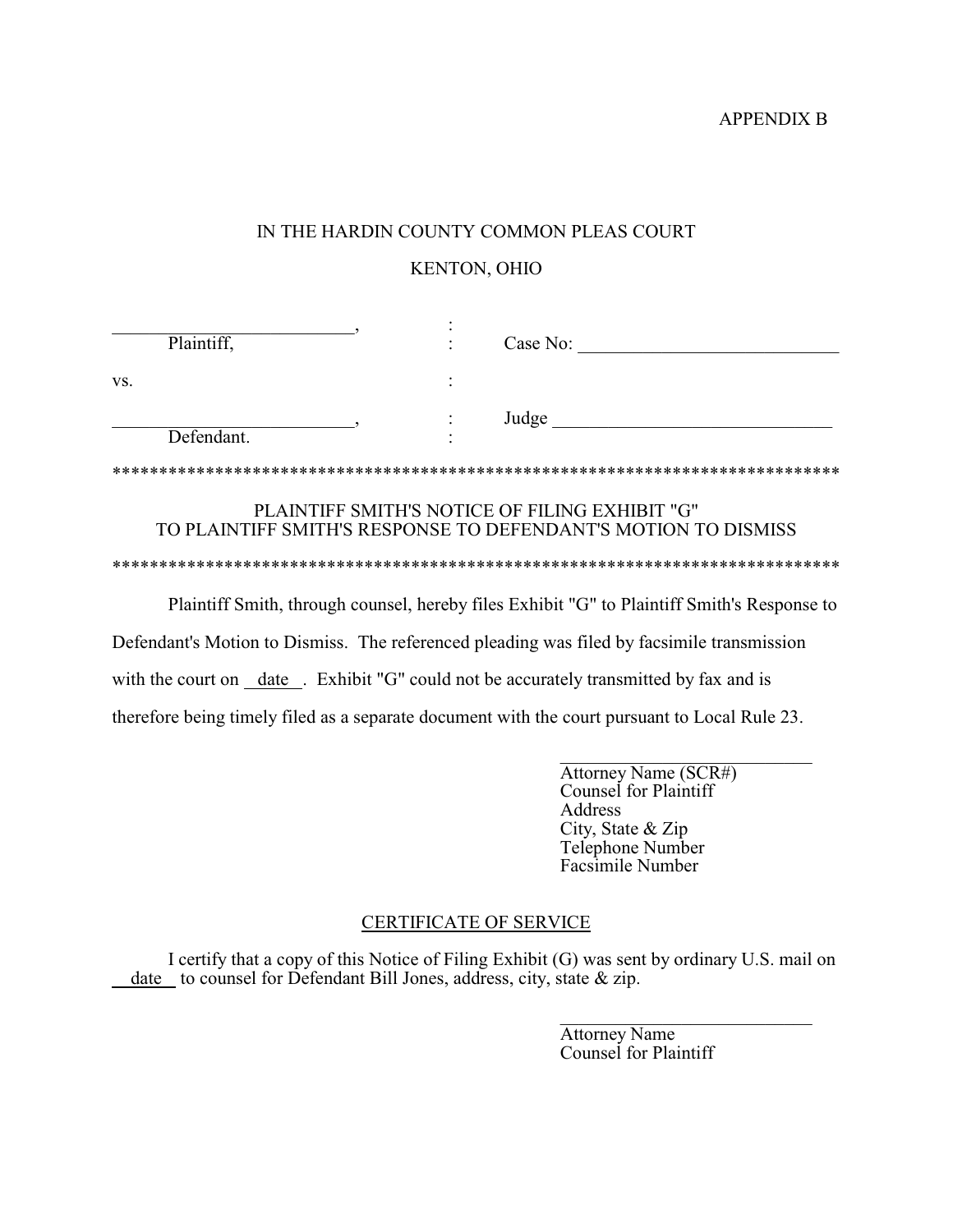APPENDIX C

#### INSTRUCTIONS TO JURORS

- 1. You are hereby summoned to appear in Hardin County Common Pleas Court at **a.m. on the day of 20\_\_\_**, to serve as a juror. The Court is located on the third floor of the Hardin County Courthouse, Kenton, Ohio.
- 2. Please fill out the jury questionnaire and mail it in the stamped envelope provided or you may submit your questionnaire through our website**, [www.hardincourts.com](http://www.hardincourts.com.)** by clicking on the Hardin County Common Pleas Court link and choosing the Jury Information Page**. Please** submit your questionnaire as soon as possible.
- 3. A juror may be excused only if he or she presents a valid reason in writing to the Court. If the juror is unable to sign the written request for an excuse, another with knowledge of the facts may do so. Said request must be forwarded to the Court at once in the enclosed stamped envelope or submitted through our website, **[www.hardincourts.com](http://www.hardincourts.com.)** by clicking on the Hardin County Common Pleas Court link and choosing the Jury Information Page**.** Reasons must come within the following categories and should be as specific as possible.
	- A. You are no longer a Hardin County resident.
	- B. The interests of the public will be materially injured by your attendance.
	- C. Your spouse or a near relative has recently died or is dangerously ill.
	- D. You are a cloistered member of a religious organization.
	- E. You have a mental or physical condition that causes you to be incapable of performing jury service. Written documentation from a physician licensed to practice medicine required.
	- F. Jury service would otherwise cause undue or extreme physical or financial hardship to you or a person under the care or supervision of you.
	- G. You are over seventy-five years of age and request to be excused.
	- H. You are an active member of a recognized Amish sect and request to be excused because of the sincere belief that as a result of that membership you cannot pass judgment in a judicial manner.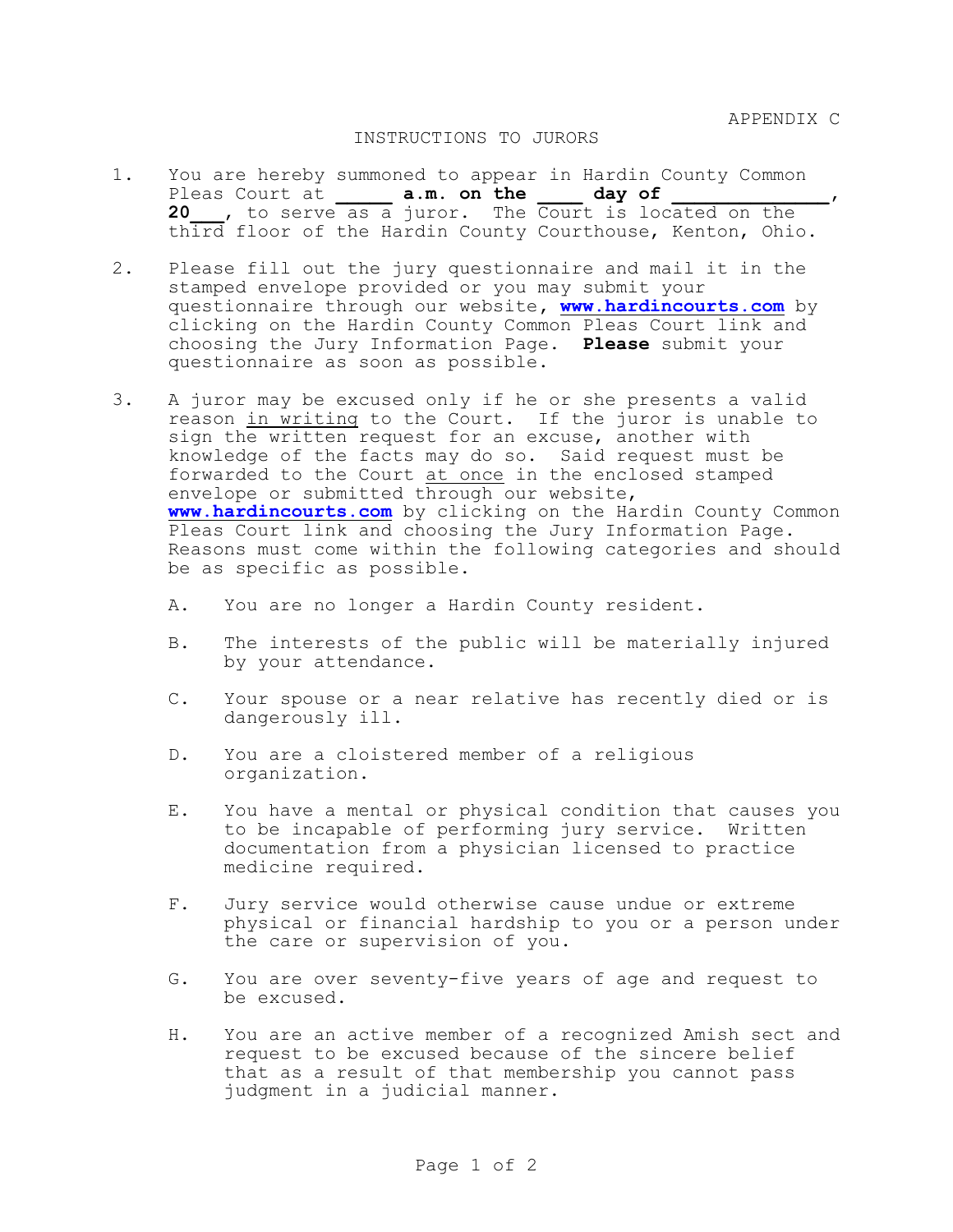Please do not request to be excused for reasons other than those indicated above. The Court to be fair to all citizens whose names have been called, cannot excuse you. Please do not call the Court officials to secure an exemption. The request must be in writing. If you are excused, you will be notified accordingly. If you are not notified, you must appear as summoned. The Court would also remind you that failure to appear when called can result in serious personal penalty.

**You are to call the Jury Hotline at (419) 675-4282, no later than the night before the date you are to appear for jury service to hear a recorded message confirming whether or not you are to report on the date shown on this notice. You may call the above number at any time for the status of the trial date or check the status of the date at our website, [www.hardincourts.com](http://www.hardincourts.com) by clicking on the link to Hardin County Common Pleas Court and viewing the Jury Information Page.** 

**IT IS YOUR RESPONSIBILITY TO CONFIRM YOUR JURY SERVICE.**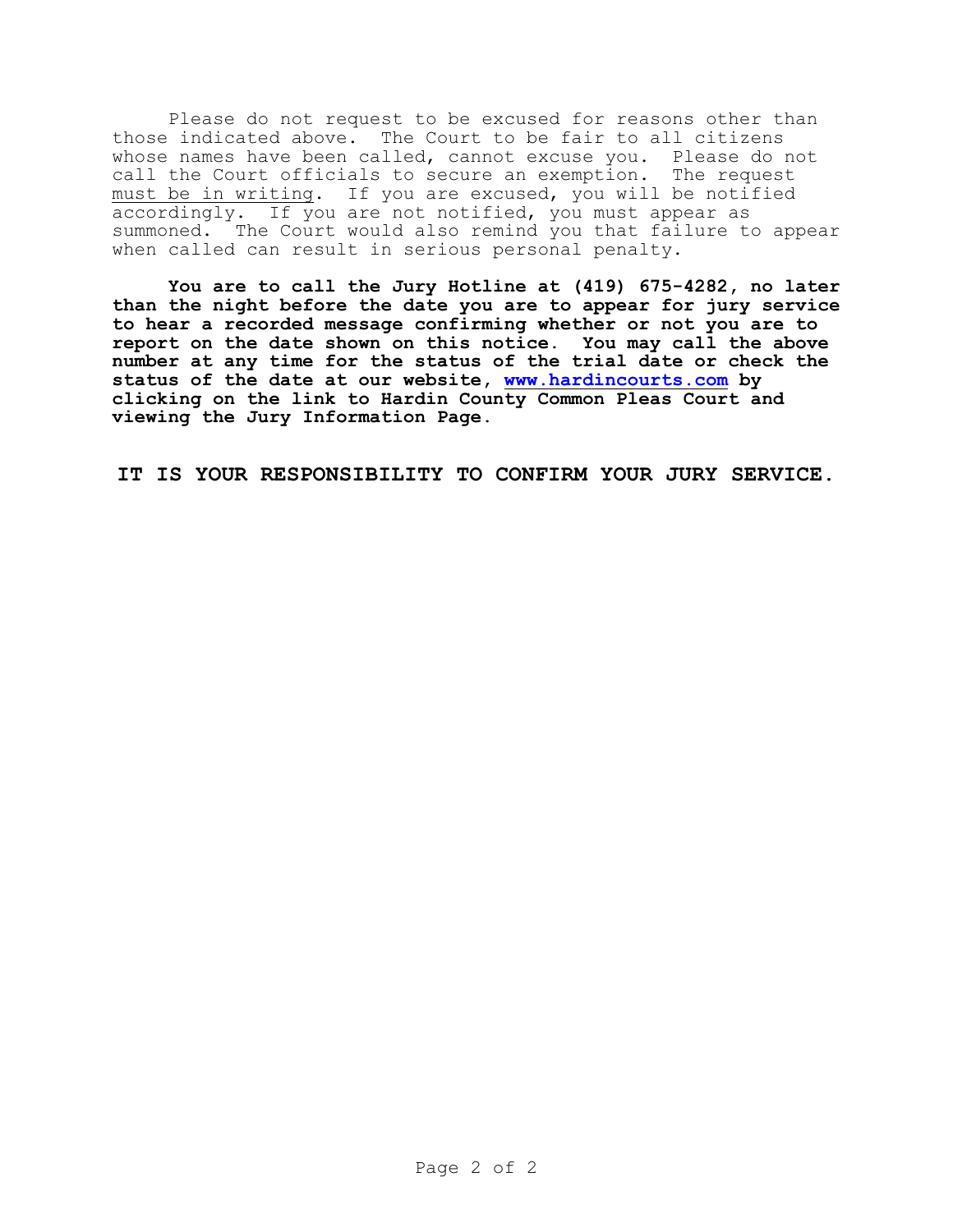#### **JUROR QUESTIONNAIRE**

#### **READ BEFORE ANSWERING:**

ALL INFORMATION ON THIS FORM MAY BE PUBLICLY DISCLOSED. IF YOU BELIEVE YOUR PRIVACY INTERESTS WILL BE HURT BY ANSWERING ANY OF THE FOLLOWING QUESTIONS, YOU MAY LEAVE THE RESPONSE LINE BLANK AND ONCE YOU ARE IN A COURTROOM, ASK FOR A HEARING TO STATE YOUR REASON(S) FOR LEAVING THE ANSWER(S) BLANK. THE HEARING WILL BE HELD IN THE JUDGE'S CHAMBERS, ON THE RECORD, WITH THE COURT REPORTER AND COUNSEL FOR THE PARTIES PRESENT. THE JUDGE MAY REQUIRE YOU TO ANSWER THE QUESTION(S).

| 1.  | Juror Name<br><u> 1980 - Jan Samuel Barbara, margaret e</u> n 1980 eta eta eskualdean eta eskualdean eta ezkualdean ezkualdean.                                                                                       |  |  |  |  |
|-----|-----------------------------------------------------------------------------------------------------------------------------------------------------------------------------------------------------------------------|--|--|--|--|
| 2.  | Are you able to read, write, speak and understand English?                                                                                                                                                            |  |  |  |  |
| 3.  |                                                                                                                                                                                                                       |  |  |  |  |
| 4.  |                                                                                                                                                                                                                       |  |  |  |  |
| 5.  | If you are not employed, your last occupation and employer:                                                                                                                                                           |  |  |  |  |
| 6.  | Marital Status: (circle one) Married Single Divorced Widowed                                                                                                                                                          |  |  |  |  |
| 7.  |                                                                                                                                                                                                                       |  |  |  |  |
|     |                                                                                                                                                                                                                       |  |  |  |  |
| 8.  | Have you, or any other member of your immediate family, been a party to any<br>lawsuits? If so, when and in what county?                                                                                              |  |  |  |  |
| 9.  | Are you either a close friend of, or related to, any law enforcement officer?<br>What officer?                                                                                                                        |  |  |  |  |
| 10. | Have you or any member of your family ever been a witness in a court case?                                                                                                                                            |  |  |  |  |
| 11. | Have you ever been convicted of any offense whether traffic or criminal?<br>Nature of offense<br><u> Alexandria de la contrada de la contrada de la contrada de la contrada de la contrada de la contrada de la c</u> |  |  |  |  |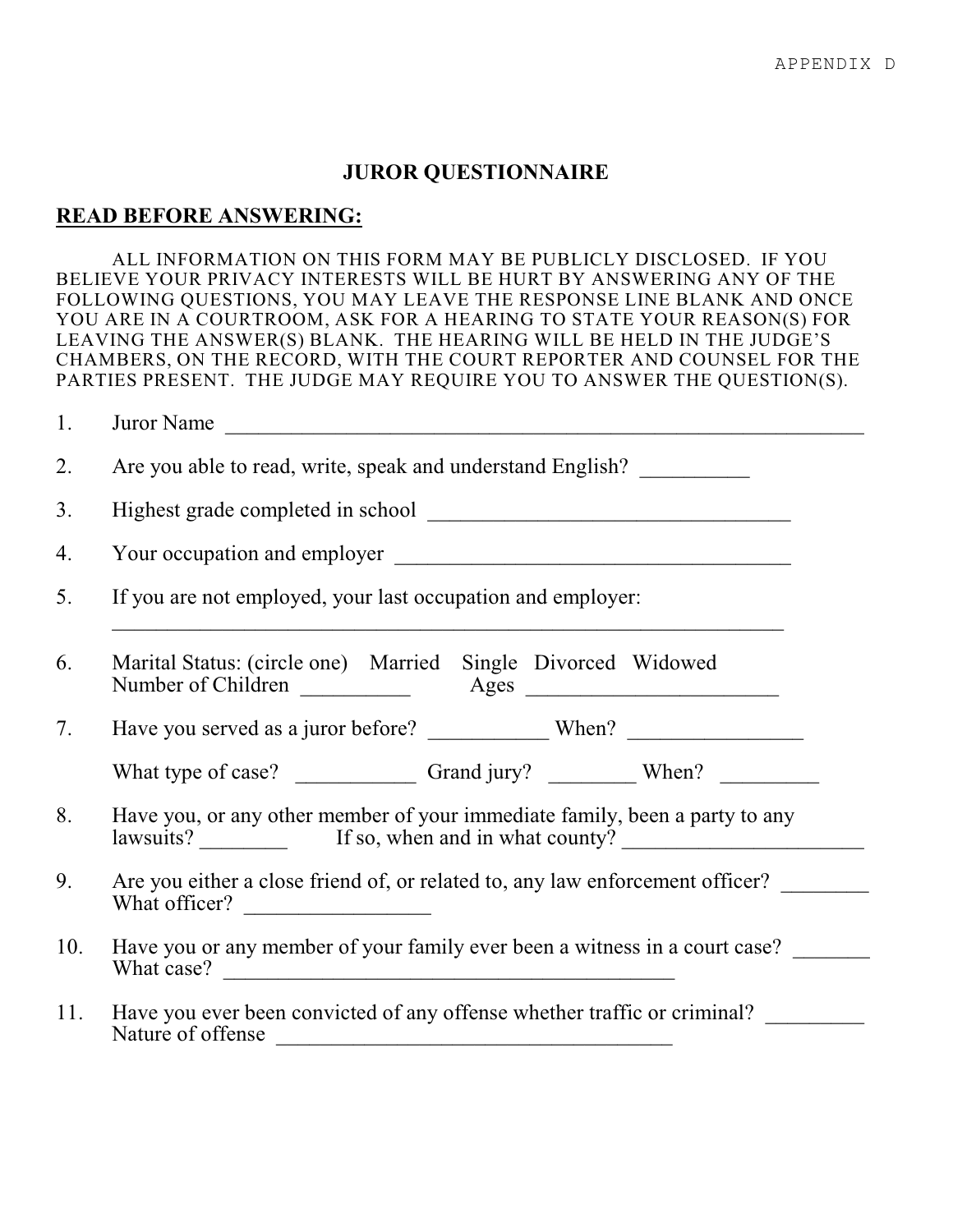12. Do you have any disability impairing your capacity to serve as a juror, including impaired eyesight or hearing? \_\_\_\_\_\_\_\_\_ If so, state its nature and extent of the impairment \_\_\_\_\_\_\_\_\_\_\_\_\_\_\_\_\_\_\_\_\_\_\_\_\_\_\_\_\_\_\_\_\_\_\_\_\_\_\_\_\_\_\_\_\_\_\_\_\_\_\_\_\_\_\_\_\_\_

STATE OF OHIO, COUNTY OF HARDIN,

### I SOLEMNLY AFFIRM THAT THE ANSWERS TO THE FOREGOING QUESTIONS ARE TRUE AND CORRECT TO THE BEST OF MY KNOWLEDGE AND BELIEF.

 $\overline{\phantom{a}}$  , and the contribution of the contribution of the contribution of the contribution of the contribution of the contribution of the contribution of the contribution of the contribution of the contribution of the SIGNATURE DATE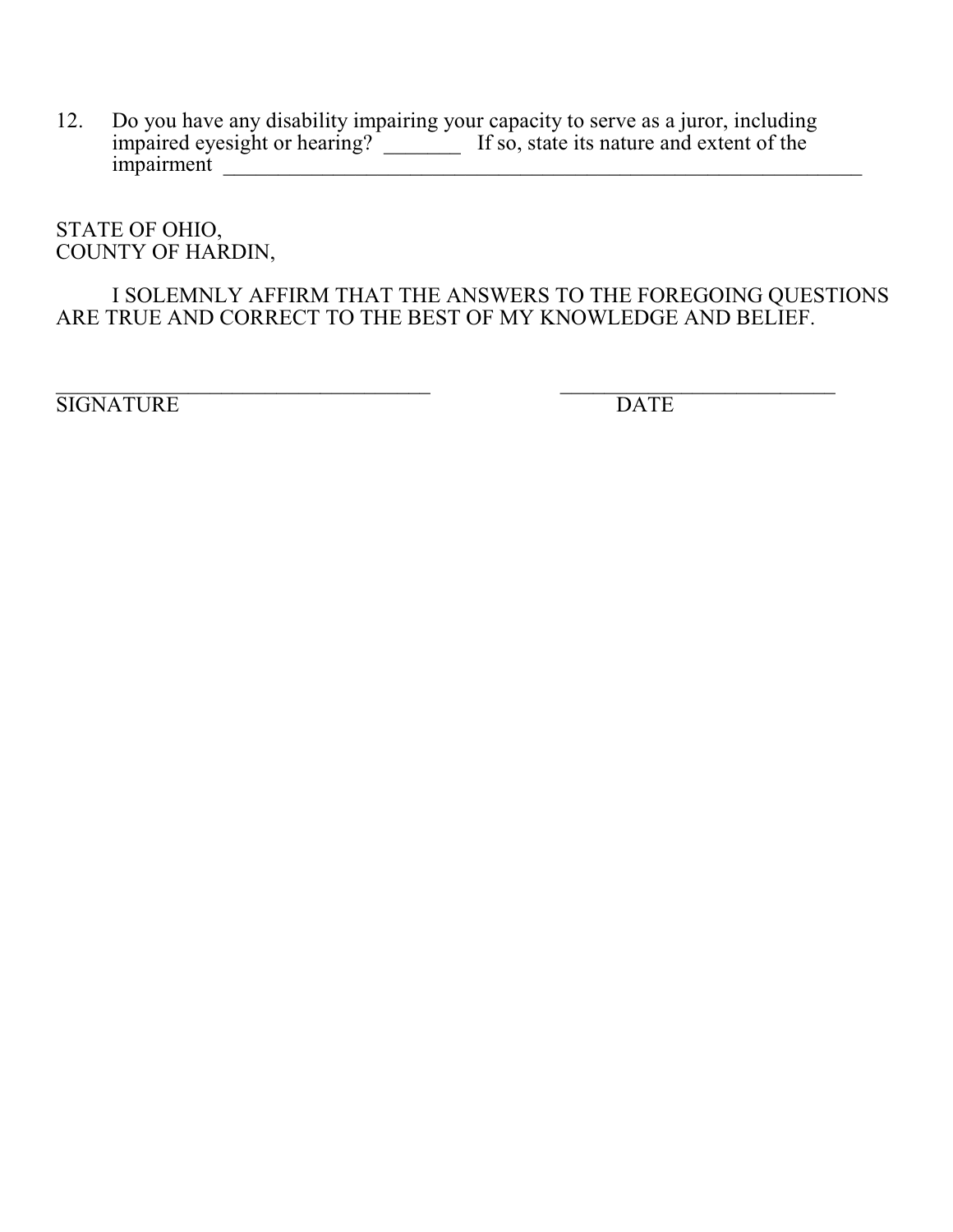# Hardin County Common Pleas Court

This certifies that

## **John Doe**

has rendered service as a Juror in this Court, pursuant to

law in fulfillment of the duties of good citizenship.

IN WITNESS WHEREOF, I have hereunto subscribed by name

and affixed the seal of the Court, on this  $1<sup>st</sup>$  day of July, 2005.

Judge Scott N. Barrett

\_\_\_\_\_\_\_\_\_\_\_\_\_\_\_\_\_\_\_\_\_\_\_\_\_\_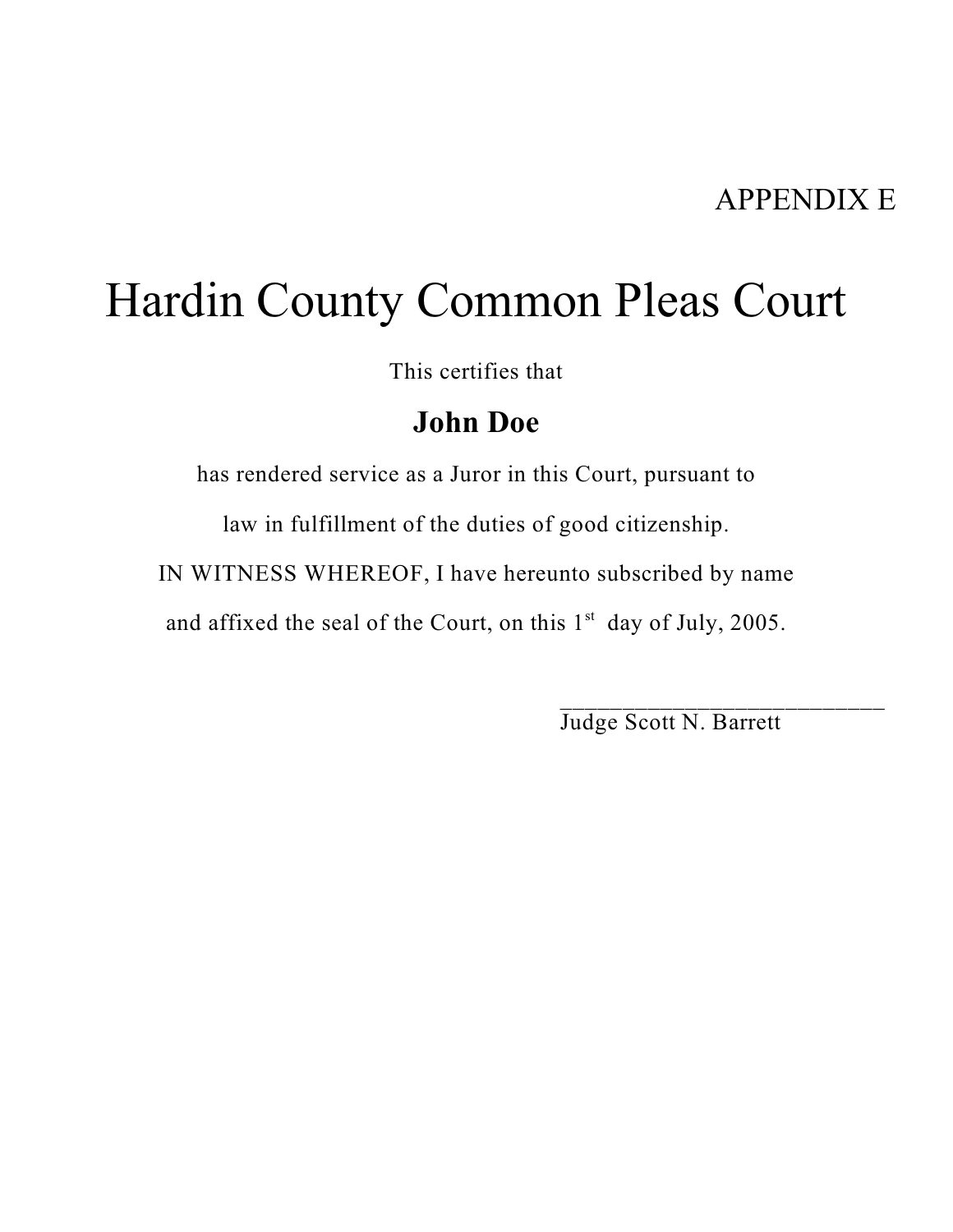#### **JUROR SERVICE EXIT QUESTIONNAIRE**

Your opinions and answers to the questions below will help us to improve jury service in Hardin County. The statistical data, which will insure that we are providing a good cross section of jurors, is personal so we ask that you DO NOT SIGN YOUR NAME. All responses are voluntary and confidential.

DATE: July 1, 2005

|  |  |  |  |  |  | When you were first called to be a juror, what was your reaction? |
|--|--|--|--|--|--|-------------------------------------------------------------------|
|  |  |  |  |  |  |                                                                   |

\_\_\_\_ Very Pleased \_\_\_\_ Pleased \_\_\_\_ Displeased \_\_\_\_ Very Displeased

2. If you were called again, what would your reaction be?

| Verv Pleased | Pleased | Displeased | Very Displeased |
|--------------|---------|------------|-----------------|
|              |         |            |                 |

 $\mathcal{L}_\text{max} = \frac{1}{2} \sum_{i=1}^n \mathcal{L}_\text{max}(\mathbf{z}_i - \mathbf{z}_i)$ 

 $\mathcal{L}_\text{max} = \frac{1}{2} \sum_{i=1}^n \mathcal{L}_\text{max}(\mathbf{z}_i - \mathbf{z}_i)$ 

 $\mathcal{L}_\text{max} = \frac{1}{2} \sum_{i=1}^n \mathcal{L}_\text{max}(\mathbf{z}_i - \mathbf{z}_i)$ 

 $\mathcal{L}_\text{max} = \frac{1}{2} \sum_{i=1}^n \mathcal{L}_\text{max}(\mathbf{z}_i - \mathbf{z}_i)$ 

 $\mathcal{L}_\text{max} = \frac{1}{2} \sum_{i=1}^n \mathcal{L}_\text{max}(\mathbf{z}_i - \mathbf{z}_i)$ 

3. Were you seated as a juror on this case? \_\_\_\_\_ Yes \_\_\_\_\_ No

|  | Type of Case | Criminal | Civil |
|--|--------------|----------|-------|
|  |              |          |       |

4. How would you rate the following factors? (Please answer all)

|                                 | Exc. | Good Fair |  |
|---------------------------------|------|-----------|--|
| A. Orientation Materials        |      |           |  |
| B. Treatment by Court Personnel |      |           |  |
| C. Physical Comforts            |      |           |  |
| D. Personal Safety              |      |           |  |
| E. Scheduling of Your Time      |      |           |  |
|                                 |      |           |  |

5. A. What impressed you most about your jury experience?

B. What disappointed you most about your jury experience?

 $\mathcal{L}_\text{max} = \mathcal{L}_\text{max} = \mathcal{L}_\text{max} = \mathcal{L}_\text{max} = \mathcal{L}_\text{max} = \mathcal{L}_\text{max} = \mathcal{L}_\text{max} = \mathcal{L}_\text{max} = \mathcal{L}_\text{max} = \mathcal{L}_\text{max} = \mathcal{L}_\text{max} = \mathcal{L}_\text{max} = \mathcal{L}_\text{max} = \mathcal{L}_\text{max} = \mathcal{L}_\text{max} = \mathcal{L}_\text{max} = \mathcal{L}_\text{max} = \mathcal{L}_\text{max} = \mathcal{$ 

C. In what ways do you think jury service can be improved?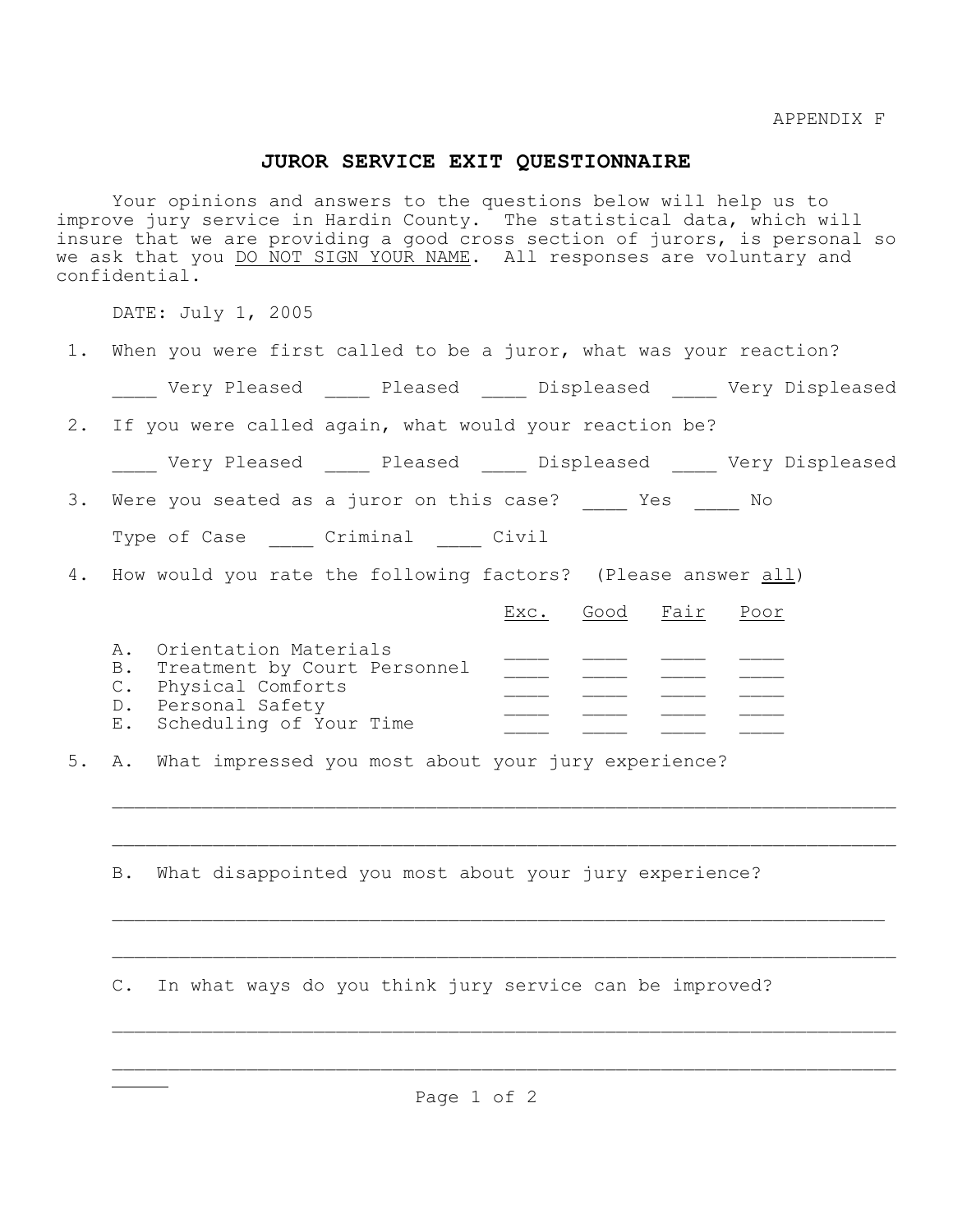#### **STATISTICAL INFORMATION**

|    | 6. Age at your last birthday: years old                                                                                                                                                                               |
|----|-----------------------------------------------------------------------------------------------------------------------------------------------------------------------------------------------------------------------|
|    | 7. Sex: Female Male                                                                                                                                                                                                   |
|    | 8. Race: Black White Other: (please specify)                                                                                                                                                                          |
| 9. | Educational level. Circle the number of years of school completed.                                                                                                                                                    |
|    | Elementary and high school College Graduate School<br>1 2 3 4 1 2 3 4 5 6<br>1 2 3 4 5 6 7 8 9 10 11 12                                                                                                               |
|    | 10. Occupation:                                                                                                                                                                                                       |
|    | 11. What is your total personal (not family) income: (Check range below)                                                                                                                                              |
|    | $$22,000 - $24,999$<br>less than $$7,000$<br>$$13,000 - $15,999$<br>$$7,000 - $9,999$<br>$\frac{1}{2}$ \$16,000 - \$18,999<br>$$25,000 - $27,999$<br>$$10,000 - $12,999$<br>$$19,000 - $21,999$<br>\$31,000 and over. |
|    | SIGN YOUR NAME TO THIS OUESTIONNAIRE<br>NOT -                                                                                                                                                                         |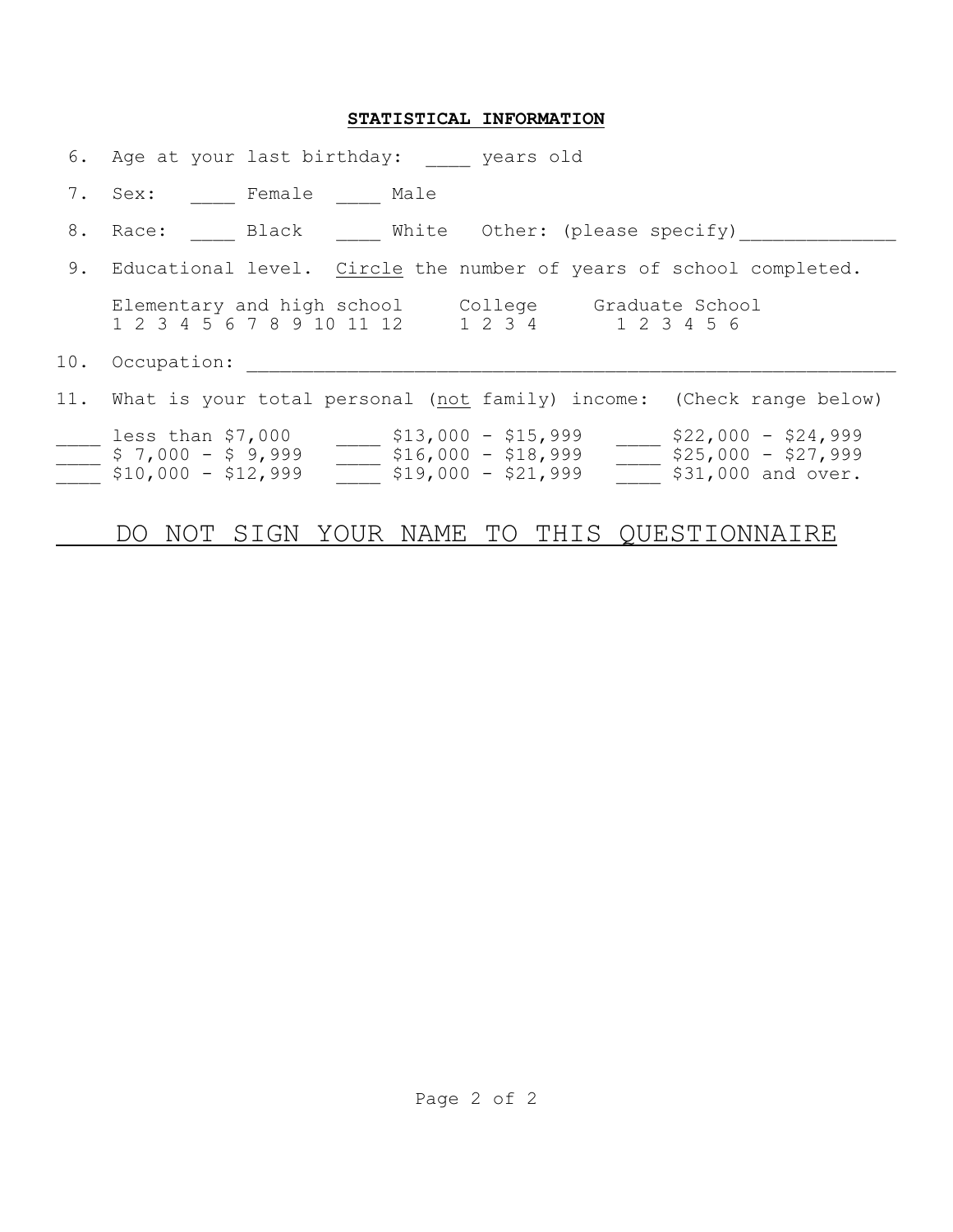## **DOMESTIC RELATIONS ADMONISHMENT**

The Hardin County Common Pleas Court has Ordered that we advise you of the existence of three standing orders which apply to ALL divorce or legal separation cases. You need to understand these orders and know that their violation could result in your being found in Contempt of Court. A finding that you are in Contempt of Court might result in a jail sentence of up to ten (10) days and a fine of Five Hundred Dollars (\$500.00). If you have any questions regarding the rules, please be sure to ask your attorney.

- 1. Each party is hereby enjoined and restrained from doing, attempting to do, or threatening to do any act of injuring, maltreating, vilifying, molesting, or harassing the adverse party, their attorney, family members, employer, or any of the child(ren) of the parties.
- 2. Each party is hereby enjoined and restrained from selling, encumbering, contracting to sell, removing from the jurisdiction of this Court, or otherwise disposing of any of the property belonging to either of the parties, except in the ordinary course of business or unless authorized in writing by the Court.
- 3. Each party is hereby enjoined and restrained from changing or altering in any way, including, but not limited to, the named beneficiaries, covered persons or extent of coverage or benefits, of any life or health insurance policies, employee benefits plans or similar items or assets of a contractual nature, existing at the time of the filing of these proceedings, unless authorized in writing by the Court.
- 4. Each party is further enjoined from a.) changing the place of school (religious or secular) of the child or children, b.) removing any child or children from the jurisdiction of this Court, other than temporarily, without first obtaining the written consent of the other party, or the Court, and c.) obstructing and/or interfering with the right and privilege of the other parent to have frequent and continuing communication and physical contact with the child or children.

This is a self-executing order and any law enforcement officer is ordered to enforce the same by using whatever means are necessary to maintain the peace.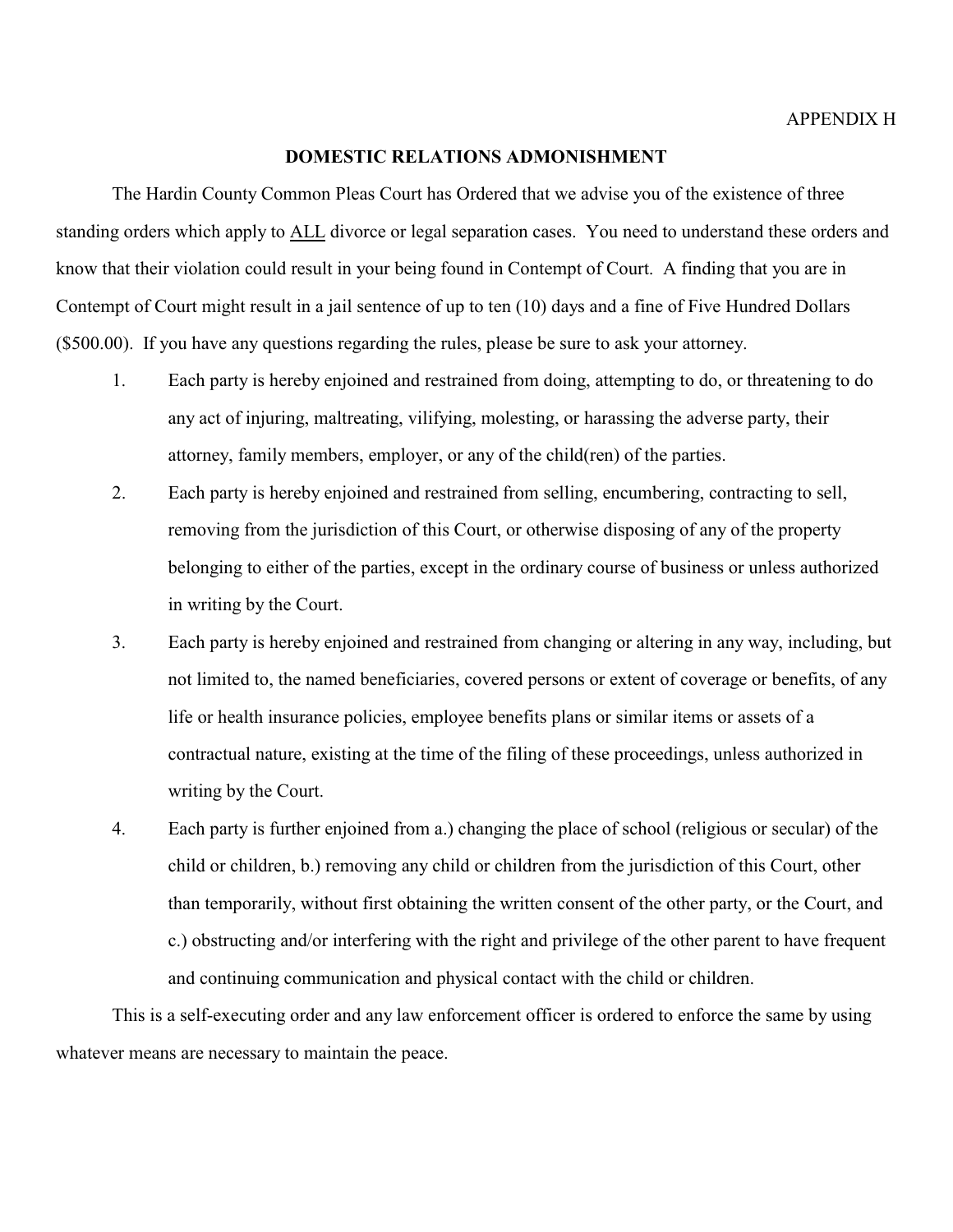## **DOCUMENTS TO BE EXCHANGED WITHOUT FORMAL DISCOVERY REQUESTS**

- 1. Complete federal and state income tax returns for the immediate past filing year and three years prior**,** with all schedules, W2's, 1099s, and other supporting documentation;
- 2. If received or likely to be received, a breakdown of overtime, commissions, and bonuses for the present year and past three years;
- 3. All documents verifying present gross income, including three (3) most recent pay stubs**,** as defined in Ohio Revised Code Section 3119.01, and any employment contracts;
- 4. Proof of the marginal costs of health care insurance (cost of single coverage and cost of coverage for child(ren);
- 5. Proof of child care costs, including all cancelled checks and receipts;
- 6. Cost of continuation of health insurance under COBRA;
- 7. As to all assets of all parties, whether claimed as marital or separate property, all of the following:
	- A. Real estate deeds, land contracts, options to purchase, leases, and timeshare documents, as well as any appraisals and financing/refinancing applications regarding the same.
	- B. If real estate was owned prior to the marriage, proof of purchase price, down payment, fair market value and mortgage balance at time of marriage, present mortgage balance, cost of improvements during the marriage;
	- C. Titles to all titled personal property, including but not limited to, vehicles, boats, motors, trailers, campers, aircraft, ATVs, personal watercraft, and motorcycles;
	- D. For all financial or brokerage accounts, provide one (1) year of statements, plus all cancelled checks and registers. If claimed as separate property, a complete investment and transaction history of each account;
	- E. All life insurance policies, plus proof of cash surrender value, history of loans against such policies, and present beneficiary designation for each policy;
	- F. All health insurance policies;
	- G. Any pending or settled lawsuits or government claims (workers compensation, social security,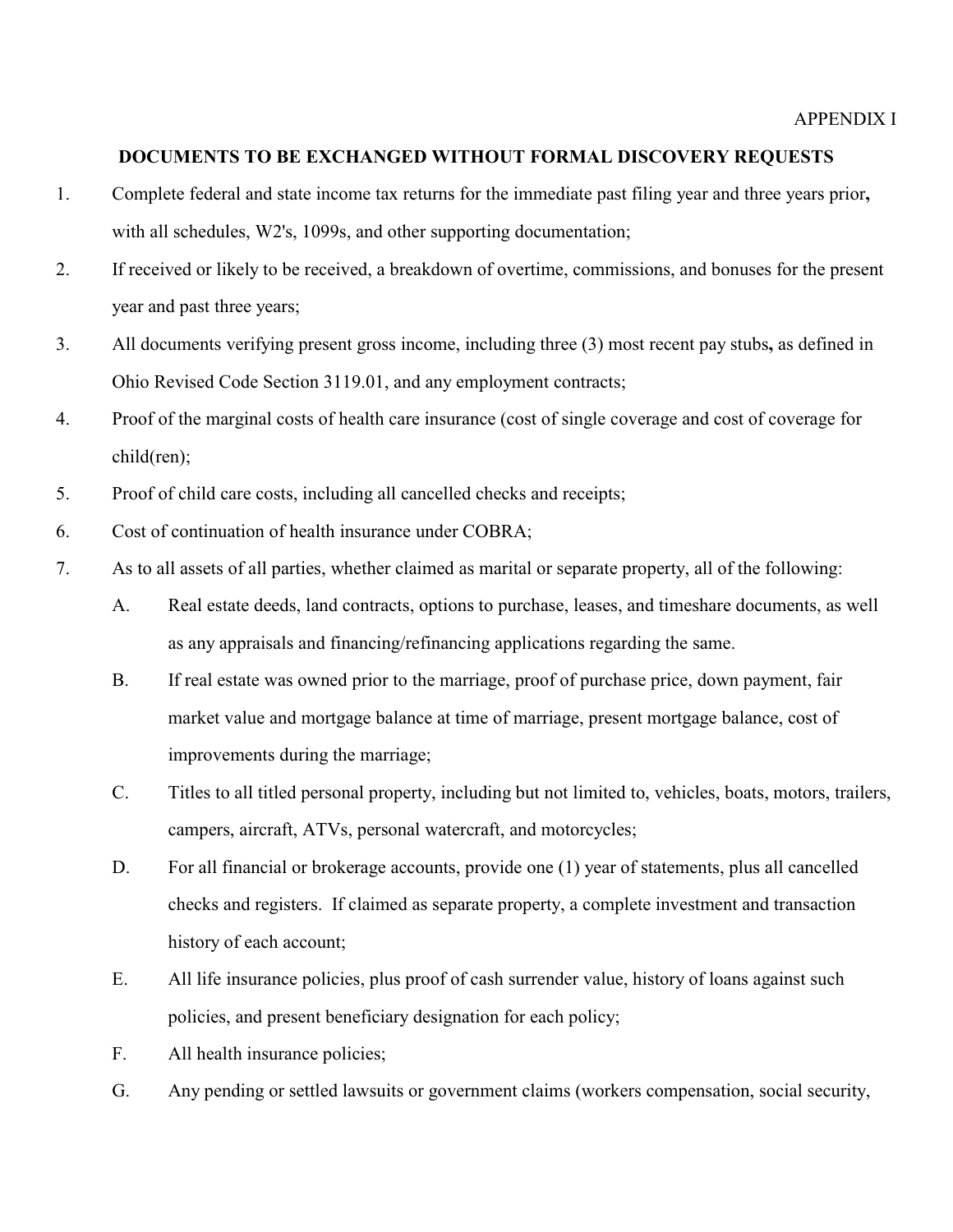etc.);

- H. Trust documents, if a party, trustee, settlor, beneficiary, or party in interest;
- I. Notes receivable or loans to others, and current balances and payment history;
- J. All stocks, bonds, savings bonds or stock, stock options, mutual funds, or other investment vehicles, as well as twelve (12) months of brokerage statements. If claimed as separate property, a complete investment and transaction history of each.
- K. Present value, with most recent statements, on all retirement benefits, including but not limited to IRAs, 401(k)s, 403(b)s, SEPs, Keoghs, government pensions, and employer-provided pensions, as well as information of any loans against the same. If a portion is premarital, the value at date of marriage, and if defined contribution, history of annual contributions to the same.
- L. As to business interests of either party: all tax returns, with all schedules and financial statements, as well as any other documents requested by the other party, by Motion or Request to Produce;
- M. Itemization of household goods and furnishings with an opinion as to fair market value or an appraisal. Identify each item that is claimed as pre-marital or separate property, and provide supporting documentation of said claim;
- N. The present value of all other assets (including but not limited to judgments, airline miles, give certificates, deferred compensation, unused vacation or sick pay, etc.), together with supporting documentation;
- O. If claim of dissipation of assets is made, all documents evidencing the same.
- P. If either party has transferred funds or property with value of \$500.00 or more to someone other than a spouse or creditor within the past year, all documents evidencing the same.
- Q. If there is a claim of separate property interests (premarital, inherited, or gifted), all documents substantiating such claims, as well as tracing documents for the same.
- 8. As to all liabilities of the parties, whether individual, joint, or as co-maker, surety, or guarantor:
	- A. Balance with all creditors at time of filing of action;
	- B. Credit card statements on all accounts for six (6) months prior to filing of action,